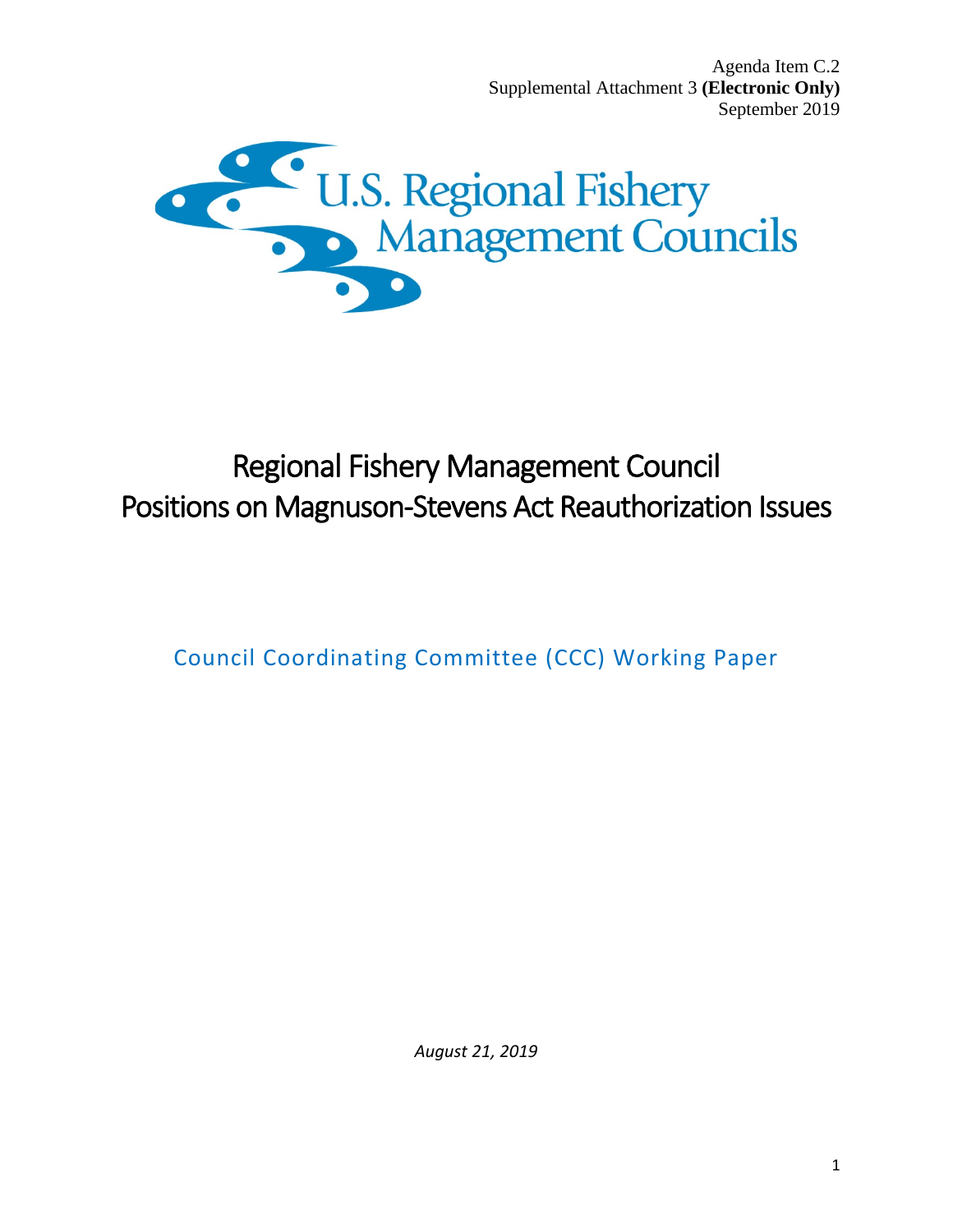

## *For more information, please contact*

Gregg Waugh, CCC Secretariat (2019) South Atlantic Fishery Management Council 4055 Faber Place Drive, Suite 201 North Charleston, SC 29405 **Phone:** 843-571-4366 **Email:** Gregg.waugh@safmc.net

David Witherell, CCC Legislative Committee Chair (2019) North Pacific Fishery Management Council 605 West 4th Ave., Suite 306 Anchorage, AK 99501 **Phone:** 907-271-2809 **Email:** David.Witherell@noaa.gov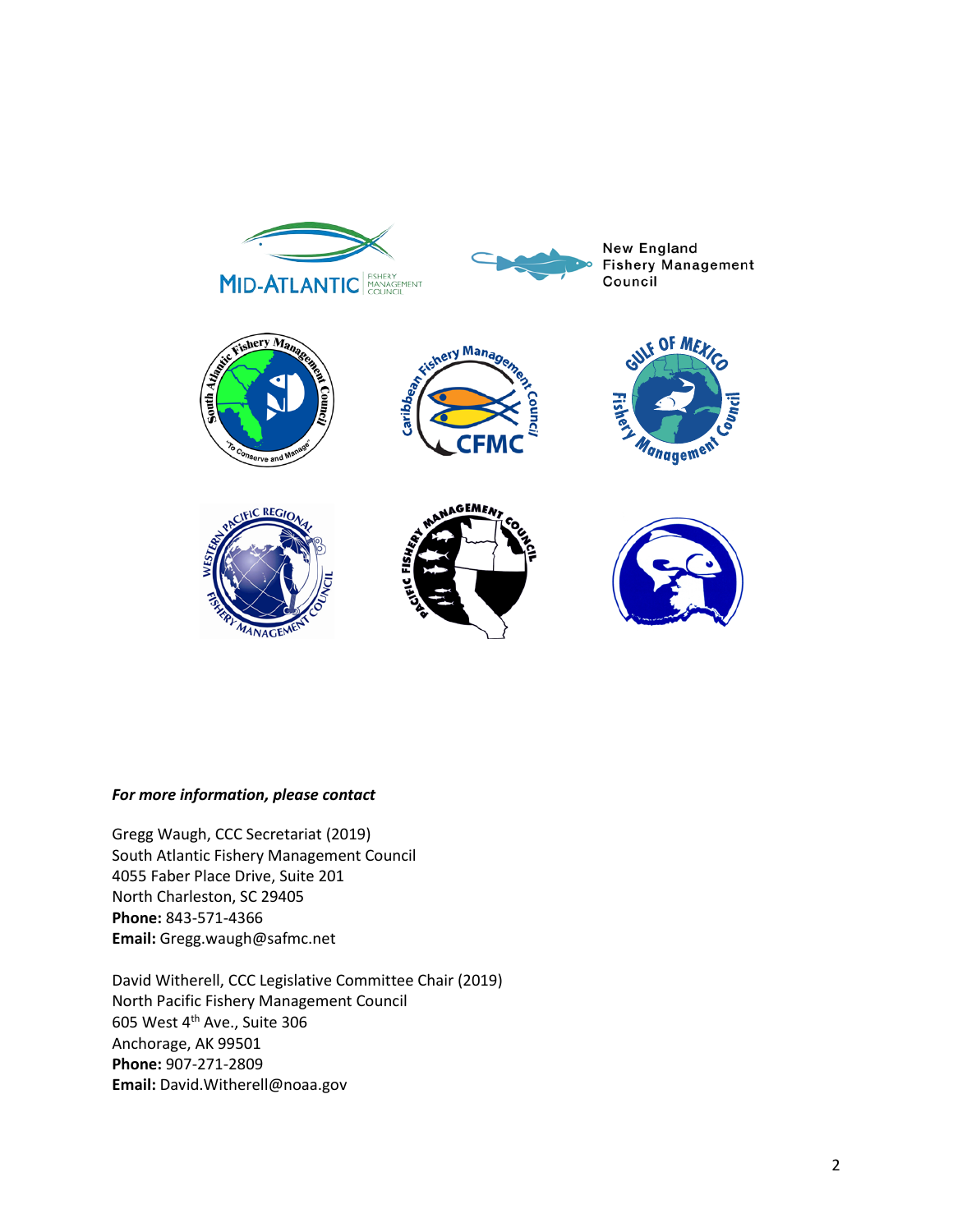# **CONTENTS**

| 1. |  |
|----|--|
|    |  |
|    |  |
|    |  |
|    |  |
|    |  |
|    |  |
|    |  |
|    |  |
|    |  |
| 2. |  |
|    |  |
|    |  |
| 3. |  |
|    |  |
|    |  |
|    |  |
|    |  |
| 4. |  |
|    |  |
|    |  |
| 5. |  |
|    |  |
|    |  |
| 6. |  |
|    |  |
|    |  |
| 7. |  |
|    |  |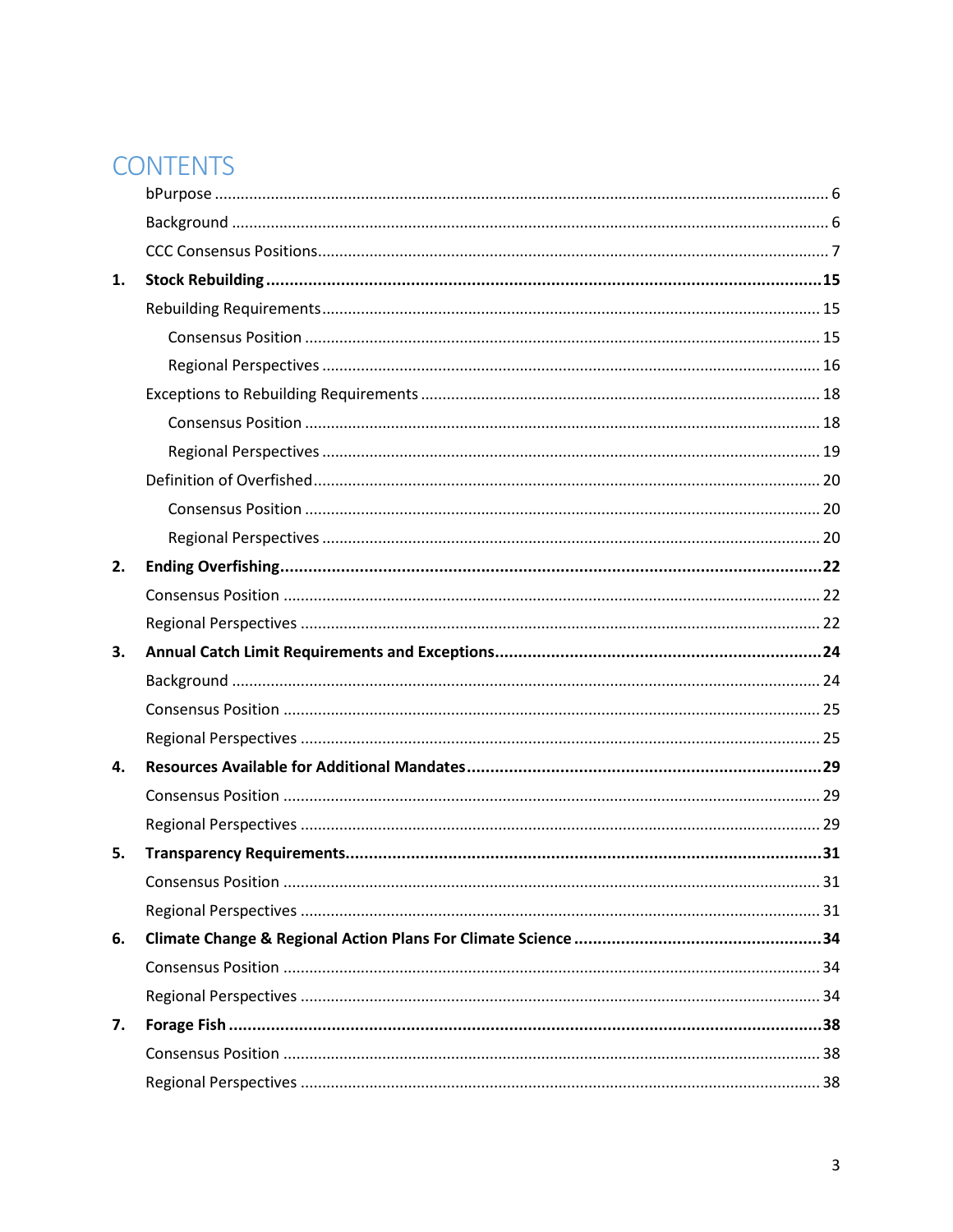| 8. |  |
|----|--|
|    |  |
|    |  |
| 9. |  |
|    |  |
|    |  |
|    |  |
|    |  |
|    |  |
|    |  |
|    |  |
|    |  |
|    |  |
|    |  |
|    |  |
|    |  |
|    |  |
|    |  |
|    |  |
|    |  |
|    |  |
|    |  |
|    |  |
|    |  |
|    |  |
|    |  |
|    |  |
|    |  |
|    |  |
|    |  |
|    |  |
|    |  |
|    |  |
|    |  |
|    |  |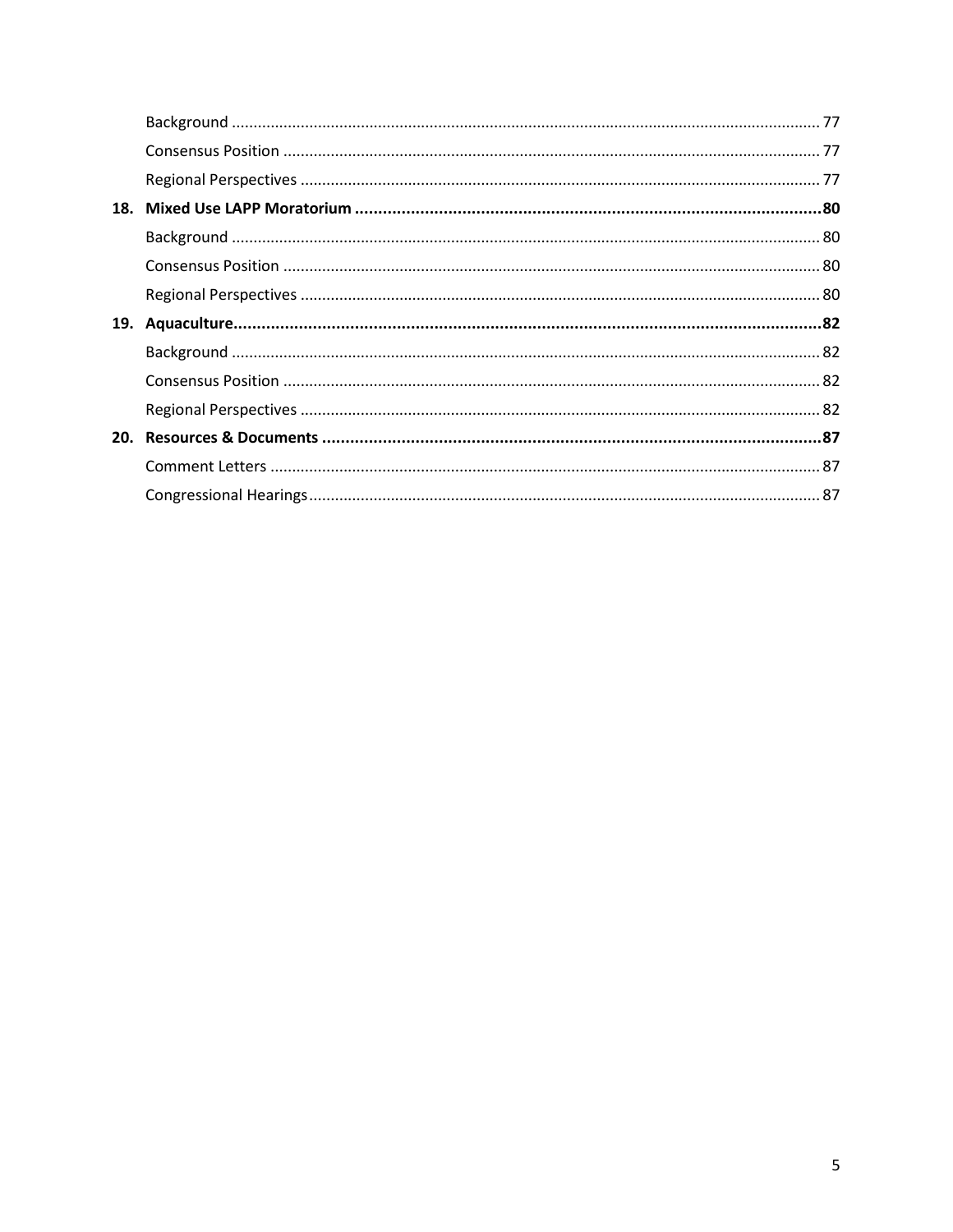# **Introduction**

# <span id="page-5-0"></span>Purpose

The purpose of this working paper is to describe consensus positions and the range of Regional Fishery Management Council perspectives on key issues being considered as part of the Magnuson-Stevens Fishery Conservation and Management Act (MSA) reauthorization process. Development of this paper was initiated at the May 2014 meeting of the Council Coordination Committee (CCC). During this meeting, the CCC, which is composed of leaders from each of the eight regional fishery management Councils, developed consensus statements on a number of issues that had been identified for potential revision in the reauthorized MSA. In addition, the CCC proposed to develop a working paper to further explore several issues in greater detail. This effort resulted in a Working Paper: Regional Fishery Management Council Positions on Magnuson-Stevens Act Reauthorization Issues.

The CCC established a Legislative Committee at the May 2016 meeting with the dual purpose of preparing draft reauthorization comments for CCC review/approval and updating the working paper in preparation for review and approval by the CCC. Based on input from the Legislative Committee, the CCC has approved numerous revisions to the Working Paper over time, such that it is essentially a living document.

This working paper synthesizes many additional perspectives that have been shared thus far and is intended to serve as a resource throughout the duration of the MSA reauthorization process. As such, it was designed to be modified and updated as new issues come to light. This draft reflects all updates through the date on the cover page.

# <span id="page-5-1"></span>Background

The regional fishery management Councils ("Councils") of the United States have been engaged in discussions about the reauthorization of the MSA. A wide range of issues have been identified for potential consideration in the revised Act by fishery managers, law makers, fishing groups, environmental organizations, and others. While some proposed changes would primarily affect specific regions, others would have a broad impact on fisheries management across the United States. Congress has sought input from the Councils on numerous occasions. Council leadership has provided written and oral testimonies at Congressional hearings, and most of the Councils have provided feedback on draft legislation circulated by House and Senate Committees. Copies of past letters and other materials are contained on the Regional Council website on the MSA Reauthorization page: [http://www.fisherycouncils.org/msa-reauthorization/.](http://www.fisherycouncils.org/msa-reauthorization/)

The topics addressed in this Working Paper are based on issues that have been introduced through various draft bills that have been introduced since 2014 to amend or reauthorize the MSA. More recently, the following bills have been introduced:

(1) **H.R. 200** - The "Strengthening Fishing Communities and Increasing Flexibility in Fisheries Management Act"; Sponsor – Congressman Young (R-Alaska); Introduced on January 3, 2017

(2) **H.R. 2023** - The "Modern Fishing Act of 2017"; Sponsor – Congressman Graves (R-Louisiana); Introduced on April 6, 2017

(3) **S. 1520** - The "Modernizing Recreational Fisheries Management Act of 2017"; Sponsor – Senator Wicker (R-Mississippi); Introduced on July 10, 2017. Signed into Law on December 31, 2018.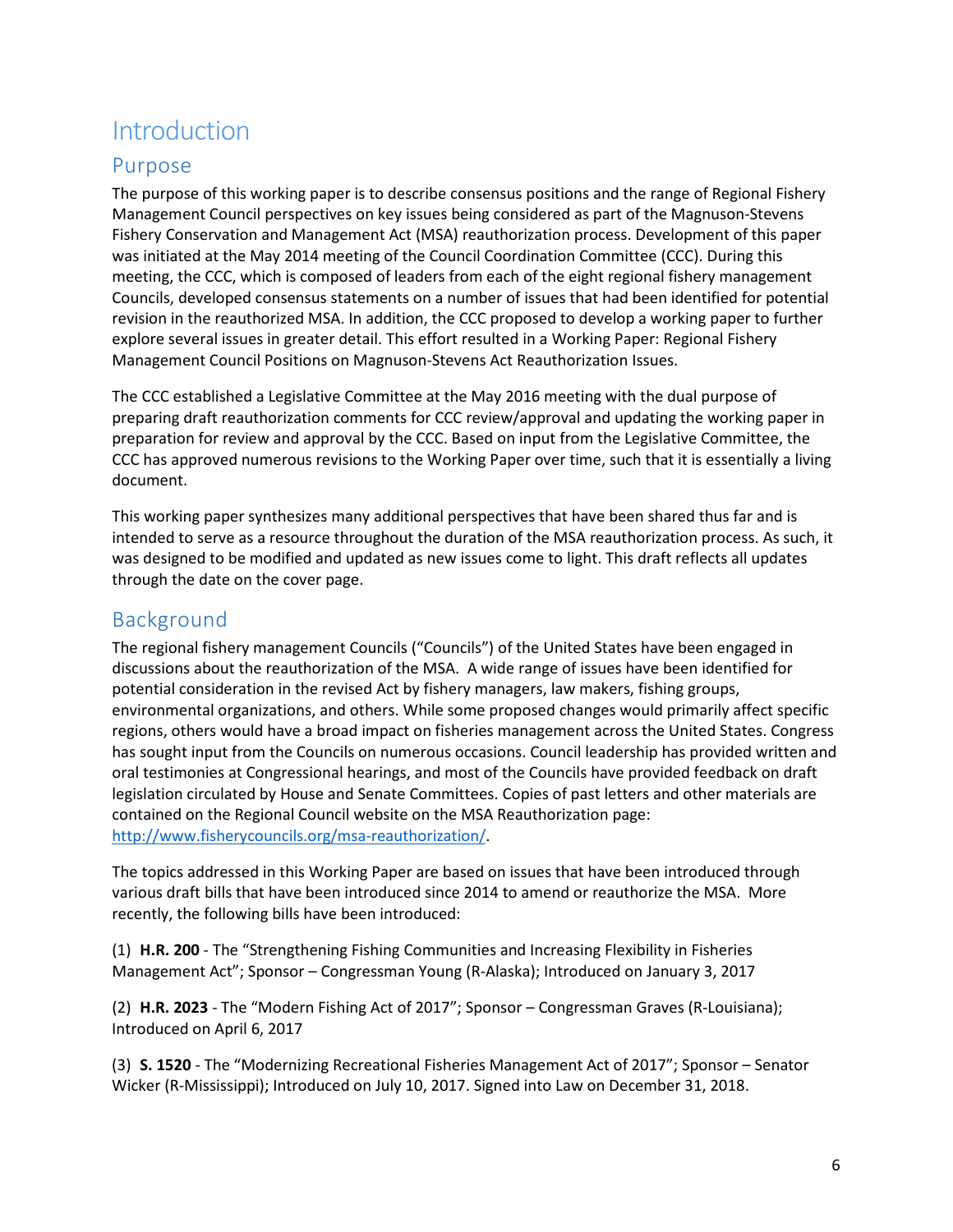(4**) Discussion Draft** - "Strengthening Fishing Communities through Improving Science, Increasing Flexibility and Modernizing Fisheries Management Act"; Sponsor - Congressman Jared Huffman (D-California); Introduced September 18, 2017

(5) **H.R. 2236** - "Forage Fish Conservation Act"; Sponsor Representative Debbie Dingell (D-MI); Introduced April 10, 2019.

(4) **H.R. 3697** - The "Strengthening Fishing Communities and Increasing Flexibility in Fisheries Management Act"; Sponsor Congressmen Young (R-Alaska) and Van Drew (D-New Jersey) introduced July 11, 2019

# <span id="page-6-0"></span>CCC Consensus Positions

## **Topic 1. Stock Rebuilding**

## Rebuilding Requirements

In general, the CCC believes the addition of measures that would increase flexibility with respect to stock rebuilding for certain types of fisheries would improve the ability of Councils to achieve management objectives.

We acknowledge that rebuilding often comes with necessary and unavoidable social and economic consequences, but we believe that targeted changes to the law would enable the development of rebuilding plans that more effectively address the biological imperative to rebuild overfished stocks while mitigating the social and economic impacts.

Under the rebuilding requirements currently in the Act, Councils determine the rebuilding schedule based on scientific information supplied by NMFS. Rebuilding timeframes balance the biology of the fish and the economic needs of those involved in the fishery to rebuild the fishery within the time limits allowed in the Act. There is often considerable uncertainty involved in the calculation of the rebuilding timeframe and, with changing ocean conditions occurring in some regions, rebuilding success can be even more uncertain. That is why the Act already requires that Councils assess rebuilding progress at regular intervals.

Requiring that a rebuilding plan meet an artificial goal (75 percent probability of success) if a rebuilding plan is not meeting the expected progress by the first assessment would almost certainly result in significant adverse impacts to fishermen and fishing communities. The experience of several Councils shows that this requirement could lead to closing fisheries, with severe impacts on communities. The suggested language would take away the flexibility that Councils currently have in balancing the need to rebuild overfished fisheries with the need to minimize the economic effects on fishing communities.

Often, changes to an assessment model can lead to an unexpected change in the understanding of stock status. Limiting a Council's ability to adapt to these changes because of a mandatory requirement would limit a Council's ability to modify the rebuilding program in light of the new information. As a result, fishermen and their communities would be penalized for improvements in science.

## Exceptions to Rebuilding Requirements

The CCC agrees that exceptions to rebuilding requirements should be limited in scope and carefully defined. Ideally, such exceptions would be codified in the MSA along with guidance regarding applicable circumstances in National Standard guidelines.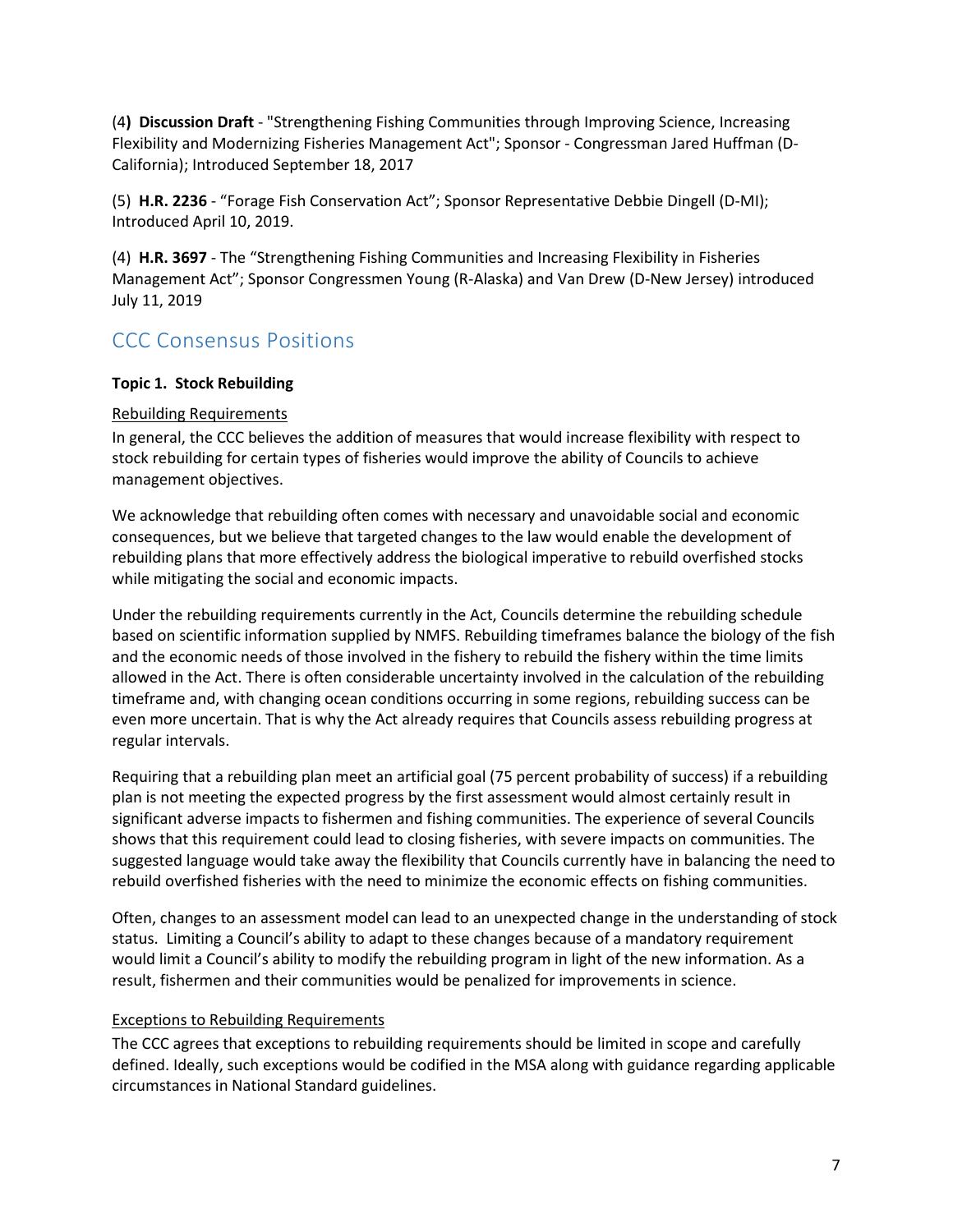## Definition of "Overfished"

The CCC believes that an alternative term could be useful for describing fisheries that are depleted as a result of non-fishing factors, unknown reasons, or a combination of fishing and other factors. The current MSY-based definition can be problematic when applied to data-limited fisheries or mixed-stock complexes. Furthermore, the term "overfished" can unfairly implicate fishermen for depleted conditions resulting from pollution, coastal development, offshore activities, natural ecosystem fluctuations, and other factors. Not all of the Councils agree that "depleted" is an appropriate term to replace "overfished" with. Some have noted that "depleted" has specific meanings in a number of other statutes, including the Endangered Species Act and the Marine Mammal Protection Act, and that care should be taken to avoid conflict or ambiguity if a change in terminology is implemented.

## **Topic 2. Ending Overfishing**

The CCC believes that some flexibility is needed in the requirement to end overfishing immediately to account for unusual circumstances, such as when the status of a stock changes dramatically due to a new assessment and/or inclusion of new data into an assessment.

## **Topic 3. Annual Catch Limit Requirements and Exemptions**

The CCC believes that further consideration of exemptions or alternatives to the existing ACL requirements for data-limited species could improve the Councils' ability to provide stability in setting harvest limits. The ad hoc methods sometimes used to establish ACLs for data-limited species often result in quotas that are less predictable, resulting in a loss of stability and yield in some of our most important fisheries. Collecting the necessary data is critical to moving from such ad hoc methods to more traditional assessment methods. While ACLs and AMs have been effective management tools for many fisheries, they may not be the best tools for managing incidental or small-scale, data-limited fisheries. In these situations, Councils should have discretion to determine alternative control mechanisms such as ecosystem-based fishery management approaches for data-limited stocks.

## **Topic 4. Resources Available for Additional Mandates**

The CCC remains concerned that important policy directives issued by NMFS (e.g., forage fish, allocation review, and ecosystem-based fisheries management) frequently do not take into consideration the need for additional staffing and resources that Councils may need to implement them. The demands on Councils to fulfill existing regulatory and management requirements are significant, and these should be met before any new mandates are required.

Baseline funding for sustainable management: At-sea surveys of fish populations are the 'bread and butter' of sustainable management that is the hallmark of U.S. fisheries under the MSA. Reducing stock assessment funds will reduce harvests by U.S. fishermen, which will increase imports of foreign seafood. Increasing stock assessment funding is the best investment an administration can make in U.S. fisheries.

## **Topic 5. Transparency Requirements**

The CCC believes that a transparent public process is critical to maintaining public trust, so that decisions of the Council and the SSC are clearly documented. This need can be met in a variety of ways, such as by webcasting meetings, audio recording of meetings, or detailed minutes of meeting discussions. However, budget problems are very real, and written transcripts are costly. Video recordings of large meetings may not add substantive content, as they will not capture presentations and motions, which are the most critical visual aspects of meetings. Streaming video may also degrade the quality of webcast audio. While the technology for webcasts is rapidly evolving, live broadcasts generally require strong Internet connections to be effective. In the context of Council meetings, which are often held in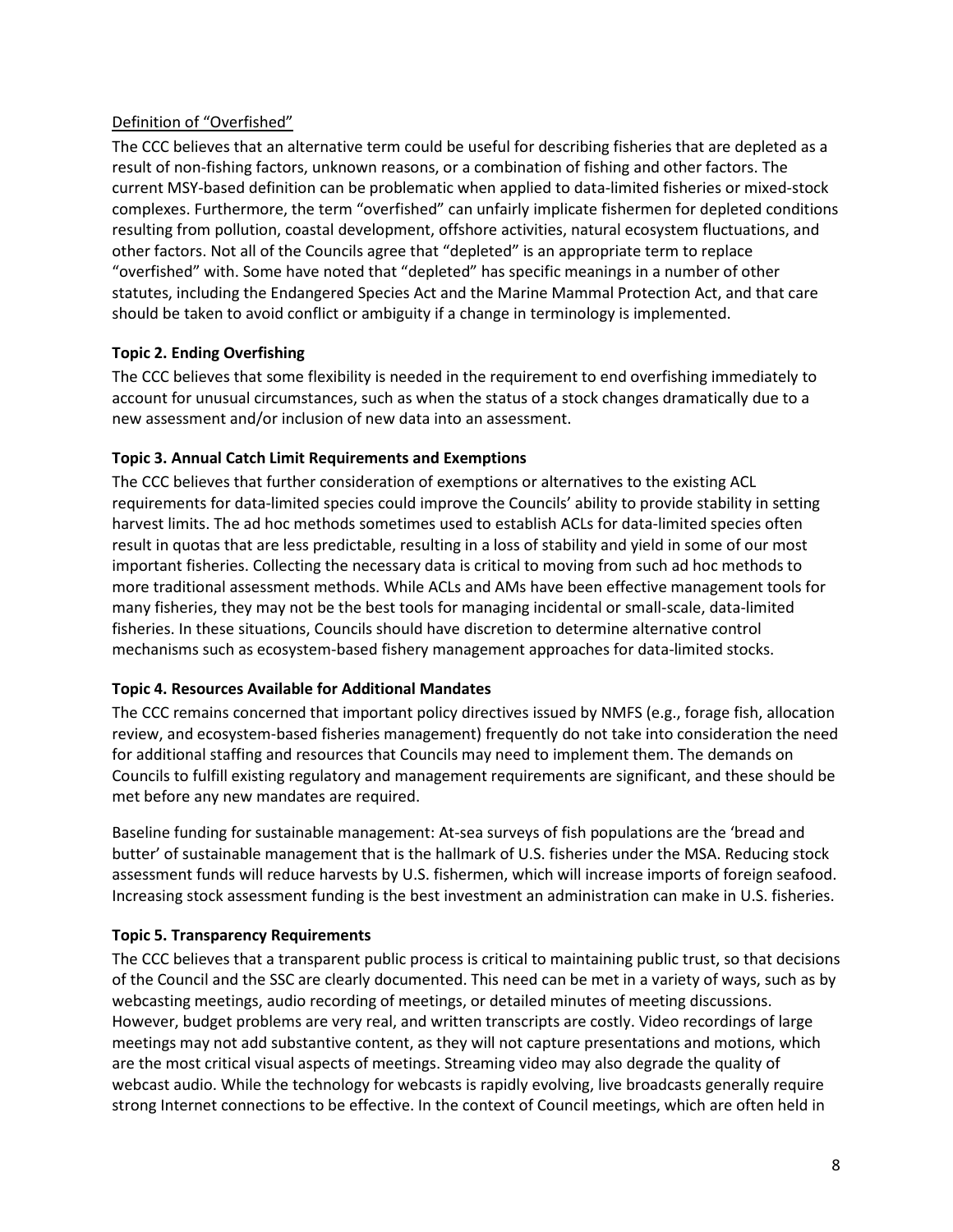remote locations near fishing ports, the Councils have little ability to predict or control the quality and cost of the Internet connection. Consequently, requiring the use of webcasts "to the extent practicable" will allow Councils to achieve greater transparency within budget and operational constraints.

Additional approaches to improve on the transparent public process described in MSA are described in each Councils' Statement of Organization, Practices, and Procedures (SOPPs), Handbook, and/or their Operating Procedures.

## **Topic 6. Climate Change & Regional Action Plans for Climate Science**

The CCC believes that climate change demands a response that is commensurate with the magnitude of the threat. The sustainability and performance of our fisheries are at stake, and while fishery managers are unable to address the underlying causes of climate change, they are nonetheless tasked with meeting our conservation and management mandates in a changing environment. Climate change will impact entire marine ecosystems, and a single-species management approach will likely not be sufficient to understand and account for these changes. Addressing climate change will require establishing the support to enable fishery managers to develop creative solutions to new challenges.

Fishery managers will also need a strong scientific foundation to support climate-ready fisheries management. Managing climate-ready fisheries is a long-term endeavor that will require investing in the information needed to support informed decision-making, along with a commensurate shift in resources and attention. Successful management already depends on the availability of timely and accurate information at all points in the decision-making process, and in a changing environment, this will become even more critical.

## **Topic 7. Forage Fish**

The CCC believes it is appropriate to proactively protect unmanaged, unfished forage fish of the U.S. Exclusive Economic Zone (EEZ) in recognition of the importance of these forage fish to the species managed under the Councils' FMPs and to the larger ecosystems functions. This approach is not intended to supersede tribal or state fishery management for these species, and coordination would still occur through the existing Council processes.

## **Topic 8. Catch Share Programs**

The CCC believes that Councils should maintain the maximum flexibility possible to develop effective management tools, including catch share programs. Adding excessive requirements for conducting a referendum is likely to increase the administrative burden for the Councils and may reduce the Councils' ability to implement the appropriate management program for their fisheries that could include modification of existing catch share measures or new catch share measures.

Catch shares is a management tool that should be available to the Councils, but the design, timing, and development should be left to individual Councils if they choose to use this tool for a specific fishery.

## **Topic 9. NEPA Compliance**

Fishery management involves fairly rapid cycles of adaptive management in which information about changing conditions is addressed through adjustments to the management program and regulations. The necessity for National Environmental Policy Act (NEPA) analysis of these actions results in requirements that duplicate those in the Magnuson-Stevens Act (MSA) and other applicable law, including additional comment periods that delay implementation of these actions, which were developed through the open and transparent MSA process. Ensuring NEPA compliance for marine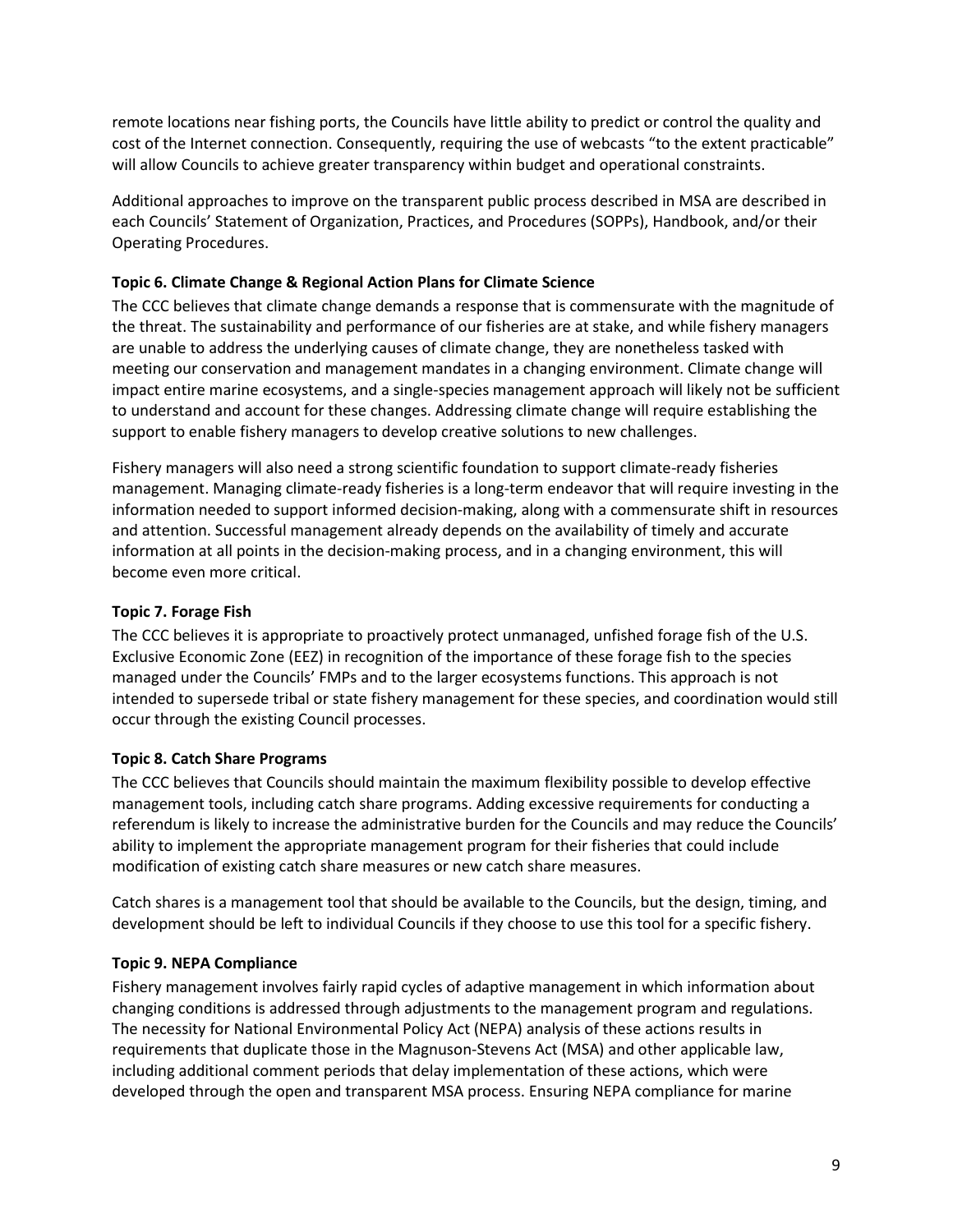fishery management actions has been costly and time-consuming for Council and NMFS staff and has limited the Councils' abilities to pursue other regulatory activities. In addition, the CCC notes that there have been instances where compliance with NEPA has hindered adequate compliance with MSA in terms of providing comprehensive analysis to Councils prior to their taking final action due to the difficulty and time required to complete NEPA analyses. Although the 2007 MSA reauthorization attempted to align the requirements of the two laws more closely through the addition of Section 304(i), the CCC does not believe what has been called for in the Act has been accomplished.

## **Topic 10. Other Federal Statutes**

The CCC believes that all federal fishery regulations should be promulgated under the Council or Secretarial process established under MSA section 302 to ensure rational management of our fishery resources throughout their range. Under the MSA, the Councils are charged with managing, conserving, and utilizing the Nation's fishery resources as well as protecting essential fishery habitat, minimizing bycatch, and protecting listed species within the United States Exclusive Economic Zone. This is done through a transparent public process that requires decisions to be based on the best scientific information available. This time-tested approach has made U.S. fisheries management highly successful and admired throughout the world.

If changes to Council-managed fisheries (for example changes to the level, timing, method, allowable gear, or areas for harvesting management unit species) are required under other statutory authorities such as the Antiquities Act of 1906, the Endangered Species Act of 1973, the Marine Mammal Protection Act of 1972, or the National Marine Sanctuaries Act of 1972 (NMSA), such restrictions or modifications to those fisheries should be debated and developed under the existing MSA process, unless a Council cedes this responsibility to another process. In addition, all actions by the Councils are currently subject to review by the Secretary of Commerce to determine consistency with MSA and all other applicable laws. This current review ensures that Council actions – including those that could be made as a result of requirements of other statutes – will continue to be consistent with all relevant laws. Making modifications to fisheries through the MSA process would ensure a transparent, public, and sciencebased process. When fishery restrictions are put in place through other statutes, the fishing industry and stakeholders are often not consulted, analyses of impacts to fishery-dependent communities are not considered, and regulations are either duplicative, unenforceable, or contradictory.

## **Topic 11. Recreational Data**

The CCC believes MRIP was not designed to provide data for in-season ACL management. The current MRIP methodology cannot be modified nor can sufficient funding be provided such that in-season ACL management will work. The CCC believes alternative methods (e.g., state electronic logbook programs, federal for-hire electronic logbook programs, and electronic logbook programs for private recreational anglers) should be fully implemented where they are available and developed, then evaluated where they do not yet exist. Once evaluated, MRIP should work to quickly certify these alternative methods for use in monitoring recreational catches.

There does not appear to be a plan for the systematic collection of the necessary biological data from recreational fisheries for use in stock assessments (size, age, and reproductive data). Stock assessment data would be greatly improved, as would the assessment results, if NMFS would immediately prepare a written plan for each region and coordinate across regions to address species as they move from one region to another due to changes in the environment. The CCC believes additional funding is required for successful implementation of such a data collection program.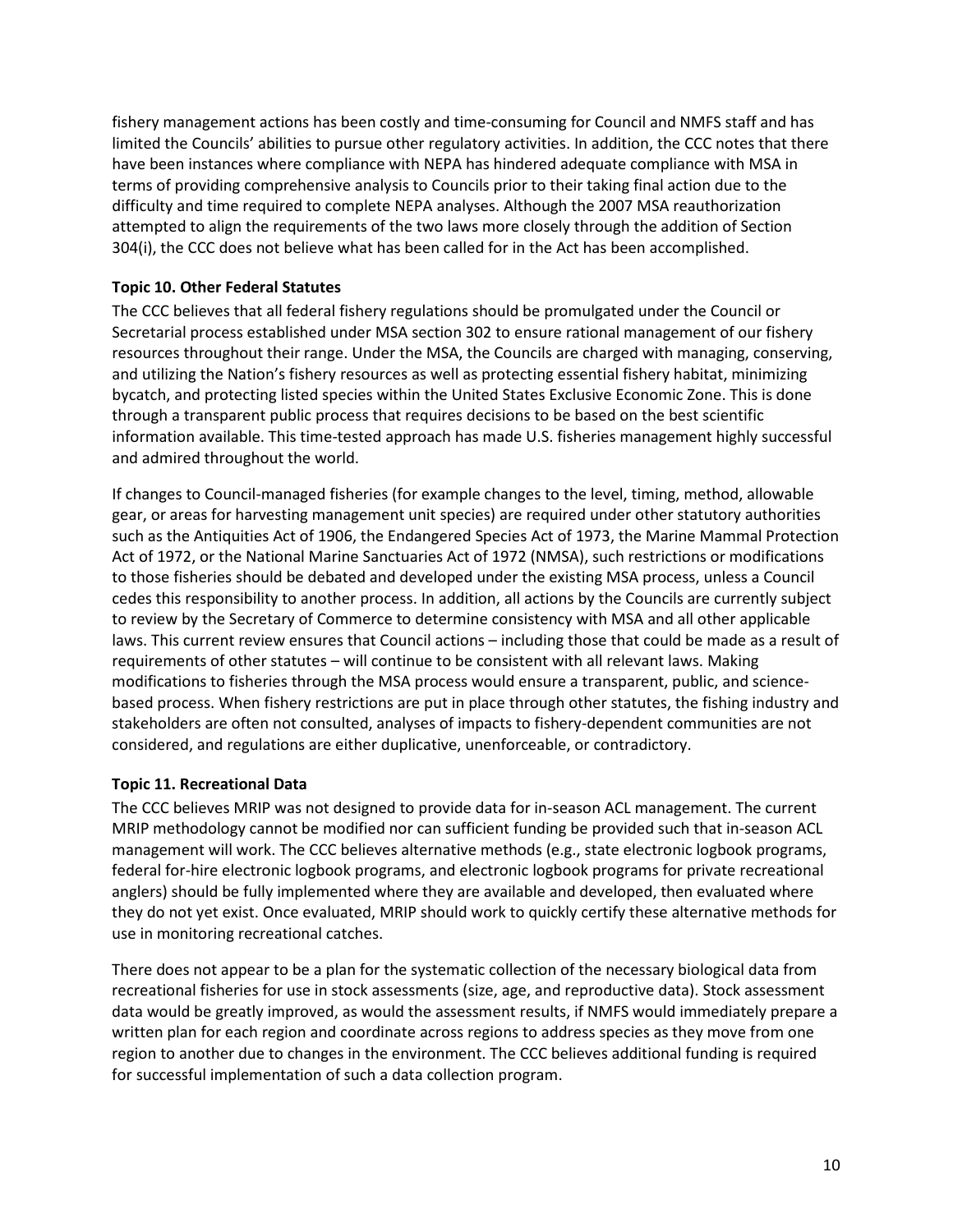The CCC believes more timely and accurate catch estimates that will be accepted by the recreational community (since they are providing the data) will go a long way to improve stock assessments, improve voluntary compliance, and improve accountability within the recreational fishing community.

## **Topic 12. Commercial Data**

The CCC believes that the management of commercial fisheries could be improved by streamlining the fishery monitoring and reporting process to produce more timely catch data. In most regions, commercial dealer data are not available as quickly as needed for quota tracking, and commercial logbook data from fishermen are not available as quickly as needed for verification of dealer data. In some areas, commercial fishermen cannot upload electronic logbook data or use E-logbook systems due to the lack of a federal system to receive the data. The lack of timely commercial data requires fishery managers to make projections about when an ACL will be met, which can results in closing a fishery too early or too late.

In most regions, there does not appear to be a plan for the systematic collection of the necessary biological data from commercial fisheries for use in stock assessments (size, age, and reproductive data). Stock assessment data would be greatly improved, as would the assessment results, if NMFS would immediately prepare a written plan for each region and coordinate across regions to address species as they move from one region to another due to changes in the environment. The CCC believes additional funding is required for successful implementation of such a data collection program.

## **Topic 13. Exempted Fishing Permit Authority**

The CCC believes that exempted fishing permits (EFPs) are an extremely important and useful mechanism to conduct scientific research. For example, EFPs have been used in different regions of the U.S. to conduct surveys, test monitoring devices under field conditions, investigate invasive species, and develop fishing gear that reduces bycatch and reduces impacts on habitat and protected species. These studies are frequently done by the fishing community at no cost to the public and have provided enormous benefits to the conservation and management of marine resources and habitats.

The CCC believes that the existing regulations already provide a good framework for developing regional processes for issuing and reviewing EFPs. The EFP applications undergo a regional scientific peer review and are evaluated through a public process by the respective regional Councils. The public and affected states have opportunities to comment to NMFS and the Councils during this process. Any new requirements for the EFP process, such as additional social and economic analysis or further consultation with the state governors, would greatly reduce the ability to get EFPs developed and approved in a timely manner.

In addition, the CCC believes that multi-year EFPs provide the necessary flexibility to scientifically test gear across different years and seasons. New regulations that limit EFPs to a 12-month period will restrict the type and quality of research that can be done, thus limiting the usefulness of the data collected.

## **Topic 14. Stock assessment and Survey Data**

Surveys and stock assessments provide the fundamental information necessary to successfully manage sustainable fisheries. As such, the CCC believes that it would be beneficial for the MSA to include a requirement for the Secretary to develop a comprehensive plan and schedule to address stock assessment needs on a national basis. Increasing stock assessment frequencies and improving stock assessment methods to reduce the uncertainty in setting harvest limits and achieving management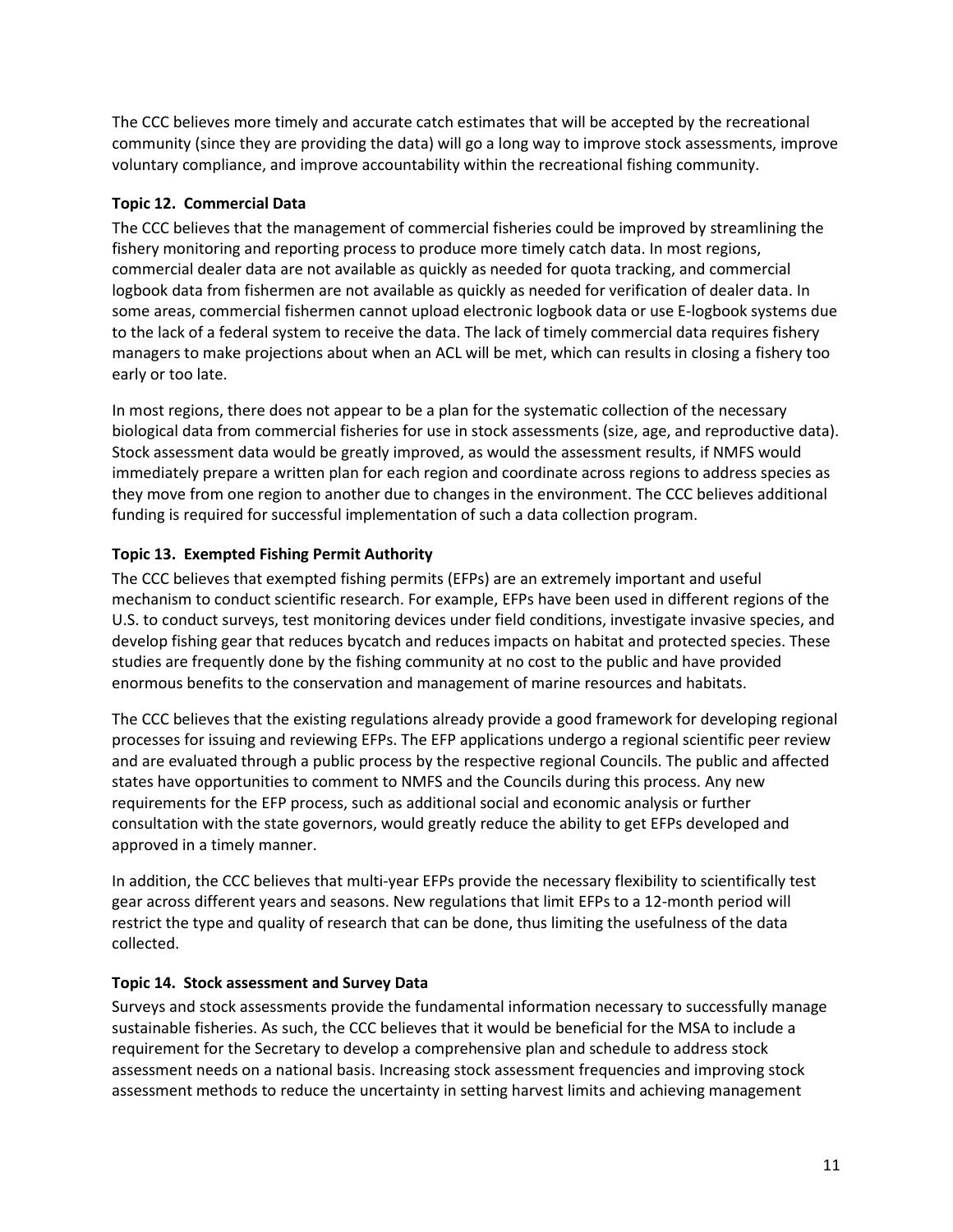objectives will also improve the ability of Councils to establish scientifically-based ACLs, including for those fisheries that are currently considered data limited. However, the CCC is concerned that requiring the Secretary to complete a peer-reviewed stock survey and stock assessments for all FMP species within two years is unrealistic. Comprehensive stock surveys have not been done for coral reef and other areas because they would have been prohibitively expensive and would provide little benefit at great expense. While new emerging drone technology may reduce costs of some surveys, the CCC remains concerned about potential redistribution of survey and assessment resources from stocks with high commercial and recreational interest to those of lower concern. Should Congress insist on completion of these surveys, substantial increases in funding may be needed for this work.

In addition, there has been some discussion of establishing guidelines to facilitate incorporation of data from non-governmental sources in fishery management decisions. There are existing legal requirements that govern data collection and quality (e.g., Data Quality Act) that dictate what NMFS is required to use for stock assessments. Data from fishermen, the states, and universities are already considered and evaluated for inclusion in stock assessment, as appropriate for the methodology and use of the data collected. These data sources are reviewed by the assessment analysts and through the peer review process that usually includes the Councils' scientific and statistical committees. The CCC believes prescriptive requirements for use of any data source are not appropriate. The implementing guidelines for when such information should be utilized will be critical to its veracity and usefulness to assessment authors and managers.

A cost comparison report on monitoring programs (for example, human observers versus electronic monitoring) would be extremely beneficial to development of such monitoring programs.

## **Topic 15. Deeming/Transmittal Process**

The CCC believes that extensive delays in approving Council plans/amendments and implementing regulations can result in confusion and direct economic losses to our recreational and commercial constituents. The MSA is rightfully so a measured and participatory process whereby the public get to see and participate in the development of plans/amendments/regulations. After this thorough process, the review and implementation process should conform to the timelines specified in the MSA. The CCC recognizes that resources are limited and that this often results in delays during the NMFS/NOAA GC review process; however, such delays should be minimized for the public's sake and to preserve the integrity of the process.

## **Topic 16. Cooperative Research**

While some regions already have effective cooperative research programs, the CCC believes that an explicit national plan for conducting and implementing cooperative research could benefit both science and the management. Such a plan would promote buy-in for management actions. One example of a potential cooperative research application would be development of electronic reporting programs. However, because there are differences in regional needs, such plans should not be mandatory.

## **Topic 17. Cooperative Data Collection**

There has been some discussion of establishing guidelines to facilitate incorporation of data from nongovernmental sources in fishery management decisions. There are existing legal requirements that govern data collection and quality (e.g., Data Quality Act) that dictate what NMFS is required to use for stock assessments. Data from fishermen, the states, and universities are already considered and evaluated for inclusion in stock assessments, as appropriate for the methodology and use of the data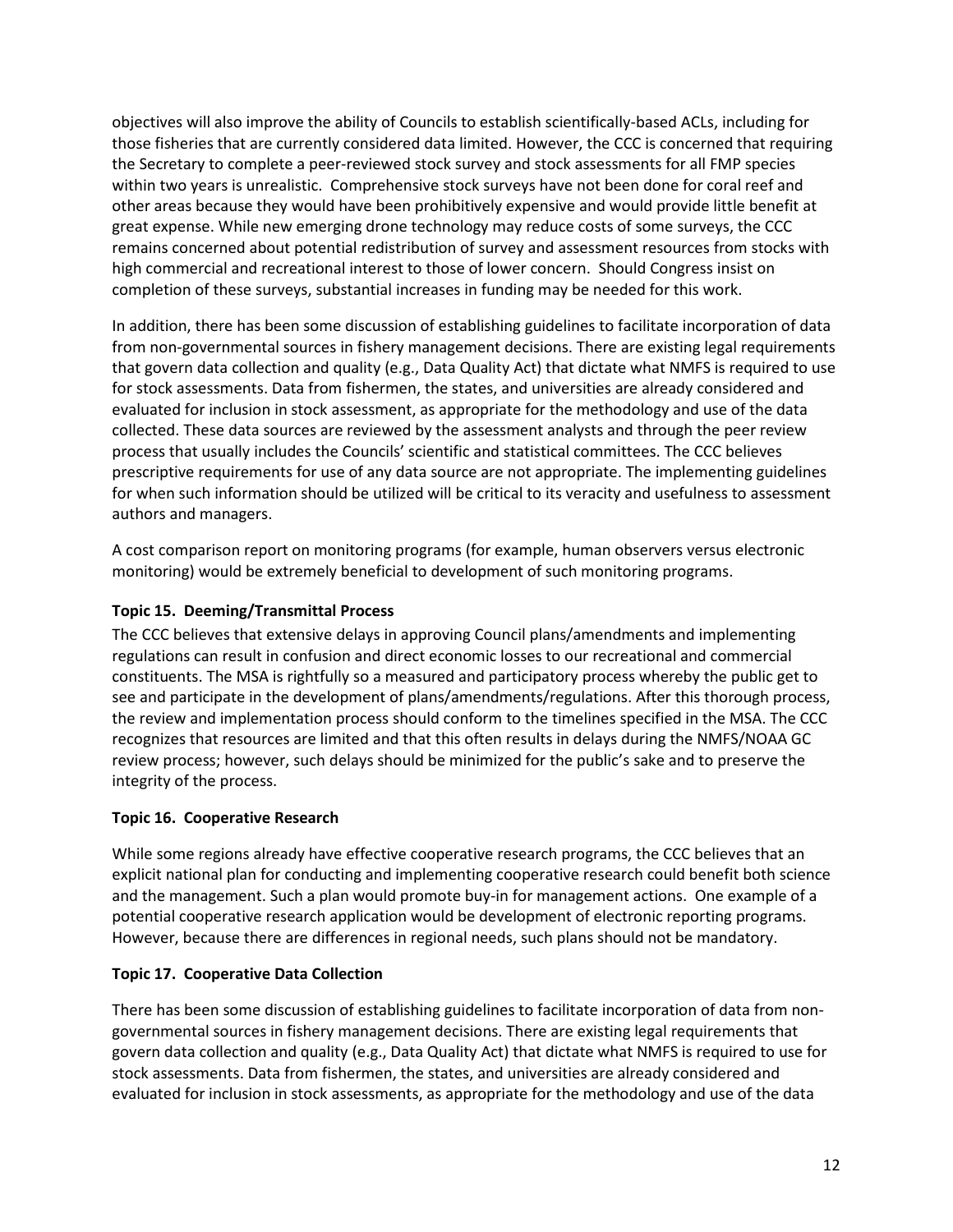collected. These data sources are reviewed by the assessment analysts and through the peer review process that usually includes the Councils' scientific and statistical committees. The CCC believes prescriptive requirements for use of any data source are not appropriate. The implementing guidelines for when such information should be utilized will be critical to its veracity and usefulness to assessment authors and managers.

## **Topic 18. Mixed-use Fisheries LAPP Moratorium**

The CCC believes that Councils should maintain the maximum flexibility possible to develop effective management tools, including limited access privilege programs. Temporary moratorium is likely to increase the administrative burden for some Councils and may reduce the Councils' ability to implement the appropriate management program for their fisheries that could include modification of existing LAPP measures or new LAPP measures.

Limited access privilege programs are a management tool that should be available to the Councils, but the design, timing, and development should be left to individual Councils if they choose to use this tool for a specific fishery.

## **Topic 19. Aquaculture**

The CCC believes that Regional Fishery Management Councils have existing authority under the Magnuson-Stevens Act (MSA) to develop fishery management plans for aquaculture/mariculture, which is consistent with NMFS' longstanding interpretation. This authority allows the Councils to address in a public and transparent manner, major topics like permitting process and duration, approval of systems and siting, species that may be cultured, and record keeping and reporting. However, conflicting court decisions have caused confusion and specific mention of aquaculture/mariculture in the MSA would affirm the Councils' authority to manage such activities that impact existing fishery management plans.

## **Resources and Documents**

Letters to U.S. Senators and Representatives (or their staff) that have requested comments on proposed legislation from the CCC and individual councils can be found at: [http://www.fisherycouncils.org/msa](http://www.fisherycouncils.org/msa-reauthorization)[reauthorization](http://www.fisherycouncils.org/msa-reauthorization)

# **General Comments**

The following general tenets that should be considered relative to any change in the MSA, in order for the Councils to fulfill their responsibilities:

- Avoid across the board mandates that could negatively affect one region to address a problem in another region. In addition, modifications to the Act should be national in scope with reasonable flexibility to address region-specific issues. Modifications to the Act which are specific to one region or one Council undermine the national scope of the Act and should be carefully considered especially with respect to how these modifications might affect operations in other regions.
- Legislation should allow for flexibility in achieving conservation objectives, but be specific enough to avoid lengthy, complex implementing regulations or "guidelines".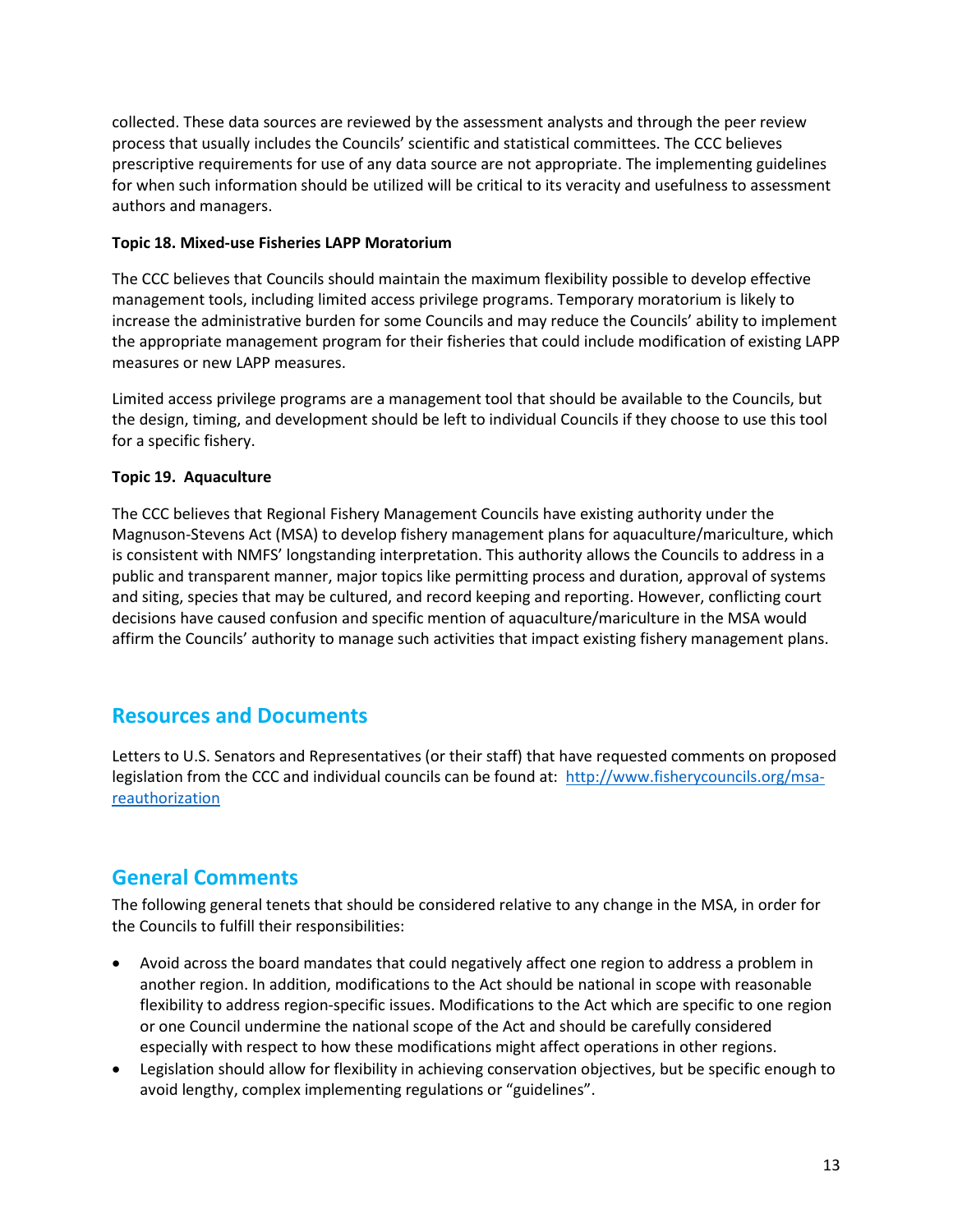- Legislation should be in the form of intended outcomes, rather than prescriptive management or scientific parameters.
- Legislation should avoid unrealistic/expensive analytical mandates relative to implementing fishery management actions.
- Legislation should avoid constraints that limit the flexibility of Councils and NMFS to respond to changing climates and shifting ecosystems.
- Avoid unfunded mandates, and/or ensure that Councils and NMFS have the resources to respond to provisions of legislation.
- Preservation and enhancement of stock assessments and surveys should be among the highest priorities when considering any changes to the Act.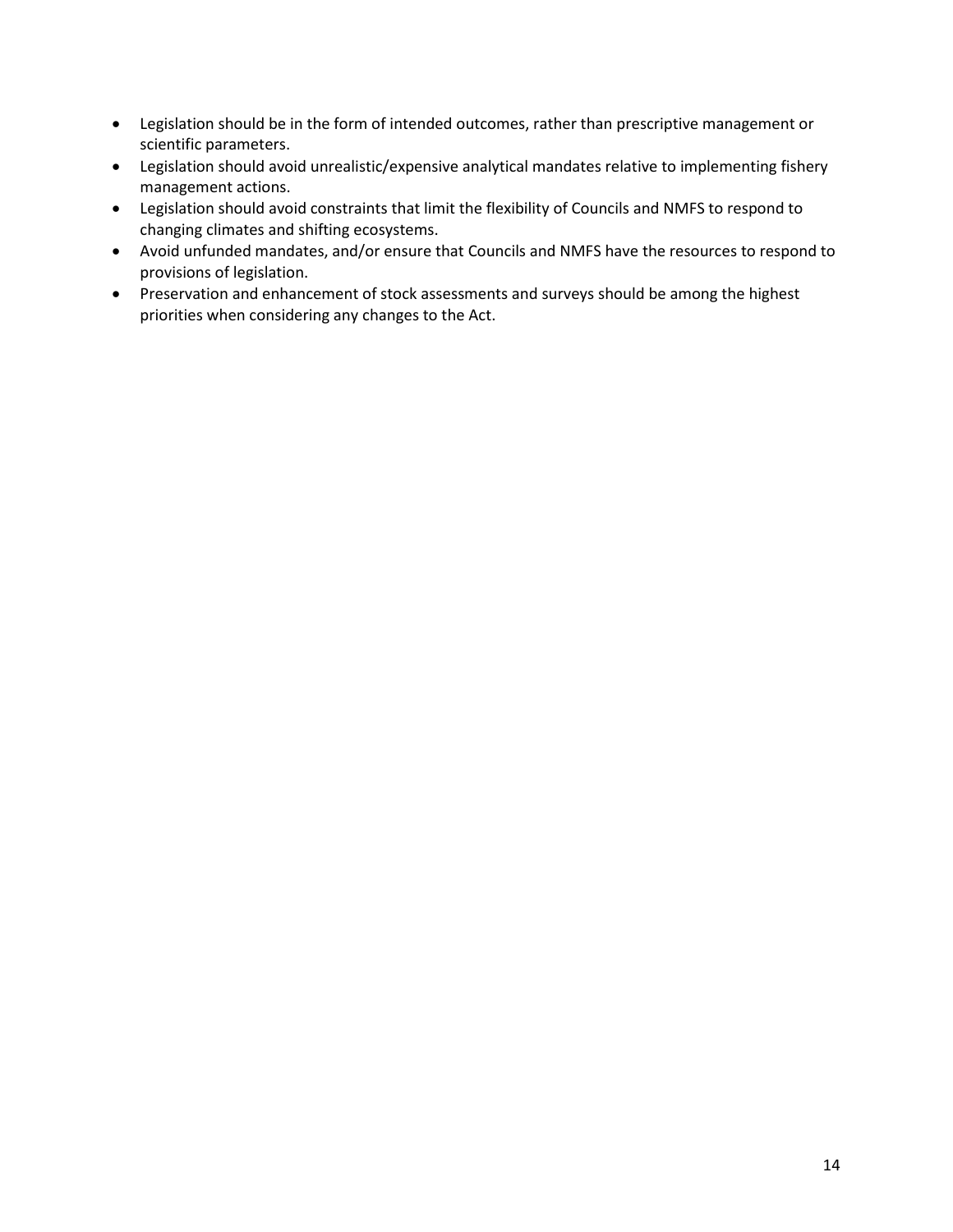# <span id="page-14-0"></span>1. STOCK REBUILDING

Several modifications to the MSA have been proposed relative to the law's rebuilding requirements. Three of the primary issues that have been discussed are:

- Rebuilding timeline requirements (i.e., the duration of time allowed to achieve stock rebuilding)
- Exceptions to rebuilding requirements
- Overfished definition

Major provisions have been proposed to include modifying the rebuilding timeframe requirement, replacing the term "possible" with "practicable"; replacing 10-year requirement with timeframe reflecting life history, plus one mean generation, with exceptions; allowing consideration of environmental conditions and use of alternative rebuilding strategies; requiring Councils to specify schedules for reviewing rebuilding targets; and allowing Councils to terminate rebuilding if determination was found to be in error.

## <span id="page-14-1"></span>Rebuilding Requirements

The MSA currently mandates that the time to rebuild depleted fish populations must be "as short as possible," but no more than 10 years (with exceptions for biology, etc.). Some have argued that this time requirement results in inconsistent management approaches depending on the life history of the stock. For example, a stock that is expected to rebuild in slightly less than 10 years in the absence of fishing mortality could require much more restrictive management than a stock that is expected to rebuild in slightly more than ten years. This results from the fact that the maximum rebuilding timeframe ( $T_{MAX}$ ) for a stock that cannot be rebuilt within 10 years is the minimum time that it would take to rebuild the stock in the absence of fishing plus one mean generation time.

In addition, Councils and stakeholders have expressed concern that the 10-year rebuilding timeframe precludes the Councils from adequately considering the social and economic needs of fishing communities.

In 2018, an early draft of Senate legislation included a provision that would require modification of a rebuilding program if a determination was made that the stock was not making adequate progress; however, this was not included in the approved bill. If this were approved, the Council would be required to adopt a new rebuilding plan with at least a 75 percent chance of rebuilding the fishery with the time limit as calculated by the Council's scientific and statistical committee. A similar provision was included in a proposed amendment in a House bill.

## <span id="page-14-2"></span>CONSENSUS POSITION

The CCC developed the following consensus position on rebuilding timeframes:

*"In general, the CCC believes the addition of measures that would increase flexibility with respect to stock rebuilding for certain types of fisheries would improve the ability of Councils to achieve management objectives.*

*We acknowledge that rebuilding often comes with necessary and unavoidable social and economic consequences, but we believe that targeted changes to the law would enable the development of rebuilding plans that more effectively address the biological imperative to rebuild overfished stocks while mitigating the social and economic impacts.*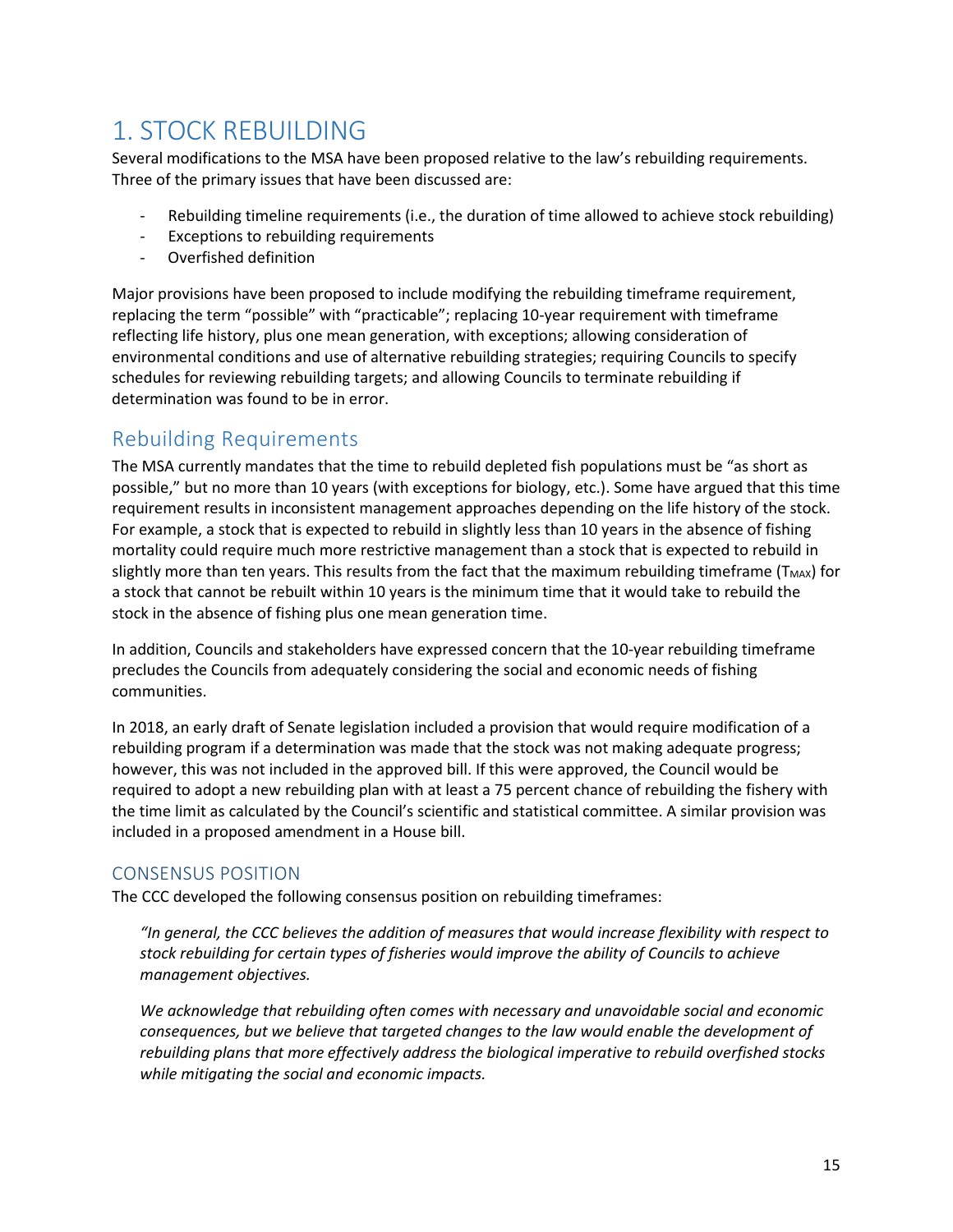*Under the rebuilding requirements currently in the Act, Councils determine the rebuilding schedule based on scientific information supplied by NMFS. Rebuilding timeframes balance the biology of the fish and the economic needs of those involved in the fishery to rebuild the fishery within the time limits allowed in the Act. There is often considerable uncertainty involved in the calculation of the rebuilding timeframe and, with changing ocean conditions occurring in some regions, rebuilding success can be even more uncertain. That is why the Act already requires that Councils assess rebuilding progress at regular intervals.*

*Requiring that a rebuilding plan meet an artificial goal (75 percent probability of success) if a rebuilding plan is not meeting the expected progress by the first assessment would almost certainly*  result in significant adverse impacts to fishermen and fishing communities. The experience of several *Councils shows that this requirement could lead to closing fisheries, with severe impacts on communities. The suggested language would take away the flexibility that Councils currently have in balancing the need to rebuild overfished fisheries with the need to minimize the economic effects on fishing communities.*

*Often, changes to an assessment model can lead to an unexpected change in the understanding of stock status. Limiting a Council's ability to adapt to these changes because of a mandatory requirement would limit a Council's ability to modify the rebuilding program in light of the new information. As a result, fishermen and their communities would be penalized for improvements in science."*

## <span id="page-15-0"></span>REGIONAL PERSPECTIVES

#### **NEW ENGLAND:**

*The New England Council believes the Magnuson-Stevens Act (MSA) should be amended to allow more rebuilding flexibility. The current emphasis on a fixed rebuilding time period assumes a level of stock assessment certainty that does not exist. We have little ability to predict, and no ability to control, the environmental changes that are key drivers in rebuilding progress. We think management should focus on ending overfishing and not arbitrary rebuilding time frames.*

*The requirement to define a fixed rebuilding period assumes that we know current stock size, stock size targets and rebuilding trajectories to a degree of certainty that is rarely met.*

*The New England Council also believes that if rebuilding timelines are retained, they should be designed in a way that avoids a discontinuity at the end of the targeted rebuilding period. This was not accomplished by recent changes to the NS1 Guidelines.*

#### **MID-ATLANTIC:**

*The Mid-Atlantic Council believes the ten-year rebuilding time limit should be replaced with a more biologically-derived time requirement, provided that such a requirement has a reasonable chance of resulting in successful stock rebuilding.* 

*Over the long term, statutory deadlines and rebuilding requirements have benefitted mid-Atlantic stocks, as well as many of the communities that rely on those fisheries for jobs, income, subsistence, and recreation. While these successes have often come at significant social and economic costs, we recognize that some adverse impacts are unavoidable during rebuilding periods. However, we feel that the 10-year rebuilding requirement has often exacerbated adverse impacts by limiting the Council's ability to fully incorporate social, economic, biological, ecological considerations into the development of rebuilding plans.*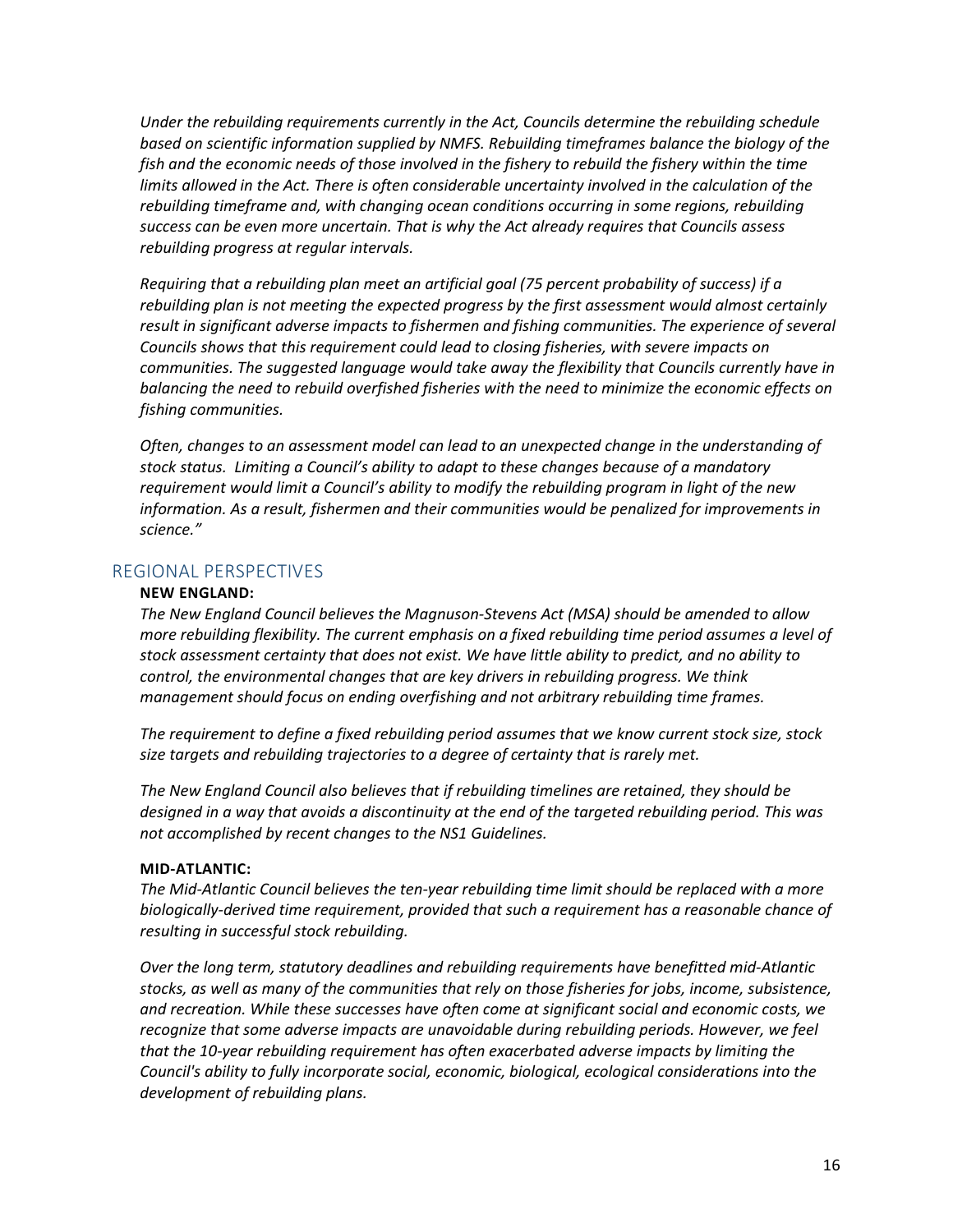## **SOUTH ATLANTIC:**

*Under the requirements of Magnuson-Stevens, the regional management Councils develop rebuilding plans for overfished stocks. The law requires rebuilding plans to end overfishing within two years and attempt to rebuild stocks within 10 years, if biologically possible. These arbitrary deadlines can be unnecessarily disruptive to fishing communities and local economies. In some cases, if longer timeframes were allowed, fisheries could be rebuilt or overfishing could be eliminated without devastating the economic livelihood of fishermen and negatively effecting fishing communities.* 

*The South Atlantic Council believes that the rebuilding time requirement should be simplified, by eliminating the arbitrary 10 year requirement and using the current biologically-based rebuilding period alternative of Fishing Mortality (F)=0 + 1 generation time for all situations. The 10-year limit does not treat all stocks with varying life histories fairly and adequately. Short-lived stocks can experience several generations in that time, while long-lived stocks may only experience a small portion of a generation.*

*In the experience of the South Atlantic Council, the major impacts occur with the requirement to end overfishing immediately. While the impacts from this requirement have been severe and long lasting, the impacts from rebuilding timeframes have not been a major issue because we adjust the annual ACLs based on the rebuilding projections.*

*In summary, the South Atlantic Council feels removing the arbitrary 10-year requirement would be beneficial and more attention should be given to the impacts of ending overfishing immediately, which is where the big reductions occur.*

## **GULF OF MEXICO:**

*The Gulf Council agrees increased flexibility in stock rebuilding times creates a better balance between the biology of the fish and the socio-economic needs of fishermen. The Councils need greater flexibility to design rebuilding plans and respond to ending overfishing that are more appropriate for the life history of a particular stock. Greater flexibility would allow a Council to reduce severe social and economic impacts without jeopardizing the ability of a stock to rebuild to maximum sustainable yield (MSY). Congress can still provide appropriate guidance by requiring overfished stocks to be rebuilt to MSY or optimum yield (OY) as quickly as practicable, and in a manner that protects an overfished stock from further decline.*

## **NORTH PACIFIC:**

*Regarding potential changes and increased flexibility for stock rebuilding plans, our Council believes that further flexibility, particularly in cases where the 10 year rule does not make sense due to the particular aspects of the stock in question, allows for more appropriate management measures to be developed. In some cases the somewhat arbitrary 10-year requirement can result in overly restrictive management measures, with unnecessary, negative economic impacts, with little or no conservation gain. Allowing for rebuilding to occur in as short a time as "practicable", as opposed to as short a time as "possible", may be an appropriate mechanism for additional flexibility.*

#### **PACIFIC:**

*The Council believes replacing the 10-year rebuilding requirement with a timeframe reflecting life history, plus one mean generation would result in more consistent application of rebuilding timeframes and better balance between conservation and economic objectives of rebuilding strategies. While a strict 10-year rebuilding requirement may be appropriate in some situations,*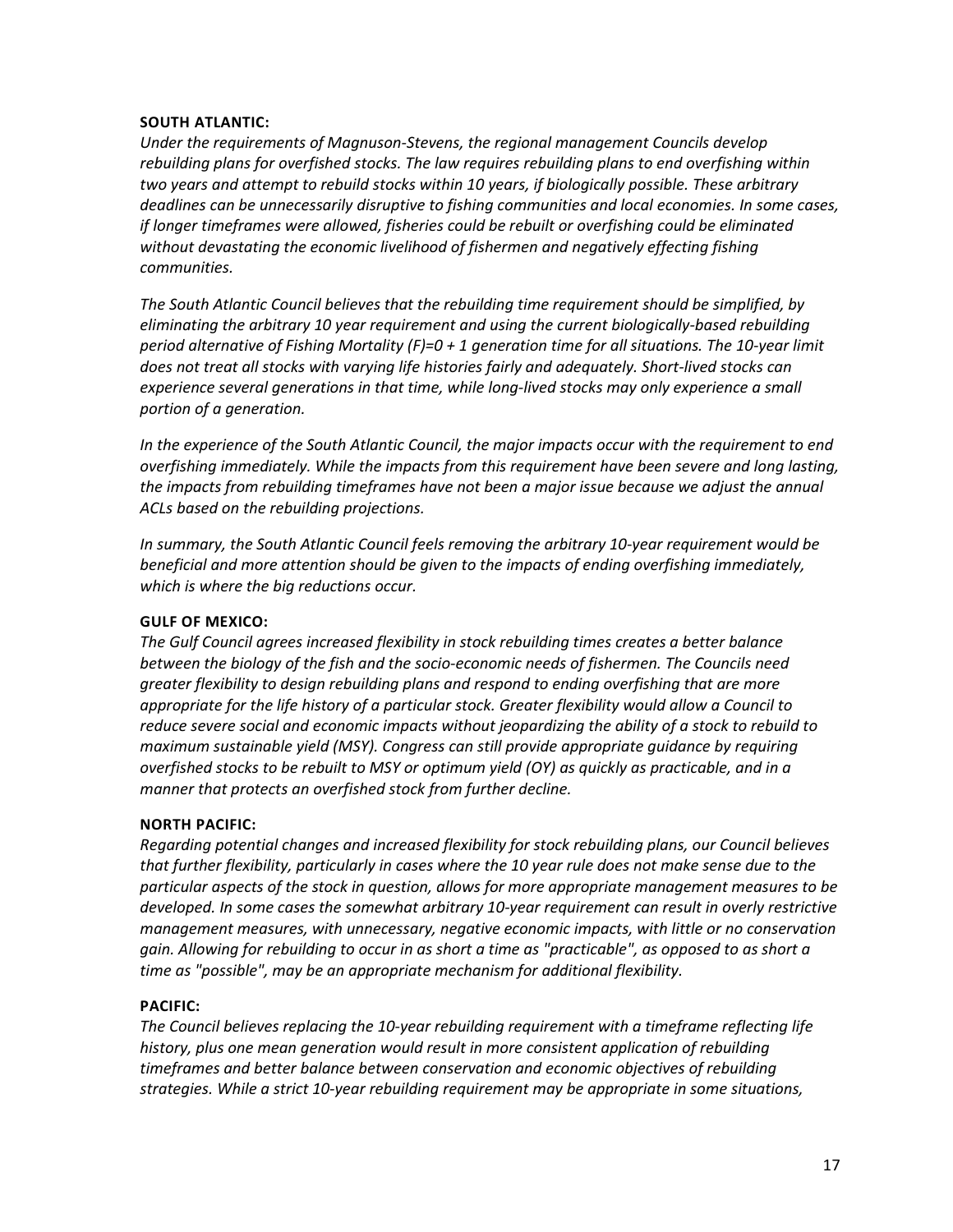*focusing on rebuilding in a certain amount of time can also result in overly-restrictive fishery management that is unnecessarily harmful to fishermen and fishing communities; it is apparent that more flexibility is needed to optimize multiple goals. The 10-year rule, where stock rebuilding must occur within 10 years if possible, can lead to a discontinuous policy that can grossly disrupt fisheries for little conservation gain. For example, if a stock can rebuild in 9 years at a cost of closing all fisheries, this becomes a mandate. Paradoxically, the requirements for rebuilding a fish stock in worse condition, e.g. one that requires 11 or more years to rebuild with no fishing, provides for more than 11 years to rebuild (11 years plus the length of one generation of the species), with obviously less economic disruption. This is illogical and potentially disastrous for some fishing-dependent communities.*

*The MSA requirement to rebuild as soon as possible, taking into account the needs of the fishery communities, has been subject to Court interpretation as nearly ignoring the needs of fishing communities until such time as they have demonstrated a disastrous state. Current administration of this requirement necessarily leads to large reductions in catch of directed fishery stocks that are being rebuilt, and can restrict mixed-stock fisheries when the rebuilding stock coexists with healthy stocks. It has been said that a solution may be as simple as changing the word "possible" to "practical." At any rate, there is a need for threshold clarity so as to allow Councils to properly take into account important social and economic impacts to communities when reducing catches in a rational stock rebuilding plan. It is important to note the purpose that rebuilding programs are designed for is to increase stock sizes to provide for biological stability and the attendant future economic benefits to the same fishery-dependent communities negatively impacted (and may even be required to endure a disaster) by the rebuilding program.*

*The need to review rebuilding targets may vary by circumstances and stocks. For example, a stock that has a long rebuilding time but is not a constraining stock in the fishery may have a different assessment priority than a constraining stock with a short rebuilding time. The Pacific Council has an assessment prioritization process that can account for these (and other) factors. Prescribing a review schedule for the former case that is likely to change based on higher priority needs would be inefficient, counterproductive, and possibly detrimental if a less important assessment was prioritized over a more important assessment.*

## **WESTERN PACIFIC:**

*Overall, the Council believes providing flexibility in rebuilding fish stocks would be beneficial. In particular, allowing for a phased-in approach over a three-year period is practical and takes into consideration impacts to affected communities. However, further guidance is needed in defining "highly dynamic fishery" as it applies to the use of this phased-in approach.*

## <span id="page-17-0"></span>Exceptions to Rebuilding Requirements

A number of exceptions to the MSA's rebuilding requirements have been proposed for certain categories of stocks, including data-limited stocks, internationally-managed stocks, multi-stock complexes, and terminating rebuilding plans if an overfished determination was found to be in error.

## <span id="page-17-1"></span>CONSENSUS POSITION

The CCC developed the following consensus position on exceptions to rebuilding requirements: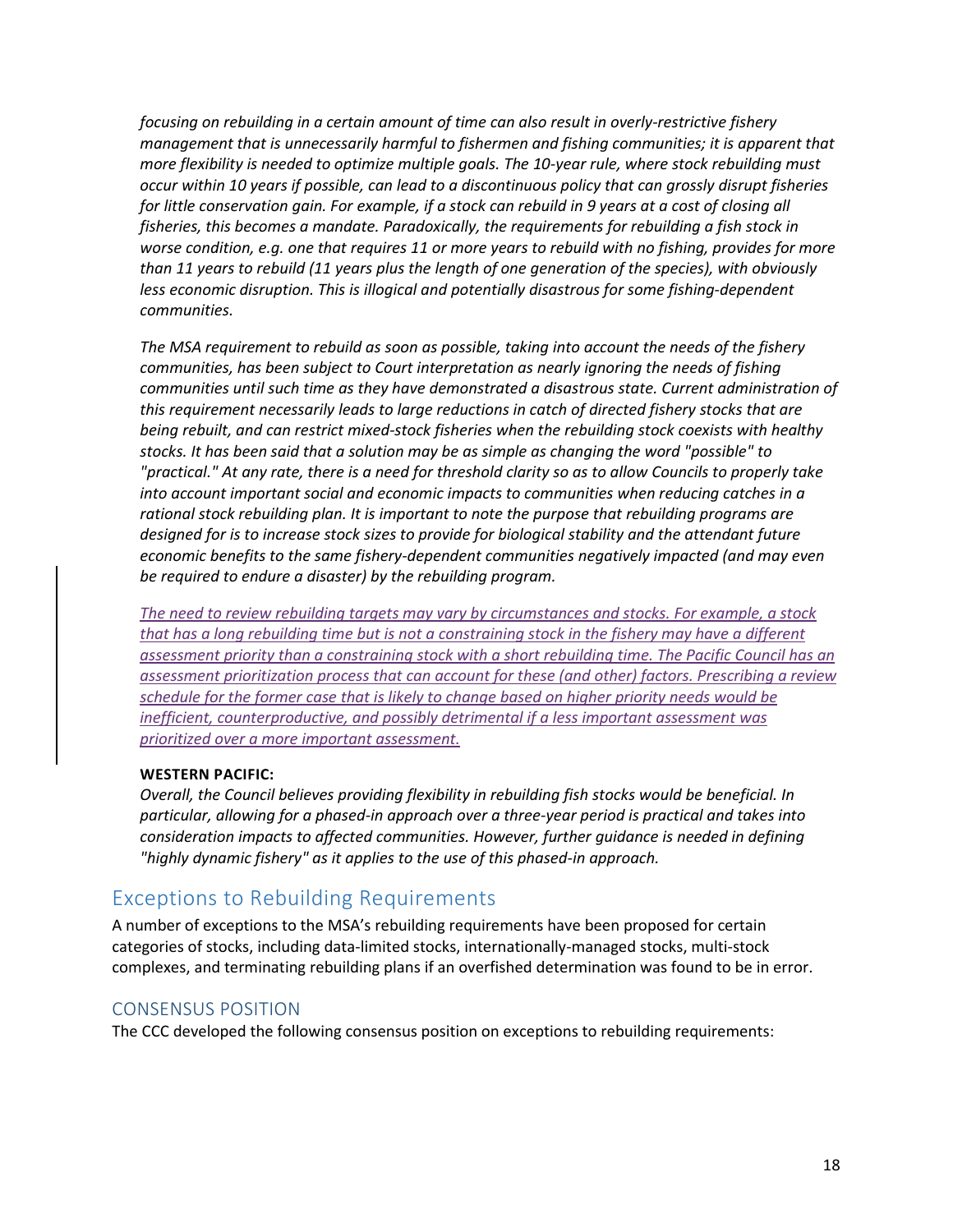*"The CCC agrees that exceptions to rebuilding requirements should be limited in scope and carefully defined. Ideally, such exceptions would be codified in the MSA along with guidance regarding applicable circumstances in National Standard guidelines."*

### <span id="page-18-0"></span>REGIONAL PERSPECTIVES

#### **MID-ATLANTIC:**

*The Mid-Atlantic Council acknowledges that exemptions to the rebuilding requirement could be appropriate for certain fisheries and circumstances. We believe an improved mixed stock exception would be beneficial, but we feel that the exception should be crafted in a manner that ensures adequate protection for weak stocks within a mixed stock fishery, to ensure their long-term sustainability. Any exemptions from rebuilding requirements should be clearly defined so as to limit their potential for misuse.*

*We believe that a Council should be able to terminate a rebuilding plan if a stock's status changes to not overfished and that peer-reviewed stock assessments should be the basis for all status determinations and subsequent termination of rebuilding plans.*

#### **SOUTH ATLANTIC:**

*Single stock moratoriums in multi-stock complexes are impractical, unrealistic, and result in unnecessary impacts on healthy stocks in the complex.*

*In the past, the Council spent considerable time developing an ABC/ACL for rock shrimp, a species that lives approximately 18 months. Such species cannot be assessed, and the Council cannot respond with management action, before all the assessed individuals are no longer alive. Similarly, dolphin (mahi) have not been assessed, as their life cycle of approximately three years would render traditional assessment outputs useless. Species with a life history of less than 3 years should be exempt from the rebuilding requirement. The Council can take independent action, similar to the Council's Penaeid Shrimp FMP (1991), to provide conditions supportive of a short-lived stock rebuilding after low abundance in any one year.*

#### **PACIFIC:**

*The Pacific Council agrees with exceptions due to changing environmental conditions, depletion due to international fisheries outside U.S. control, and a mixed stock exception that would rarely be*  instituted. The Pacific Council believes a rebuilding plan should be ended if it is determined that the *original determination of overfished or depleted status was erroneous. The NS1Gs include a similar provision that also considers the stock status in subsequent years. The Pacific Council recommends adoption of the NS1G language: "… if the Secretary determines that the stock was not overfished in the year that the overfished determination … was based on and has never been overfished in any subsequent year including the current year." Stocks later determined never to have been overfished should not be held to rebuilding provisions. The data and scientific approaches used to determine stock status evolve and improve, and revisions to past stock statuses are common. The best available science used to declare a stock overfished may later be improved and show that the stock was never overfished. In these cases, continuing to manage the fishery under rebuilding plan restrictions may no longer be necessary. However, the MSA does not explicitly exempt stocks from rebuilding plans when it is later determined the stock was never overfished.*

*The Pacific Council does not believe broad exceptions that might be exercised frequently or that might weaken incentives to conserve stocks for long-term sustainability would be consistent with the intent of the MSA.*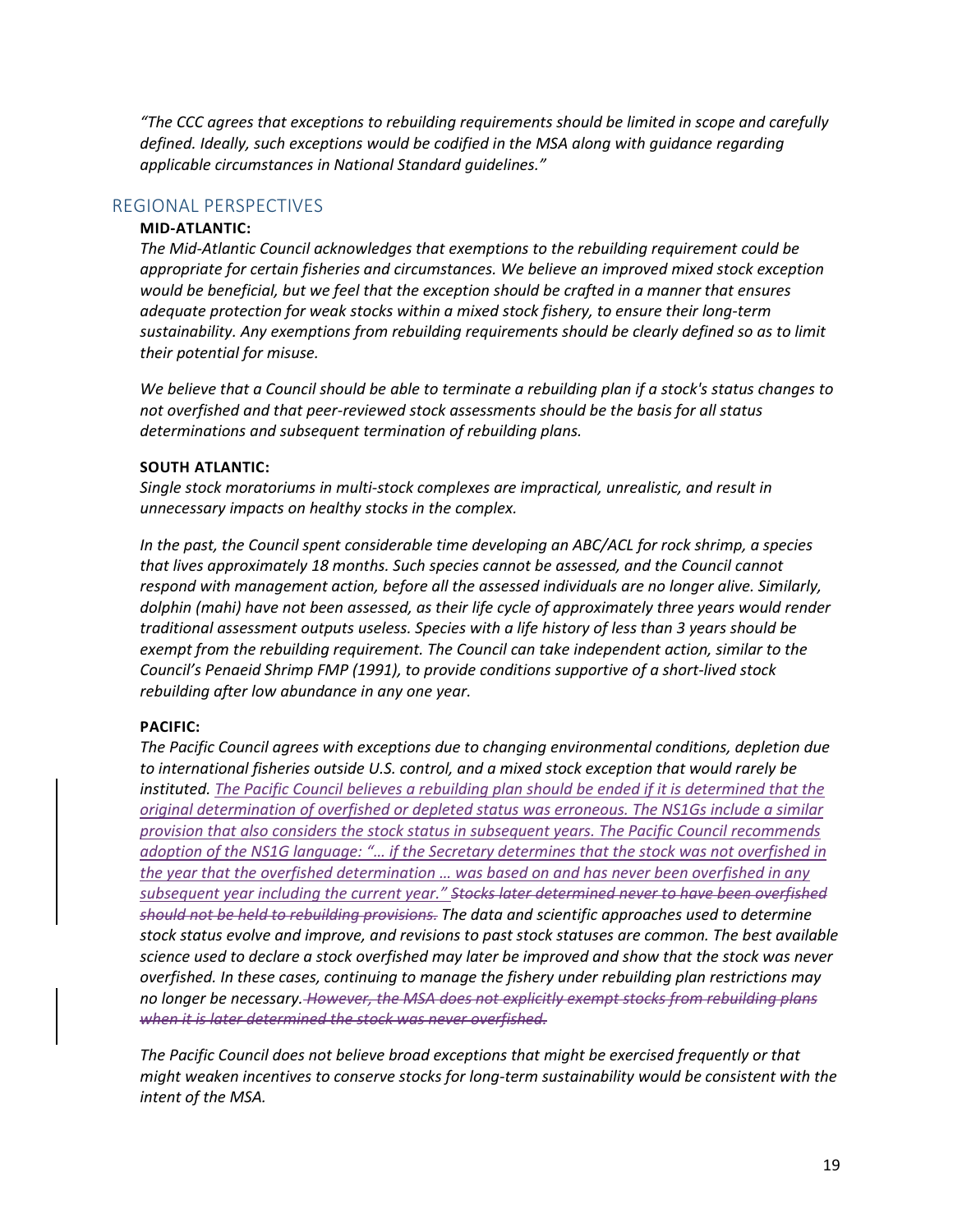# <span id="page-19-0"></span>Definition of Overfished

It has been suggested that the term "overfished" should be replaced with the term "depleted" or that a separate term should be added to the MSA to identify stocks that are depleted as a result of factors other than fishing, such as pollution or habitat loss/degradation.

## <span id="page-19-1"></span>CONSENSUS POSITION

The CCC developed the following consensus position on the MSA's definition of "overfished":

*"The CCC believes that an alternative term could be useful for describing fisheries that are depleted as a result of non-fishing factors, unknown reasons, or a combination of fishing and other factors. The current MSY-based definition can be problematic when applied to data-limited fisheries or mixed-stock complexes. Furthermore, the term "overfished" can unfairly implicate fishermen for*  depleted conditions resulting from pollution, coastal development, offshore activities, natural *ecosystem fluctuations, and other factors. Not all of the Councils agree that "depleted" is an appropriate term to replace "overfished" with. Some have noted that "depleted" has specific meanings in a number of other statutes, including the Endangered Species Act and the Marine Mammal Protection Act, and that care should be taken to avoid conflict or ambiguity if a change in terminology is implemented."*

## <span id="page-19-2"></span>REGIONAL PERSPECTIVES

## **MID-ATLANTIC:**

*The Mid-Atlantic Council believes that replacing the term overfished with the term depleted would be beneficial. Several members have noted that although they prefer the use of the word depleted instead of overfished, they don't think this should affect the requirement to rebuild the fishery to sustainable levels. We also believe any measures that allow for distinction between causes of depletion would be beneficial, provided that this distinction does not affect the requirement to rebuild the fisheries in question.*

## **SOUTH ATLANTIC:**

*The Council believes another term to separate stock declines from fishing (overfishing) and nonfishing reasons would be beneficial. However, the Council is concerned about using "depleted" as this has specific meaning under the MMPA and ESA.*

## **GULF OF MEXICO:**

*We believe a change to clearly define "overfishing" and "overfished" as separate criteria for excessive fishing rate and poor stock health, respectively, would be beneficial. As currently defined in the Magnuson-Stevens Act, the two criteria are treated the same. Overfishing can occur on both a healthy and an overfished stock and is a transient condition (i.e., a rate) that can be corrected in a relatively short period of time. However, an overfished stock is the result of years of overfishing or environmental changes that typically can only be corrected gradually. The Magnuson-Stevens Act requirement to end overfishing immediately has likely contributed to the greatest undue economic hardships in the Gulf of Mexico. Temporary or short-term overfishing on a healthy non-overfished stock does not jeopardize the ability of a stock to achieve MSY or OY on a continuing basis.*

## **NORTH PACIFIC:**

*Associated with the rebuilding issue is the definition of overfished. The Pribilof Island Blue King Crab example highlights the need to differentiate stocks for which an "overfished" status has no relation to fishing activities. Replacing the term "overfished" with the term "depleted" or another term that*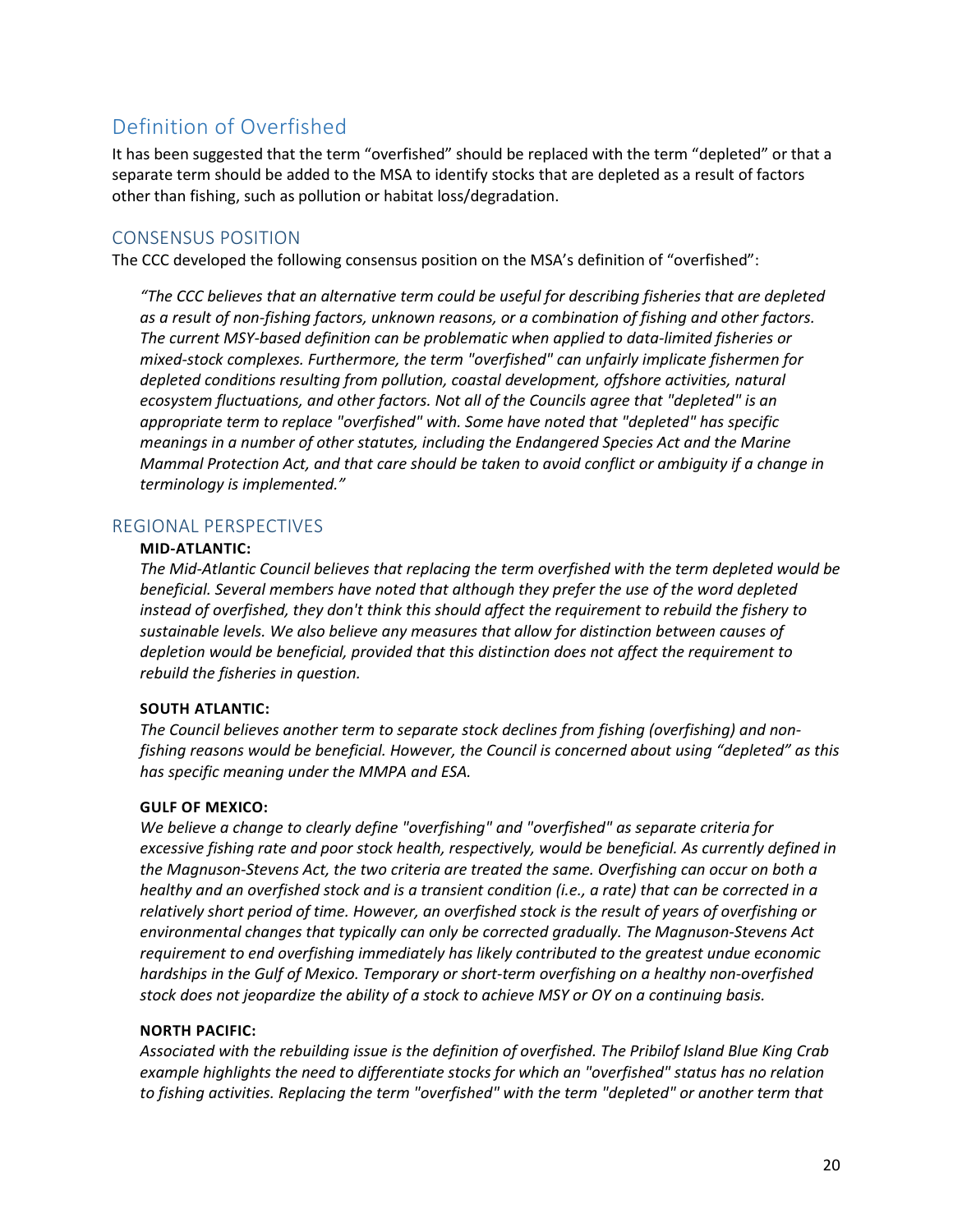*denotes that stock status is not necessarily related to fishing activities may be an effective way to address this problem, noting however that the term "overfished" has definitive metrics associated with it. While more appropriate, any new term will need to be explicitly defined in order to be a measurable metric, and in order to avoid diluting the conservation goals associated with stock rebuilding. Allowing for an exemption from the rebuilding requirements, for any stock, which is depleted with no relation to fishing activities, may be an appropriate addition to this section.*

#### **PACIFIC***:*

*The Pacific Council believes replacing the term "overfished" with "depleted" is appropriate because fishing may not be the primary factor resulting in a status change for a stock. Using "depleted" rather than "overfished" allows a better understanding of stock status and avoids biased interpretations of the cause(s) of low stock abundance. The Council also recommends the definition of "depleted" and the definition currently used for "overfished" in the National Standard 1 guidelines should be consistent. The Council also recommends the definition of depleted and the definition currently used for "overfished" in the National Standard 1 guidelines should be consistent. In addition, clarifying the distinction between "overfished" and "overfishing" is important to making the MSA more comprehensible, and recognizes the different management responses to crossing threshold levels, i.e., developing a rebuilding plan vs. ending overfishing.*

## **WESTERN PACIFIC:**

*The MSA should distinguish between fisheries that are depleted as a result of fishing and those that are depleted as a result of factors other than fishing. The Council believes redefining "overfished" to help distinguish between fisheries that are depleted as a result of fishing versus "depleted" as a result of factors other than fishing would be beneficial. This issue has been a point of contention for our Advisory Panel and fishing communities for many years, as numerous fisheries have been impacted by changes in habitat resulting from coastal development and other non-fishing activities. In particular, the Council looks forward to the NMFS reporting on the status of stocks as a result of this change.*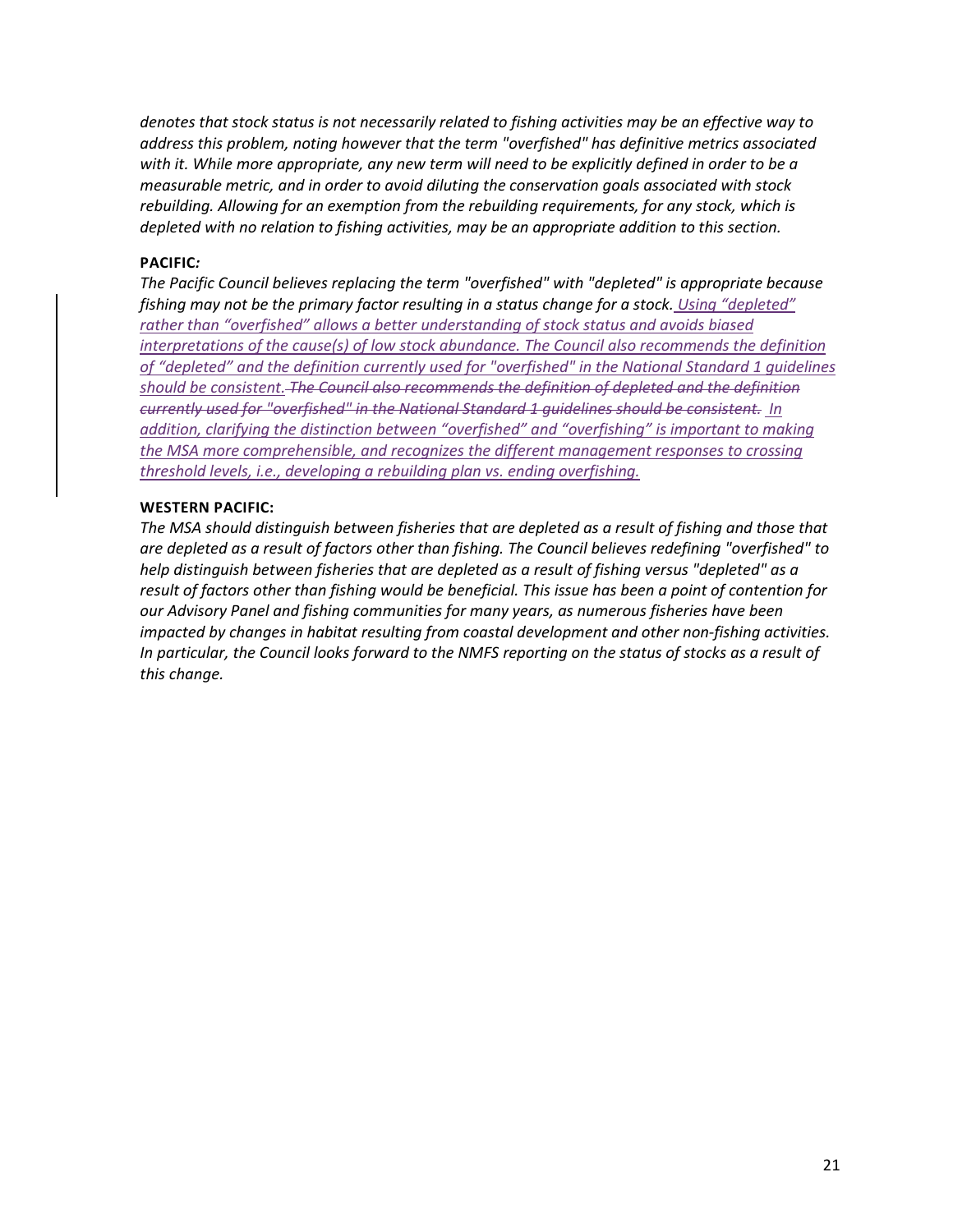# <span id="page-21-0"></span>2. ENDING OVERFISHING

## <span id="page-21-1"></span>Consensus Position

*"The CCC believes that some flexibility is needed in the requirement to end overfishing immediately to account for unusual circumstances, such as when the status of a stock changes dramatically due to a new assessment and/or inclusion of new data into an assessment."*

# <span id="page-21-2"></span>Regional Perspectives

## **NEW ENGLAND:**

*The requirement to end overfishing immediately would benefit from a narrowly-defined exception when there is a dramatic change in the perception of stock status. This is the result of our recent experience with a cod stock, where two successive assessments presented a dramatically different view of stock size that was not due to fishing activity. A more flexible approach would allow a management reaction that would be responsive to the National Standard 8 requirement to consider the needs of fishing communities.*

## **MID-ATLANTIC:**

*The Mid-Atlantic Council believes that it would be beneficial to extend the duration of emergency measures from 180 days to 1 year, with the possibility of an additional 1-year extension. The current emergency action schedule was established in original act, and an extension of this schedule is appropriate given the additional process requirements that have been added since then.*

## **SOUTH ATLANTIC:**

*Problems in fisheries result from excess fishing, environmental changes, and a multitude of other factors that tend to develop over many years. Attempts to solve long-standing problems in a single year, especially in multi-species fish complexes, generally result in severe restrictions (with disastrous social, economic, and data collection consequences). Implementing measures to immediately end overfishing on a single component stock of a complex may unnecessarily adversely impact other species in the complex.*

*The South Atlantic Council has used the approach of phasing in reductions necessary to end overfishing over a three-year period for two of our important species, black sea bass and snowy grouper. Both species were assessed in 2013. Black sea bass was completely rebuilt within the rebuilding schedule and the ABC was doubled; for snowy grouper, overfishing was no longer occurring and while still overfished, it was 10 years ahead of its rebuilding schedule. The phasing in of catch restrictions allowed fishermen time to adjust their business plans to the catch reductions reducing the social and economic impacts that occur with the current situation of ending overfishing immediately. The South Atlantic Council believes that this is strong evidence to support the consideration of longer timeframes to end overfishing. Unfortunately, the recently issued modifications to the National Standard 1 guidelines that allow for a "phase-in" approach do not provide this flexibility, as they still require ACLs to be reduced to at least the OFL level immediately.*

*For red porgy, and more recently red snapper, the Council closed the fishery to end overfishing. This results in significant negative impacts to recreational and commercial fishermen and fishing communities. It also disrupts our fishery-dependent data collection, which inhibits our ability to monitor stock rebuilding. The Council recently completed an amendment that sets very restrictive regulations on hogfish to end overfishing based on limited data (greater than 60% reduction).*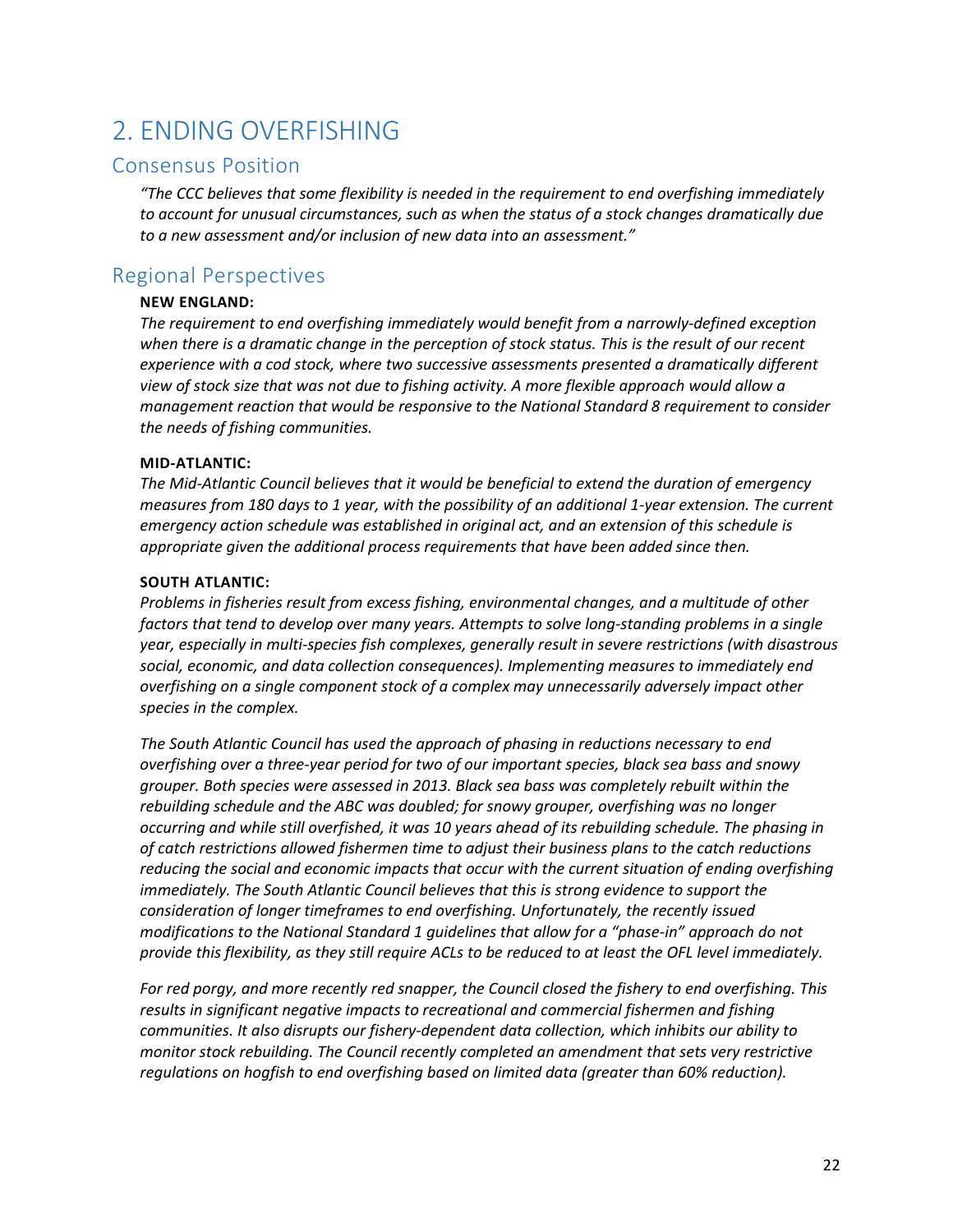*There are multiple definitions of overfishing. For example, recruitment and growth overfishing are basic measures that can be readily estimated for most stocks. Of these, recruitment overfishing is the most damaging to sustainability, as exceeding this level jeopardizes the ability of a stock to replace itself. At the other extreme is growth overfishing, where there is no risk to sustainability but a loss of*  potential harvest to the users. If the ultimate goal is to ensure long-term viability of a species, then *recruitment overfishing should be the limit of exploitation (the OFL). This will allow managers to balance forgone yield (growth overfishing) against social, economic, and ecosystem concerns when establishing exploitation targets. Basing OFL on recruitment overfishing will provide a more meaningful standard to apply if overfishing must be eliminated immediately. The fishing public can understand the need to fish at or below a rate that allows a population to replace itself. Problems arise, however, when they are forced to endure the very low exploitation rates that are often necessary to achieve MSY on long-lived, slow growing stocks.* 

## **GULF OF MEXICO:**

*In the Gulf of Mexico the greatest economic hardship has resulted from the requirement to end overfishing immediately. Temporary or short-term overfishing on a healthy stock does not jeopardize the ability of a stock to achieve MSY or OY on a continuing basis. For overfished stocks, the ability to end overfishing over a period of time provides the flexibility to implement a rebuilding plan with the least negative economic impacts. There are four species that are currently declared overfished in the Gulf of Mexico. Three of these species (i.e., gag, greater amberjack, and gray triggerfish) are under a 10-year rebuilding plan. Red snapper is under a much longer rebuilding time period. The primary concern is not the rebuilding timeline itself, but the requirement that Councils end overfishing immediately.*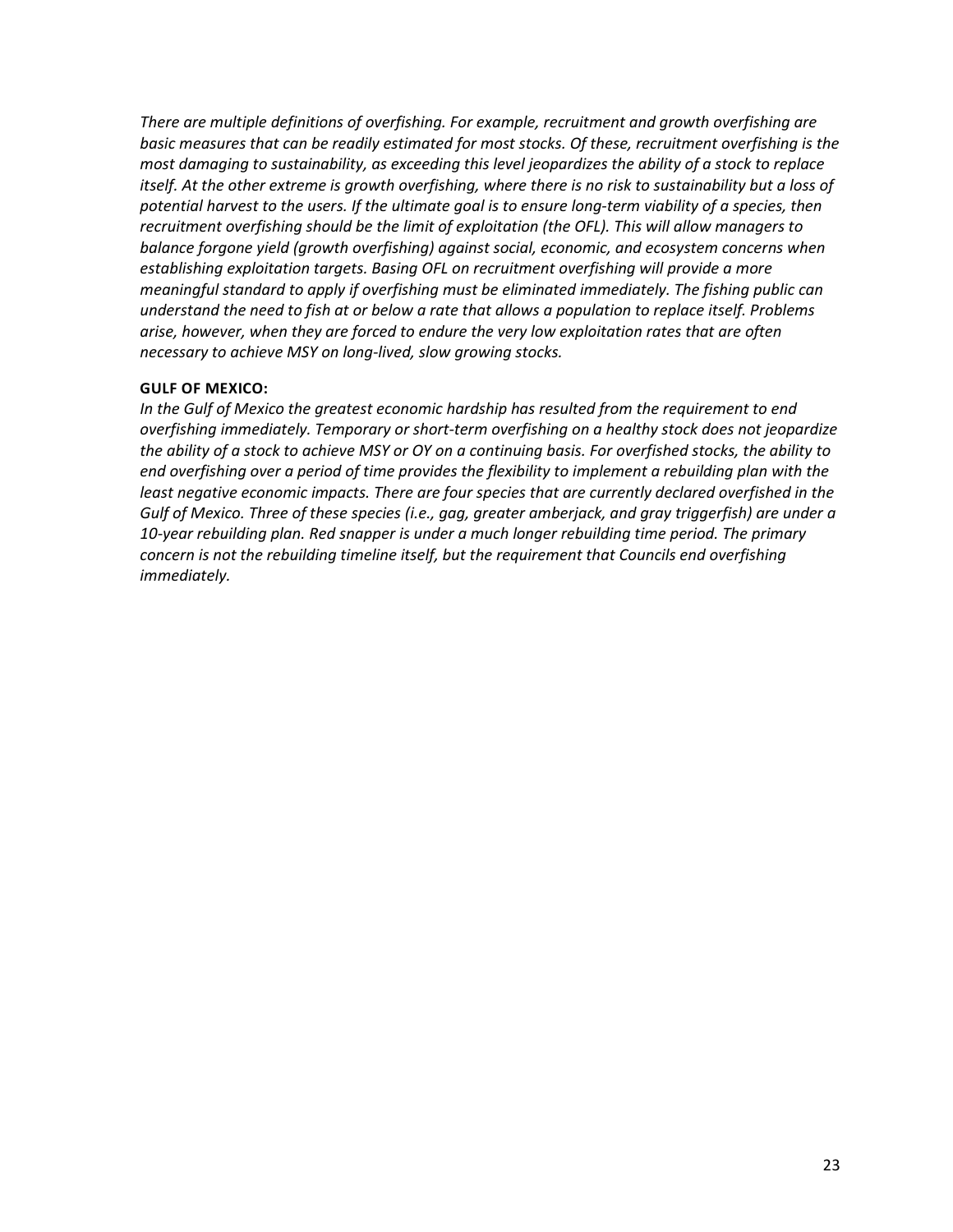# <span id="page-23-0"></span>3. ANNUAL CATCH LIMIT REQUIREMENTS AND EXCEPTIONS

# <span id="page-23-1"></span>Background

## **Issue 1: Role of the SSC**

Under the current version of the MSA, Councils are required to set catch limits at or below the Acceptable Biological Catch (ABC) limit set by the Scientific and Statistical Committee (SSC) for each stock. A previous discussion draft released by the House Natural Resource Committee included language that would constrain catch limits to the *overfishing limit (OFL)* instead of the ABC. This change would significantly modify the role of the SSCs in the quota-setting process.

There were differing views on this issue and mixed support for the proposed change. Opposition to the proposed change centered on concern that fishing at or above the OFL would drive the stock into an overfished status. Conversely, support for the change was focused on the fact that the OFL is based on some distribution, and there is "buffering/potential double-buffering" between this OFL distribution and ABC (which incorporates scientific uncertainty). The CCC did not develop a consensus position on the role of the SSC in quota setting.

Individual Councils have worked with their SSCs to develop ABC Control Rules that address uncertainty and level of risk. Councils are required to set Annual Catch Limits (ACLs) less than or equal to the ABCs recommended by their SSCs. While this does present a limit to the Councils, if a Council concludes that this is overly restrictive, they can work with their SSC to modify the ABC Control Rule to address unusual situations.

## **Issue 2: Incorporating Updated Stock Information**

The Act requires Councils to base management decisions on the best scientific information available (BSIA). In some instances, such as Widow rockfish, managed by the Pacific Fishery Management Council, the Councils have been required to continue rebuilding to a biomass target after new stock assessments indicate that the stock was never overfished. Recent revisions to the National Standard 1 guidelines state that rebuilding plans can be discontinued based on new assessments that show the stock is no longer overfished or was never in an overfished status.

Additional flexibility to incorporate new information to inform or revise ABC recommendations in between stock assessments is also necessary. Assessment schedules do not always allow for timely incorporation of new information that may result in revised ABC recommendations, and existing ABC control rules may not be constructed to accommodate such situations.

## **Issue 3: ACL Exemptions**

The MSA currently requires Councils to establish ACLs and Accountability Measures (AMs) for all managed stocks. For many data-limited species, setting ACLs requires the use of ad-hoc methods that have spurious outcomes and can result in inadvertently lost yield. A number of modifications to the MSA have been proposed that would either exempt certain stocks from ACL requirements or create alternative requirements for those stocks.

Stock Complexes and multiyear ACLs are new to some of the proposed legislation; ACLs for stock complexes are allowed under NS1 Guidelines. Multiyear ACLs are allowed by NS1 Guidelines; however, a three-year limit is not specified. If this is important, absent revising the NS1 Guidelines, the MSA would be an appropriate place for this but we may want to be cautious with prescriptive provisions (e.g., 10 year rebuilding).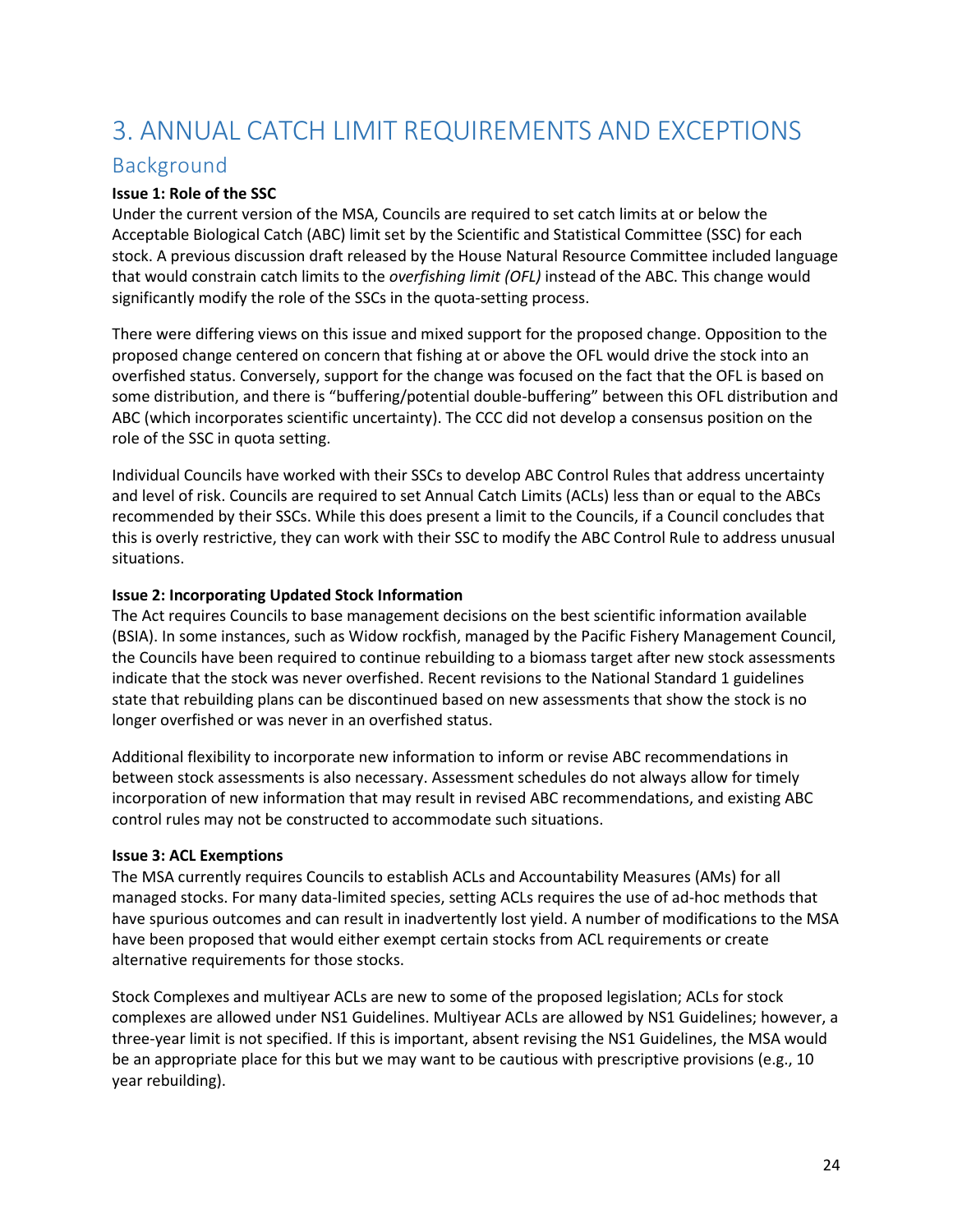# <span id="page-24-0"></span>Consensus Position

The CCC developed the following consensus position:

*"The CCC believes that further consideration of exemptions or alternatives to the existing ACL requirements for data-limited species could improve the Councils' ability to provide stability in setting harvest limits. The ad hoc methods sometimes used to establish ACLs for data-limited species often result in quotas that are less predictable, resulting in a loss of stability and yield in some of our most important fisheries. While ACLs and AMs have been effective management tools for many fisheries, they may not be the best tools for managing incidental or small-scale, data-limited fisheries. In these situations, Councils should have discretion to determine alternative control mechanisms, such as ecosystem-based fishery management approaches, for data-limited stocks."*

## <span id="page-24-1"></span>Regional Perspectives

## **NEW ENGLAND:**

*The requirement for annual catch limits assumes that we can accurately identify the catch that will give us the biological and economic results that we want, yet there are numerous examples that demonstrate that this is often not the case.*

## **MID-ATLANTIC:**

*Allowing the Allowable Biological Catch (ABC) limit to be set up to the Overfishing Limit (OFL) would significantly undermine our current process which accounts for scientific uncertainty and establishes a clear connection between ABC and OFL in assessed stocks based on a harvest control rule.*

## **SOUTH ATLANTIC:**

*Stocks in a complex will vary in abundance over time, and it is unlikely that all will be at high abundances at the same time. Therefore, mixed-species fisheries cannot be adequately managed by applying single-stock principles. Desirable fishery yield should be specified for overall complexes, while allowing individual stocks to experience normal variability.*

*The South Atlantic Council believes that spiny lobster should be exempt from requirement for an ACL and associated AMs because the spiny lobster stock is unique among all federally managed species in regards to its life cycle: (a) recruitment has been stable over many years but is not linked to production or local stock size; (b) recruits arrive over protracted periods from throughout the Caribbean; (c) 50% of larvae are lost to the north Atlantic, and more than 50% of the recruitment comes from external sources; (d) spiny lobster do not fit the standard pattern of how species behave and how population dynamics work; and (e) spiny lobster have the longest larval duration of any oceanic marine animal. The ACL and AM system has immense value in management and sustainable harvest of most fishing stocks under federal FMPs. Although spiny lobster does not meet the current requirements for exemption (international management or short life cycle), the species is unique in its life cycle and management system and would benefit from an exemption.*

*In addition, the South Atlantic Council believes that ABCs should not be required for unassessed stocks or for assessed species that have not been re-assessed in 5 years. This would allow the Council to use their informed judgment to set an interim ACL until an ABC was provided. Basing ABCs for unassessed stocks on a quantitative portion of historical landings in the context of the precautionary principle will result in ABCs with no scientific basis that may be open to challenge. Such ABCs could be artificially low, decreasing fishery yield, or too high, posing risk to the stock. The simple fact is that, without a legitimate assessment, neither scientists nor managers can make biomass-based*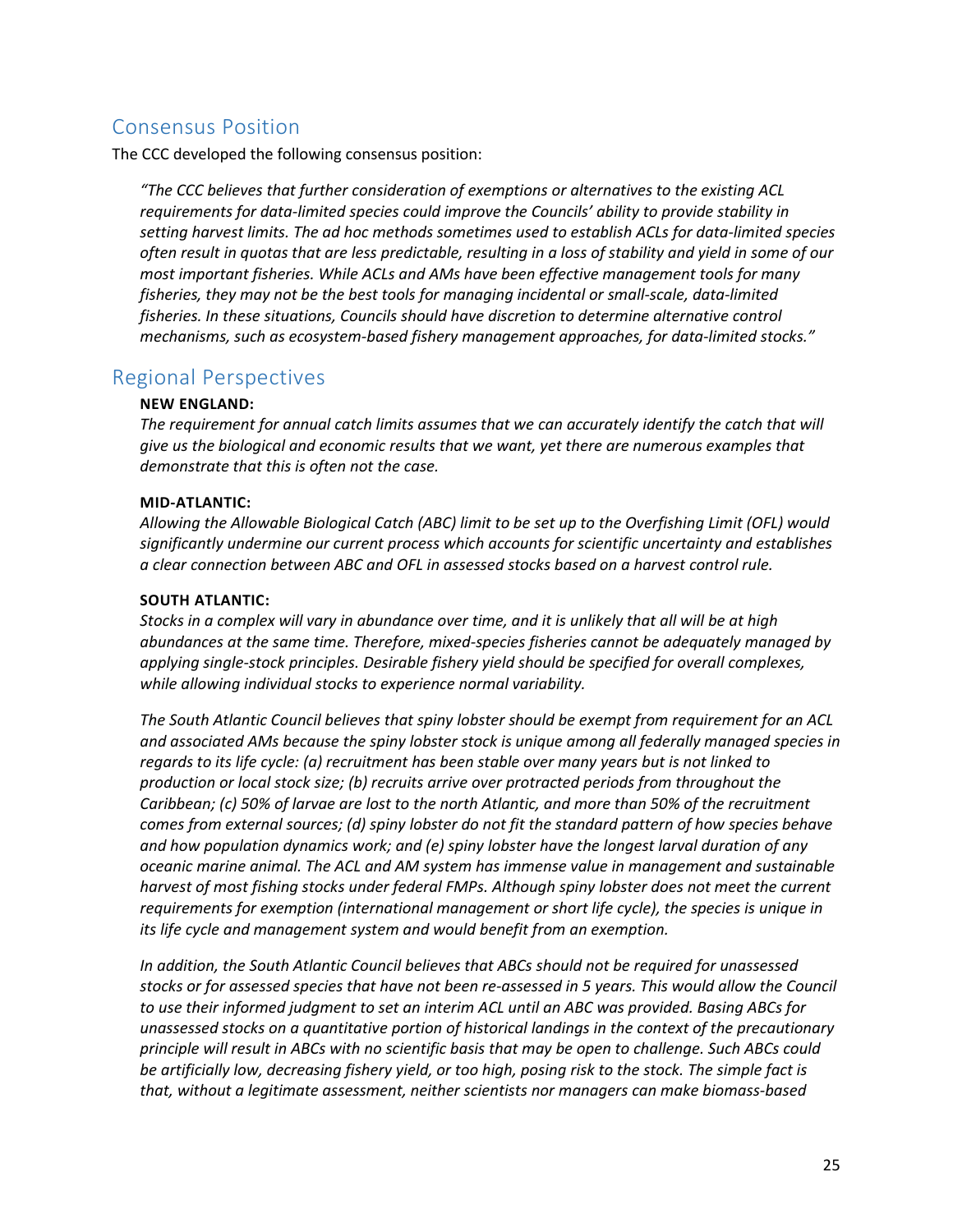*recommendations for ABCs, because historical landings are uninformative for estimating stock abundance. This is particularly true for mixed-stock fisheries, such as the South Atlantic Snapper Grouper Complex, with a long history of missing and inaccurate landings at the species level. The attempt to use a "one size fits all" approach will not work.*

*ACL management poses a special challenge for recreational fisheries in the southeast, due to the fact that the management paradigm and recreational fisheries are simply mismatched. Current ACL management shuts down or penalizes a recreational fishery when catches are high. However, in reality, high recreational catches are often reflective of high abundance of a species, which is a good thing. The current management paradigm forces the Council to react as if something bad happened, when in fact something really good happened in the fishery. The Council often sets ACLs for five years at a time, or longer, and they are not updated until new stock assessments become available. (Note: the limited availability of stock assessments is addressed in Topic 14). The static ACLs cannot and do not react to real-time changes in stock abundance. Flexibility in setting and revising ACLs would allow the Council to respond to natural variability in stock abundance and address the fundamental out-of-sync artifact of managing with ACLs that needs to be addressed.*

*The management regime has to be brought in line with the science that can be funded, and that's fundamentally one of our problems now. It's why the Council hears from fishermen, quite often, that your management doesn't match what I'm seeing on the water, and that's because, a lot of times, the Council reacts to really good things as if they were bad things. For example, red snapper is probably on the most rapid increase in stock size of anything we've seen in the South Atlantic; however, the fishery remains under very limited harvest levels. There is a fundamental disconnect between the types of information that we have to manage our recreational fisheries and how we are required to apply accountability measures to address ACLs. The process would work much better if the Council had greater flexibility in applying ACLs/AMs, particularly in the recreational sector.*

## **GULF OF MEXICO:**

*The biggest ACL-related challenge encountered by the Gulf Council is establishing ACLs for its reef fish species that constitute incidental catches within the grouper and snapper targeted fisheries. For multi-species targeted fisheries, the mandate to establish ACLs for incidental species can lead to closures that cause unnecessary economic losses relative to the harvest of the targeted species and with minimal biological gain for either the targeted or incidental species. However, we recognize that in some instances, it may be very important to control incidental fishing mortality on a stock in a mixed fishery. The Councils should have the ability to determine the appropriate measure to use depending on the particular characteristics of a fishery in order to achieve their management objectives. Undesirable closures of target fisheries due to ACLs established for incidental species usually result in unnecessary economic losses relative to the harvest of the targeted species and minimal biological benefits.*

## **NORTH PACIFIC:**

*ACLs have been used in the North Pacific for over 30 years, and we believe that such limits are a cornerstone of sustainable fisheries management. We also believe there are situations where some flexibility in the establishment of ACLs is warranted, particularly in the case of data-limited stocks. I can cite the North Pacific example two years ago where we were compelled to set an artificially low ACL for Pacific octopus based upon very limited historical information, rather than a robust stock assessment, and this artificially low ACL resulted in closures of fisheries that take octopus incidentally. This example underscores the need for robust stock surveys and assessments, which we believe should be a priority focus of any MSA reauthorization.*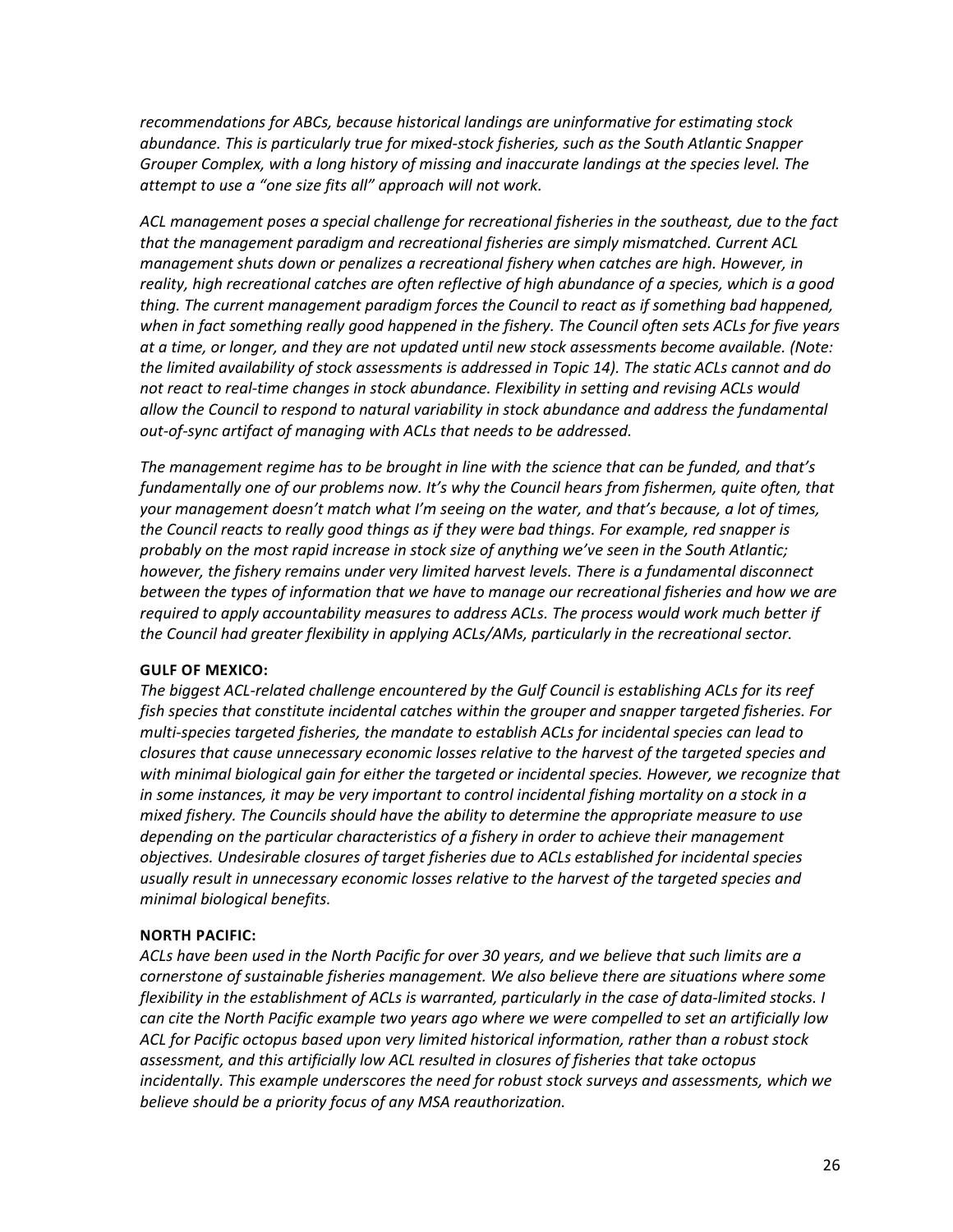*Consideration of the economic needs of fishing communities is critical in the ACL setting process, and while the current MSA allows for such consideration, we recognize the desire for a more explicit allowance for these considerations. We must be careful however, not to jeopardize long-term fisheries sustainability, and associated community vitality, for the sake of short-term job creation. Accounting for uncertainty, articulating policies for acceptable risk, and establishing the necessary precautionary buffers, is an explicit outcome of the ACL process, and we believe that the Councils' Scientific and Statistical Committees (SSCs) are the appropriate gatekeepers to establish the upper limits of "safe" fishing mortality (i.e., ABC).*

#### **PACIFIC:**

*Carryover: The Pacific Council believes specifying that a carryover exception allowing annual catch limits to be exceeded in order to carry over surplus and deficit harvest from one year to the next would be beneficial, provided there is a finding from the Scientific and Statistical Committee (SSC) that such a carryover provision will have negligible biological impacts.* 

*As part of their business planning, fishermen in catch share programs need to know whether they may carry over surplus harvest from one year to the next; deficits are now routinely paid back the next year. In the past, there has not been a consistent policy application on this matter. If the SSC finds that carryover will not adversely affect a fish stock, then it should be explicitly allowed.* 

*Data Limited Stocks: One common management challenge is developing and implementing annual catch limits (ACLs) effectively when the requisite data are lacking, when no data collection program is in place, and/or when major natural fluctuations in stock abundance occur more rapidly than stock assessments can be updated. When less information about a stock is available, or the data are outdated, current requirements call for a Council to set a particularly low ACL compared to the theoretically maximum allowable catch, out of recognition of a higher level of scientific uncertainty. While this is a logical approach in some regards, there is concern it may be overly conservative in some situations. It can lead to severe economic consequences when a rarely-caught stock about which little is known appears occasionally in a healthy mixed-stock fishery, and a new, highly buffered ACL for this rare stock suddenly requires a large reduction in the catch of healthy species; this situation essentially creates a bottleneck species that closes or substantially reduces an otherwise healthy fishery.*

*There are times when the best available science is not sound enough for active fishery management decision-making; the current approach for data-limited species may occasionally fall into this situation. Further, the current approach may limit obtaining scientific information on stock performance under higher catch rates. Identifying criteria to set ACLs for unassessed or infrequently assessed stocks would help inform the stock assessment prioritization process, and could also prevent other high priority management activities from being displaced by low priority assessment needs.*

*Transboundary stocks: In general the Pacific Council believes that considering and accounting for impacts and management of foreign fisheries on stocks that are target stocks of domestic fisheries is consistent with achieving the purpose of ACLs, which is to prevent overfishing. However, if U.S. fisheries have only minor impacts on a stock whose range is primarily in foreign waters, there could be justification for an ACL exception. The Pacific Council believes the U.S. should engage other countries in management considerations for transboundary stocks that are important to U.S. fisheries and ecosystems.*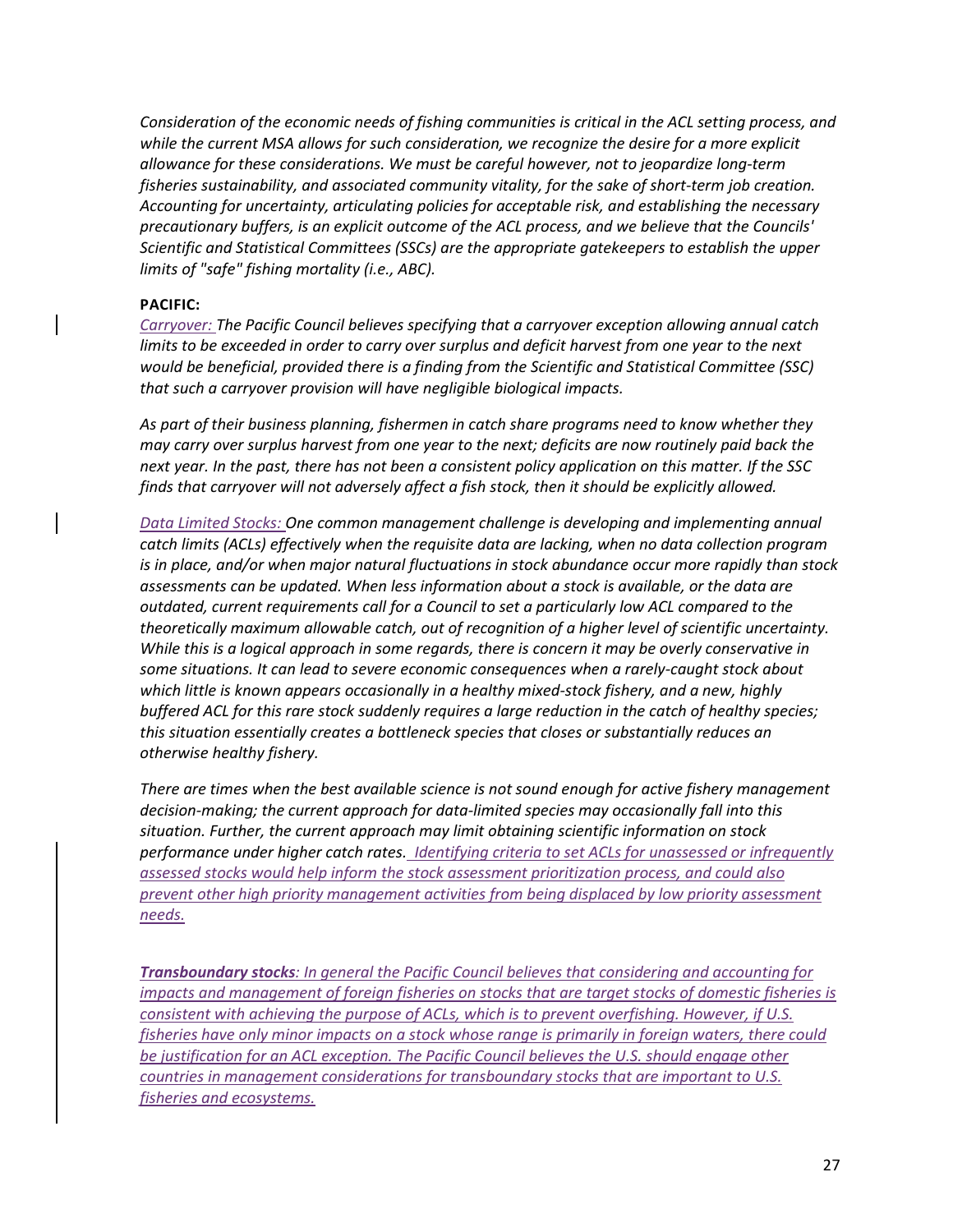#### **WESTERN PACIFIC:**

*The Western Pacific Regional Fishery Management Council believes that it would be beneficial if the next revision of the MSA allows exemptions from the ACL requirement, provides more flexibility in evaluating fisheries that require an ACL, and offers incentives for cooperative ACL management between the federal and state governments.*

*The MSA should have exemptions from the ACL requirement for data-limited stocks and add provisions for a time frame for which reliable fishery information needs to be obtained in order to remove the stock from a data-limited situation.*

*The Western Pacific Region has more than 1,000 insular management unit species. The fisheries that*  harvest these species are small-scale with multiple gears and multiple landing sites. Scarce biological *and demographic information limit conducting stock assessments to determine the status of the species. Without stock assessments for majority of these species, overfishing limits cannot be determined and thus annual catch limits (ACLs) are based on catch-only methods, which are also*  data limited. Because of the strict mandate for ACLs in the MSA, the Council is forced to comply and *develop ACLs that may not meet the intent of the MSA.*

*More flexibility should be given in the situation where data-limited stocks exist. National Standard 1 is too stringent given the data-limited nature of the Western Pacific fisheries. Majority of the data limited stocks can be managed through non-ACL approach and better managed through ecosystembased fishery management. Additionally, ACLs for transboundary stocks should not be mandatory but rather utilized on a case by case basis taking into account international management regimes, biological connectivity of stocks, and relative impact of U.S. fisheries on transboundary stocks.*

*Some if the proposed legislative changes for setting Annual Catch Limits (ACLs) address many of the problems faced in implementing ACLs in the Western Pacific Region. Providing the Council the authority and opportunity to consider ecosystem and economic needs of the fishing community in implementing ACLs is a beneficial change to the current MSA text. The Western Pacific Council provides for similar considerations through an analysis that considers social, economic, ecological, and management uncertainty. Consideration should be given to include social and management elements in this section as ecosystem and economic variations are already accounted for. Given the overall underutilized status of fisheries in the Western Pacific Region, this language could be revised to: "In evaluating the need to establish annual catch limits, a Council may consider changes in an ecosystem and the economic needs of the fishing community". This provides the Council flexibility in having to apply ACLs for in fisheries where it may not be appropriate.*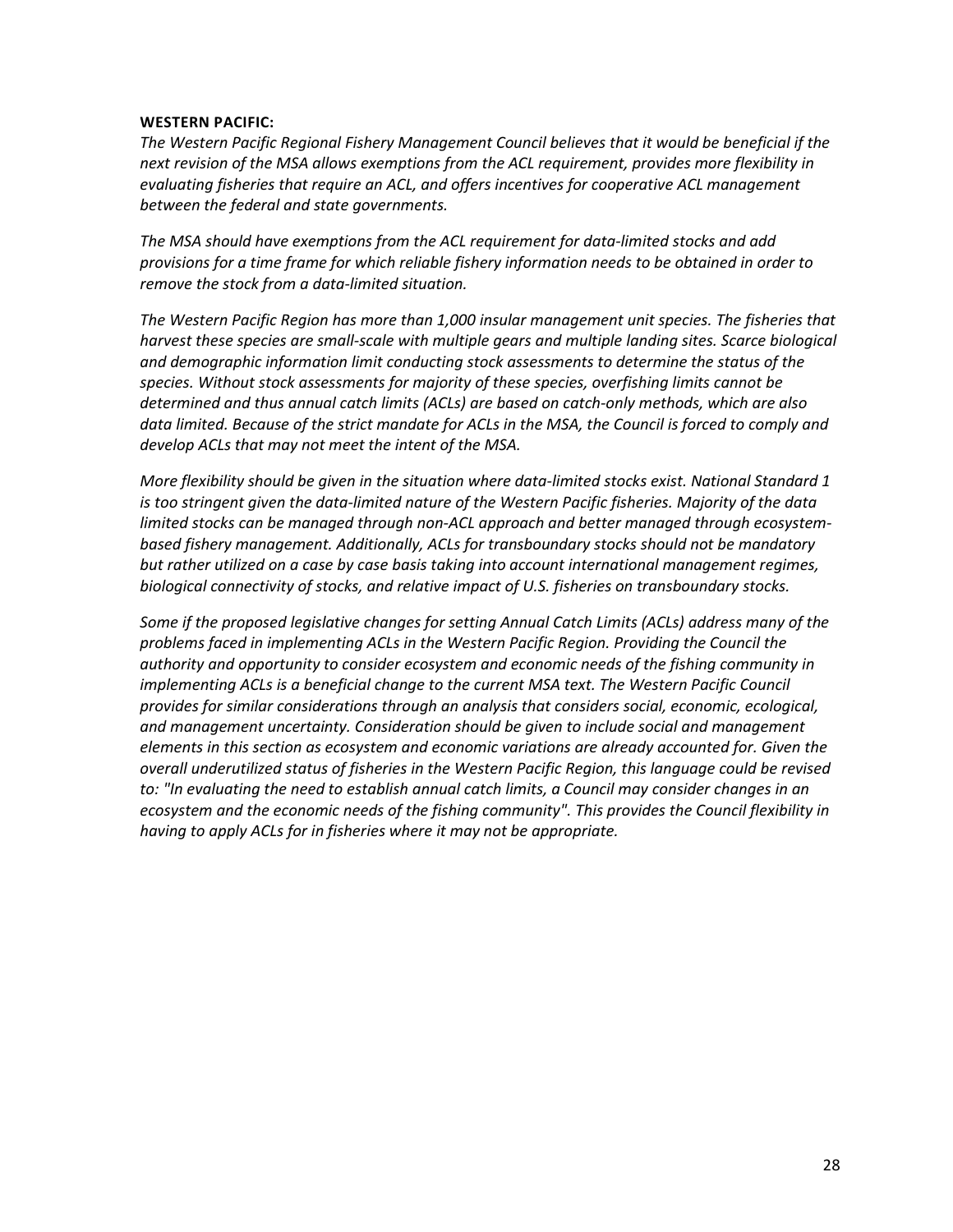# <span id="page-28-0"></span>4. RESOURCES AVAILABLE FOR ADDITIONAL MANDATES

## <span id="page-28-1"></span>Consensus Position

The CCC developed the following consensus position:

*"The CCC remains concerned that important policy directives issued by NMFS (e.g., forage fish, allocation review, and ecosystem-based fisheries management) frequently do not take into consideration the need for additional staffing and resources that Councils may need to implement them. The demands on Councils to fulfill existing regulatory and management requirements are significant, and these should be met before any new mandates are required.*

*Baseline funding for sustainable management: At-sea surveys of fish populations are the 'bread and butter' of sustainable management that is the hallmark of U.S. fisheries under the MSA. Reducing stock assessment funds will reduce harvests by U.S. fishermen, which will increase imports of foreign seafood. Increasing stock assessment funding is the best investment an administration can make in U.S. fisheries."*

# <span id="page-28-2"></span>Regional Perspectives

#### **MID-ATLANTIC:**

*New unfunded mandates would be a burden on the Mid-Atlantic Council, and sufficient funds should be available for the Council to meet the existing requirements of the Act. Continued investment in stock assessment capacity is of paramount concern in this reauthorization process.*

#### *South Atlantic:*

*The South Atlantic Council has concerns regarding the resources available (for both the Council and the agency) to meet additional mandates when there are basic data needs in the region that have gone unmet for years. NMFS has produced several policy directives related to climate science, ecosystem-based fisheries management, and bycatch reduction as well as catch share program review guidance and stock assessment prioritization tools, all of which include a significant number of tasks for Council staff and NMFS staff. While the Council understands that these efforts are intended to prioritize and coordinate the agency's science products and management endeavors, we believe that the success of such initiatives is dependent on data that are either incomplete or do not exist in our region. Lack of resources at both the Science Center and Regional Office for such basic needs as collection and processing of biological samples, economic information, and data management ensures that the sophisticated approaches outlined in the above policy directives will be out of the Council's reach. Currently, the Council does not receive SAFE reports for our managed species due to these very same resource concerns. While the Council believes strongly that many of these approaches are necessary, we do not believe that they are achievable within the proposed timeframe given current resource constraints now and in the foreseeable future.* 

#### **GULF OF MEXICO:**

*We concur with the issues identified above by the South Atlantic Fishery Management Council.*

#### *NORTH PACIFIC:*

*We think this is, or should be covered, under our general principles section, as we think we all agree that no additional mandates should be imposed, without additional resources.*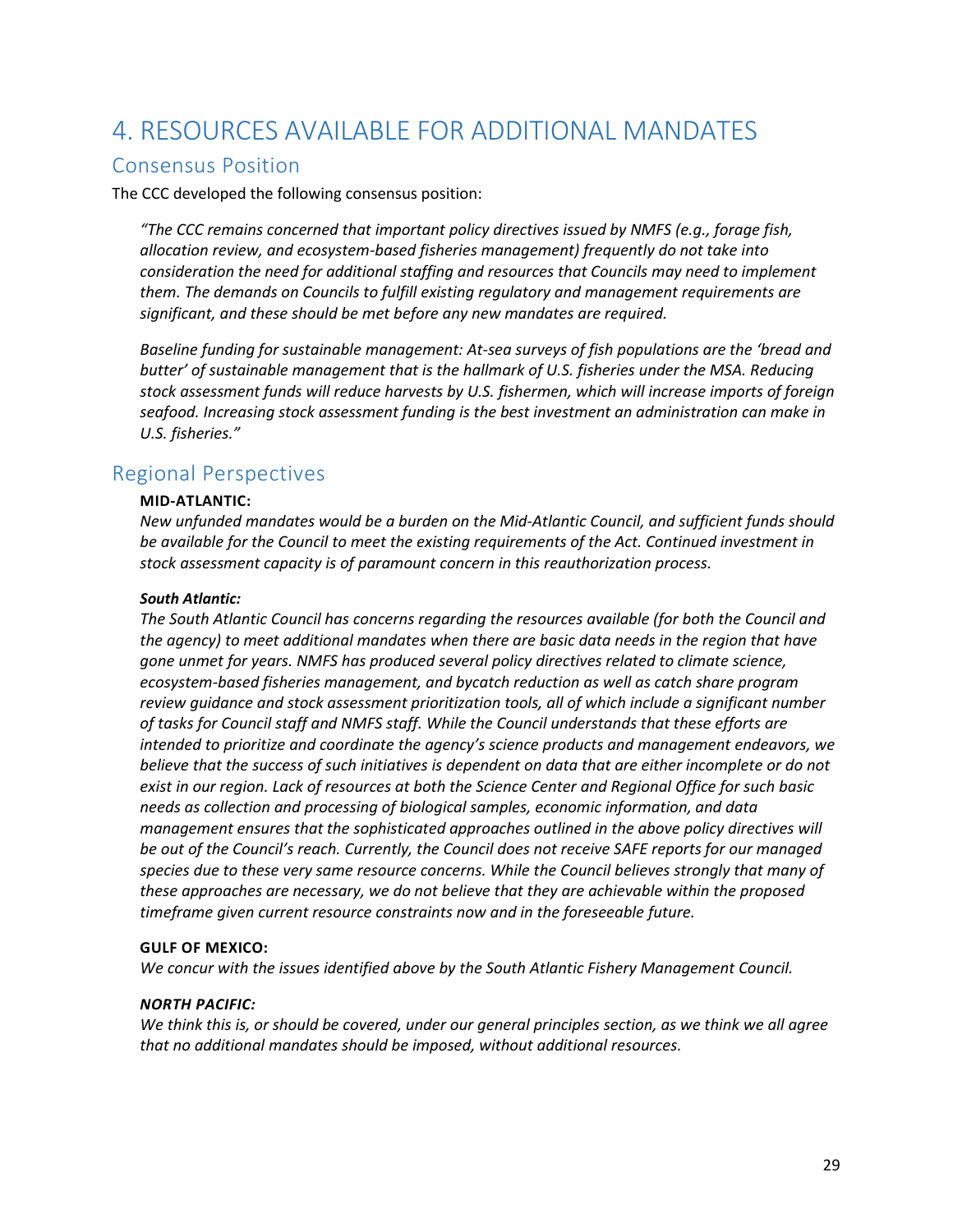## **PACIFIC:**

*The Pacific Council agrees with the above consensus statement with an additional following sentence. When new policy initiatives are considered, provided funding should be commensurate with the associated Council workload.*

## **WESTERN PACIFIC:**

*The SAFE report requirements were not met in the Western Pacific region until 2015 when the Council led the restructuring of its existing Fishery Ecosystem Plan (FEP) Annual Reports to incorporate required SAFE report elements under the National Standard 2 Guidelines. The Council continues to lead the coordination of the annual update of the SAFE reports in the region, as NMFS has not dedicated staff and resources to oversee the production of these reports which are critical for monitoring fishery performance.*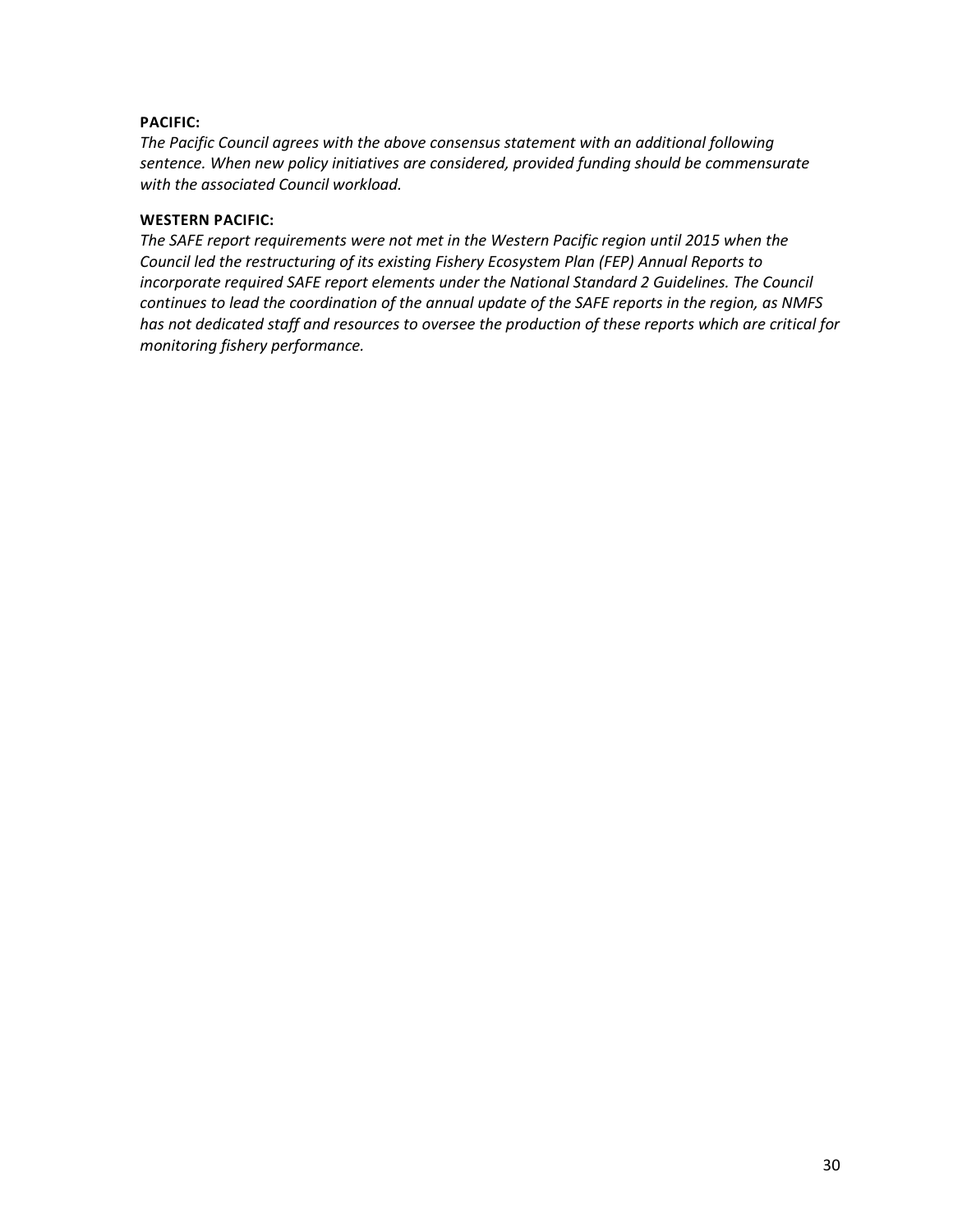# <span id="page-30-0"></span>5. TRANSPARENCY REQUIREMENTS

# <span id="page-30-1"></span>Consensus Position

The CCC developed the following consensus position:

*"The CCC believes that a transparent public process is critical to maintaining public trust, so that decisions of the Council and the SSC are clearly documented. This need can be met in a variety of ways, such as by webcasting meetings, audio recording of meetings, or detailed minutes of meeting discussions. However, budget problems are very real, and written transcripts are costly. Video recordings of large meetings may not add substantive content, as they will not capture presentations and motions, which are the most critical visual aspects of meetings. Streaming video may also degrade the quality of webcast audio. While the technology for webcasts is rapidly evolving, live broadcasts generally require strong Internet connections to be effective. In the context of Council meetings, which are often held in remote locations near fishing ports, the Councils have little ability to predict or control the quality and cost of the Internet connection. Consequently, requiring the use of webcasts "to the extent practicable" will allow Councils to achieve greater transparency within budget and operational constraints."*

# <span id="page-30-2"></span>Regional Perspectives

## **NEW ENGLAND:**

*The Council supports a transparent public process. As such, all Council meetings are currently webcast and recordings of all Council and Scientific and Statistical Committee (SSC) meetings are readily available. Transcripts of Council meetings are not currently prepared due to the cost, but could be prepared with adequate funding. Video recordings of Council and SSC meetings seem unnecessary and expensive and would create issues related to storage of large data files, and collection of video release forms.*

## **MID-ATLANTIC:**

*Providing a transparent and open public process is of utmost importance to the Mid-Atlantic Council. We are constantly striving to improve the ways we communicate with stakeholders, as evidenced by the continued development of our communication and outreach program. We encourage a review of the methods already being employed by each Council and consider both the need for, and feasibility of, any new requirements. For example, our experience has shown that broadcasting live video from Council meetings does not significantly increase remote users' access to meetings and can often degrade the audio quality significantly. We have had much greater success with our current method of streaming webinars that display presentations and Council motions together with live audio. These webinars are available to the public for the entirety of the meeting, and the recordings are posted on our website for later viewing. We make briefing materials and presentations available prior to the meeting and post detailed meeting summaries, meeting motions, and additional followup items promptly after the meeting.* 

*SSC meetings are also open to the public, and audio recordings from the meetings are available upon request. Briefing documents are available online prior to SSC meetings, and detailed meeting summaries are posted afterward. We are currently exploring the feasibility of providing webinar access to SSC meetings.*

*We specifically suggest considering the following requirements to enhance and ensure public access and transparency in Council and SSC meetings: live webinar broadcasts, online briefing materials,*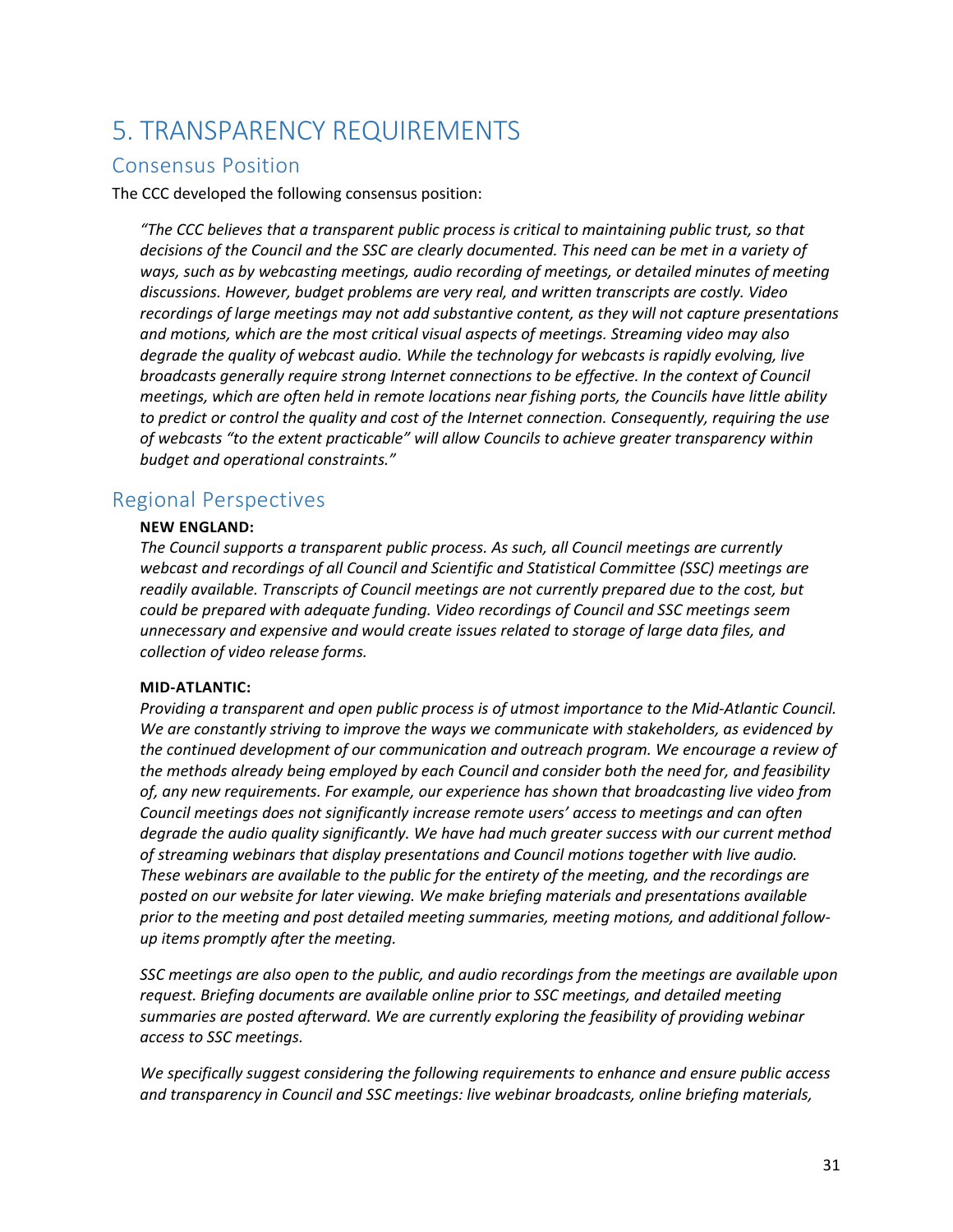*online meeting summaries, and online audio archives. The live broadcast requirement should be subject to a venue's technical capacity, to ensure that communities are not disqualified as potential meeting venues due to bandwidth or technical limitations.*

### **SOUTH ATLANTIC:**

*The South Atlantic Council strongly believes that transparency in the public process is paramount to accountability and good decision-making. The Council currently webcasts all Council meetings, SSC meetings, and advisory panel meetings to provide additional access to the public and stakeholders unable to attend these meetings in person. Verbatim minutes of all Council meetings (which includes Council committees, as well as public comment sessions), SSC meetings, and advisory panel meetings are currently transcribed, while audio recordings of all such meetings are available to the public upon request. While searchable audio files are available immediately after the conclusion of all meetings, written transcriptions are contracted externally. Although generally available within 30 days of the conclusion of a meeting, some may take additional time due simply to the length of the meeting and other commitments by the transcriptionist. Because audio files are directly recorded and maintained by Council staff, making these available within 30 days does not pose an additional burden on the Council. Requiring written transcriptions within 30 days could significantly increase costs due to competing availability of transcriptionist's time, which is outside the Council's direct control.*

#### **GULF OF MEXICO:**

*We currently conduct audio recordings of our meetings and provide on our public access server both the audio recordings and a written transcription of our Council meetings. We also provide the recordings of our advisory panel and Scientific and Statistical Committee (SSC) for public access, along with a staff produced summary report. We also webcast all our meetings for the public to see and hear what is being discussed. We do not video stream the meetings and see no added utility in doing so since it would cost substantially more to purchase video equipment and to hire more staff or contractors to handle the video equipment.*

#### **NORTH PACIFIC:**

*All decisions made by the Council and its advisory bodies are done through a transparent, open public process. Meeting materials, agenda and schedule, and public comment letters are all posted in advance of the meeting on a "live agenda" on the Council website. During the meeting, this "live agenda" is continuously updated with minutes that are drafted by the SSC, AP, and Committees, motions on which the Council has acted, and new material that is pertinent to the agenda items. Requirements for webcasting and providing accessible, audio transcripts for Council meetings are already being met. Requiring similar webcasting and/or audio transcripts for SSC meetings would impose unnecessary additional cost, given the public nature of SSC meetings and the detailed nature of SSC meeting minutes.*

#### **PACIFIC:**

*The Pacific Council already provides a live webcast of its meetings, and recordings are available online. Additional broadcast requirements and prescriptive timelines would be difficult to achieve and unnecessary, given the transparency of the Pacific Council process. For example, we have two Council meetings less than 30 days apart. Producing an official meeting record in that time would detract from preparation for the upcoming Council meeting. We are particularly concerned about the costs and workload associated with requiring Scientific and Statistical Committee (SSC) audios, videos, or transcripts. The SSC provisions seem unnecessary since the SSC is an advisory body to the Pacific Council, and provides written reports to the Pacific Council, which makes the final decisions. All Pacific Council SSC meetings are publicly noticed and open to the public, and almost always occur*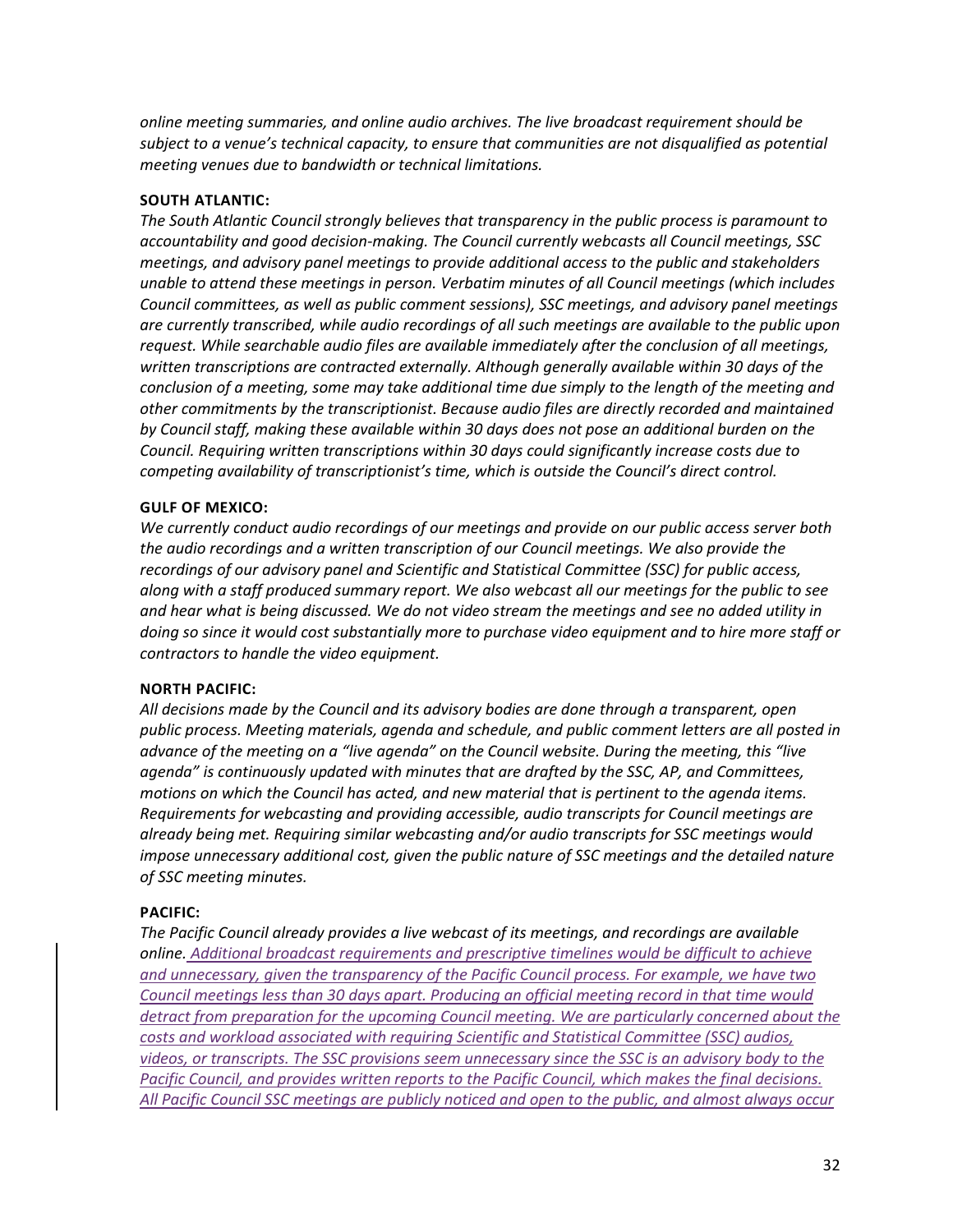*at Pacific Council meetings. In addition, minutes of SSC meetings are included as part of the Pacific Council's administrative record and are available online. No further administrative record should be necessary. The Council does not support adding additional broadcast requirements, especially prescriptive timelines (we have two Council meetings less than 30 days apart, and producing an official meeting record in that time would detract from higher priority activities). The Council is particularly concerned about the workload associated with the SSC requirement. The SSC provisions seem unnecessary since the SSC is an advisory body to the Council, while the Council makes the final decisions. In addition, minutes of SSC meetings are included as part of the Council's administrative record and are available online. No further administrative record should be necessary.*

#### **WESTERN PACIFIC:**

*Requirements for archiving audio, video or written transcripts of the Council and SSC meetings on the Council website would add significant costs in technology services, equipment, transcription and staff time. No other federal advisory bodies (i.e. Sanctuary Advisory Council, MAFAC, U.S. Coral Reef Task Force, etc.) have these requirements. Federal Reserve Board does not provide original transcripts,*  rather they lightly edit the speakers' words to facilitate the reader's understanding. Under section *(H) of H.R. 200, the requirement for the Secretary to maintain the records is duplicative of the Council's requirement in (G).*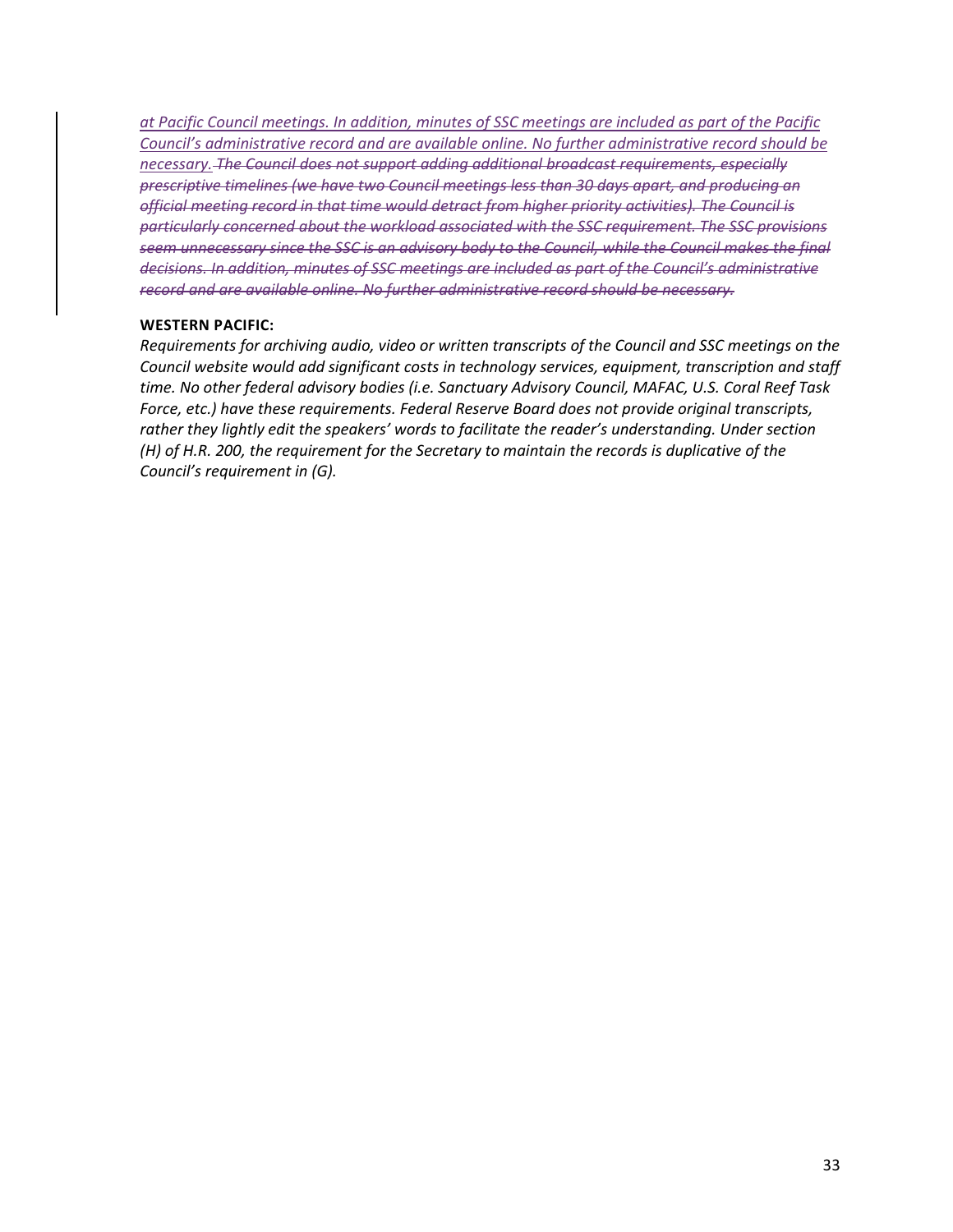# <span id="page-33-0"></span>6. CLIMATE CHANGE & REGIONAL ACTION PLANS FOR CLIMATE SCIENCE

## <span id="page-33-1"></span>Consensus Position

The CCC developed the following consensus position:

*"The CCC believes that climate change demands a response that is commensurate with the magnitude of the threat. The sustainability and performance of our fisheries are at stake, and while fishery managers are unable to address the underlying causes of climate change, they are nonetheless tasked with meeting our conservation and management mandates in a changing environment. Climate change will impact entire marine ecosystems, and a single-species management approach will likely not be sufficient to understand and account for these changes. Addressing climate change will require establishing the support to enable fishery managers to develop creative solutions to new challenges.*

*Fishery managers will also need a strong scientific foundation to support climate-ready fisheries management. Managing climate-ready fisheries is a long-term endeavor that will require investing in the information needed to support informed decision-making, along with a commensurate shift in resources and attention. Successful management already depends on the availability of timely and accurate information at all points in the decision-making process, and in a changing environment, this will become even more critical."*

## <span id="page-33-2"></span>Regional Perspectives

## **MID-ATLANTIC:**

*Fishermen and fishery managers have already observed climate-related changes in some East Coast fisheries. As the marine environment becomes warmer and more acidic, some species have shifted north, moved offshore, or exhibited changes in productivity and recruitment. For the Mid-Atlantic Council, "climate readiness" has involved an explicit and strategic focusing of attention on coordination with East Coast fishery management partners. In 2014 the Council hosted two climate workshops – the first focused on the current state of climate science and the potential impacts of climate change on marine ecosystems, and the second addressed the management and governance implications of climate change. The outcomes of these workshops were incorporated into the Council's Ecosystem Approaches to Fisheries Management Guidance Document.*

*The Mid-Atlantic Council supports NMFS' climate science strategy and has committed to continue working with NMFS on the implementation of this strategy in the Greater Atlantic region. The Council also supports the use of regional action plans to increase the production, delivery, and use of region-specific climate-related information. However, it is imperative that the implementation of these plans does not compromise existing fishery data collection programs.*

## **SOUTH ATLANTIC:**

*Data collected by the SEAMAP, MARMAP, and SERFS programs are critical for detecting trends and changes in abundance and distributions of managed species as they relate to environmental and climate changes in the South Atlantic. These programs provide baseline data and represent the foundation for our understanding of species distribution, use of habitat, productivity, and effects of environmental and climate variability on the assessment and understanding of species distribution and availability to recreational and commercial fisheries in the region.*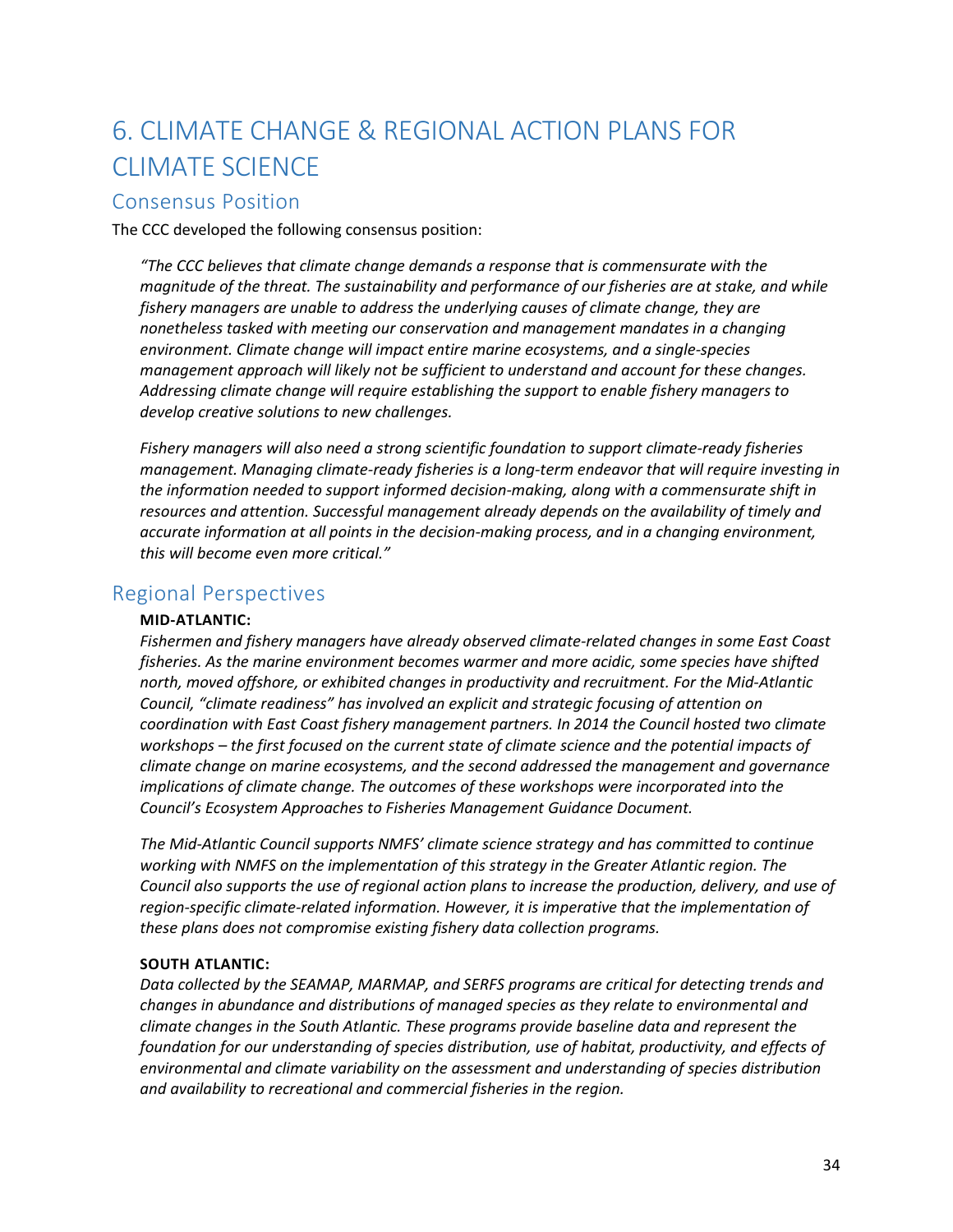*The Council appreciates NMFS' support of and contribution to the developing SAFMC Citizen Science program. This program will address critical data needs in the South Atlantic, and the statement included in the South Atlantic Regional Action Plan highlights this opportunity: "boosting partnerships with stakeholders in the region could lead to hypotheses by hearing from fishermen who have observed changes over their careers or new data by implementing a Citizen Science program."*

*The South Atlantic Council believes that the regional action plans are an important and far-reaching initiative, given the potential impacts of ocean acidification and warming waters on future managedspecies distributions. However, as noted above, we are concerned about the potential for negative impacts to the existing basic data collection programs in the region that are already underfunded. The Council believes that the priorities identified in the South Atlantic regional action plan are appropriate, but that there are opportunities to leverage ongoing work or existing guidance documents by current partners in the region to complete some of the proposed tasks. A better understanding of oceanographic characteristics in the region, in combination with additional resources for our current data-collection programs noted above and continued support of efforts such as the Council's Citizen Science Program, will be critical to the success of those priorities.*

*Finally, catches of a number of species (e.g., king mackerel, Spanish mackerel, cobia, blueline tilefish) are increasing in the Mid-Atlantic and New England Councils' area. The South Atlantic Council extended the management unit for Coastal Migratory Pelagics in 1997 to include the Mid-Atlantic Council in anticipation of potentially shifting distributions of these migratory species. The South Atlantic Council also provides two voting seats for Mid-Atlantic Council representatives on the Mackerel/Cobia Committee and one voting seat on the Snapper Grouper Committee. Several years ago, the South Atlantic Council considered extending the snapper grouper management unit to include the Mid-Atlantic but decided not to proceed based on advice from the SERO and NOAA GC about permit complications. The South Atlantic Council is working with the Mid-Atlantic Council and NMFS (Northeast and Southeast) to have a SEDAR stock assessment completed for blueline tilefish. We see more instances for this sort of joint work on managing species as they continue to move northwards.*

## **GULF OF MEXICO:**

*Climate change impacts will greatly hamper the Council's efforts to maintain stable fisheries. Temperature driven changes to migration patterns and life stage distributions may be the most noticeable initial effects but the longer term more negative impacts may come from ocean acidification which will impact the life histories and abundance of the plankton which all our fish larval species prey upon. Acidification could also first affect the fish larvae themselves in this critically sensitive life stage. The Council fully supports any effort to address climate change mitigation and research. NOAA needs greatly increased resources to address climate change.*

## **NORTH PACIFIC:**

*The North Pacific Council has been actively involved in regional action plans for climate change, and establishing a process to prepare for, and address ecosystem changes as they occur. The Council has received presentations on and hosted an evening workshop on the Alaska Climate Integrated Modeling Project (ACLIM), which is a collaboration of diverse researchers aimed at giving decision makers critical information regarding the far-reaching impacts of environmental changes in the Bering Sea. Council members and staff also participated in a Resilience and Adaptive Capacity of Arctic marine systems under a changing climate stakeholder meeting, which is an international Arctic collaboration synthesizing stakeholder perspectives and scientific studies. The Council recently*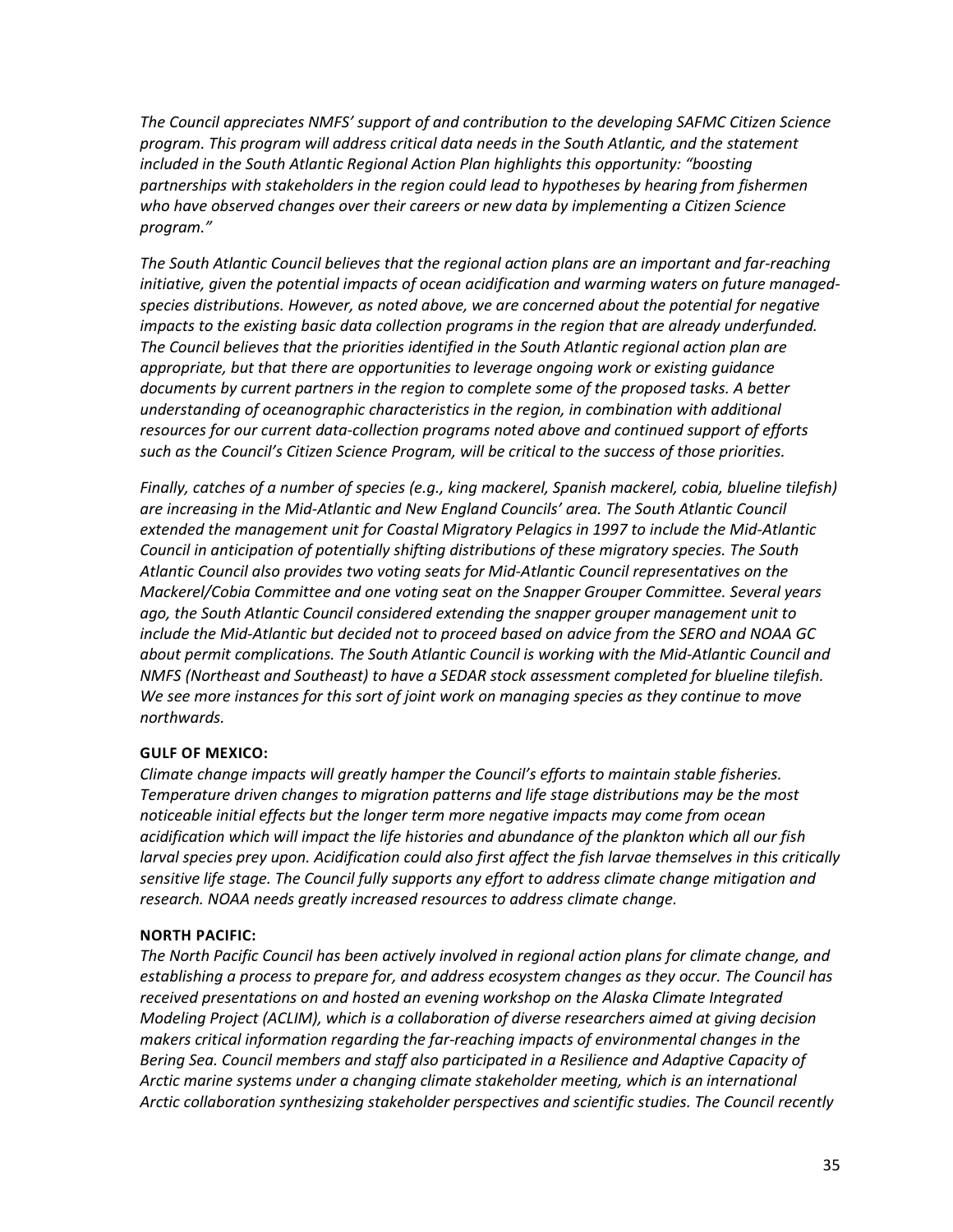*approved a Bering Sea Fishery Ecosystem Plan, which will provide proactive planning for the impacts of climate change. In conjunction with the FEP, the Council has held ecosystem research workshops to stay current with the most recent ecosystem and climate change research.*

### **PACIFIC:**

*The Pacific Council supports the NMFS Climate Science Strategy and the list of priority actions described in Chapter 3 of the document. The Pacific Council encourages NMFS to identify and obtain new funding and resources to implement the Strategy that does not impinge on funding to continue current levels of data collection, analyses, and stock assessments.*

*The Strategy is particularly relevant to the Pacific Council because of our Fishery Ecosystem Plan (FEP), which was finalized in 2013. The FEP identifies a range of initiatives to facilitate ecosystembased fishery management by the Council. Under the Cross-FMP Effects of Climate ShiftClimate and Communities Initiative the Council would is looking at shifting stock availability and distribution across species, fishery management plans, and communities across the West Coast as the topic for a climate change scenario planning exercise. This exercise will help the Council define the tools, products, and processes necessary to plan for potential future ecosystem states resulting from climate variability and climate change.assess and articulate its questions about the longer-term effects of climate change on its managed species, so as to better direct public and private efforts to provide management-relevant science. Whereas individual fisheries management plans will likely examine the potential impacts of climate change on particular species, the focus of this initiative would be on the combined, long-term effects of such changes on multiple species across all management plans. The Council concluded that the intent of this initiative is aligned with the NMFS Climate Science Strategy and directed its Ecosystem Working Group to revise the description of this initiative to make it better-align with the objectives described in the Strategy document.*

*The NMFS Northwest Fisheries Science Center Integrated Ecosystem Assessment Team annually prepares a State of the California Current Ecosystem (CCE) Report for the Council. This Report contains a variety of indicators chosen to provide an update-to-date and synoptic view of ecosystem status. The Council has directed its advisory bodies to begin work on a new initiativeundertaken an initiative to refine and improve the indicators included in the State of the CCE Report so that they better-support the Council's ecosystem-based management policies (Completed in 2016, incorporated into report for 2017).*

*This initiative aligns with Strategy Objective 6, Track trends in ecosystems, living marine resources (LMRs), and LMR-dependent human communities, and provides early warning of change. The State of the CCE Report could evolve over time to include reference points to incorporate ecosystem considerations into management decision-making as described in Strategy Objective 1, Identify appropriate, climate-informed reference points for managing LMRs.*

*As discussed in the Strategy, the climate and oceans are changing, and managers will require the information necessary to address our marine resource stewardship mission under these changing conditions. The Pacific Council strongly agrees with the Strategy as one element supporting this mission.*

## **WESTERN PACIFIC:**

*Regional Action Plans provide an opportunity for NMFS science centers and regional offices to meet*  with the Councils to address the impacts of a changing climate on fisheries. It is imperative that the *Councils are represented on the Regional Action Plan working groups and that the group meets at*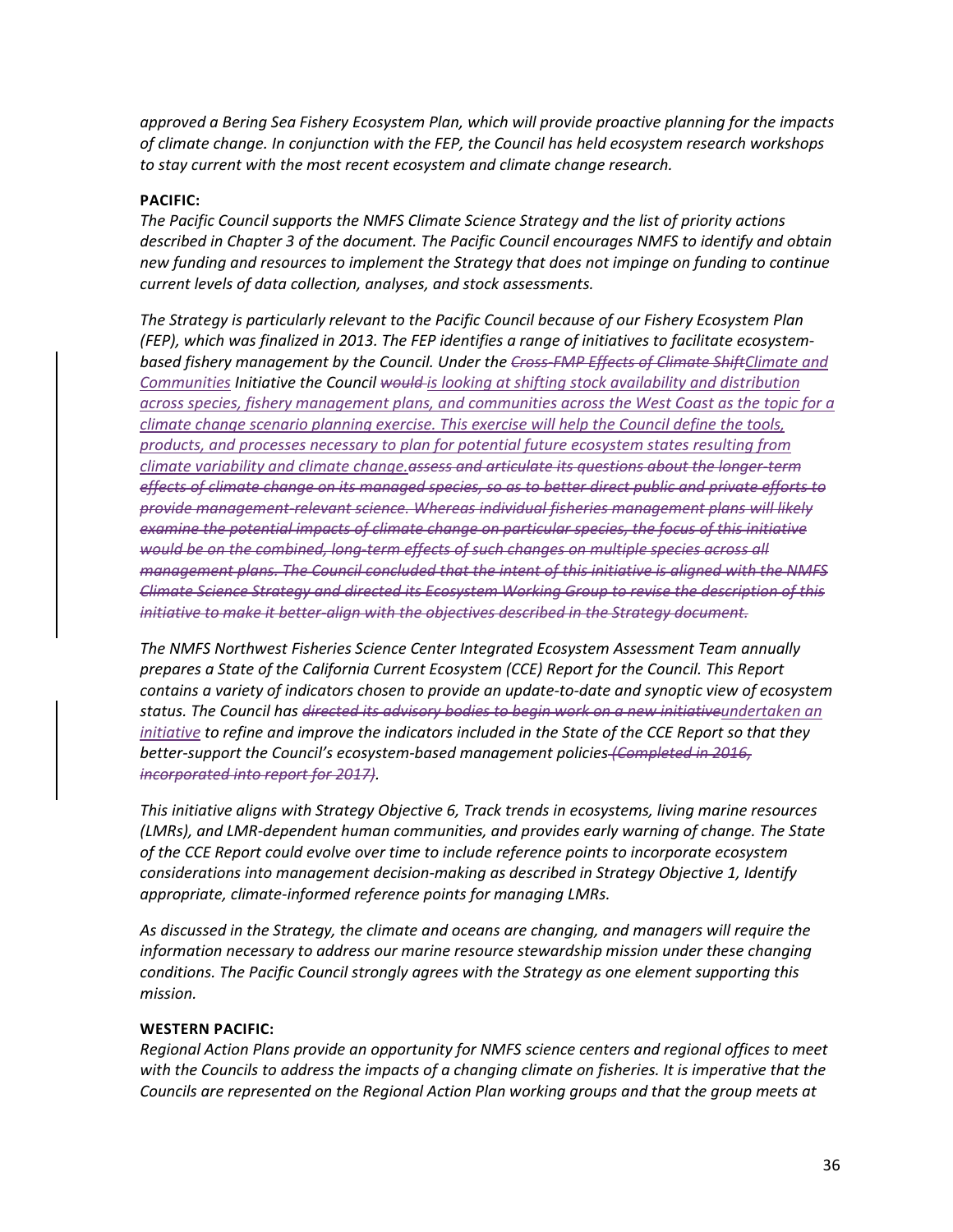*least annually to facilitate communication and coordination. It is especially important for the Councils to be fairly represented on these working groups to ensure that sustainable fisheries are provided their due weight balancing out the NMFS concerns with protected species and habitat. The Council also believes that the Action Plans should address the stocks that are of economic, social and cultural importance.*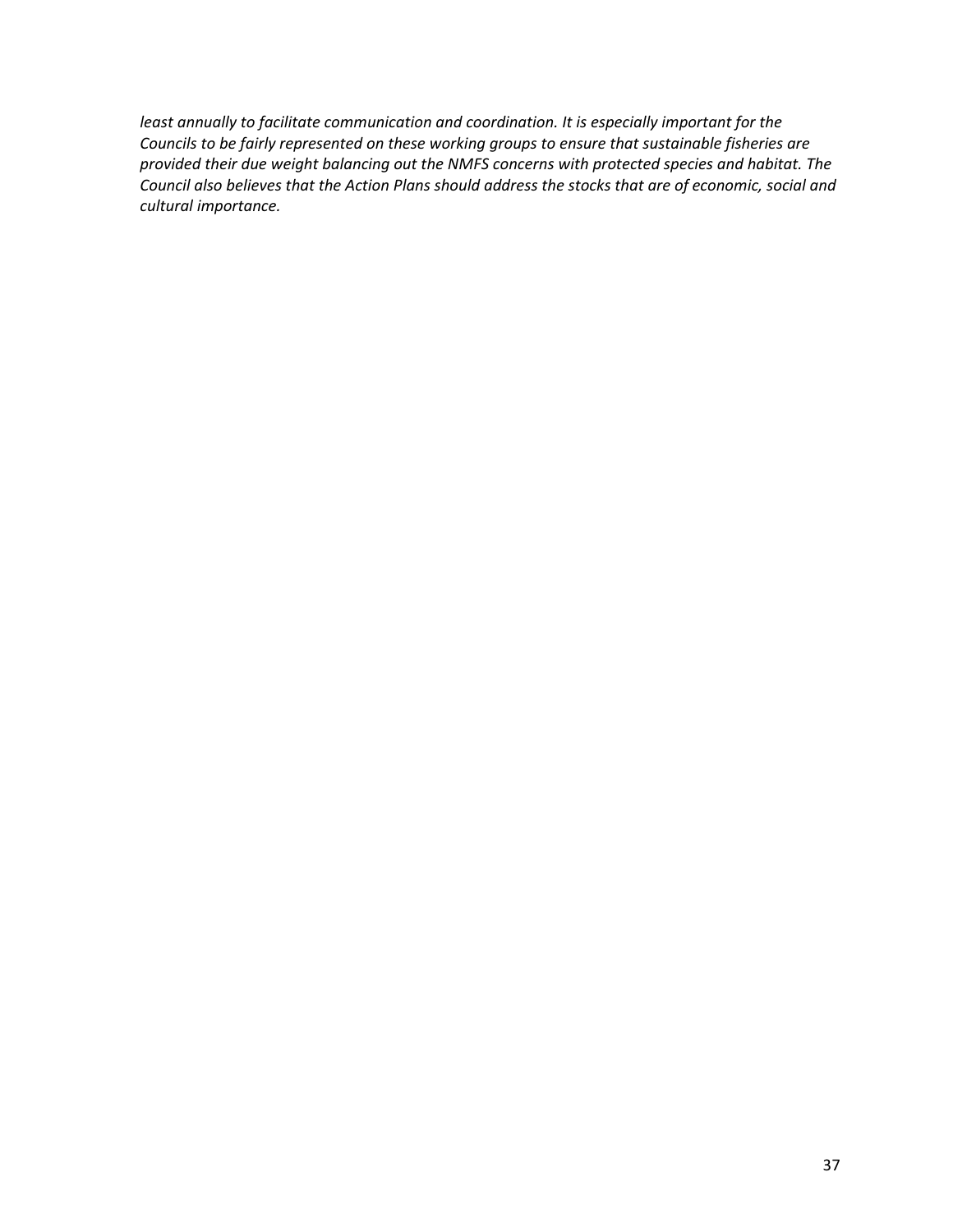# 7. FORAGE FISH

# Consensus Position

The CCC developed the following consensus position:

*"The CCC believes it is appropriate to proactively protect unmanaged, unfished forage fish of the U.S. Exclusive Economic Zone (EEZ) in recognition of the importance of these forage fish to the species managed under the Councils' FMPs and to the larger ecosystems functions. This approach is not intended to supersede tribal or state fishery management for these species, and coordination would still occur through the existing Council processes."*

# Regional Perspectives

## **NEW ENGLAND:**

*The New England Council is considering an ABC control rule for Atlantic herring that will take into account its role as a key forage fish. In addition, since the mid-1980s the management measures for the Gulf of Maine and Georges Bank have prevented the development of a small-mesh fishery to target forage fish without seeking Council approval. The Council also adopted bycatch caps for river herring and shad that were implemented through its Atlantic herring FMP.*

## **MID-ATLANTIC:**

*Forage fish stocks play an important role in the structure and function of marine ecosystems. The Mid-Atlantic Council and its constituent stakeholder groups have expressed strong interest in the development of a policy/approach for managing forage fishes. Adequate consideration of the importance of forage stocks within regional ecosystems is an important consideration in the implementation of ecosystem principles in fisheries management and should be included in the Act.*

*The Council's Ecosystem Approaches to Fisheries Management Guidance Document (2016) establishes the following policies regarding forage fish:*

- *It shall be the policy of the Council to support the maintenance of an adequate forage base in the Mid-Atlantic to ensure ecosystem productivity, structure, and function and to support sustainable fishing communities.*
- *The Council, in conjunction with its SSC and the NEFSC, shall promote the timely collection of data and development of analyses to support the biological, economic, and social evaluation of ecosystem level tradeoffs including those required to establish an optimal forage fish harvest policy.*

*In 2016 the Council approved an Unmanaged Forage Omnibus Amendment. This action prohibits the development of new and expansion of existing directed commercial fisheries on certain unmanaged forage species in Mid-Atlantic Federal waters until the Council has had an adequate opportunity to assess the scientific information relating to any new or expanded directed fisheries and consider potential impacts to existing fisheries, fishing communities, and the marine ecosystem. The purposes of this action are to (1) advance an ecosystem approach to fisheries management in the Mid-Atlantic through consideration of management alternatives that would afford protection to currently unmanaged forage species through regulation of landings and/or possession of those species; (2) consider management alternatives that address data collection and reporting of landings of currently unmanaged forage species; and (3) consider measures to establish a process for new fisheries for such species to develop or existing fisheries to expand.*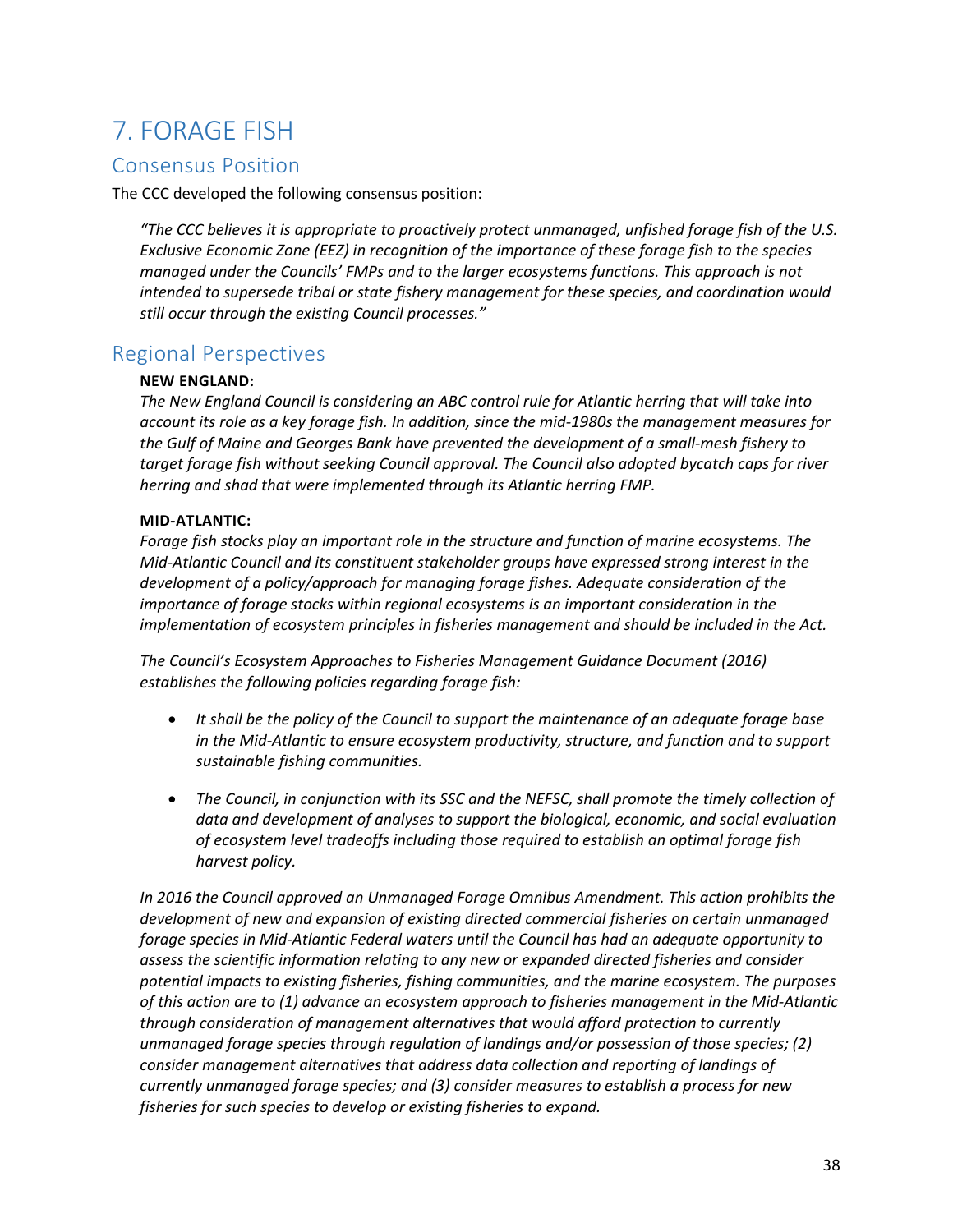*Additional information about the role of forage species in Mid-Atlantic ecosystems and potential considerations for their management is available in the Council's Forage Fish White Paper (*<http://www.mafmc.org/eafm/>*).* 

### **SOUTH ATLANTIC:**

*As part of its Fishery Ecosystem Plan (FEP) II revision, the Council is working with a variety of partners in the region to expand upon previous modeling efforts to help us better understand the relationships between predator and prey species in the region. The importance of these relationships is highlighted in a chapter specifically focused on food web dynamics in the FEP II. It is the Council's intent to use these tools to more appropriately manage the species within our jurisdiction.*

*The Council intends to address forage fish as needed through the Fishery Ecosystem Plan. The Council has some concern that the consensus statement is not as fully reflective of the South Atlantic Council's position as it could be.*

*If the Council had adequate information (e.g., gut content analyses, modeling results, etc.) it could set the ACL below the ABC to account for predator/prey interactions. This can be done under the current MSA once we have adequate data.*

### **GULF OF MEXICO:**

*At this time we think forage fish that are not harvested should be in sufficient abundance naturally (between maximum sustainable yield (MSY) and virgin levels) for predator species, especially if the predator species are being harvested. Forage fish in the Gulf, with the exception of peneaid shrimp, are managed by the states. If both predator and prey species are managed at MSY population levels, it is hard to imagine that forage fish would be under threat. However, since most forage fish are short-lived, they could be more vulnerable to environmental perturbations.*

### **NORTH PACIFIC:**

*In 1997, the North Pacific Council took action to protect forage fish by prohibiting a directed fishery and the sale and barter of small forage fish. The regulations reduce waste by allowing retention (up to a maximum retainable bycatch amount of 2%) and processing (into fishmeal) those forage fish caught incidentally in groundfish fisheries. Bycatch estimates of forage fish in all fisheries are calculated by observer sampling of catch through the North Pacific Groundfish and Halibut Observer Program. The forage fish species category includes all species of fish in defined families that includes smelts, lanternfish, sandlance, gunnels, pricklebacks, other small fish species, as well as euphausiids (krill). Although most (if not all) larger fish species are important prey at juvenile stages, they support important commercial fisheries, and as such, are appropriately regulated through FMPs (e.g., pollock) or through State of Alaska fishing regulations (e.g., herring).*

### **PACIFIC:**

*The Pacific Council has a long history of protecting forage species and generally believes that changes to the Magnuson-Stevens Fishery Conservation and Management Act are not necessary in order for this Council to protect and to sustainably manage forage fish. The Pacific Council already considers the impact of forage fish to the ecosystem and fishing communities to inform optimum yield (OY) and annual catch limit (ACL) decisions for managed forage species in our Coastal Pelagic Species Fishery Management Plan (CPS FMP). For example, one of the 11 goals and objectives in the CPS FMP is to "Provide adequate forage for dependent species." In addition, our harvest control rules for CPS stocks include built-in reductions in allowable harvest as biomass estimates and ecosystem indicators point to declining stock*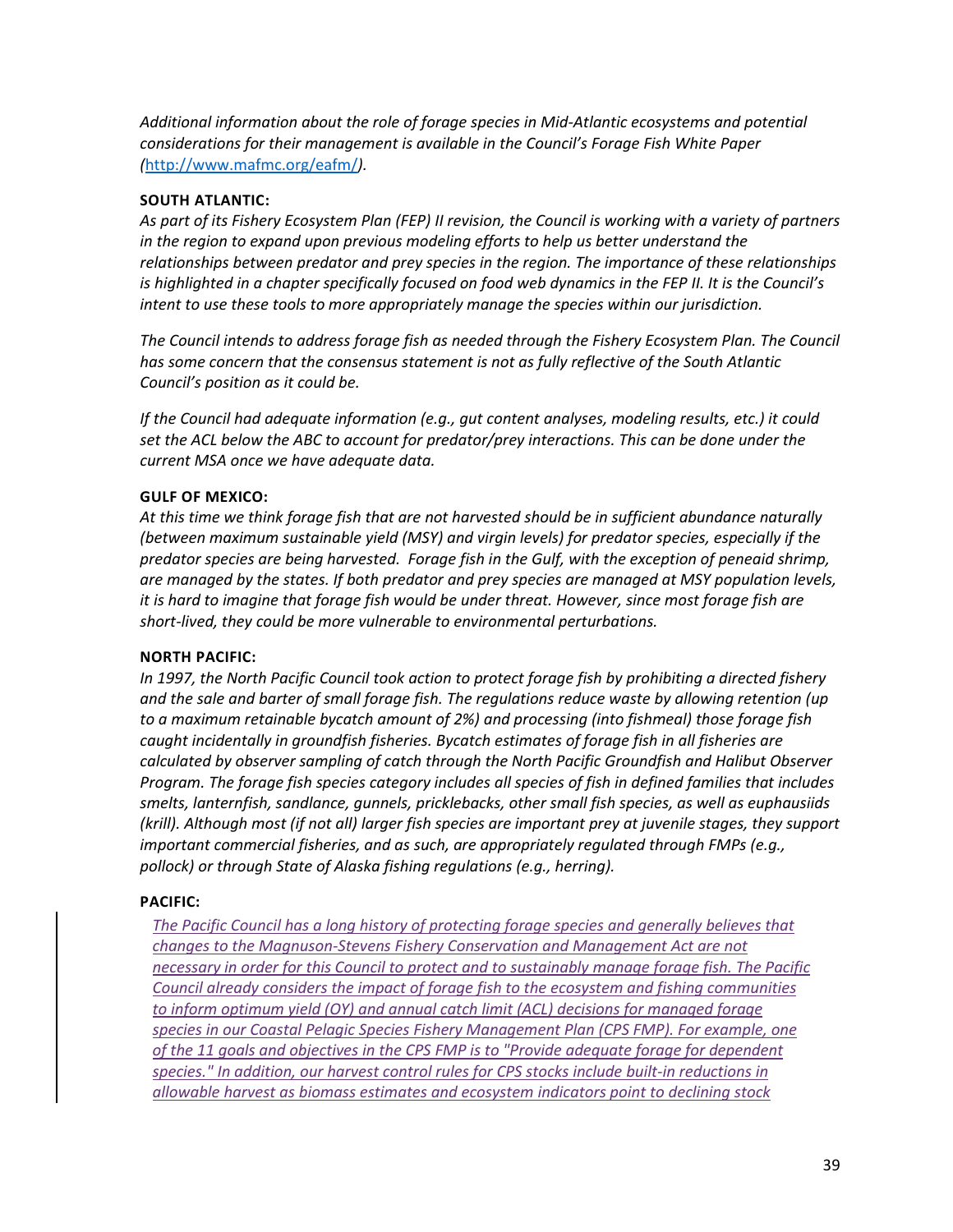*status. This harvest control rule closed the directed sardine fishery in 2015, four years before the stock reached its current overfished status.* 

*In 2006, we adopted a complete ban on commercial fishing for all species of krill in West Coast Federal waters and identified essential fish habitat for krill (euphausiids), which serve as the basis of the marine food chain.* 

*In 2015, we designated several forage species as shared ecosystem component species through our Fishery Ecosystem Plan initiative, which applied to all our FMPs. At the same time, we prohibited the development of new directed fisheries on unmanaged forage species until there was an adequate opportunity to assess the science relating to the fishery and any potential impacts to existing fisheries and communities. This action, which the Pacific Council initiated in 2012, recognized the importance of these forage fish to dependent species, to the California Current Ecosystem as a whole, and to the Council-managed commercial and recreational fisheries, which rely on a healthy stock of forage fishThe Pacific Council has amended its four FMPs (Coastal Pelagic Species, Groundfish, Highly Migratory Species, and Salmon to provide adequate protection for forage fish. The amendments prohibit the development of new directed fisheries on forage species that are not currently managed by the Council, or the States, until the Council has had an adequate opportunity to assess the science relating to any proposed fishery and any potential impacts to our existing fisheries and communities. This is not a permanent moratorium on fishing for forage fish. Instead, the Council adopted a review process for any proposed fishery.*

*The Pacific Council's Coastal Pelagic Species (CPS) FMP includes stocks that are important forage species, such as sardine, anchovy, and squid. One of the stated objectives of the plan is to provide adequate forage for dependent species. To achieve this objective, the CPS harvest control rules for actively managed species are more conservative than MSY-based management strategies, because the focus for CPS is oriented primarily towards stock biomass levels at least as high as the MSY stock size while reducing harvest as biomass levels approach overfished levels. The primary focus is on biomass, rather than catch, because most CPS (Pacific sardine, northern anchovy, and market squid) are very important in the ecosystem for forage. The CPS FMP also includes a complete ban on commercial fishing for all species of krill in West Coast federal waters and makes no provisions for future fisheries. This broad prohibition applies to all vessels in Council-managed waters, and was intended to ensure that, to the extent practicable, fisheries will not develop that could put at risk krill stocks and the other living marine resources that depend on krill.*

#### **WESTERN PACIFIC**

*Forage fish species are included in the Western Pacific Council's Fishery Ecosystem Plans. ACLs have been specified for species such as big eye scads, mackerel scads, and deep water shrimp. The Council*  is also working with its partners in developing ecosystem models for the near-shore ecosystem that *consider the biomass and productivity of the forage fish species as drivers for the ecosystem model.*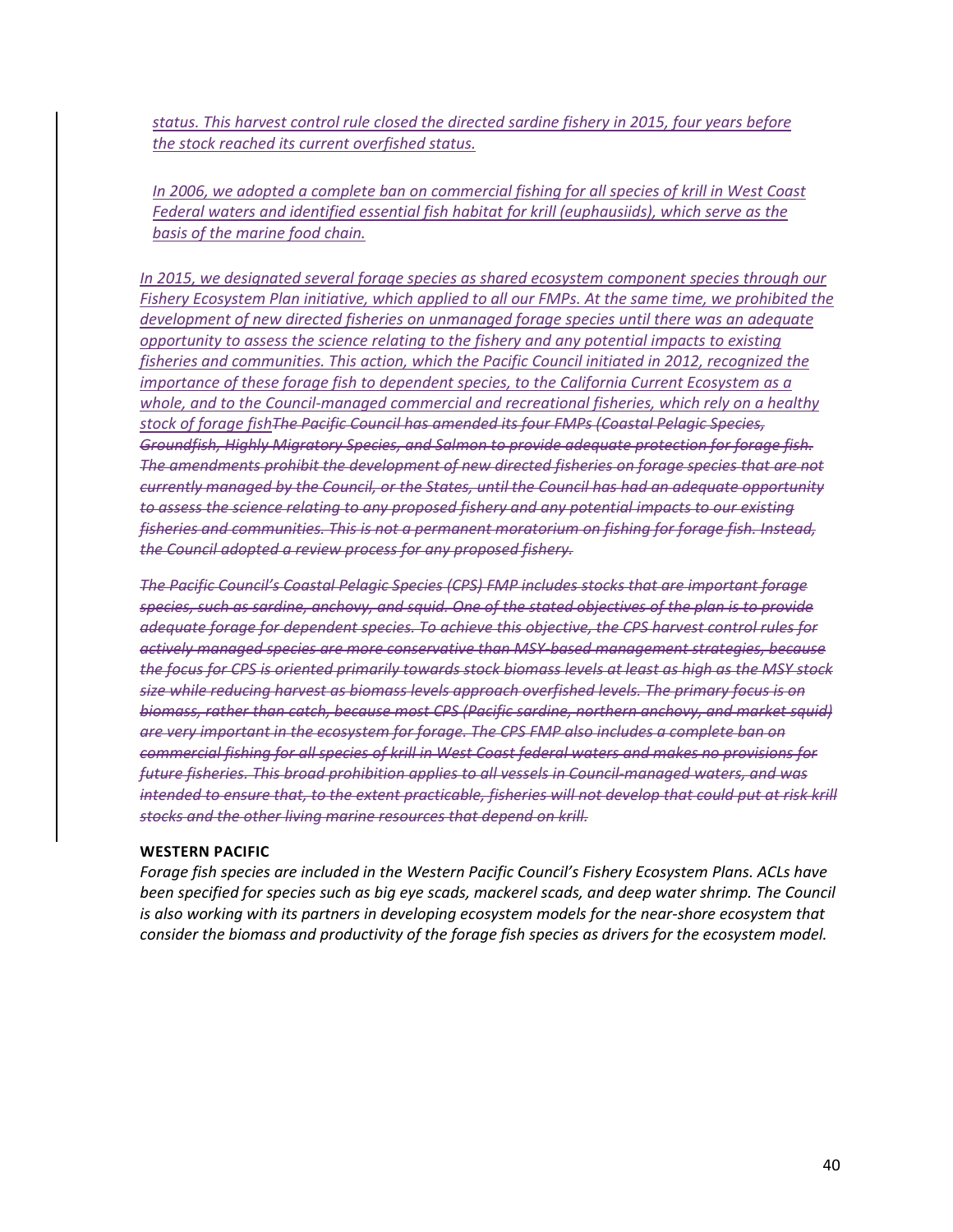# 8. CATCH SHARE PROGRAMS

# Consensus Position

The CCC developed the following consensus position:

*"The CCC believes that Councils should maintain the maximum flexibility possible to develop effective management tools, including catch share programs. Adding excessive requirements for conducting a referendum is likely to increase the administrative burden for the Councils and may reduce the Councils' ability to implement the appropriate management program for their fisheries that could include modification of existing catch share measures or new catch share measures.*

*Catch shares is a management tool that should be available to the Councils, but the design, timing, and development should be left to individual Councils if they choose to use this tool for a specific fishery."*

# Regional Perspectives

## **NEW ENGLAND:**

*Councils need the flexibility to consider and use all of the fishery management tools that are available. Provisions that require a referendum before implementing a catch share program make it more difficult to address management problems. While the New England Council would prefer this requirement be removed, reducing the requirement for referendum approval to a majority of permit holders (rather than 2/3) does provide a measure of relief, and the New England Council believes this would be a positive change. If the statute defines voting rights for a catch share referendum, the text should clearly state which permit holders can participate in the referendum and if crew members can vote. Since fisheries differ, it may be better if these voting provisions are determined by each Council rather than defined by the statute.*

#### **MID-ATLANTIC:**

*The Mid-Atlantic Council does not have a position on the potential requirement that new catch share programs be approved by a majority of eligible permit holders in a referendum. However, if this requirement is included in the final reauthorization, we feel that the Councils should be given significant control to determine how the referendum program is developed and implemented.*

#### **SOUTH ATLANTIC:**

*The South Atlantic Council has one long-standing IFQ program in the region (wreckfish) that was established in 1992. Since that time, the Council has considered the use of catch shares in the snapper grouper mixed-use fishery (2007-2008) and the golden crab fishery (100% commercial) (2012), but did not move forward with programs for either fishery. The topic of catch shares has lately been controversial in the South Atlantic and the Council is not currently considering additional catch share programs. The Council does have concerns regarding the recent agency guidance for review of catch share programs with respect to the resources needed to conduct such a review, and the potential impacts on the existing wreckfish ITQ program. This program experienced significant changes because of the 2007 MSA reauthorization that were very destabilizing to the fishery.*

*Prior to the requirement for ACLs, the Council managed the wreckfish fishery with a Total Allowable Catch (TAC) of 2 million pounds under an ITQ program. The fishery was landing considerably less than 2 million pounds, around 250,000 pounds, and if the Council reduced the TAC, individuals would have to purchase/lease additional shares to continue harvesting at existing levels. The Council concluded the management program in place was adequately protecting the wreckfish resource, and*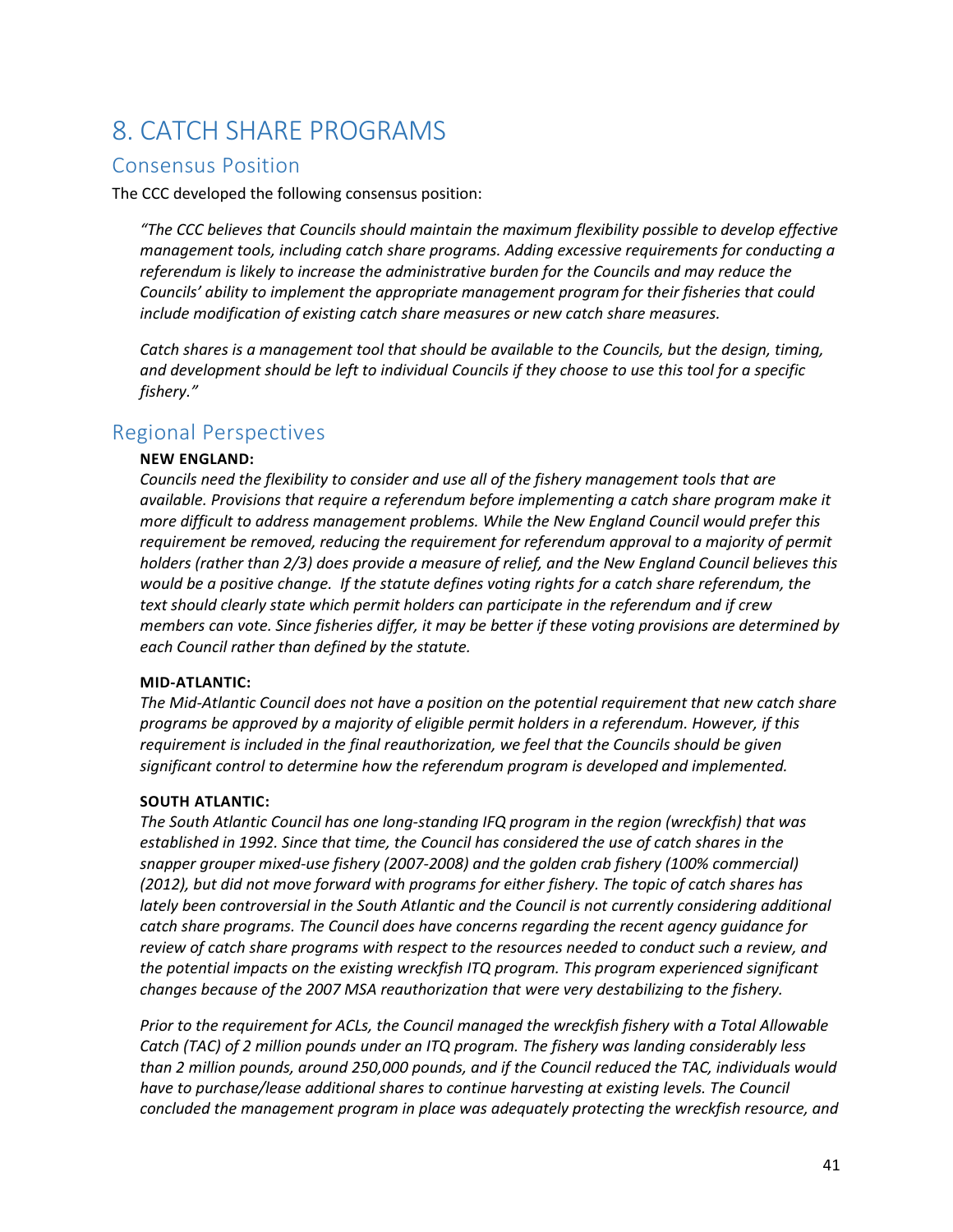*there was no need to reduce the TAC and cause unnecessary economic impacts to the participants. Landings were low due to market conditions given that it was more profitable to target other species, and that resulted in fewer fishermen targeting wreckfish.*

*With the requirement to establish ABC Control Rules and ABC/ACL for all species, the Council requested NMFS provide an updated stock assessment for wreckfish. NMFS responded that they could not provide an updated assessment and suggested the Council work with its SSC to develop a catch-based ABC. The following material is taken directly from the Council's Comprehensive ACL Amendment dated October 2011: "The South Atlantic Council's SSC met in April 2010 to discuss ABC Control Rules for unassessed species. After extensive discussion of wreckfish issues, the SSC established that ABC was unknown and the South Atlantic Council should consider an ACL that did not exceed 200,000 lbs. One of the issues discussed was whether the management system of individual quotas tied to portions of the allowable harvest level potentially alters the relation between the recommended harvest and the realized harvest. Effort is reduced in the fishery, to the extent that recent landings are confidential because fewer than 3 harvesters have been in operation in recent years. Landings are reduced and recent trends in landings, even if such landings could be publicly disseminated, are possibly not representative of fishery productivity.* 

*The SSC discussed setting an ABC for wreckfish during their August 2010 meeting. The SSC stated that the 2001 assessment (Vaughan et al. 2001) indicated depletion at higher historical levels of effort and that the catch reductions appeared to have come mainly from gear restrictions, spawning season closure, and individual transferable quota (ITQ) implementation. Since stock size cannot be projected, an estimate of overfishing limit from the 2001 assessment could not be produced. A Depletion-Based Stock Reduction Analysis (DBSRA) or Depletion-Corrected Average Catch DCAC estimate could be calculated, but recent landings are confidential, therefore the SSC was not able to perform the calculations to produce these estimates. The SSC agreed the 2001 assessment was dated and did not apply to current landings and conditions. The SSC concluded that a control rule based on catch-only data should be used even though a stock assessment exists for wreckfish.* 

*At the Second National SSC Meeting, Dr. Rick Methot (NMFS/SFD) presented a framework for dealing with data-poor stocks. Under this framework, a stock is categorized based on the status of the stock relative to its fishery. The framework includes a category that labels a catch as "moderate." In these cases, it is possible that any increase in catch could result in overfishing.* 

*In the absence of a current assessment and using a catch-only scenario at "moderate" historical catch, the SSC reached consensus that it was inappropriate to use an old assessment applied to new catch data for catches coming from potentially different fishing conditions than at the time of the assessment. Although an estimate of FMSY exists, it cannot be applied to current stock biomass. A recent estimate of F is close to FMSY, so increasing F could lead to overfishing if there were increases in catch. Even though BMSY is unknown, fishing at FMSY on a stock that is below BMSY is acceptable for a stock that is not overfished and this will allow rebuilding. Therefore, in September 2010, the SSC recommended setting the ABC at the average historical catch (1997-recent) of 250,000 lbs whole weight. Due to confidentially of data, a more precise level could not be set. This level of harvest would cap fishery where it is, consistent with the ―moderate level of historical catch in Methot's table for catch-only scenarios. The SSC also recommended conducting DCAC or DBSRA analysis in the next year to compare with the current catch-only recommendation."*

*Reducing the quota from 2 million pounds to 250,000 pounds whole weight imposed significant costs on participants and destabilized the fishery. Since then, industry funded a third-party stock*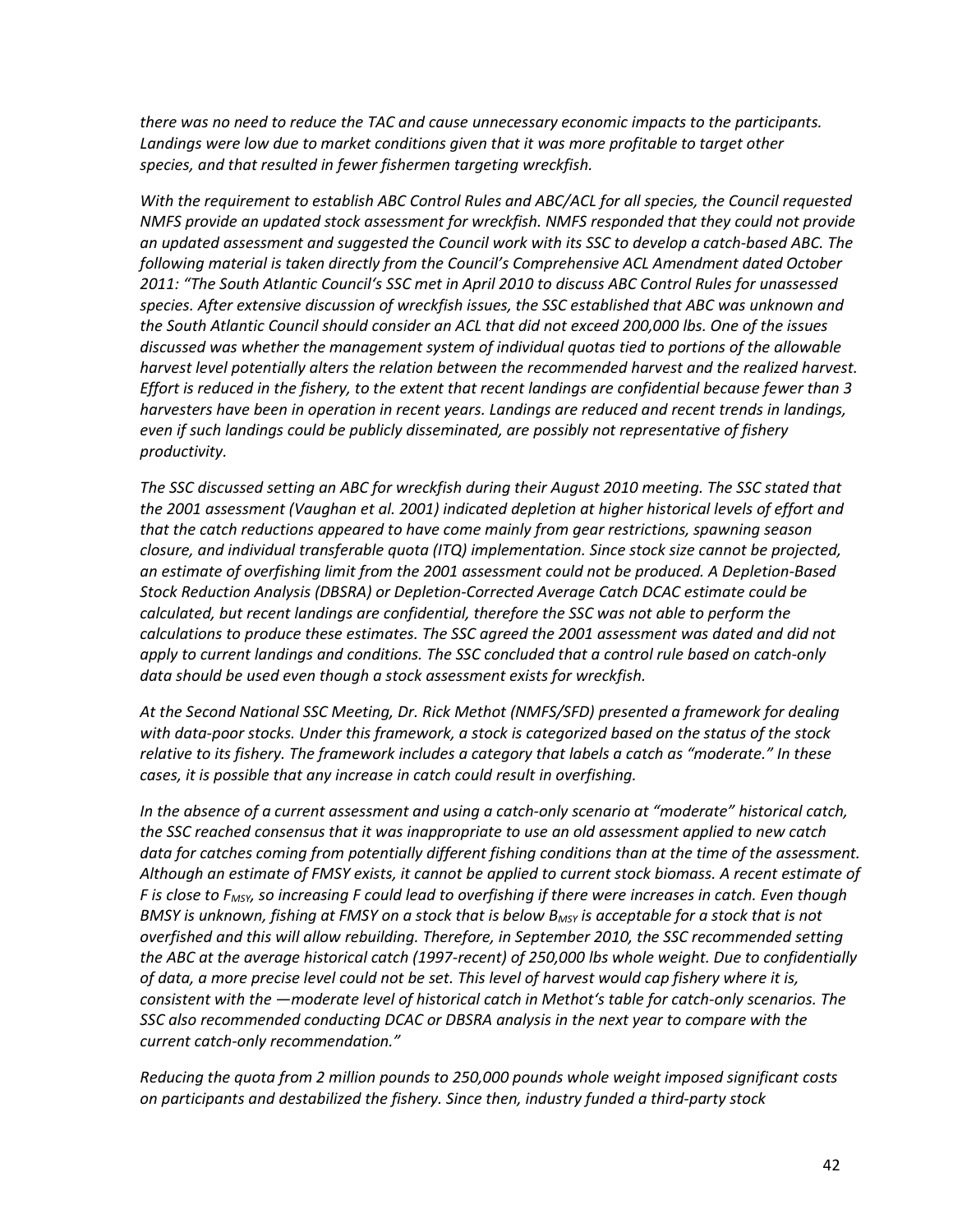*assessment that was reviewed and approved by the SSC in 2014, with a resulting ABC determination of just over 400,000 pounds. This sequence of events has had a negative impact on stakeholder interest in IFQ programs. As noted previously, participants continue to have difficulty obtaining sufficient shares to meet current business needs. The South Atlantic Council would like to maintain the maximum flexibility in applying a referendum if the Council considers catch share programs or changes thereto.*

#### **GULF OF MEXICO:**

*Requiring referenda for initial catch share programs was a reasonable approach when they were first being introduced to U.S. fisheries. The Council should now be allowed the flexibility to utilize a catch share program no differently that other management tools. Elimination of all catch share referenda would make the Council's work more effective.*

### **NORTH PACIFIC:**

*The North Pacific Council has several Catch Share and IFQ programs. Programs for some fisheries were mandated by Congress (American Fisheries Act pollock cooperatives, BSAI Crab fisheries cooperatives) and others were developed and implemented by the Council (Halibut and Sablefish IFQ program, Gulf of Alaska Rockfish Cooperative Program, BSAI Amendment 80 groundfish trawl cooperative program). These programs were aimed at eliminating the race for fish and minimizing the associated negative impacts to fisheries resources, as well as to the social and economic well being of the industry and fishing communities. Full program performance reviews for all catch share and IFQ programs are conducted on a regular periodic basis. The Council also annually reviews the performance of the cooperatives, and provides adjustments to the programs as needed to better meet program objectives. The objectives established for all catch share and IFQ programs are largely being met (reduced bycatch and waste, extended the fishing seasons, increased efficiency, increased utilization, improved safety at sea, etc.). As catch share programs mature and the original social and economic contexts change, full performance reviews and annual cooperative reports provide the Council with the information and evaluation needed to address new problems and challenges that may not have been initially anticipated, as well as, improve our understanding of how additional catch share programs might be structured.*

#### **PACIFIC:**

*The Pacific Council has two catch share programs., Tthe first is a groundfish fixed gear sablefish program using tier limits. The Second is a groundfish trawl rationalization program using IFQs for the shoreside fishery and co-ops for the whiting mothership and catcher-processor sectors. The Pacific Council is not considering any additional catch share programs at this time. We have completed the first periodic review of the sablefish program and are currently engaged in the first periodic review of the trawl both programs. The Council did not conduct referendumsa for either program*

*While the Pacific Council is not currently contemplating any new catch share programs, placing a moratorium on such programs will reduce the flexibility of Councils to address need that may be best addressed using catch shares. Councils have been conducting regular reviews of their catch share programs and are now much better positioned to avoid the pitfalls of some of the early programs.*

### **WESTERN PACIFIC:**

*The Council continues to explore the potential application of catch share programs to limited access fisheries in the Western Pacific region through workshops and database projects, but has not*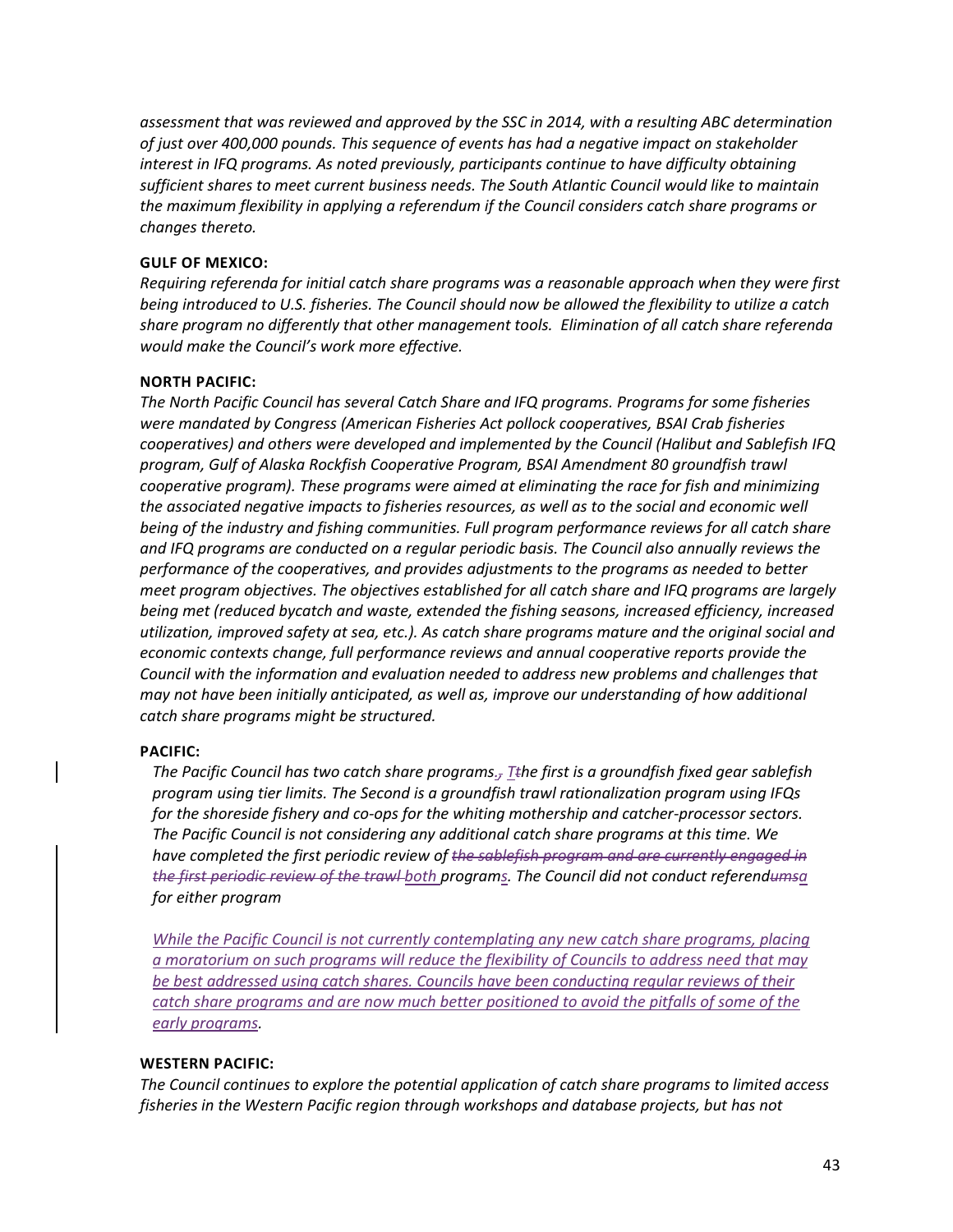*implemented it as a management tool at this time. The Council believes that it is important to maintain flexibility so that each Council may decide whether and how to implement catch share programs in their region where appropriate.*

# 9. NEPA

# Consensus Position

The CCC developed the following consensus position:

*"The CCC notes that fishery management involves fairly rapid cycles of adaptive management in which information about changing conditions is addressed through adjustments to the management program and regulations. The necessity for National Environmental Policy Act (NEPA) analysis of these actions results in requirements that duplicate those in the Magnuson-Stevens Act (MSA) and other applicable law, including additional comment periods that delay implementation of these actions, which were developed through the open and transparent MSA process. Ensuring NEPA compliance for marine fishery management actions has been costly and time-consuming for Council and NMFS staff and has limited the Councils' abilities to pursue other regulatory activities. In addition, the CCC notes that there have been instances where compliance with NEPA has hindered adequate compliance with MSA in terms of providing comprehensive analysis to Councils prior to their taking final action due to the difficulty and time required to complete NEPA analyses. Although the 2007 MSA reauthorization attempted to align the requirements of the two laws more closely through the addition of Section 304(i), the CCC does not believe what has been called for in the Act has been accomplished."*

# Regional Perspectives

#### **NEW ENGLAND:**

*The Council supports streamlining the M-S Act and National Environmental Policy Act (NEPA) processes. The goal of NEPA is to provide the information needed for decision makers and the public to evaluate policy choices, but unfortunately this goal has been subsumed by a rigid adherence to bureaucratic requirements in order to withstand any potential legal challenge. The proposed language in Section 7 of HR 200 that substitutes the use of Fishery Impact Statements for required NEPA documents would streamline the fishery management process while still ensuring that decisions are based on careful analyses.*

#### **MID-ATLANTIC:**

*The Mid-Atlantic Council has long been a vocal advocate for streamlining the implementation of NEPA in the fishery management process, but we concluded that the proposed language that would essentially eliminate, or significantly reduce, the role of NEPA in the fishery management process would not be beneficial. We feel that there are many opportunities to streamline the fishery management process and enhance coordination between MSA, NEPA, and other statutes without eliminating or reducing the role of NEPA.*

#### **SOUTH ATLANTIC:**

*The Council believes that if the analyses and process required by MSA are followed, the intent of NEPA would be met. In the past, the Council has experienced delays in amendment development when an initial EA determination was later changed to an EIS with a longer public comment period and document approval process. More recently, the Council has worked closely with the NMFS and*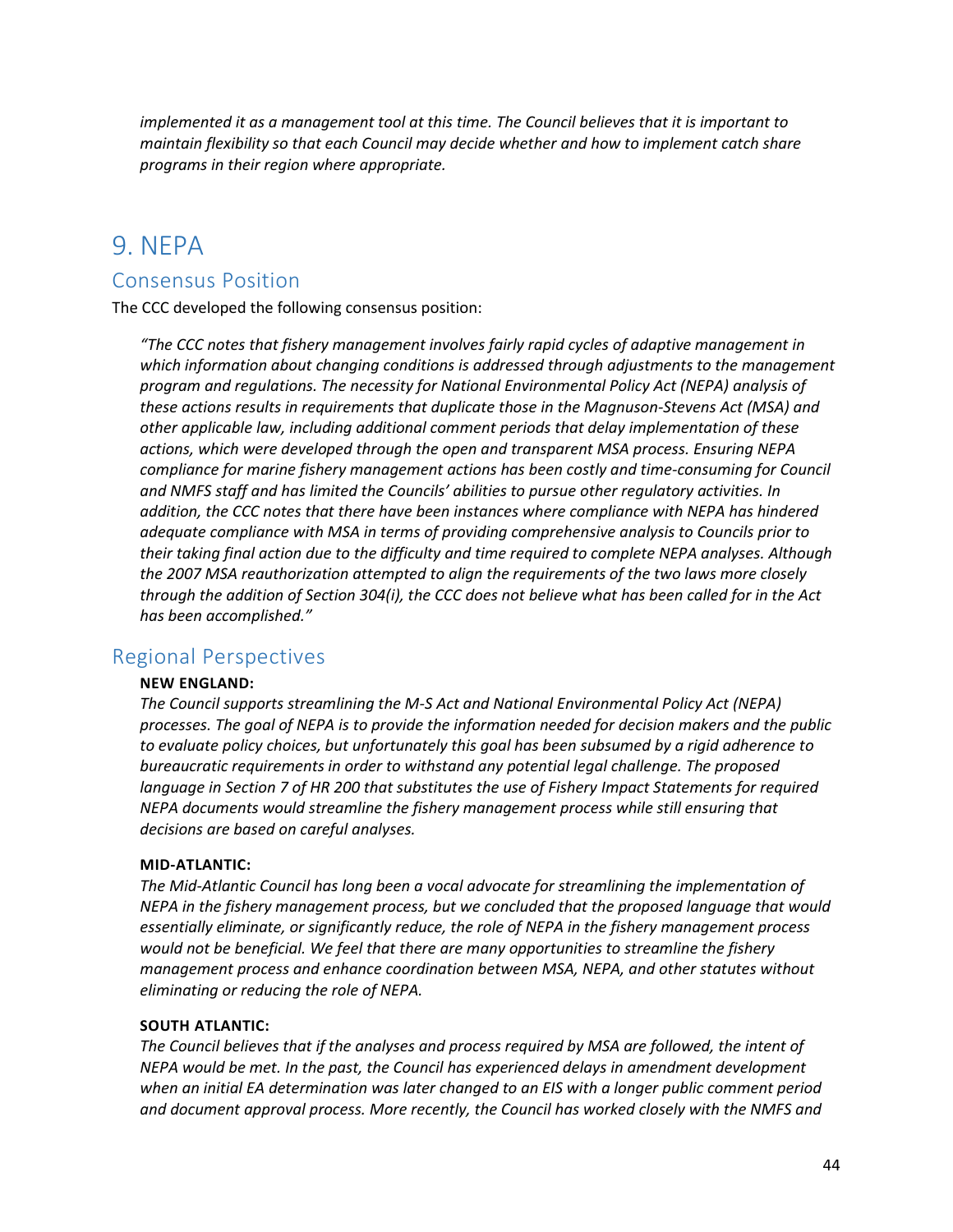*NOAA GC to prepare consolidated documents that meet both MSA and NEPA requirements. The EA/EIS determination is made early in the process to avoid any delays. We have adapted to work within the current requirements.*

*The Council recently completed a regulatory amendment allowing harvest of black sea bass with pot gear for the 32 permitted fishermen, with a maximum number of 35 pots per permitted fisherman, a requirement to tend the pots, and a requirement to bring the pots back to shore at the end of a trip. The way NEPA was applied resulted in a delay in development, review, and implementation. This resulted in fishermen losing income from the 2-month delay in the start of the season.*

#### **GULF OF MEXICO:**

*Status Quo NEPA application to Council actions is working but it would be less burdensome to have the entire process integrated within the Magnuson-Stevens Act.*

### **NORTH PACIFIC:**

*Incorporating NEPA requirements into the Magnuson-Stevens Act, and realizing a single guiding statute for fishery management actions, is consistent with long-standing intent of the NPFMC and the CCC generally. The provisions of HR200 accomplish that intent, and represent a unique opportunity to streamline our regulatory process. However, we are concerned that the ultimate result will be contingent upon implementing regulations, and the realized benefit could be marginal relative to creation of new complexities and challenges. These new complexities and challenges include the development of potentially complex and contentious regulations, and creation of a new body of litigation relative to fishery management actions.*

#### **PACIFIC:**

*The Pacific Council believes integrating the policy objectives and key requirements of National Environmental Policy Act (NEPA) directly into the MSA, including the requirement to prepare "a detailed statement" on "the environmental impact of the proposed action." could streamline and expedite the regulatory process. The Council developed proposed procedures as an approach to address the requirements in the existing MSA section 304(i)(1)(B) ENVIRONMENTAL REVIEW PROCESS; the Council does not believe what has been called for in the MSA has been accomplished. The Pacific Council believes the objective of these changes is not to circumvent the intent of NEPA, but to incorporate important aspects of the NEPA analysis and process directly into the MSA.* 

*The Pacific Council believes that great gains in efficiency would be possible if there was a requirement for the Secretary, in consultation with the Councils, to develop procedures for integrating National Environmental Policy Act (NEPA) requirements into Fishery Impact Statements (FISs), and that the new procedures would be the sole environmental impact assessment procedure for actions pursuant to the MSA. However, despite consultations with the Councils, the*  recommendations of the Councils were not incorporated into the procedures. As a result, Council *actions are still subject to both NEPA compliance and review and the existing FIS requirements of the MSA; therefore, we believe the intent of §304(i) has not been met.*

*Developing compliance procedures for ensuring a Fishery Impact Statement meets the intent of the MSA provision will require substantial effort from Council and NOAA staff, and will likely result in FIS that are similar in scope and content to NEPA analyses and documents. The primary benefit to this process would be to reduce or eliminate National Marine Fisheries Service (NMFS) review of NEPA documents after a Council takes final action and before the regulations are transmitted to NMFS, thus starting the MSA review period. However, a similar lengthy review period for the FIS could also*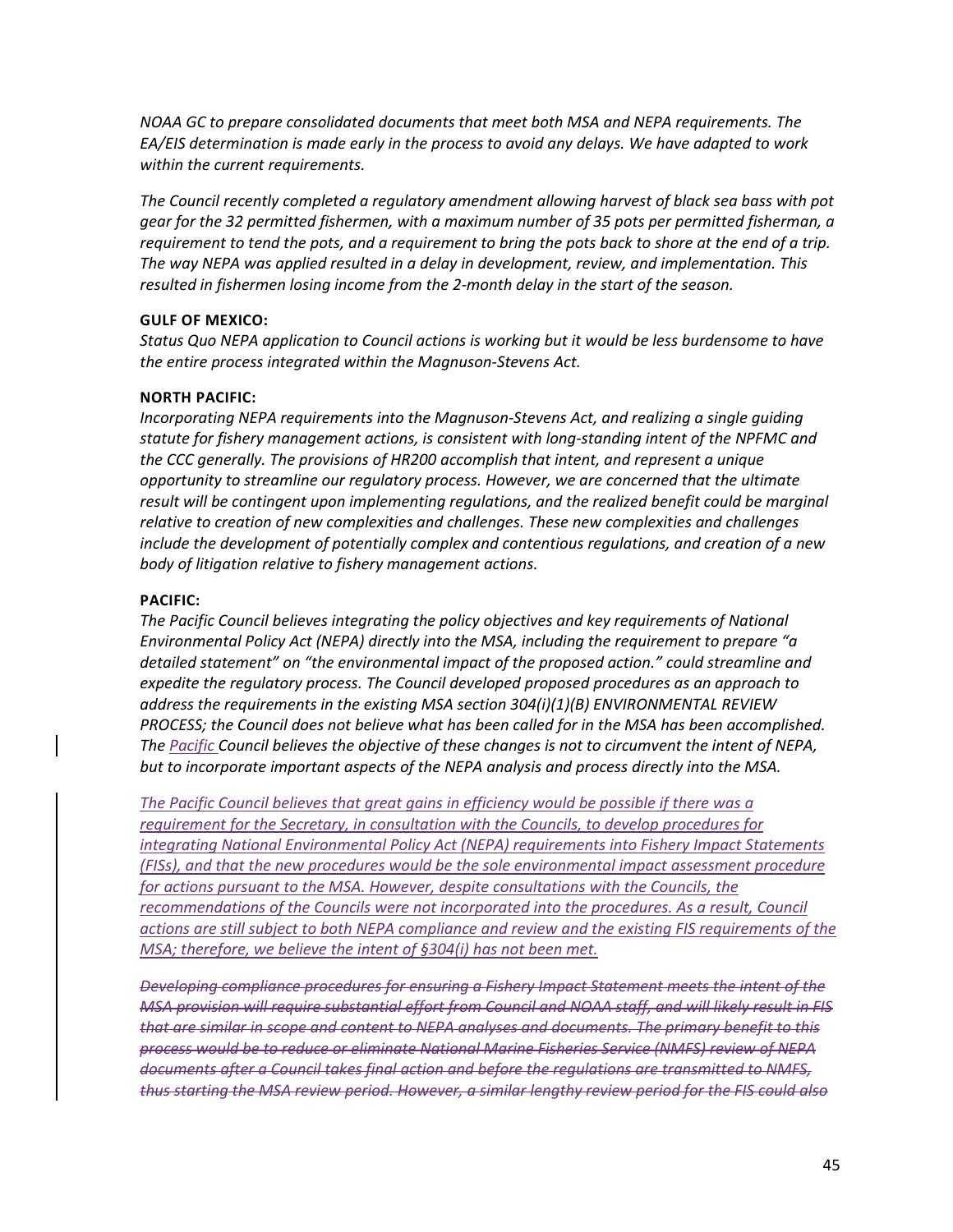*occur unless there was an explicit time limit for transmittal after Council final action. Otherwise there is no guarantee that the intended benefits of this provision would be realized. Shortening the review period would also benefit the Council process by encouraging earlier Secretarial review of the "substantially complete" FIS provided to the Council prior to final action. A substantially complete FIS would provide an opportunity for more informed public comment and Council decision-making. This language could result in a more efficient fishery regulatory process, while ensuring that the NEPA objectives of informed decision-making and public comment opportunity are fully met.* 

*Example 1: The Council took final action in March 2016 on a relatively simple gear regulation affecting only the recreational groundfish fishery in one state. Thirteen months later, NMFS has yet to request transmittal of the regulations, which starts the MSA clock and dictates an implementation date. Part of this particular situation is a staff shortage, but part is also due to review or preparation of the NEPA documents prior to initiating the rule making process.*

*Example 2. The Council used to take final action on groundfish annual management measures in early November to ensure implementation by January 1. Now, because of lengthy internal NEPA review and public comment periods after Council final action, the Council takes final action in June, and NMFS wasn't able to implement the regulations until January 7, which necessitated some emergency action, further delaying the process for other regulatory activities. The problem is largely because of the time spent by NMFS and NOAA GC on NEPA preparation/review before drafting the rules for deeming, delaying Council transmittal.*

## **WESTERN PACIFIC:**

*The Council believes that the provision deeming that a fishery impact statement would fulfill NEPA requirements will be beneficial. Existing MSA requirements to prepare analyses for public review are largely duplicative of NEPA, but the new provisions would ensure that all NEPA requirements would be included in the new fishery impact statement process. The proposed MSA provisions would avoid analytical duplication and streamline public review processes.*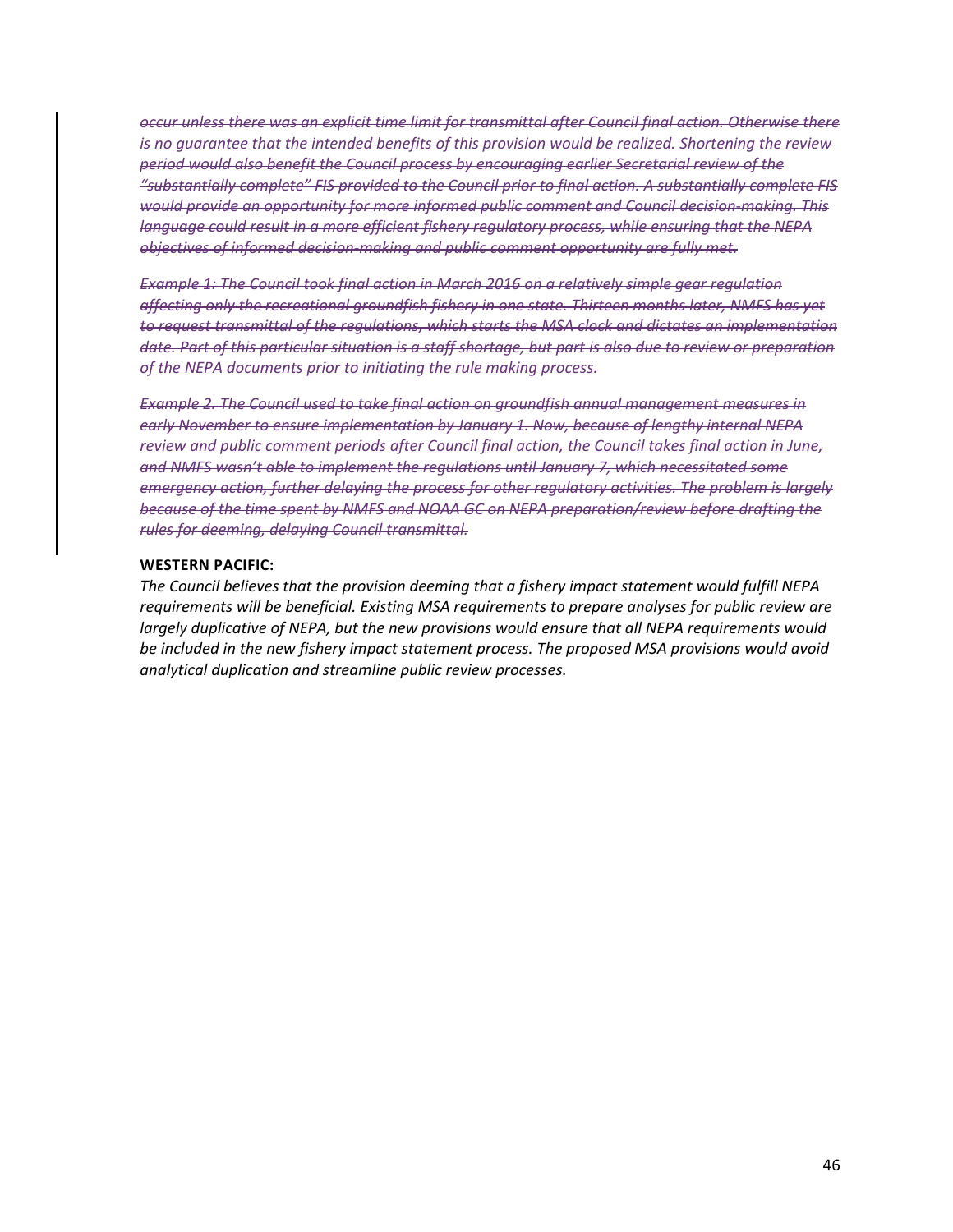# 10. OTHER FEDERAL STATUTES

# Background

Changes have been proposed to the MSA to ensure consistent fisheries management under certain federal laws. The proposals specifically address consistency with the National Marine Sanctuaries Act, Antiquities Act and actions necessary to implement recovery plans under the Endangered Species Act. Federal fishing regulations may also be promulgated under other federal laws such as the Marine Mammal Protection Act and through means under the MSA that circumvents the transparent and public Council process. Additionally, restrictions on fisheries may also be deemed necessary to implement requirements under the Endangered Species Act beyond species recovery plans, such as implementing Reasonable and Prudent Alternatives resulting from Section 7 consultation Biological Opinions.

# Consensus Position

The CCC developed the following consensus position:

*"The CCC believes that all federal fishery regulations should be promulgated under the Council or Secretarial process established under MSA section 302 to ensure rational management of our fishery resources throughout their range. Under the MSA, the Councils are charged with managing, conserving, and utilizing the Nation's fishery resources as well as protecting essential fishery habitat, minimizing bycatch, and protecting listed species within the United States Exclusive Economic Zone. This is done through a transparent public process that requires decisions to be based on the best scientific information available. This time-tested approach has made U.S. fisheries management highly successful and admired throughout the world.* 

*If changes to Council-managed fisheries (for example changes to the level, timing, method, allowable gear, or areas for harvesting management unit species) are required under other statutory authorities such as the Antiquities Act of 1906, the Endangered Species Act of 1973, the Marine Mammal Protection Act of 1972, or the National Marine Sanctuaries Act of 1972 (NMSA), such restrictions or modifications to those fisheries should be debated and developed under the existing MSA process, unless a Council cedes this responsibility to another process. In addition, all actions by the Councils are currently subject to review by the Secretary of Commerce to determine consistency with MSA and all other applicable laws. This current review ensures that Council actions – including those that could be made as a result of requirements of other statutes – will continue to be consistent with all relevant laws. Making modifications to fisheries through the MSA process would ensure a transparent, public, and science-based process. When fishery restrictions are put in place through other statutes, the fishing industry and stakeholders are often not consulted, analyses of impacts to fishery-dependent communities are not considered, and regulations are either duplicative, unenforceable, or contradictory."*

# Regional Perspectives

### **NEW ENGLAND:**

*Management measures were adopted through the Antiquities Act that affect fishing in a recently adopted National Marine Monument.*

# **SOUTH ATLANTIC:**

*In the past, the Council has experienced delays in amendment development when a reasonable management alternative was identified by Protected Resources staff after the public hearing process. More recently, the Council has worked closely with the NMFS and NOAA GC to identify any*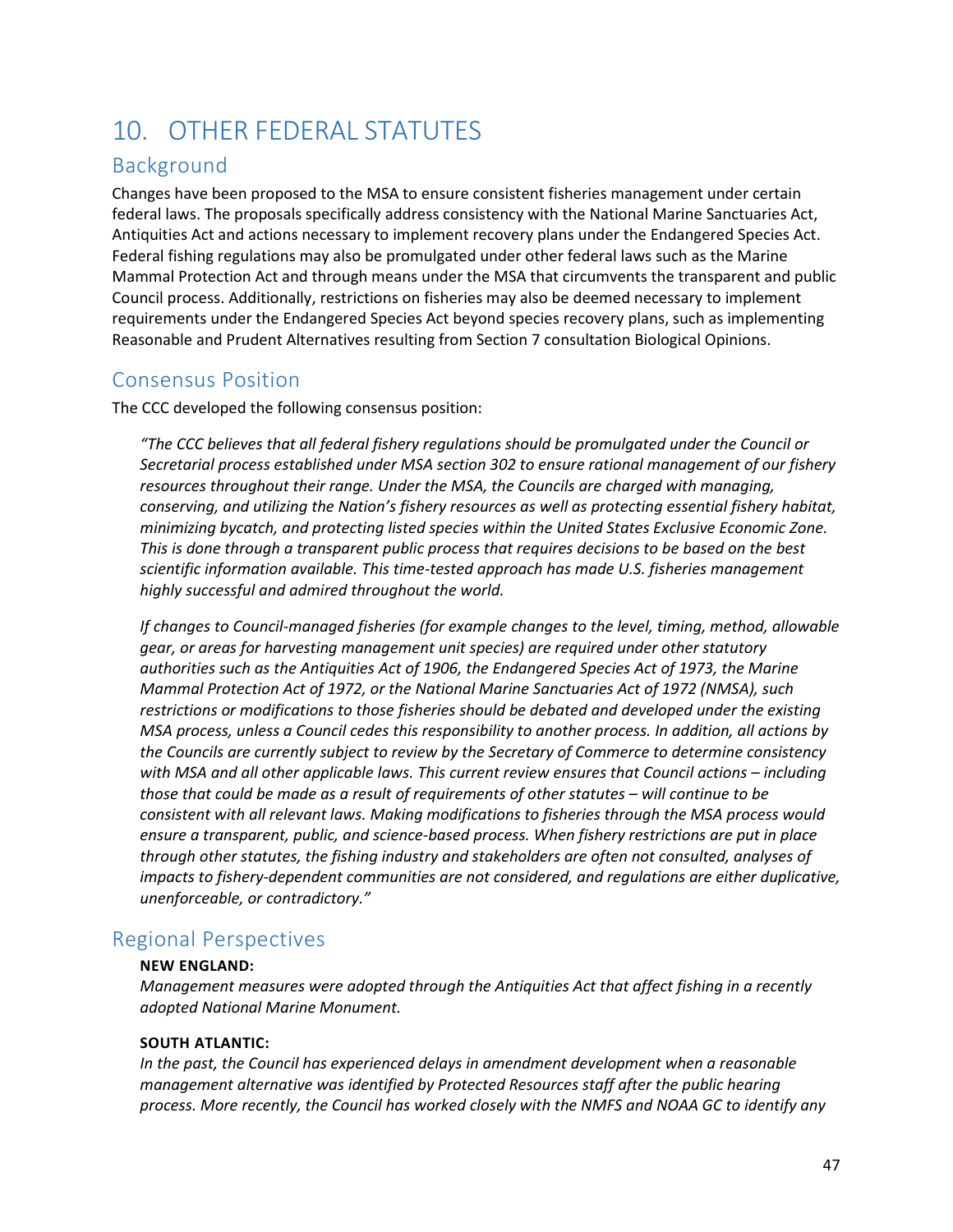*alternatives that should be considered early in the process. We prepare consolidated documents that meet both MSA and ESA requirements. At times the Southeast Protected Resources interpretation of potential impacts to species has been much more restrictive than other region's determinations. This has caused significant delays and additional analyses with little to no data (e.g., black sea bass pot fishery). A clear independent and transparent peer review process for Protected Resource assessments, analyses, and determinations would be extremely beneficial to the Councils, the affected fishermen, and the public.*

*The Council recently completed a regulatory amendment allowing harvest of black sea bass with pot gear for the 32 permitted fishermen, with a maximum number of 35 pots per permitted fisherman, a requirement to tend the pots, and a requirement to bring the pots back to shore at the end of a trip. The way ESA/MMPA was applied resulted in a delay in development, review, and implementation. This resulted in fishermen unnecessarily losing income from the 2-month delay in the start of the season.*

### **GULF OF MEXICO:**

*The Council has encountered at least two potential conflicts with other statutes. With regard to the National Marine Sanctuaries Act, the Council would like to have final say on fishery regulations to ensure such regulations comply with Magnuson Act requirements. With regard to the Endangered Species Act, the Council would like to be involved in development of biological opinions and management recommendations that affect fisheries managed under the Magnuson Act to ensure such recommendations are reasonable and effective.*

### **PACIFIC:**

*The Regional Fishery Management Council (RFMC) process was created by the MSA in 1976 to provide transparent, public, regional management of fisheries resources. All meetings of the Pacific Council and its advisory bodies are open to the public, and all materials used to make management decisions are publicly available and posted to our website. In addition, the Pacific Council process adheres to the provisions of the National Environmental Policy Act, the Marine Mammal Protection Act, the Endangered Species Act, the Federal Advisory Committee Act, and other applicable laws. In June 2016, the RFMC's Council Coordination Committee unanimously adopted a resolution recommending that fishery management actions in the U.S. Exclusive Economic Zone should continue to be developed, analyzed, and implemented via the RFMC process, rather than being addressed by authorities such as the Antiquities Act of 1906.* 

*The Pacific Council's transparent system provides all stakeholders an opportunity to express their opinions, share their knowledge, and be involved in the fishery management process, thereby improving Pacific Council decision-making and natural resource management. The Pacific Council* believes that informed decision-making should involve an open process where impacts to the natural *and human environment are disclosed and diverse viewpoints can be considered.*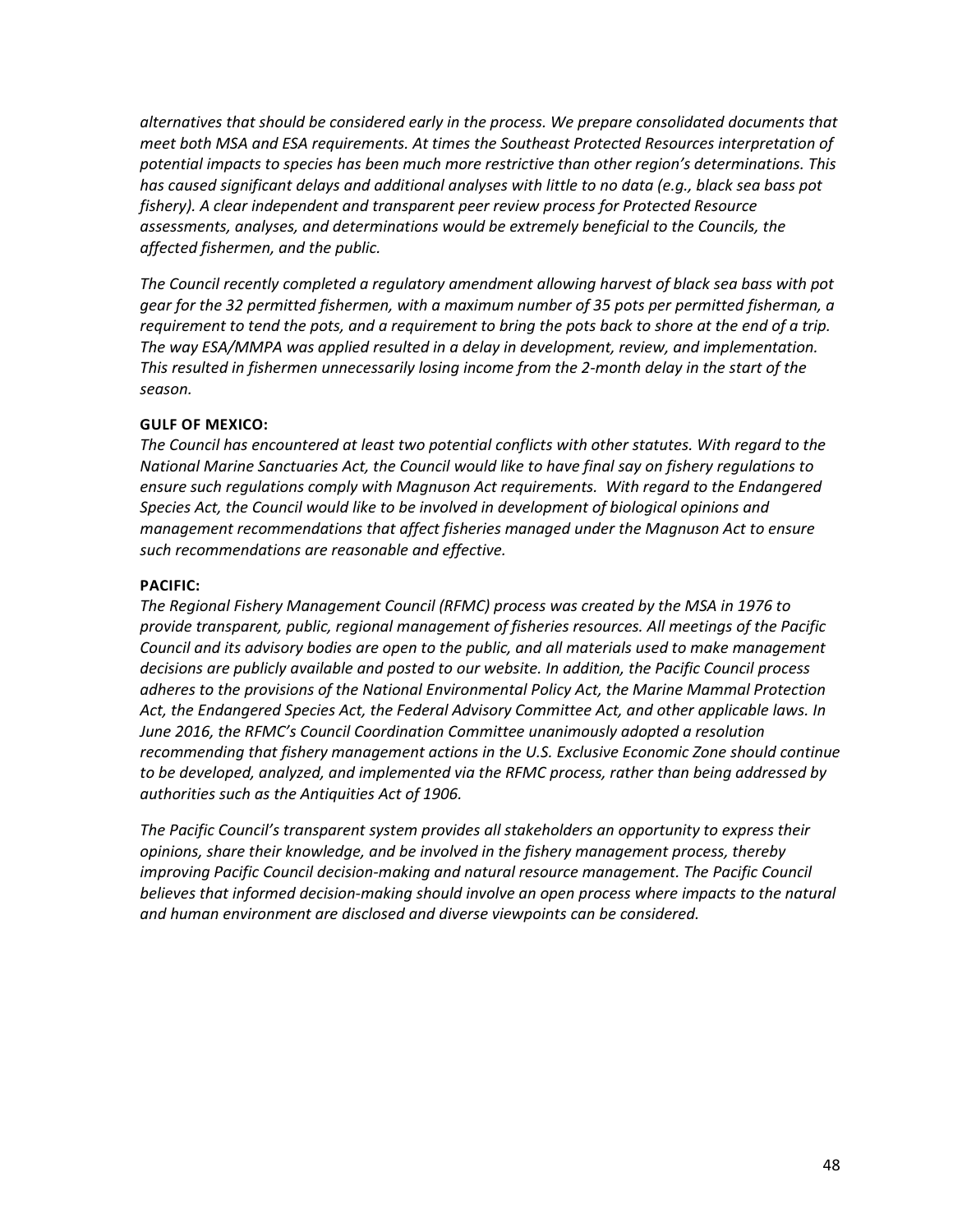#### **WESTERN PACIFIC:**

*In addition to the ESA and the Antiquities Act identified in Section 5 of H.R. 200, the Council believes that it is important to recognize the MMPA as one of the statutes that can also affect existing fisheries management plans. Measures to implement the MMPA False Killer Whale Take Reduction Plan modified gear requirements and fishing areas for a fishery that is otherwise sustainablymanaged under the MSA. Modification of the longline exclusion zone, originally established under the Council process, was done through MSA section 305(d) (pertaining to responsibility of the Secretary), circumventing the process established under MSA section 302. The Council believes that developing federal fishery regulations to meet requirements of other federal statutes such as MMPA and ESA under the MSA section 302 process will ensure greater consistency and transparency in fisheries management as well as full consideration of impacts to fishing communities. Therefore, the MMPA should be included in Section 5 along with the ESA and Antiquities Act.*

### **NORTH PACIFIC:**

*The Council believes that the authority of the MSA should take priority over other statutes (e.g., Endangered Species Act, Marine Mammal Protection Act, National Marine Sanctuaries Act, and Antiquities Act) in the case of conflict, particularly when it comes to managing fisheries. The Council develops regulations using a transparent, public process that requires decisions to be based on the best scientific information available.*

*In the North Pacific, many fisheries regulations stemming from Section 7 ESA consultations have been implemented through the MSA (Steller sea lion and short-tailed albatross protective measures for example), thus providing the opportunity for those knowledgeable about the fisheries to develop the fishery rules. Using the public, transparent process of the Councils to develop whatever fishery regulations may be necessary results in better decision making and maximizes benefits to the nation.*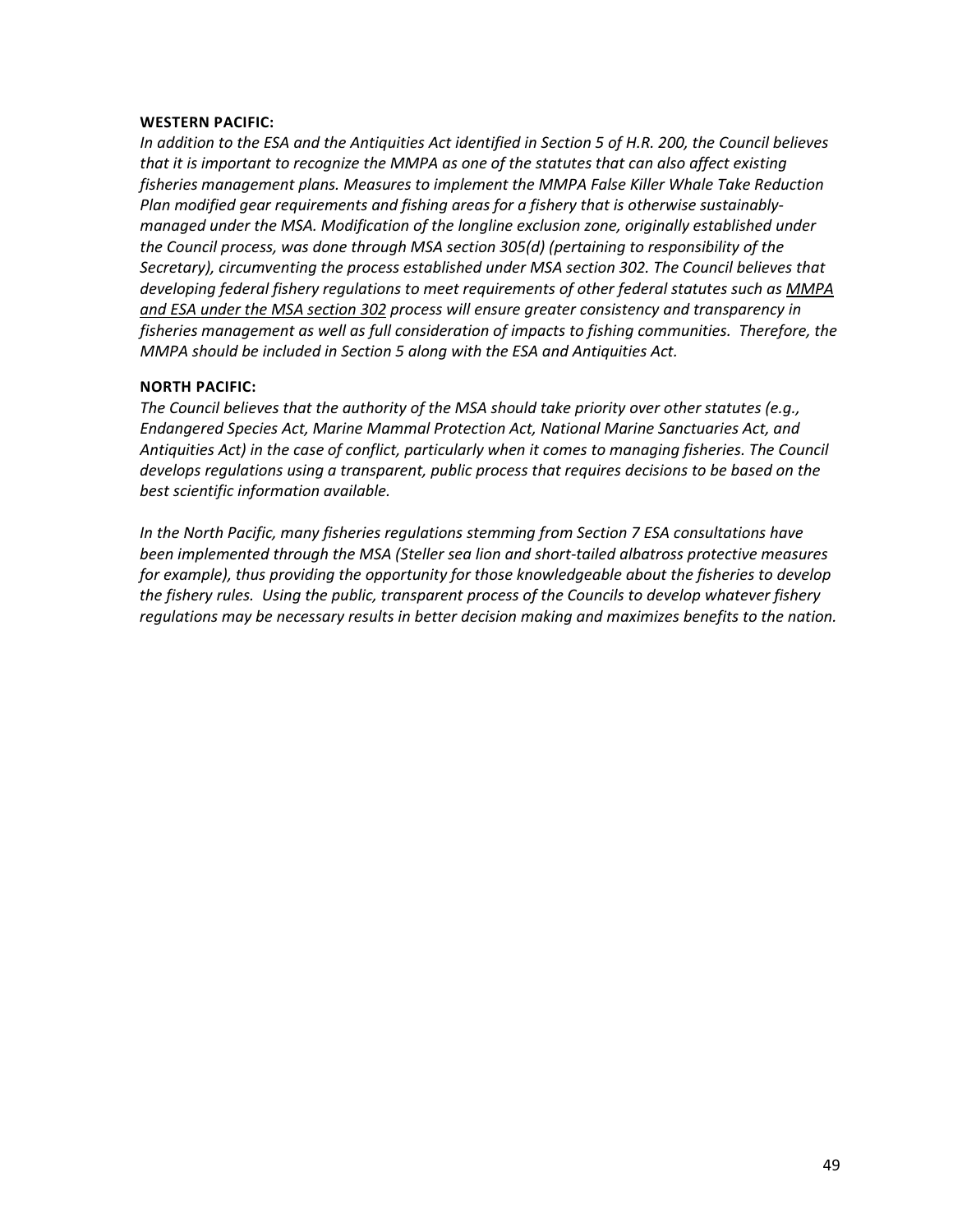# 11. RECREATIONAL DATA

# Background

The Marine Recreational Information Program (MRIP) is inadequate to track the recreational catch for monitoring a number of recreational ACLs and was not designed to provide data for in-season ACL management. In addition, the current MRIP survey is not providing useful estimates for many EEZcaught species due to the low number of trips being intercepted.

Proposed changes would create Federal-state partnerships to improve implementation of state data collection programs, require biennial reports from the Secretary to Congress on these programs, create Federal grants to states, and require the National Academy of Science to evaluate these programs after one year.

# Consensus Position

The CCC developed the following consensus position:

*"The CCC believes MRIP was not designed to provide data for in-season ACL management. The current MRIP methodology cannot be modified nor can sufficient funding be provided such that inseason ACL management will work. The CCC believes alternative methods (e.g., state electronic logbook programs, federal for-hire electronic logbook programs, and electronic logbook programs for private recreational anglers) should be fully implemented where they are available and developed, then evaluated where they do not yet exist. Once evaluated, MRIP should work to quickly certify these alternative methods for use in monitoring recreational catches.*

*There does not appear to be a plan for the systematic collection of the necessary biological data from recreational fisheries for use in stock assessments (size, age, and reproductive data). Stock assessment data would be greatly improved, as would the assessment results, if NMFS would immediately prepare a written plan for each region and coordinate across regions to address species as they move from one region to another due to changes in the environment. The CCC believes additional funding is required for successful implementation of such a data collection program.*

*The CCC believes more timely and accurate catch estimates that will be accepted by the recreational community (since they are providing the data) will go a long way to improve stock assessments, improve voluntary compliance, and improve accountability within the recreational fishing community."*

# Regional Perspectives

### **MID-ATLANTIC:**

*The 2006 reauthorization of the MSA introduced a new requirement for the Councils to develop accountability measures (AMs) for all federally managed fisheries. While AMs have been effective management tools for some fisheries, they must be developed appropriately for recreational fisheries, relative to the available catch data. Councils need the ability to develop recreational AMs that are consistent with the precision, accuracy, and timeliness of the catch estimates, in order to manage recreational fisheries effectively. Councils should not be required to manage their recreational fisheries beyond the limitations of their available catch data, and the Act should support recreational AMs that are reasonable relative to the data. In recreational fisheries monitored by NMFS' Marine Recreational Information Program (MRIP), the Councils should be able to consider confidence intervals about the catch estimates when developing triggers for AMs.*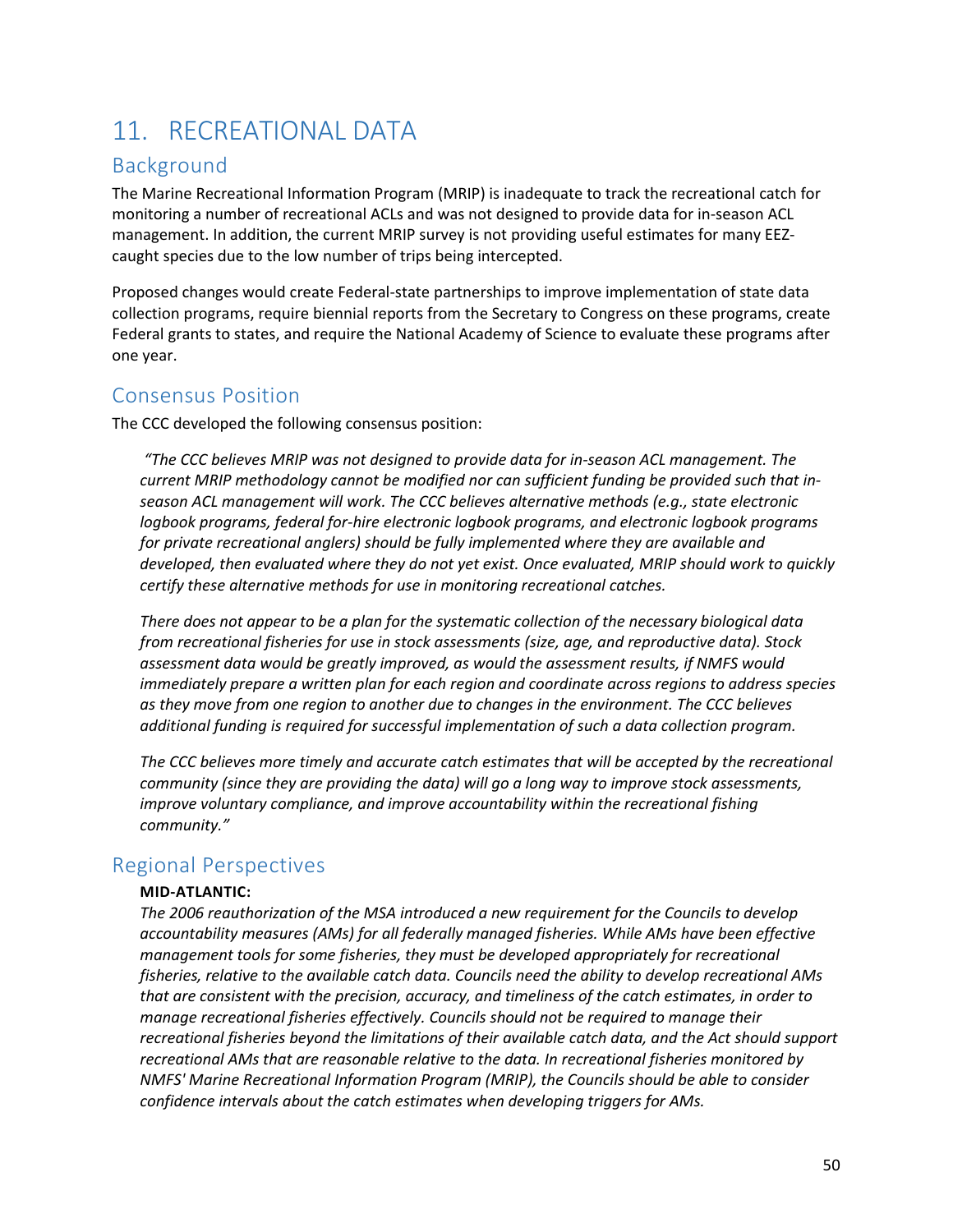#### **SOUTH ATLANTIC:**

*Recreational fishing is incredibly important to the South Atlantic. Nearly 17 million recreational fishing trips are reported by MRIP for the South Atlantic in 2016, representing 30% of the trips measured by the program. Over 1.6 million of these trips were taken in the EEZ in 2016, representing nearly one-third of all EEZ trips reported by MRIP. These values for 2016 are by no means anomalous; the South Atlantic has accounted for 28% of all trips, and 34% of EEZ trips, reported by MRIP during 1981-2016. Nor do these values represent the full importance of recreational fishing in the South Atlantic, as trips taken on headboats are not included in these values because they are estimated through a separate program, and all trips taken in Monroe County, Florida, are attributed to the Gulf region in the default MRIP queries. Charter vessels and headboats are only two components of the larger issue of a multi-faceted recreational catch accounting system that is suitable for the ACL management required by the MSA; private recreational anglers catch the most fish and are the most difficult to sample.*

*Requirements to manage fisheries with specific Annual Catch Limits (ACLs) under the Reauthorized Magnuson-Stevens Act have significantly increased the importance of recreational catch estimates provided by the Marine Recreational Information Program (MRIP). This has led to closer scrutiny of MRIP methods, which has in turn led to a number of changes in those methods over the last few years. While many knowledgeable experts and scientific reviewers agree that these changes have reduced bias and improved the statistical properties of the estimates, there remains considerable skepticism among the fishing public, state managers, and Council members that the MRIP program accurately reflects recreational catch and effort. This skepticism is particularly acute among those who fish in the Exclusive Economic Zone (EEZ) in the South Atlantic and pursue species managed by the South Atlantic Fishery Management Council (SAFMC), as many of these species fall into the category of "rare events", exhibiting catch estimates that are prone to outliers and high uncertainty. One success from increased efforts to promote awareness and understanding of MRIP is a more knowledgeable fishing public. The flip side of this success is that same public now becoming more aware of shortcomings and challenges, and more prone to let their dissatisfaction be heard, particularly when estimates that seem "wrong" to them lead to closures of favored fisheries.*

*Prior to requirements to manage by ACLs, large increases or "spikes" in MRIP estimates did not exert much effect on the management program, as the "MRFSS" program (as it was then called) was widely accepted as meeting its stated goal of providing accurate information on overall trends of recreational fishing, with less accuracy and precision expected of individual estimates. That is no longer the case, as management programs must now prevent landings from exceeding the ACL. Within the South Atlantic Region, a number of recent, high-profile, unexpected spikes have led to recreational fishery closures that, to many observers, are simply the result of outlier values within the MRIP estimation process, and not indicative of actual landings or fishery trends.* 

*In 2015, NOAA Fisheries closed the recreational hogfish fishery in the South Atlantic on August 24 due to landings exceeding the ACL. This was triggered by an estimate for Wave 2 (March and April) of 228,494 pounds, a value that was 3.8 times the entire annual ACL of 85,355 pounds. Given that average annual hogfish landings reported by MRIP from 1986 to 2014 were only 75,126 pounds, and landings exceeded 100,000 pounds in only 4 of those years, the 2015 Wave 2 seems an outlier – far out of line with the normal and expected values. Moreover, in most recent years landings are highest in Waves 3 and 4. Nonetheless, the fishery was closed. Hogfish are primarily harvested by spearing and the spearfishing sector is not sampled well by MRIP.*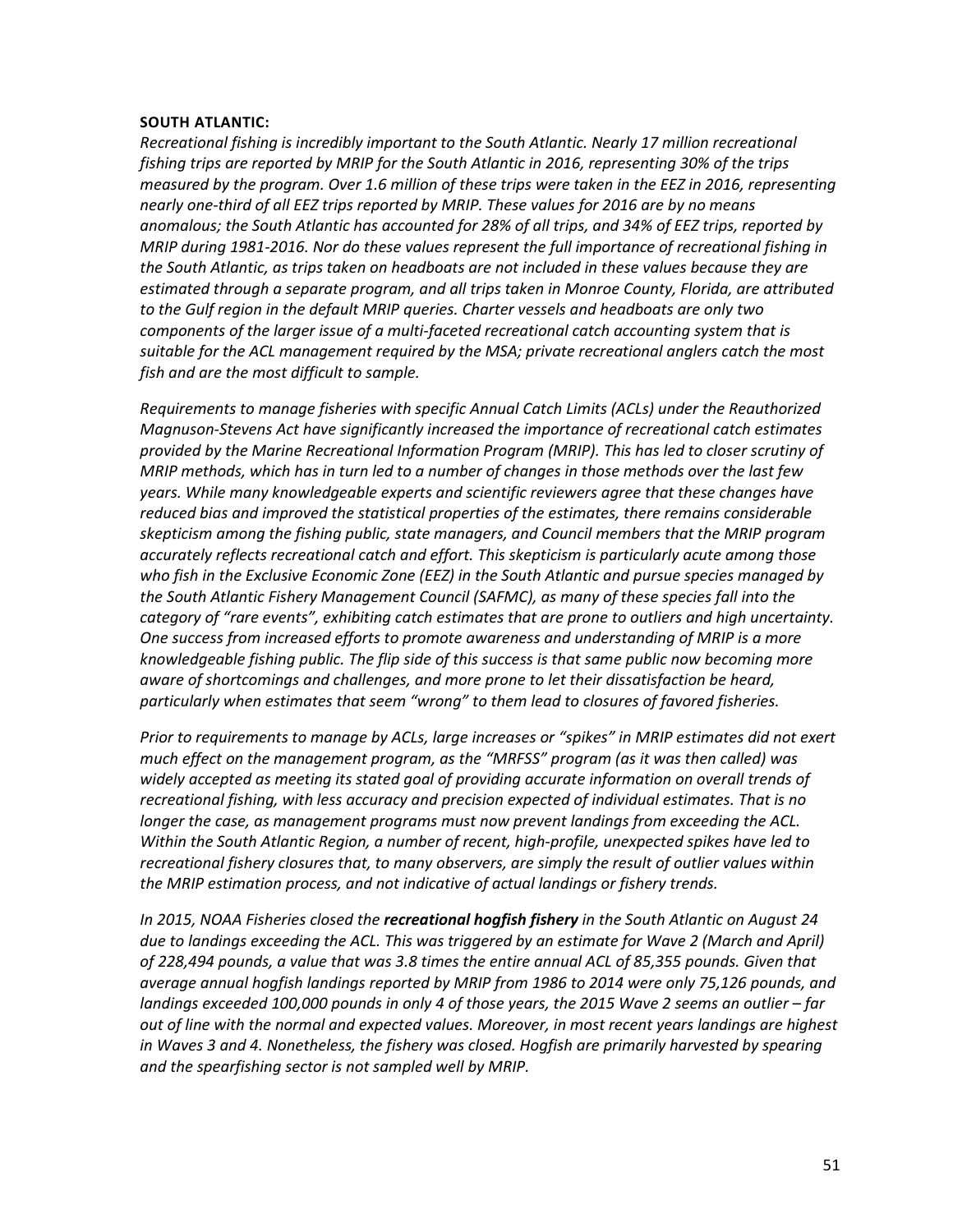*In 2015, NOAA Fisheries closed the recreational blueline tilefish fishery on April 7 due to landings exceeding the ACL. MRIP reported 162,483 pounds of blueline tilefish landed in 2016, with 155,293 pounds (96%) taken in Wave 4. Total annual landings exceeded this single wave estimate in only 3 of the prior 20 years of estimates, and the 2015 landings for Wave 3 was only 373 pounds. Blueline tilefish appears particularly resistant to MRIP sampling efforts. No values are reported for 1986- 1992, 1994, 1998-1999, and estimates are only reported in 1 or 2 waves for the 10 years from 1993 through 2005 that provide any estimate.*

*The red snapper fishery has been closed from to 2010 to 2017 except for mini-seasons in 2012, 2013, and 2014, which had a total of 17 open days in the recreational fishery and 101 open days in the commercial fishery. Uncertainty around private recreational catch and discard estimates (accounts for >70% of the total removals) prevented the NMFS from providing updated projections for use during 2017. The stock assessment and continued monitoring (using trap indices) shows continued rebuilding. Since the last stock assessment (data through 2014), which indicated the stock was overfished and overfishing was occurring, monitoring has indicated that the stock has doubled in population size and expanded in range. The current condition based on recent changes in population size is unknown. Fishermen are describing this increase in red snapper abundance as the best example of recovery in the snapper grouper fishery yet they still cannot have a fishery due to ABC/ACL management. With the current measures in place, the estimates of dead discards will prevent the fishery from reopening. In fact, 2016 red snapper removals due to dead discards in the private recreational fishery exceeded the total removals ABC in wave 6 alone (November to December). The Council is exploring alternative methods to set an ACL and allow some access by fishermen. During the open season, much needed fishery-dependent data would be collected to inform future stock assessments.*

*Impacts and consequences of abnormal and outlier catch estimates extend beyond the immediate effects of annual fishery closures, because such estimates become part of the databases that provide Best Scientific Information. Management action evaluations required for Council FMPs rely upon these data, for example, to determine if an ACL has been exceeded and accountability measures (AMs) have been triggered. Despite the considerable uncertainty in many of these estimates in the form of high Percent Standard Errors (PSEs), only the point estimates are used by the agency in evaluating whether an AM is to be applied. This has potentially significant consequences under the MSA National Standard Guidelines, whereby exceeding an ACL and triggering AMs more than once in four years requires reevaluation of the system of ACLs and AMS. A separate, but related issue is that such outliers are an increasingly common source of frustration for the assessment scientists in our region. Nearly all Southeast Data, Assessment, and Review (SEDAR) workshops devote considerable effort to evaluating outlier MRIP values. Even more importantly, the lack of public confidence in such values undermines confidence in the entire assessment product and management outcomes.*

*The Council recognizes that fishing effort in the EEZ is not a large component of the overall effort surveyed by MRIP, only representing about 8% of the trips observed in recent years in the South Atlantic Region. Given that total EEZ trips includes effort directed at common South Atlantic targets such as dolphin, billfish, tuna, and mackerels, the number of observed trips interacting, much less directing on, the species in our snapper grouper complex will be even lower. As a result, most, if not all, of the species in our snapper grouper complex can likely be considered 'rare events' when it comes to the MRIP sampling effort. The Council further recognizes that no generalized survey, such as MRIP, is likely capable of providing accurate, robust estimates of rare events in a cost effective manner. Unfortunately, there is nothing in the Magnuson Act that relaxes the requirements for*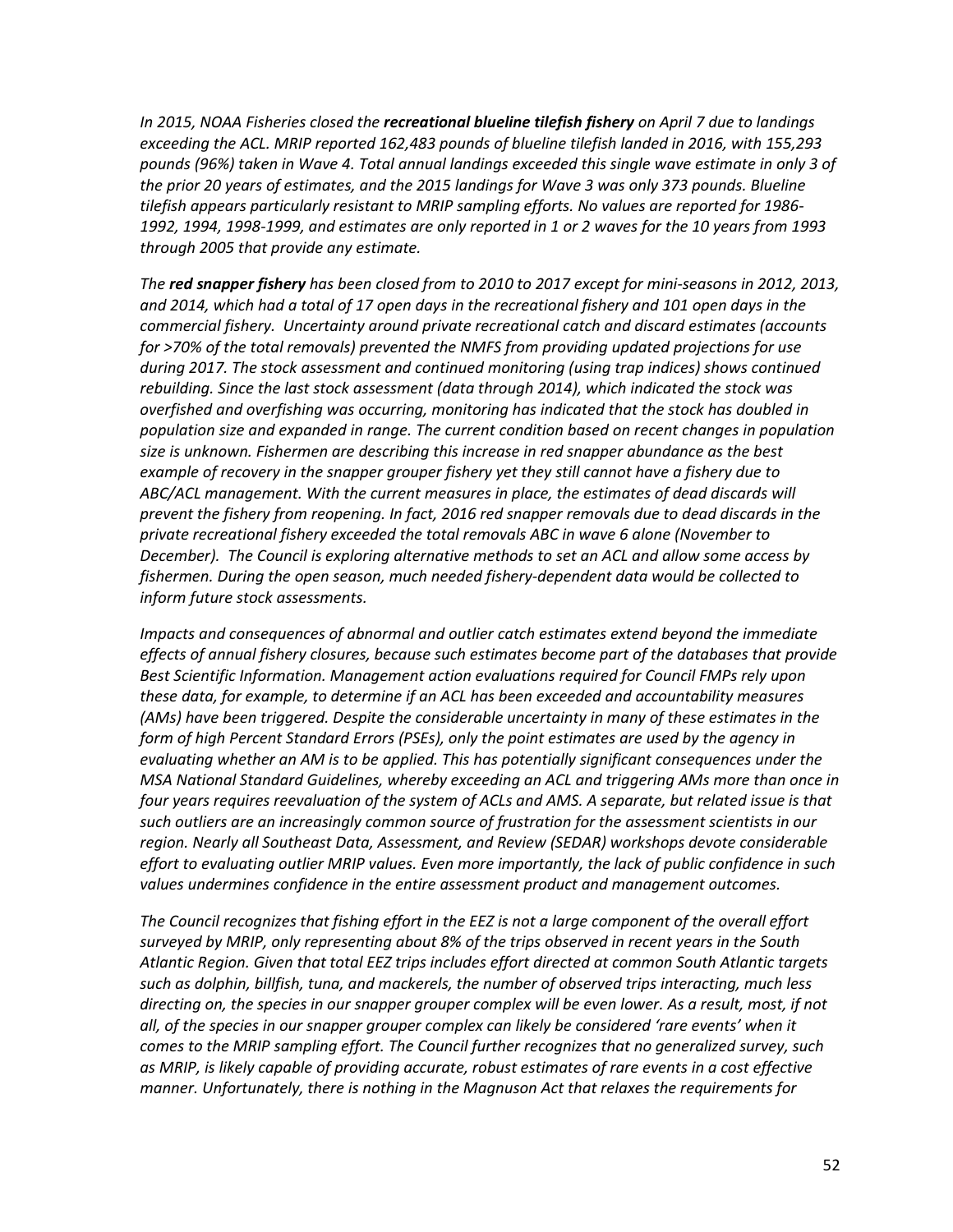*management by ACLs when the only accepted monitoring program is simply incapable of providing estimates that meet the accuracy standards demanded for management by ACLs.*

*As one means to address these important data issues, the Council began working in 2017 with the NMFS SERO, the Snook and Gamefish Foundation, state partners, and ACCSP on a project to pilot an electronic permit and logbook for the private recreational fishery. The Council will work closely with MRIP and the NMFS SEFSC during this project to ensure proper design, methods, and verification/validation. Validation would be greatly improved if the MRIP interviewers would ask if the person being interviewed has the electronic permit and record the electronic permit number. The Council is also working on another project with the NMFS SERO, SEFSC, state partners, and Harbor Light Software, Inc. to conduct outreach for electronic reporting in the charter and headboat fisheries. This should significantly increase the reliability of reporting in for-hire fisheries. However, these projects address only two components of the larger issue of a multi-faceted recreational catch accounting system that is suitable for the ACL management required by the MSA.*

*The South Atlantic Council has worked to improve catch reporting. For a system to be effective, there needs to be extensive coordination between management and law enforcement. This will require additional resources for improved law enforcement. The Council is working with the CCC to explore ways to require NOAA GC or some other body, as appropriate, to address and increase the severity of penalties for non-reporting by those entities required to report, both nationally and in the Southeast. The Council currently requires headboat reporting; charter vessel reporting is expected to be mandatory beginning January 1, 2018. The Council is exploring use of an electronic permit and electronic logbook reporting in the private recreational sector.*

*The Council would like to see a system developed whereby individuals are automatically notified via email if their reports are late. The primary method to improve reporting timing and compliance should be communication and outreach with the affected sectors/individuals. Penalties should be a back-up measure and would only be applied after communication and outreach were used.*

*The Council is also committed to improving stakeholder involvement and supplementing data collection efforts in the region through the new SAFMC Citizen Science Program. Initiated in early 2017, the program aims to improve fisheries management through collaborative science with fishermen, scientists, and managers. The Council is working with a broad cross-section of fishery stakeholders (including fishermen from all sectors, researchers, state/federal managers, data managers, outreach specialists, and NGOs) to develop policies, standards, and operations for the Program. The Program will ultimately support citizen science projects that will address critical data gaps for use in stock assessments and management decisions. Projects focused on collecting recreational data to supplement existing fishery-dependent data collection programs will be a high priority for the Program.*

*The Council is concerned that there does not appear to be a plan for the systematic collection of the necessary biological data from recreational fisheries for use in stock assessments (size, age, and reproductive data). Stock assessment data would be greatly improved, as would the assessment results, if NMFS would immediately prepare a written plan for each region and coordinate across regions to address species as they move from one region to another due to changes in the environment.*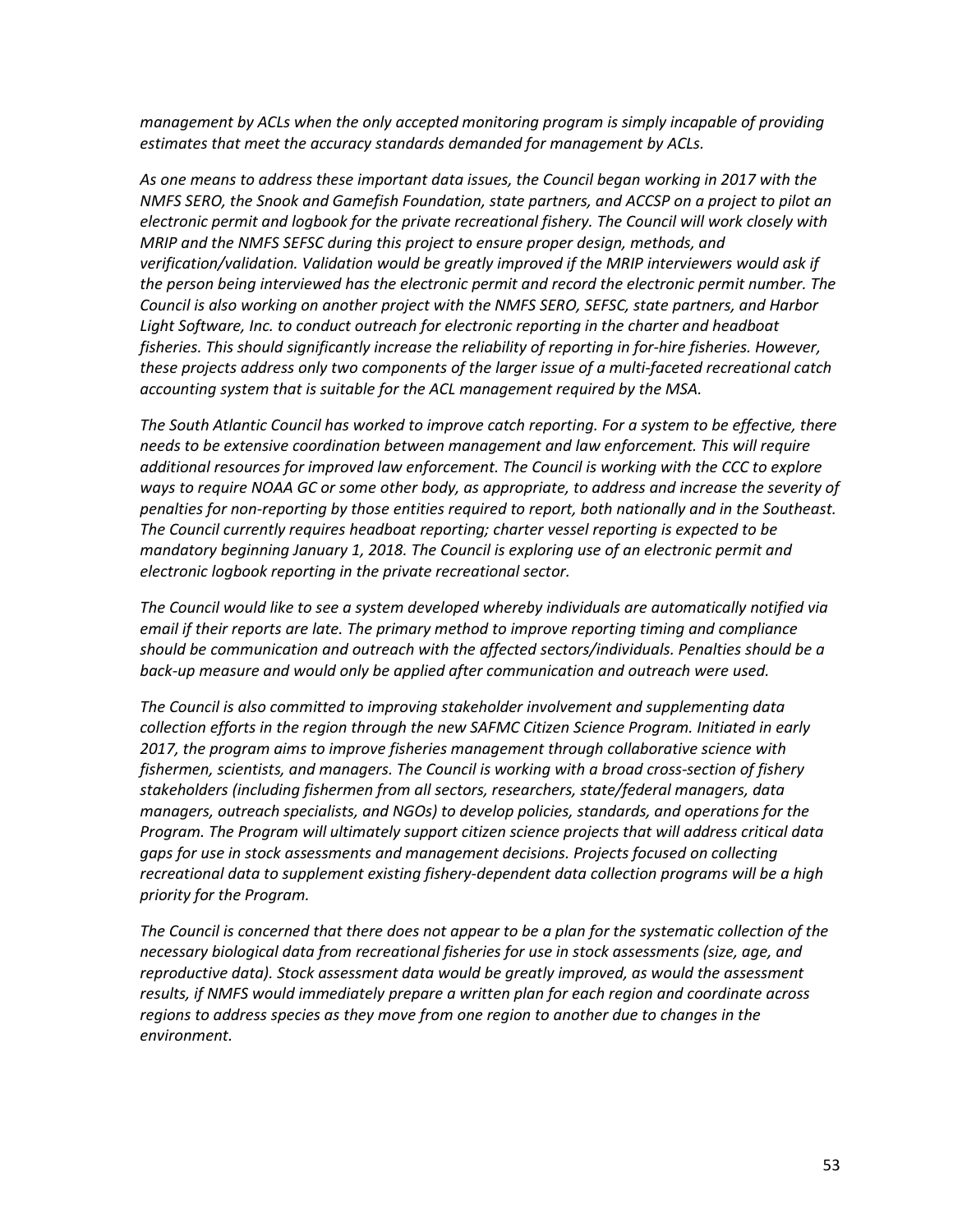### **GULF OF MEXICO:**

*The MRIP was not designed for in-season ACL monitoring and nothing short of a complete overhaul would make it effective for in-season monitoring. The inability of MRIP to monitor ACLs in a timely manner has forced the Councils and NMFS to set advance season dates that oftentimes either result in an underharvest or overharvest. Thus, post-season accountability measures have been developed to manage the recreational fisheries. The current process is inefficient and fraught with uncertainty. One could say the problem is not necessarily MRIP but rather, the requirement by Congress to manage all our fisheries by ACLs. In addition, recent changes in the MRIP data collection methodologies have made monitoring ACLs problematic and past estimates of fishery population size unreliable. Granted, improvements in data collection are always welcome but lately the methodological changes to MRIP have been too frequent and have created greater uncertainty in our management process.*

#### **PACIFIC:**

*Proposed Federal-State partnerships: The Pacific Council believes additional interaction through partnerships and best practices between the states and the Secretary would help clarify data needs and uses that could improve Council management of fishery resources and increase consistency between state and Federal management programs with overlapping or mutually dependent management jurisdictions. However, tThe Pacific Council already partners with NMFS and Pacific States Marine Fisheries Commission on state data collection programs. We are concerned about both the funding and workload impacts of this section on NMFS, especially given that NMFS' funding and staffing already constrain Council functions.*

*MRIP: A comprehensive review of the MRIP program and its limitations for use in stock assessments and inseason management would help focus program enhancements or development of other programs to help meet the needs of Councils and state managers.*

*Subsistence fishing: In addition, including the term "subsistence fishing" provides needed context to the importance of fishing activities to Native cultures. The language could, however be improved by expressing to what fishery sectors the term may or may not apply (e.g., recreational, commercial, treaty Indian, non-Indian, indigenous, etc.). Ceremonial and subsistence fishing has a long history in Indian treaty case law, and it should not be confused with recreational or commercial fishing. Treaty Indian subsistence fishing should be separated and clearly distinguished from some broader definition of subsistence that might include recreational fisheries. It should also be noted that treaty tribes may engage in and authorize commercial fisheries in addition to ceremonial and subsistence fisheries.*

#### **WESTERN PACIFIC**

*The WPRFMC prefers to use the term "non-commercial" instead of "recreational" as non-commercial encompasses fishing for sport or pleasure (as defined in the MSA) as well as other motivations for fishing including subsistence, sustenance, cultural, traditional, and customary exchange. The region's fisheries were historically "catch and consume" and only more recently transitioned into a "catch and release."*

*There are no licensing requirements for non-commercial fisheries in the Western Pacific and only a limited data set for Hawaii through the Hawaii Marine Recreational Fishing Survey (via MRIP) but it*  is widely known that non-commercial catch is at least equal to, if not greater than, the commercial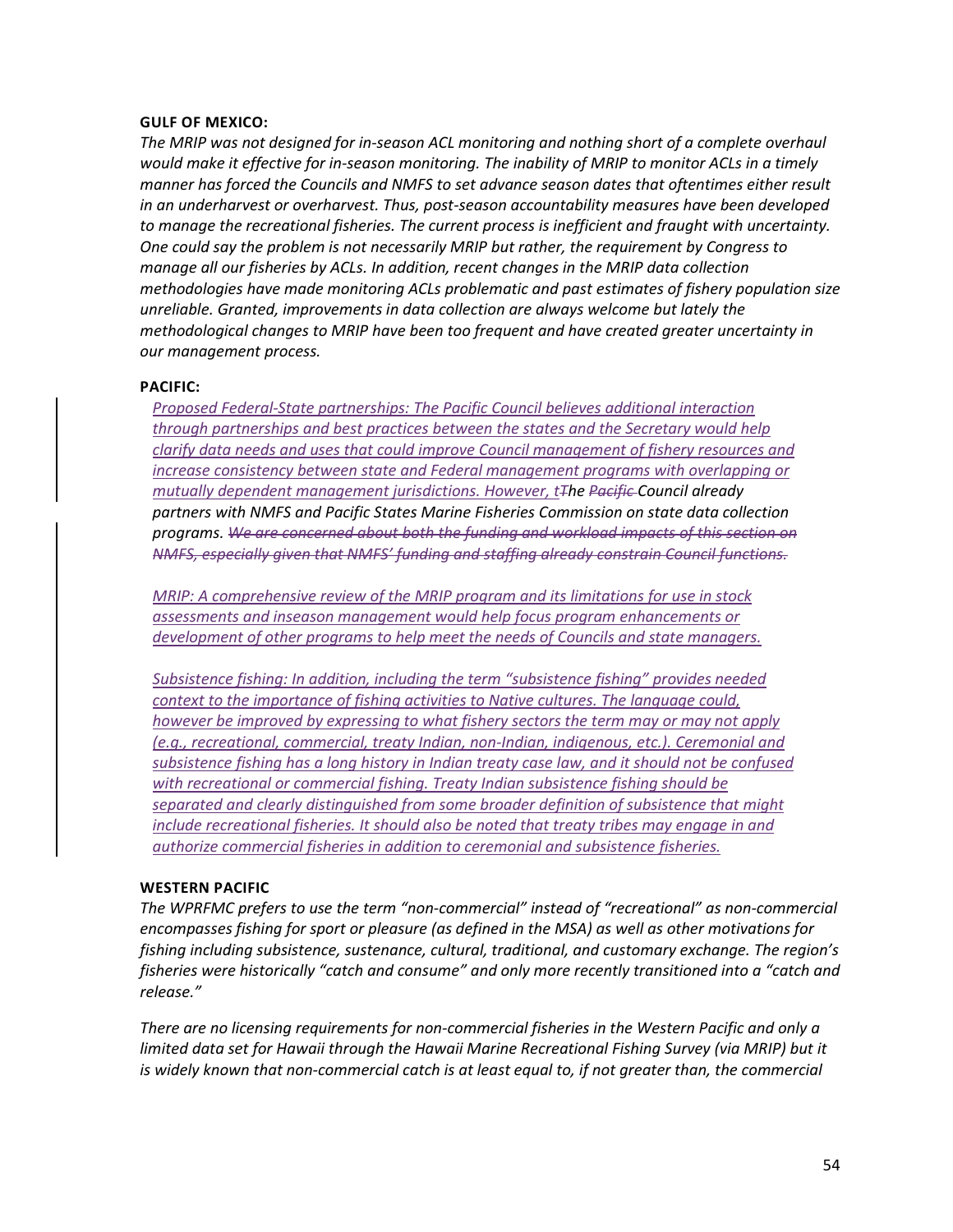*catch for most species (particularly nearshore species). Currently, any non-commercial fishery data collected in the region (via MRIP) is not used in stock assessment development or for management.*

*Existing data collection programs in the region, which were not designed for stock assessments or ACLs, do not provide adequate coverage for the broad spectrum of fishing methods in the region. Existing barriers to mandatory licensing and reporting of non-commercial fisheries is being looked at, including Hawaii state constitutionality of licenses. NOAA's existing effort for a saltwater angler registry is only required in Hawaii and due to the lack of enforcement, cost, and for Federal fishing, participation is low.*

*The lack of the inclusion of the territories in a potential "States Grant Program" ignores the U.S. territories, which are the most data poor. Any program developed to collect recreational/noncommercial fishery data should include the territories.*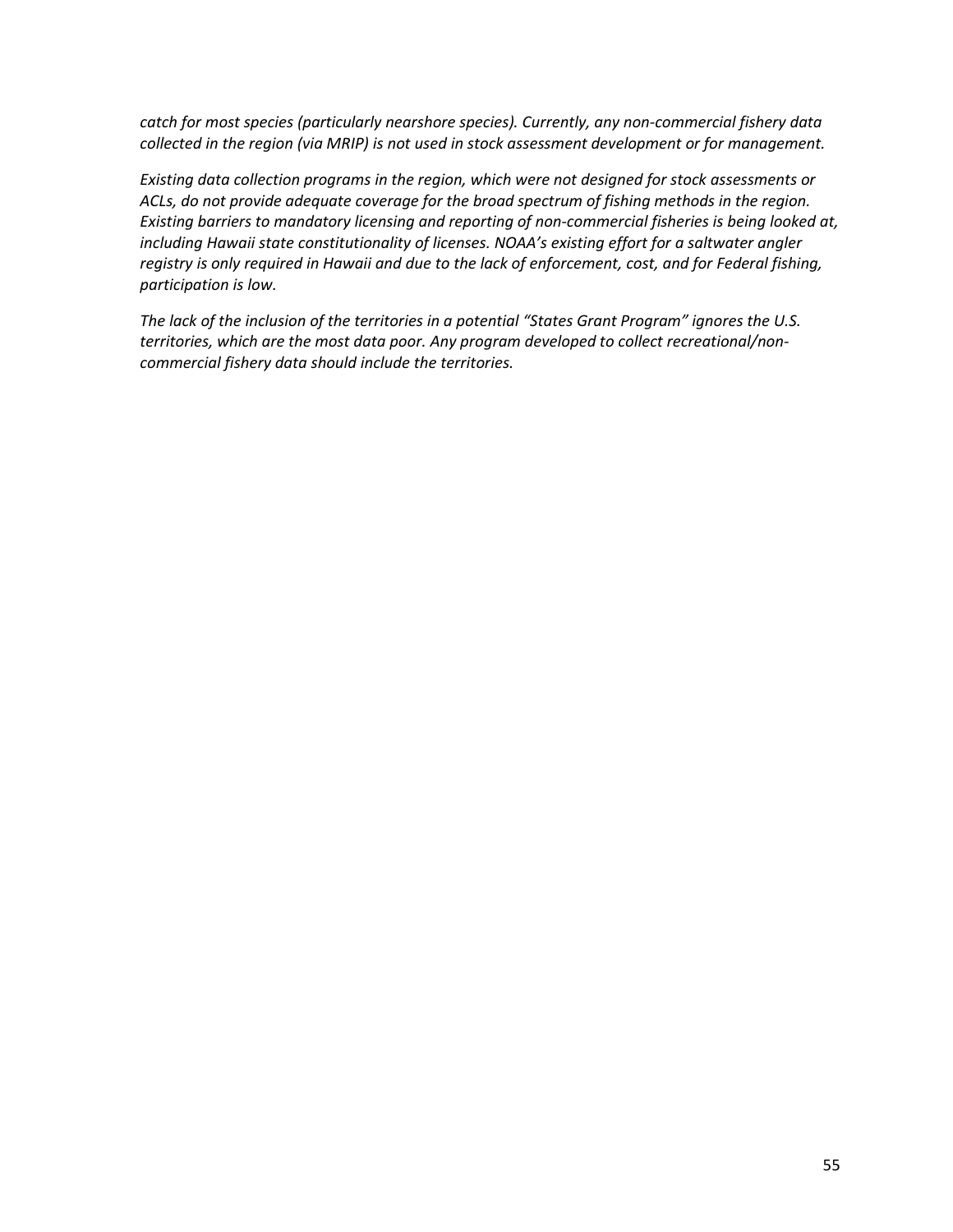# 12. COMMERCIAL DATA

# Background

Commercial data are not always available in a timely manner for monitoring commercial ACLs. Late reports continue to be a problem and this is an enforcement issue. Confidentiality concerns about fine scale catch data need to be discussed.

In some regions, data for landings or catch delivered to commercial dealers or processors are reported electronically and available to NMFS in a timely manner. In these regions, fisheries managers are able to track individual fishing quota use and fishery wide harvests in order to accurately project when ACLs and ABCs will be met, and announce fishery closures so as to avoid exceeding these limits.

In some regions, fishery observers who monitor catch, catch composition, and discards of species on vessels are also tasked with taking biological samples according to well defined data needs and protocols. These data are critically important for stock assessments.

Along the east coast, the Atlantic Coastal Cooperative Statistics Program (ACCSP) develops a target sampling matrix for target species. Obtaining the target sample number can be hampered by regulatory restraints. There is not a plan to achieve the target sampling level in most regions.

# Consensus Position

The CCC developed the following consensus position:

*"The CCC believes that the management of commercial fisheries could be improved by streamlining the fishery monitoring and reporting process to produce more timely catch data. In most regions, commercial dealer data are not available as quickly as needed for quota tracking, and commercial logbook data from fishermen are not available as quickly as needed for verification of dealer data. In some areas, commercial fishermen cannot upload electronic logbook data or use E-logbook systems due to the lack of a federal system to receive the data. The lack of timely commercial data requires fishery managers to make projections about when an ACL will be met, which can results in closing a fishery too early or too late.*

*In most regions, there does not appear to be a plan for the systematic collection of the necessary biological data from commercial fisheries for use in stock assessments (size, age, and reproductive data). Stock assessment data would be greatly improved, as would the assessment results, if NMFS would immediately prepare a written plan for each region and coordinate across regions to address species as they move from one region to another due to changes in the environment. The CCC believes additional funding is required for successful implementation of such a data collection program."*

# Regional Perspectives

# **NEW ENGLAND:**

*Commercial dealer data is not available as quickly as needed for quota tracking. In addition, we are increasingly prevented from sharing relevant information with decision makers because of overly stringent interpretation of data confidentiality rules.*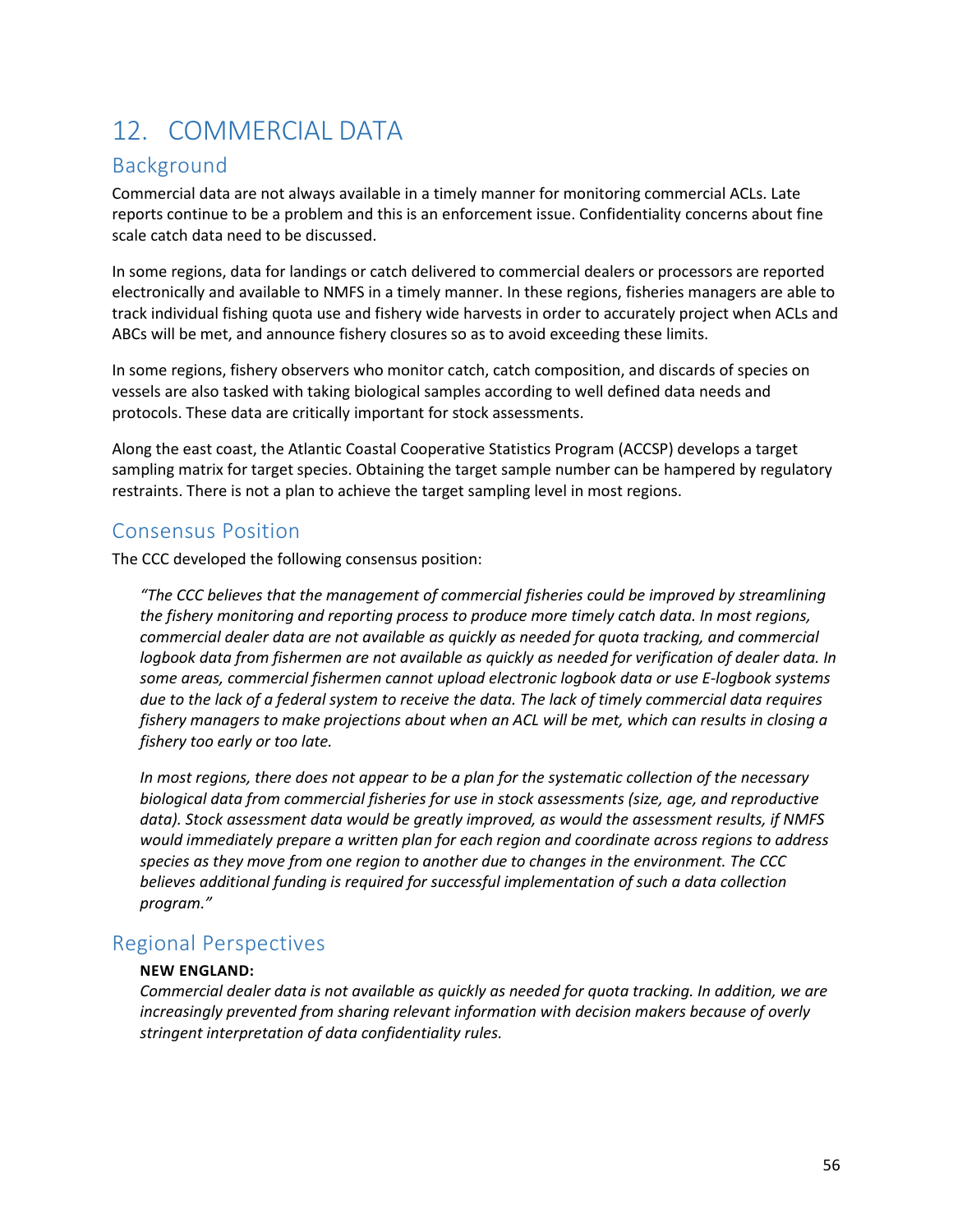*There is a need for more flexibility in the design of industry-funded monitoring programs. All Councils should have the discretionary authority to fund industry-funded monitoring programs using mechanisms similar to those granted to the North Pacific Council by MSA Section 3133(b)(2).*

## **SOUTH ATLANTIC:**

*There have been considerable improvements in tracking the landings from dealers since implementation of the Generic Dealer Reporting Amendment that requires weekly electronic reporting. Some problems remain in a few commercial fisheries with a high rate of landings that affect the projection methodology that may result in premature closures and the resulting closure data to prevent exceeding the ACL. The Council remains concerned about the lack of law enforcement on delinquent dealers and commercial logbooks. Commercial fishermen are still allowed to not provide any reports during a fishing year and to then provide their logbook data at the time of permit renewal. The Council has repeatedly stated that it wants this practice to stop. If commercial logbooks are not provided during the fishing year, that permit should not be eligible for renewal.*

*The South Atlantic Council has worked to improve catch reporting. For a system to be effective, there needs to be extensive coordination between management and law enforcement. This will require additional resources for improved law enforcement. The Council is working with the CCC to explore ways to require NOAA GC or some other body, as appropriate, to address and increase the severity of penalties for non-reporting by those entities required to report, both nationally and in the Southeast. The Council currently requires dealers and commercial fishermen to report.* 

*The Council would like to see a system developed whereby individuals are automatically notified via email if their reports are late. The primary method to improve reporting timing and compliance should be communication and outreach with the affected sectors/individuals. Penalties should be a back-up measure and would only be applied after communication and outreach were used.*

*As stated previously, the Council is also committed to improving stakeholder involvement and supplementing data collection efforts in the region through the new SAFMC Citizen Science Program. Initiated in early 2017, the program aims to improve fisheries management through collaborative science with fishermen, scientists, and managers. The Council is working with a broad cross-section of fishery stakeholders (including fishermen from all sectors, researchers, state/federal managers, data managers, outreach specialists, and NGOs) to develop policies, standards, and operations for the Program. The Program will ultimately support citizen science projects that will address critical data gaps for use in stock assessments and management decisions. Projects focused on collecting commercial data, including social and economic data, to supplement existing fishery-dependent data collection programs will be a high priority for the Program.* 

### **GULF OF MEXICO:**

*Commercial data collection in the Southeast has a long history of requiring fishermen to complete paper logbooks. Recently, the Southeast Fisheries Science Center completed a pilot electronic logbook project. Electronic logbooks for the commercial fisheries need to be implemented as soon as possible. It is imperative that any electronic logbook system include only critically needed data to keep the system simple and minimize the time burden for data entry.*

### **NORTH PACIFIC:**

*In the North Pacific, catch and landings data from catcher vessels delivering to shoreside processors and catch that is processed at sea are reported electronically and available to NMFS in a timely manner. These reporting systems have been in place for many years and continue to be improved*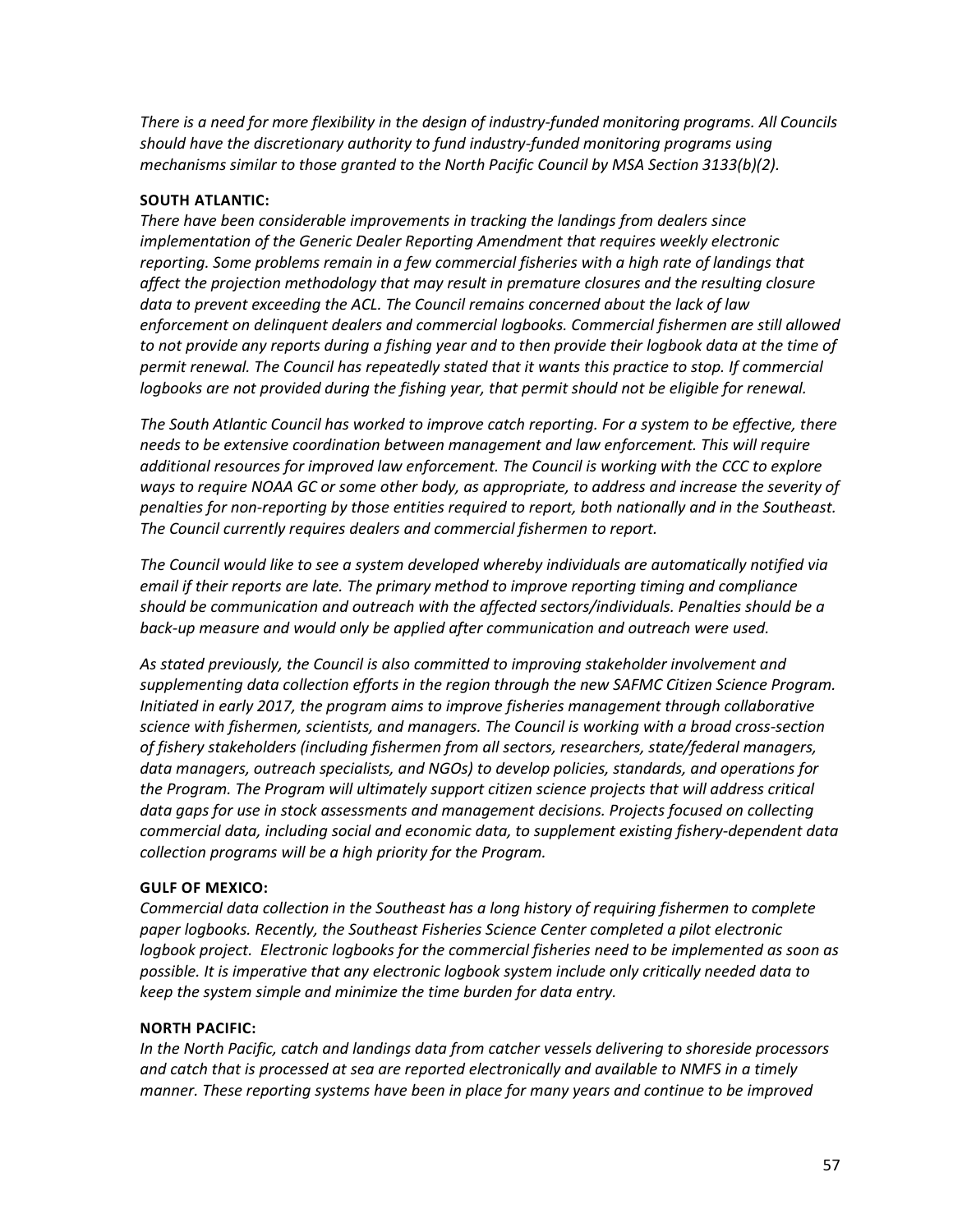*through the coordinated efforts of NMFS, the State of Alaska, the Pacific States Marine Fisheries Commission, and the International Pacific Halibut Commission. Fisheries managers are able to track individual fishing quota use, and monitor fishery wide harvests in order to accurately project when annual and seasonal catch and bycatch limits will be met, and announce fishery closures so as to avoid exceeding these limits.*

*In the North Pacific Groundfish and Halibut Observer Program, fishery observers who monitor catch, catch composition, and discards of species on vessels are also tasked with taking biological samples according to well defined data needs and protocols developed by the Alaska Fisheries Science Center. These data are critically important for stock assessments.*

### **PACIFIC:**

*The Pacific Council supports the development of electronic fish tickets as a means of expediting catch accounting in commercial fisheries.*

*Electronic fish tickets are a software program or web based application to populate data files meeting data export specifications approved by NMFS that are used to send landing data to the Pacific States Marine Fisheries Commission (PSMFC). Electronic fish tickets are used to collect information similar to the information required in state fish receiving tickets or landing receipts, but do not replace or change any state requirements. The electronic fish ticket system was designed and is managed by the PSMFC, with funding from NMFS.* 

*The electronic fish ticket system has been used for the Pacific whiting shoreside fishery since 2007. In 2011, the electronic fish ticket system was expanded to include all shoreside groundfish deliveries by vessels participating in the shoreside IFQ program Trawl Rationalization Program. In 2017, the program was expanded to the fixed gear sablefish fishery.*

*The existing electronic fish tickets varies slightly by state and tribal agency such that each form records the information necessary for compliance with state/tribal landings regulations. The form also provides unique reporting functions, such as preparation of tax information that may be beneficial to first receivers.* 

*The Pacific Council identifies development of electronic fish tickets for remaining commercial fisheries (remaining groundfish sectors, Highly Migratory Species (HMS), Coastal Pelagic Species (CPS), and salmon troll fisheries) as a near-term priority in its Regional Electronic Technology Implementation Plan. Washington, Oregon, and California and some tribal agencies are moving toward EFT requirements for these other fisheries.*

# **WESTERN PACIFIC**

*The Western Pacific has had some success in working with the State of Hawaii in near real-time monitoring and reporting for the bottomfish fishery in the Main Hawaiian Islands. To conduct the outreach, follow-up, and data processing for any of the other managed fisheries similar to the bottomfish fishery would require an enormous amount of resources. Differences in fisheries may not allow for a similar management approach, but committed support and resources would allow the discussions on more timely reporting for ACL management.*

*Commercial fishery data is voluntarily provided in the territories and commonwealth in the region. If those areas were to mandate commercial fishery data licensing and reporting, they would also need to be provided the resources to institute and manage such a program. Current mandated ACLs do not allow for proper and efficient management due to the lack of data collection programs that can*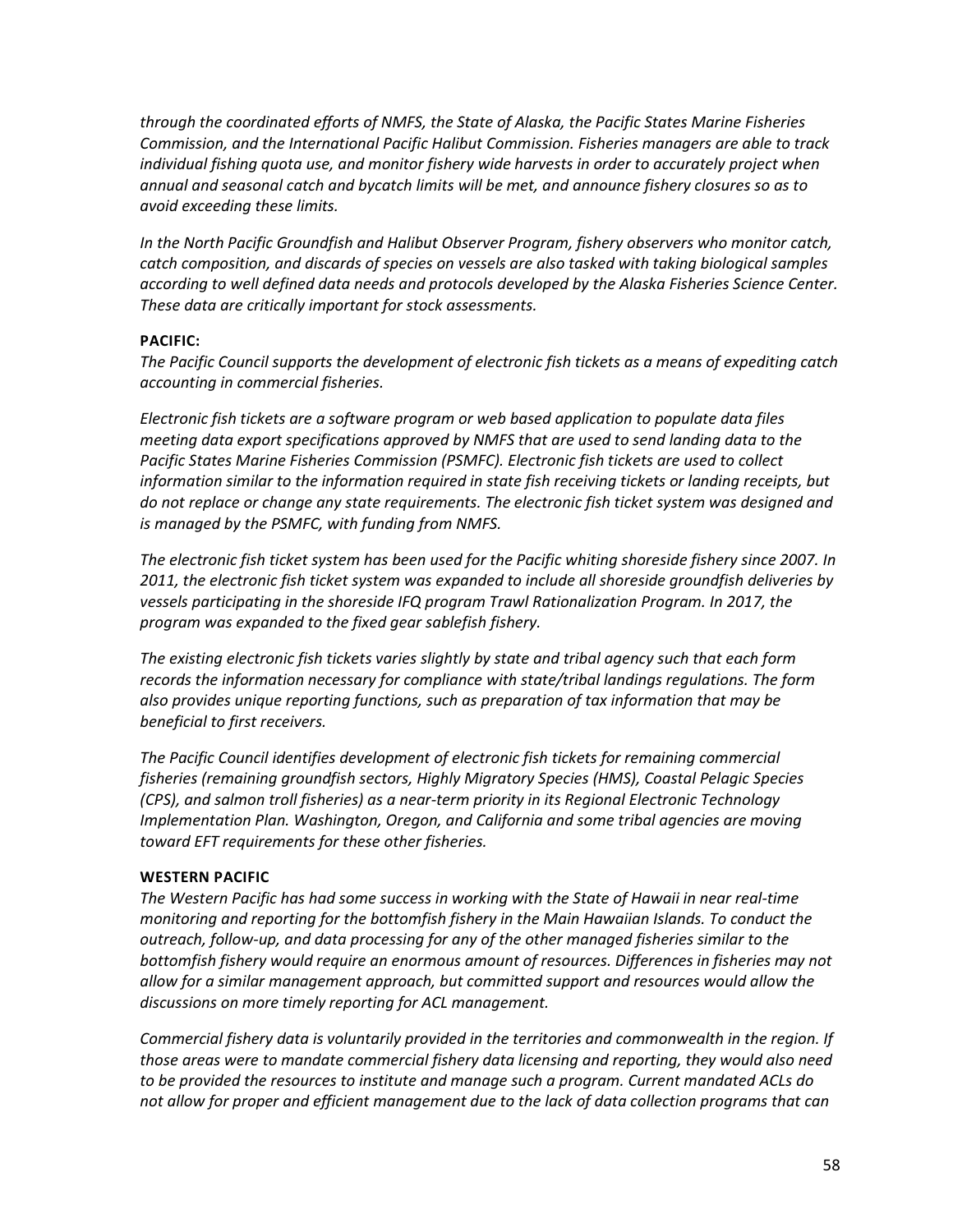*a) provide dependable data for stock assessments, b) provide timely reports and data synthesis, and c) provide for projections of catch for potential closures of the fishery.*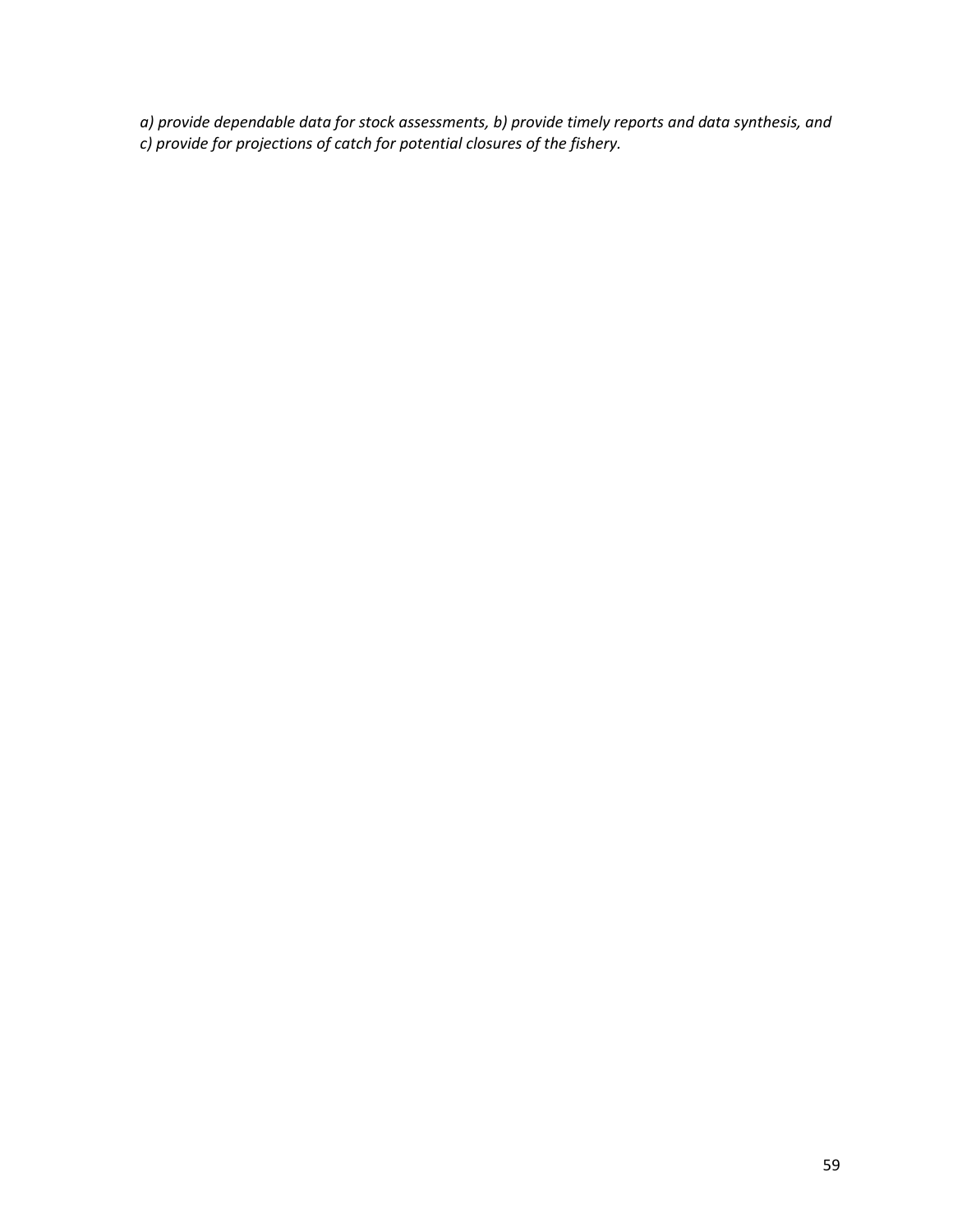# 13. EXEMPTED FISHING PERMIT (EFP) AUTHORITY

# Background

Legislative proposals would impose significant changes in the review process currently used by Councils to approve and issue permits under the Exempted Fishing Permit authority. In addition, proposed changes would limit the duration of permits. Both changes could undermine the effective use of EFPs by many Councils.

Proposed changes to the EFP process would require the Secretary of Commerce to follow new procedures before approving exempted fishing permits (EFPs), including peer review and certain determinations and a requirement for EFPs to expire after 1 year.

The proposed new procedures would include the requirement for a joint peer review of the proposed EFP by the appropriate regional fisheries science center and the appropriate State marine fisheries commission and a requirement that the Secretary certify that the regional fishery management Council or Federal agency with jurisdiction over the affected fishery has determined that: the fishing activity to be conducted under the proposed EFP would be consistent with any conservation and management objectives under the existing fishery management plan or amendments; the social and economic impacts (in both dollar amounts and the loss of fishing opportunities on all participants in each sector of the fishery) expected to occur as a result of the proposed EFP; the information collected though the fishing activities conducted under the proposed EFP will have a positive and direct impact on the conservation, assessment or management of the fishery; and the Governor of each of the States – of which any part of that State is within 100 nautical miles of the proposed activity under the proposed EFP – has been consulted on the proposed EFP.

The proposed language would require that any EFP shall expire at the end of the 12-month period beginning on the date that the permit was issued and that any EFP that is renewed be consistent with the new requirements listed above.

In addition, it is not clear if this provision will apply only to new EFPs or whether existing EFPs will also expire in 12-months and need to meet the new requirements in order to be renewed.

# Consensus Position

The CCC developed the following consensus position:

*"The CCC believes that exempted fishing permits (EFPs) are an extremely important and useful mechanism to conduct scientific research. For example, EFPs have been used in different regions of the U.S. to conduct surveys, test monitoring devices under field conditions, investigate invasive species, and develop fishing gear that reduces bycatch and reduces impacts on habitat and protected species. These studies are frequently done by the fishing community at no cost to the public and have provided enormous benefits to the conservation and management of marine resources and habitats.*

*The CCC believes that the existing regulations already provide a good framework for developing regional processes for issuing and reviewing EFPs. The EFP applications undergo a regional scientific peer review and are evaluated through a public process by the respective regional Councils. The public and affected states have opportunities to comment to NMFS and the Councils during this process. Any new requirements for the EFP process, such as additional social and economic analysis or further consultation with the state governors, would greatly reduce the ability to get EFPs developed and approved in a timely manner.*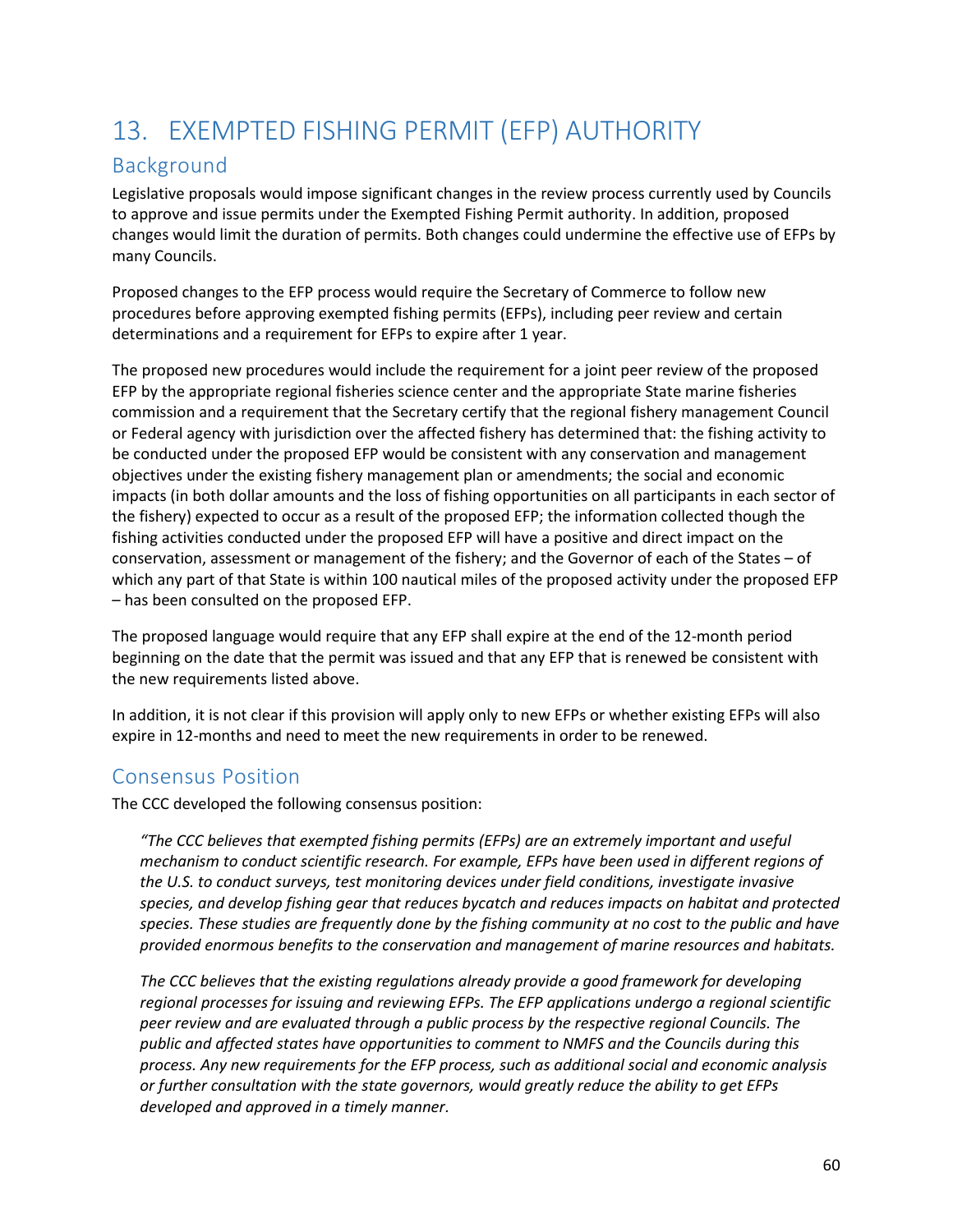*In addition, the CCC believes that multi-year EFPs provide the necessary flexibility to scientifically test gear across different years and seasons. New regulations that limit EFPs to a 12-month period will restrict the type and quality of research that can be done, thus limiting the usefulness of the data collected."*

# Regional Perspectives

### **NEW ENGLAND**

*The New England Council has had great success with collaborative research programs. We currently use Research Set Aside programs to fund research that is critical to the management of several of our species. For example, the Scallop RSA program provides \$10-15 million per year that is used to survey the scallop resource, investigate bycatch, and develop gear solutions to minimize interactions with endangered turtles. All of these activities require EFPs before they can be conducted. The changes to the EFP process that are proposed in HR 2023 will make it much more difficult to conduct the necessary research in a timely fashion. We are moving to multi-year awards, which will be hampered by the HR 2023 requirement that EFPs be renewed annually. We are also confused why the proposed language provides the states increased oversight of EFPs in federal waters through the review requirements. In our region, most fishing in federal waters is the purview of the Council.*

### **SOUTH ATLANTIC:**

*The South Atlantic Council believes that the existing EFP regulations provide a sufficient framework for the expedited, uniform, yet regionally-based process envisioned to test solutions and collect data to address specific management issues. EFPs have been used in the South Atlantic to collect data regarding proposed depth-based area closures, to test gear configurations for bycatch reduction, and to address invasive species issues. Because the Council has received an increased number of EFPs with varying degrees of detail in recent years, it recently directed staff to develop a review process for inclusion in the Handbook/SOPPs. The intent is to provide clarity to both the NMFS Southeast Regional Office, as well as to potential EFP applicants, the Council's expectations regarding completion of necessary EFP materials prior to Council review. In addition to a determination from the NMFS that the EFP is complete as per the Council's guidance, the process will include a presentation of the EFP to the appropriate Council Committee prior to the public comment session at the Council meeting where it is being reviewed.*

*Some of the proposed legislative changes to current EFP regulations may be overly prescriptive and have the unintended consequence of inhibiting the Councils' ability to address specific management issues in an expedited fashion. EFPs that are limited to only 1 year will probably severely limit the usefulness of the data received as often the first year fishermen are just getting adjusted to trying the new process. It often takes a second year to work out the bugs just like many of the fishery grants are extended year after year to get a baseline that has meaning. The higher the bar is set for reviews and such, the fewer the applicants you will have; often it is the small players that come up with good innovative ideas.*

#### **GULF OF MEXICO:**

*This would add a number of new requirements to the review process of EFPs and would be expected to slow the process of approving EFPs and possibly reduce the number of approved EFPs. Reviews would be required by the regional science center and state marine fisheries commission, in addition to the existing review process. Additional analyses would be required supplemental to those already required (e.g., NEPA, EFH, ESA, and MMPA), which would likely add a burden to NMFS staff time. It is already a requirement for approval that an EFP constitute scientific research and not fishing.*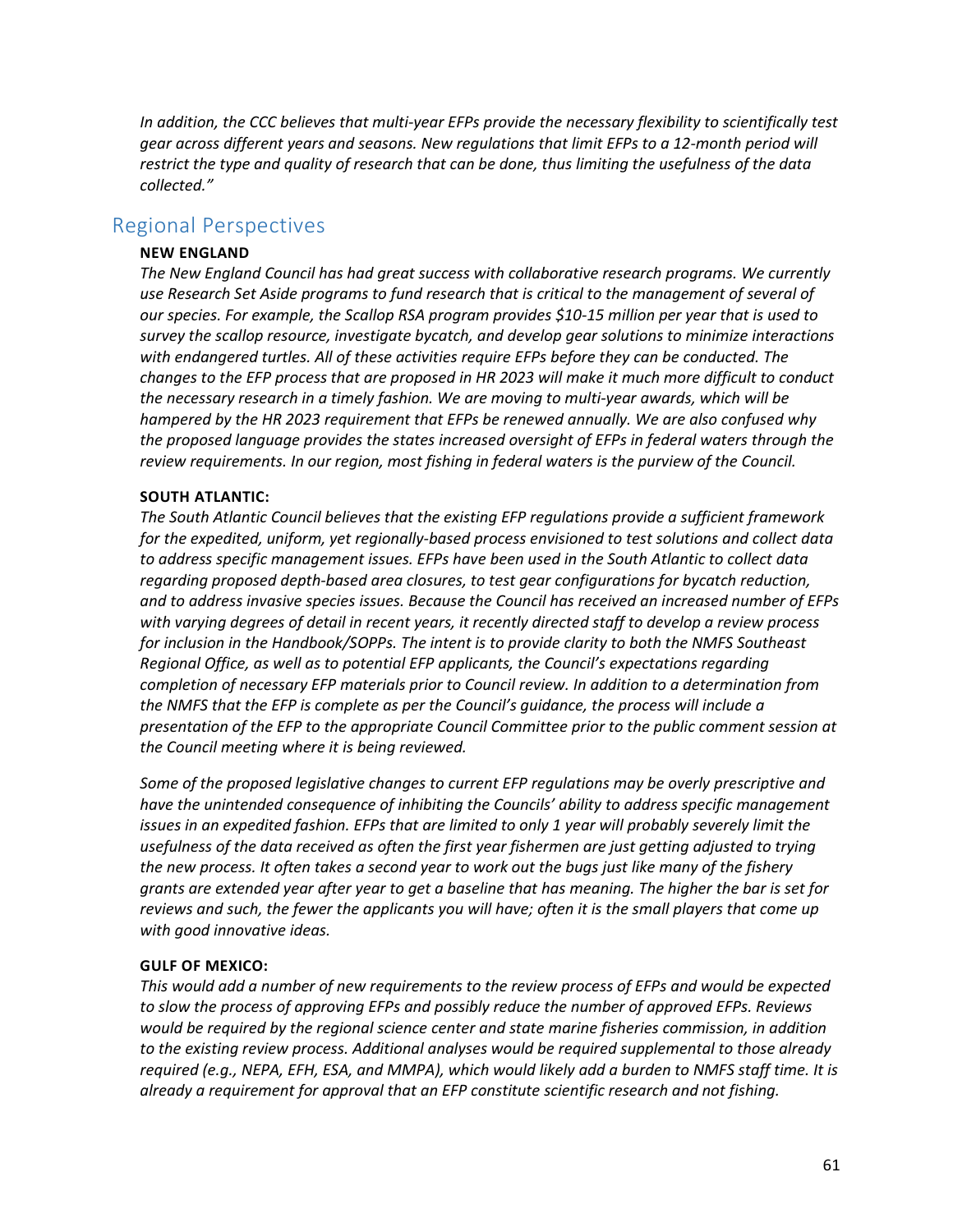*Requiring the Governor of each state within the respective Councils' jurisdiction to be consulted about the EFP would not have much impact, as a letter would satisfy the requirement.*

*It is not clear if the renewal of an EFP for a second year requires the new requirements for review and analysis to be conducted again, or simply to be reviewed and updated, as appropriate. Further guidance would be useful. Timeframes associated with EFP duration should be determined by the underlying information needs and/or science being conducted.*

## **NORTH PACIFIC:**

*Our fisheries management program has greatly benefited from the use of EFPs, including multi-year EFPs, to test (under field conditions) solutions to management problems. In recent years, for example, fishermen have successfully tested different trawl gear configurations to allow escapement of salmon in the pollock fishery, tested and quantified reductions in mortality of halibut sorted on deck and discarded alive from vessels trawling for flatfish, and tested the efficiency and effectiveness of different electronic monitoring devices on longline vessels. Each EFP proposal undergoes scientific peer review by the Alaska Fisheries Science Center and the Council's SSC to ensure that it is scientifically sound, and each proposal is also evaluated by the Council prior to approval by NMFS. A multi-year EFP allows testing across seasons to evaluate inter- and intra-annual impacts. A NEPA Categorical Exclusion may be issued in cases where no additional catches are requested. The Council is concerned that language requiring EFP applications to provide information on the economic effects of the EFP "in dollars" and in terms of lost fishing opportunities for all sectors would elevate the analysis to a full Environmental Analysis just to examine the effects on all sectors. This would greatly reduce the industry's ability to get EFPs developed and approved in a timely manner. The Council also believes that multi-year EFPs can be critical to testing some solutions to fishery management problems.*

*The current EFP process is working well for the NPFMC, with a minimum of paperwork and process requirements, and the Council does not see a need for changes or new requirements. If there are problems with the current EFP process in particular regions of the country, then proposed legislation should be applicable only to those regions.*

### **PACIFIC:**

*The Pacific Council believes that exempted fishing permits are an extremely important and useful mechanism to conduct scientific research, and can increase industry efficiency in advance of new regulation. For example, EFPs have been used to conduct surveys, test monitoring devices under field conditions, develop fishing gear that reduces bycatch and reduces impacts on habitat, and reduce observer costs. These studies are frequently done at no cost to the public and within existing allocation schedules. The existing regulations provide a good framework for developing regional processes for issuing and reviewing EFPs. The EFP applications undergo a regional scientific peer review and are evaluated through a public process by the respective regional Councils. The public and affected states have opportunities to comment to NMFS and the Councils during this process.* 

*Any new requirements for the EFP process, such as additional social and economic analysis or further consultation with the state governors and Fisheries Commissions, would greatly reduce the ability to get EFPs developed and approved in a timely manner. In fact, the Pacific States Marine Fisheries Commission would not be an appropriate review body for Pacific Council area EFPs since they largely serve a data warehouse function and generally are not a fishery management or scientific review entity as other regional fisheries commissions may be.*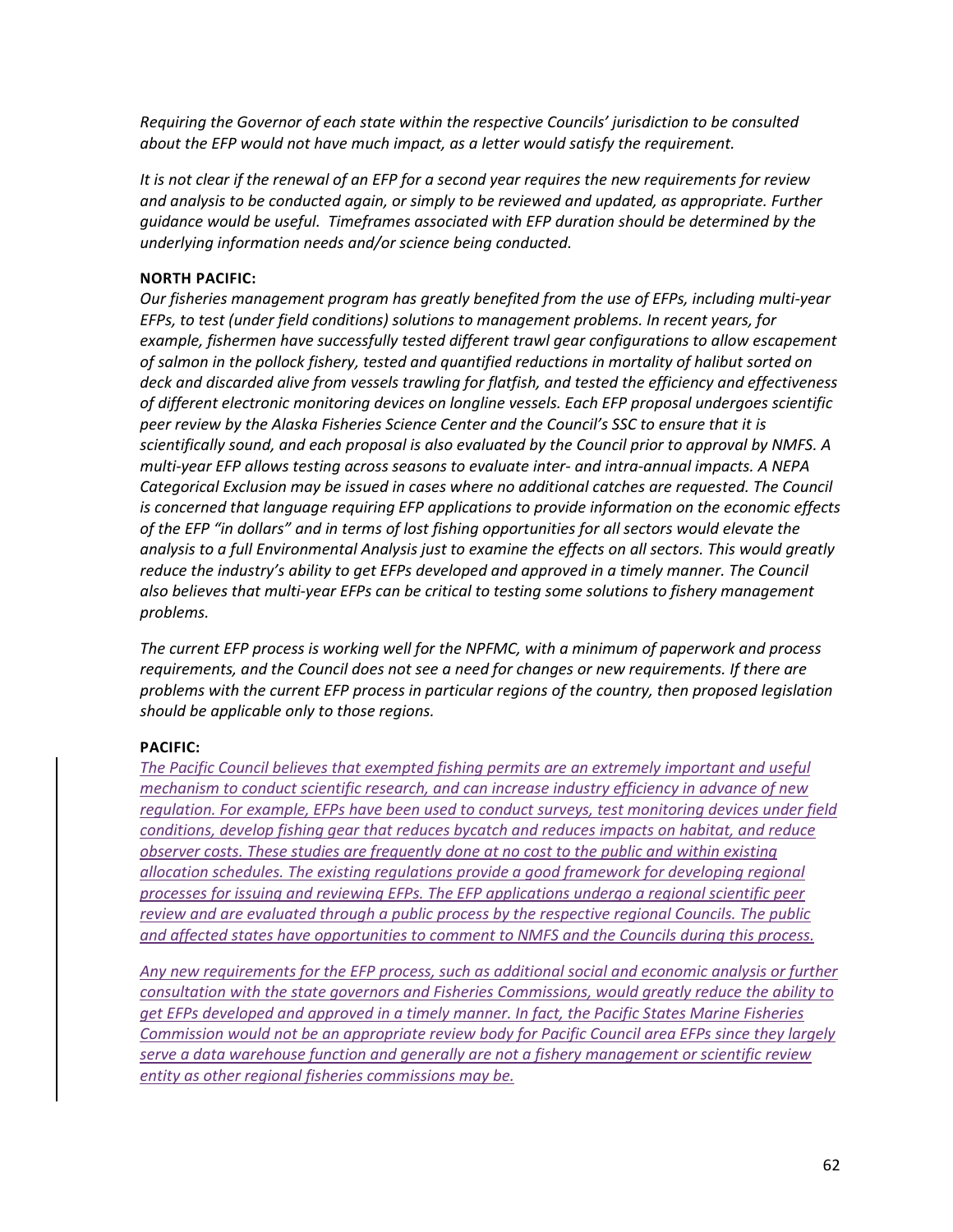*In addition, the Pacific Council believes that multi-year EFPs provide the necessary flexibility to scientifically test gear across different years and seasons, and can be critical to testing some solutions to fishery management problems. New regulations that limit EFPs to a 12- month period will restrict the type and quality of research that can be done, thus limiting the usefulness of the data collected. Both our groundfish and highly migratory species processes rely on a biennial period for specifications and management measures, including analysis and approval of EFPs for the entire biennial period, if appropriate. Limiting the EFP period to one year would add workload to the Pacific Council's and NMFS' approval process.* 

*The Pacific Council is concerned that language requiring EFP applications to provide information on the economic effects of the EFP "in dollars" and in terms of lost fishing opportunities for all sectors would elevate the required analysis just to examine the effects on all sectors, which are likely to be negligible for many sectors. This would greatly reduce our ability to get EFPs developed and approved in a timely manner.* 

*The requirement in paragraph (C) that the proposed EFP "…will have a positive and direct impact…" presumes the results of the EFP fishery, whereas the purpose of EFPs is often to determine empirically if it will have a positive or negative impact; or by extension, what the tradeoffs are so that a decision about future regulations can be adequately analyzed.The Pacific Council agrees with the comments from the North Pacific Council. In addition, both our groundfish and highly migratory species processes relies on a biennial period for specifications and management measures, including analysis and approval of EFPs for the entire biennial period, if appropriate. Limiting the EFP period to one year would add workload to the Council's and NMFS's approval process.*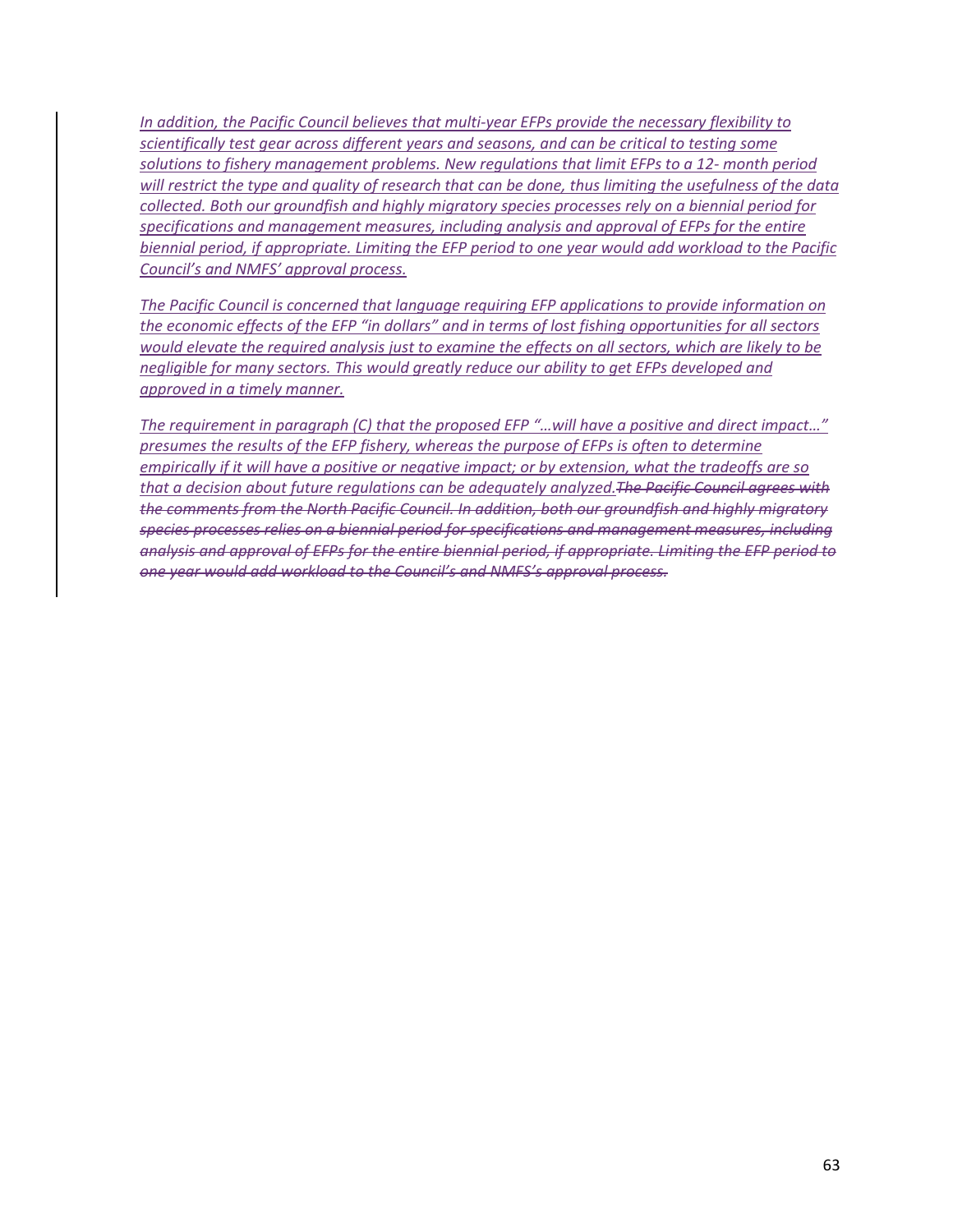# 14. STOCK ASSESSMENT AND SURVEY DATA

# Background

States and fishermen have collected and provided data for stock assessments. There is some dissatisfaction with how or whether the data were used in a stock assessment. Proposed revisions include: defining the term "stock assessment"; requiring the Secretary to complete a peer-reviewed stock survey and stock assessments for all FMP species within two years; requiring the development of guidelines for incorporation of stock assessment information from a wide variety of nongovernmental sources; requiring such information to be considered "best information available," based upon meeting the guidelines; and requiring the Secretary to develop a "cost reduction report," to assess and compare costs of monitoring and enforcement programs for each fishery (for example, human observers vs. EM).

# Consensus Position

The CCC developed the following consensus position:

*"Surveys and stock assessments provide the fundamental information necessary to successfully manage sustainable fisheries. As such, the CCC believes that it would be beneficial for the MSA to include a requirement for the Secretary to develop a comprehensive plan and schedule to address stock assessment needs on a national basis. Increasing stock assessment frequencies and improving stock assessment methods to reduce the uncertainty in setting harvest limits and achieving management objectives will also improve the ability of Councils to establish scientifically-based ACLs, including for those fisheries that are currently considered data limited. However, the CCC is concerned that requiring the Secretary to complete a peer-reviewed stock survey and stock assessments for all FMP species within two years is unrealistic. Comprehensive stock surveys have not been done for coral reef and other areas because they would have been prohibitively expensive and would provide little benefit at great expense. While new emerging drone technology may reduce costs of some surveys, the CCC remains concerned about potential redistribution of survey and assessment resources from stocks with high commercial and recreational interest to those of lower concern. Should Congress insist on completion of these surveys, substantial increases in funding may be needed for this work.*

In addition, there has been some discussion of establishing quidelines to facilitate incorporation of data from non-governmental sources in fishery management decisions. There are existing legal *requirements that govern data collection and quality (e.g., Data Quality Act) that dictate what NMFS is required to use for stock assessments. Data from fishermen, the states, and universities are already considered and evaluated for inclusion in stock assessment, as appropriate for the methodology and use of the data collected. These data sources are reviewed by the assessment analysts and through the peer review process that usually includes the Councils' scientific and statistical committees. The CCC believes prescriptive requirements for use of any data source are not appropriate. The implementing guidelines for when such information should be utilized will be critical to its veracity and usefulness to assessment authors and managers.*

*A cost comparison report on monitoring programs (for example, human observers versus electronic monitoring) would be extremely beneficial to development of such monitoring programs."*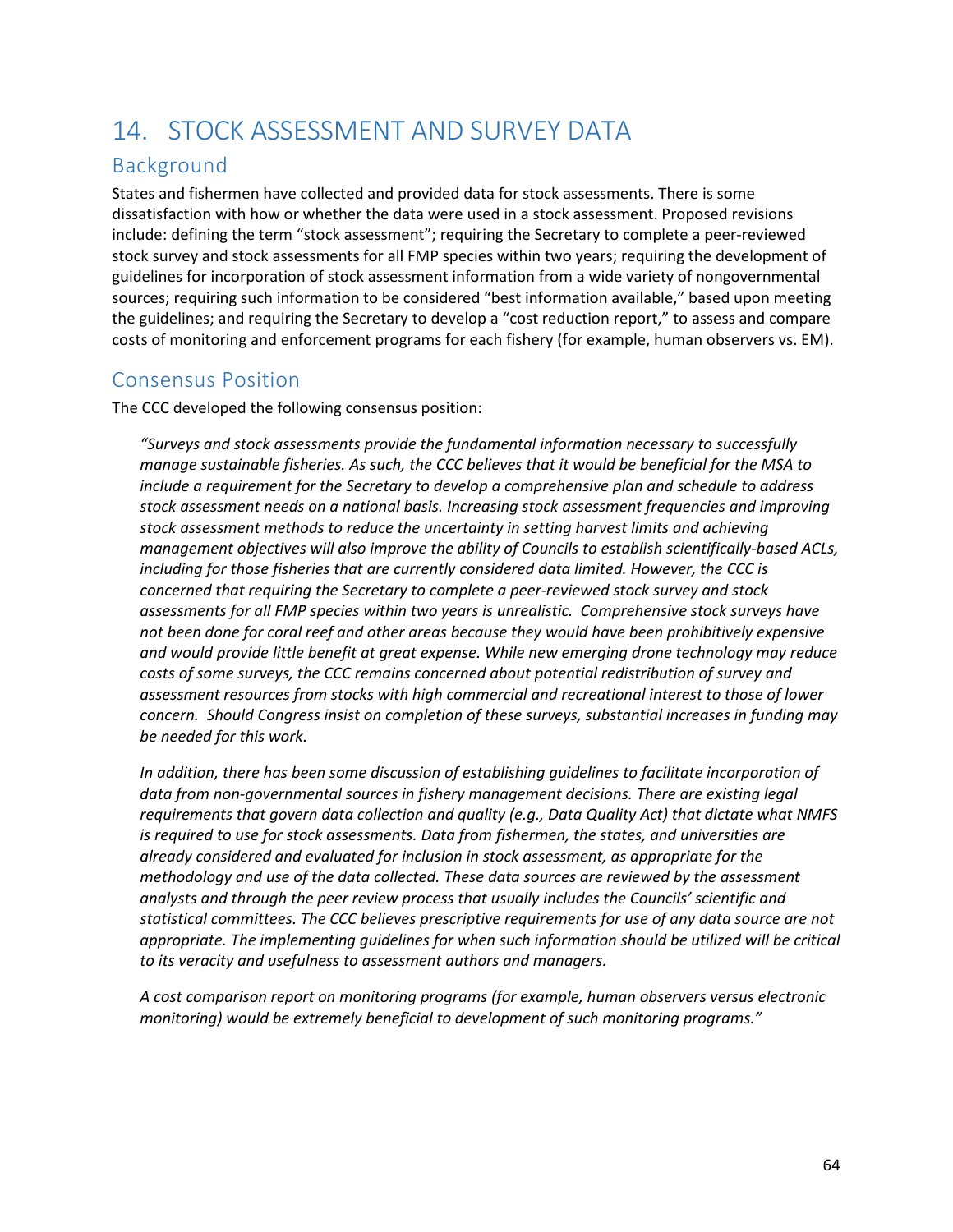# Regional Perspectives

## **MID-ATLANTIC:**

*Analytical stock assessments form the foundation for the proper specification of ACLs and ultimately determine the success or failure of our federal fishery conservation and management system. Setting appropriate ACLs and AMs is challenging, if not impossible, without adequate data, yet many federally managed fisheries continue to be defined as "data-poor." Improvement of stock assessments, particularly for data-poor stocks, should be the highest research priority of the National Marine Fisheries Service in both the Northeast and throughout the U.S.*

*ACL/AM requirements have placed a major burden on the NEFSC to provide the data and analysis needed to set appropriate catch levels and track the performance of fisheries through time as required under MSRA. In the Northeast region, the demands for stock assessments have exceeded the NEFSC's ability to provide high-quality stock assessments at the frequency needed to manage our fisheries as required under the current mandates of the Magnuson-Stevens Act.* 

*The Mid-Atlantic Council's risk policy with respect to the implementation of its Acceptable Biological Catch (ABC) control rules provides a probabilistic framework to set ABC levels, and ultimately ACLs, relative to both the status of the stock and the level of scientific uncertainty associated with an assessment. Under this policy, the Council adopts more conservative harvest levels if stock levels decline and/or if scientific uncertainty increases. Allowable harvest levels—and hence, benefits to society—could be set at higher levels if the stocks we manage were assessed with a higher degree of frequency and certainty. Unfortunately, the information and assessment levels of roughly half of the stocks are insufficient for management under this probabilistic framework, meaning that the SSC and Council must use ad hoc methods of setting ABCs for those species, which is likely resulting in lost yield. Quotas set under these ad hoc methods for data-poor stocks are also less predictable and have resulted in a loss of stability and yield in some of our most important fisheries. Major improvements in the assessment of Mid-Atlantic stocks could be accomplished through increased funding for data collection and analysis to support better and more frequent stock assessments by the NEFSC.*

### **SOUTH ATLANTIC:**

*The South Atlantic Council is concerned that some of the proposed legislative provisions would be extremely time-consuming and burdensome for both the Scientific and Statistical Committee (SSC) and staff, and appear to duplicate existing avenues of review for information from nongovernmental sources. For example, the existing Southeast Data, Assessment, and Review (SEDAR) process already allows for any entity – governmental or otherwise – to submit data via working papers for review during the data and assessment workshop components of the process. Likewise, scientific analyses and conclusions produced by non-governmental entities that have already undergone an external peer-review process (e.g., independent scientific journals) are routinely used during the SEDAR assessments. The Council's SSC has also established a process for conduct of third party (e.g., academics, private consultants) stock assessments, and regularly reviews scientific information for use in management that has been collected by academic scientists independently or in cooperation with fishermen. However, the Council believes that data used in management decisions should be collected in accordance with standards appropriate to the type of information collected and its intended use, and that are designed to minimize associated uncertainty.*

#### **GULF OF MEXICO:**

*Currently, data from fishermen, the states, and universities are already considered for inclusion in stock assessments, if they are provided. Some researchers refrain from sharing data until after*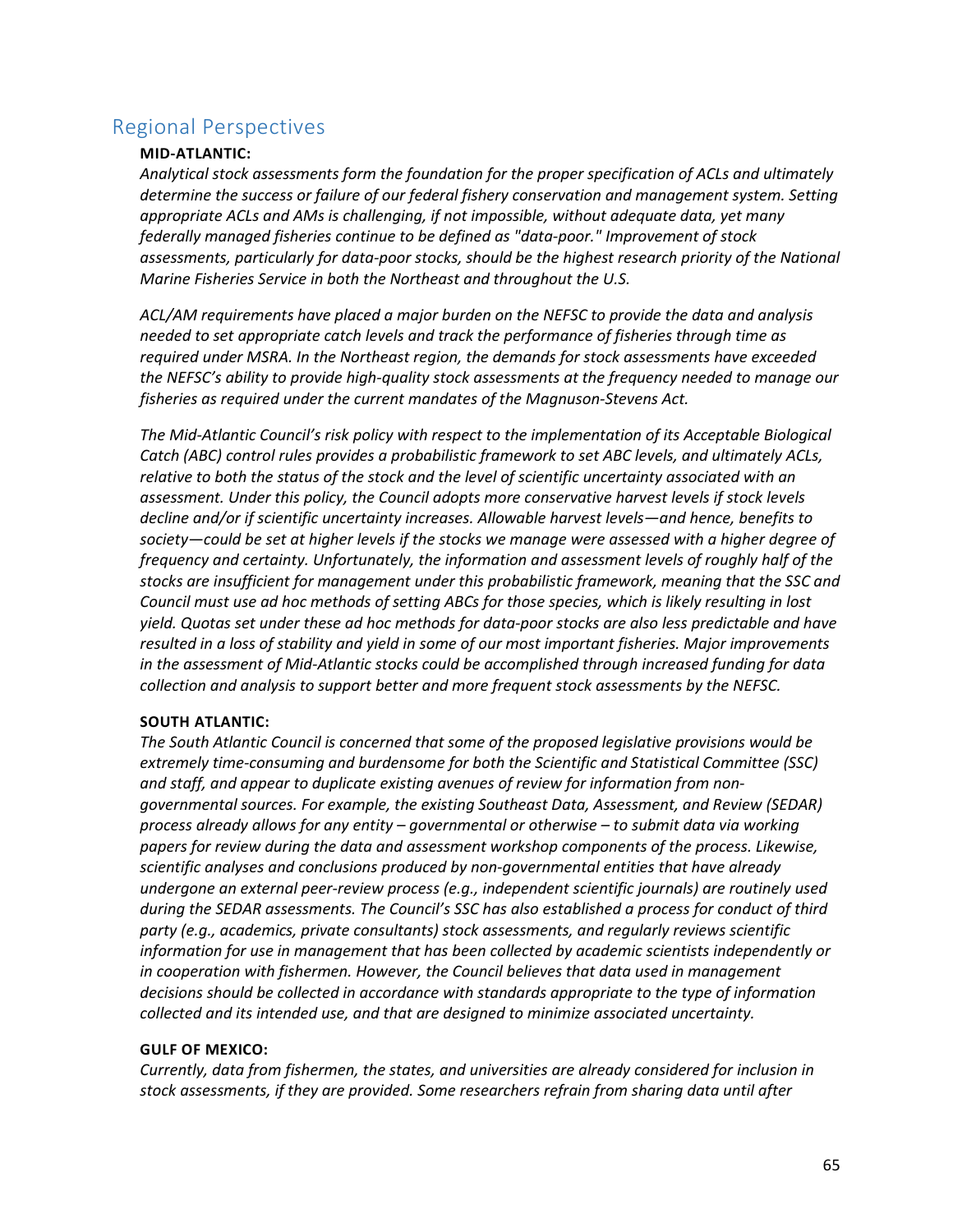*publication in a peer-review journal. It is best to let the existing scientific processes determine what constitutes best available science for stock assessments and management decisions.*

#### **NORTH PACIFIC:**

*Stock assessments provide the fundamental information necessary to successfully manage sustainable fisheries. As such, the Council believes the requirements for the Secretary to develop plans and schedules for stock assessment will enhance fisheries management nationally. However, we have some serious concerns with 1) requiring the Secretary to conduct surveys within 2-years for all unassessed stocks, as this could require substantial redistribution of survey and assessment resources away from existing, but critical resource surveys in the North Pacific, and 2) the provision to incorporate information from a wide variety of non-governmental sources, and potentially require that information to be considered 'best information available'.*

*One of the most important aspects of building and maintaining a profitable fishing industry is the sustainability of resources available for harvesting. This requires, among other things, the establishment of biologically-based catch limits to maintain abundant fish stocks, marine protected areas to protect fragile habitat, and a comprehensive observer program to monitor the catches of all species. NOAA fisheries provides the scientific support through resource surveys, stock assessments and other applicable scientific information. Of particular interest to the Council is maintaining the NOAA standardized bottom trawl and acoustic surveys, which are critical for stock assessments and sustainability. The Alaska Fisheries Science Center is already faced with lower budgets necessitating reduced survey coverage, which results in higher uncertainty in the assessment and, for fishermen, lower catch limits and income. The Science Center needs more money to conduct surveys, not less. Requiring the Secretary of Commerce to conduct resources surveys and stock assessments for marginal species around the country, without additional funding to NOAA Fisheries, will create a significant loss of net benefits to the nation.*

*In the North Pacific, the public has opportunity to provide input into the science and scientific peer review of all issues through testimony and discussions at the SSC and Plan Team meetings, and these bodies regularly hear the views of stakeholder groups, oftentimes in detailed data-based presentations. And we are working to incorporate traditional knowledge into our understanding of the ecosystem. We are concerned that complying with this provision will increase burdens on our staff and our Scientific and Statistical Committee and invite potential litigation. This makes it* especially difficult for the Council to fulfill its responsibilities under MSA. The implementing guidelines *for when such information would be utilized will be critical to its veracity and usefulness to managers.*

#### **PACIFIC:**

*The Council is concerned that [provisions described above] would necessitate more staff time and funding, require use of particular sources of data a priori, establish time-consuming--and in some cases duplicative—reporting requirements on what and how data are or are not used, and decrease flexibility of individual Councils. For example, stock assessments would be required for every stock of fish that has not already been assessed, subject to appropriations. The MSA already requires the use of the best scientific information available, and the prescriptive nature of proposed legislation seem to duplicate existing Council processes and could divert staff efforts from other productive work.*

*For example, the Pacific Council's groundfish fishery management plan has over 90 stocks "in the fishery"; conducting stock assessments for all of them would take years, and because*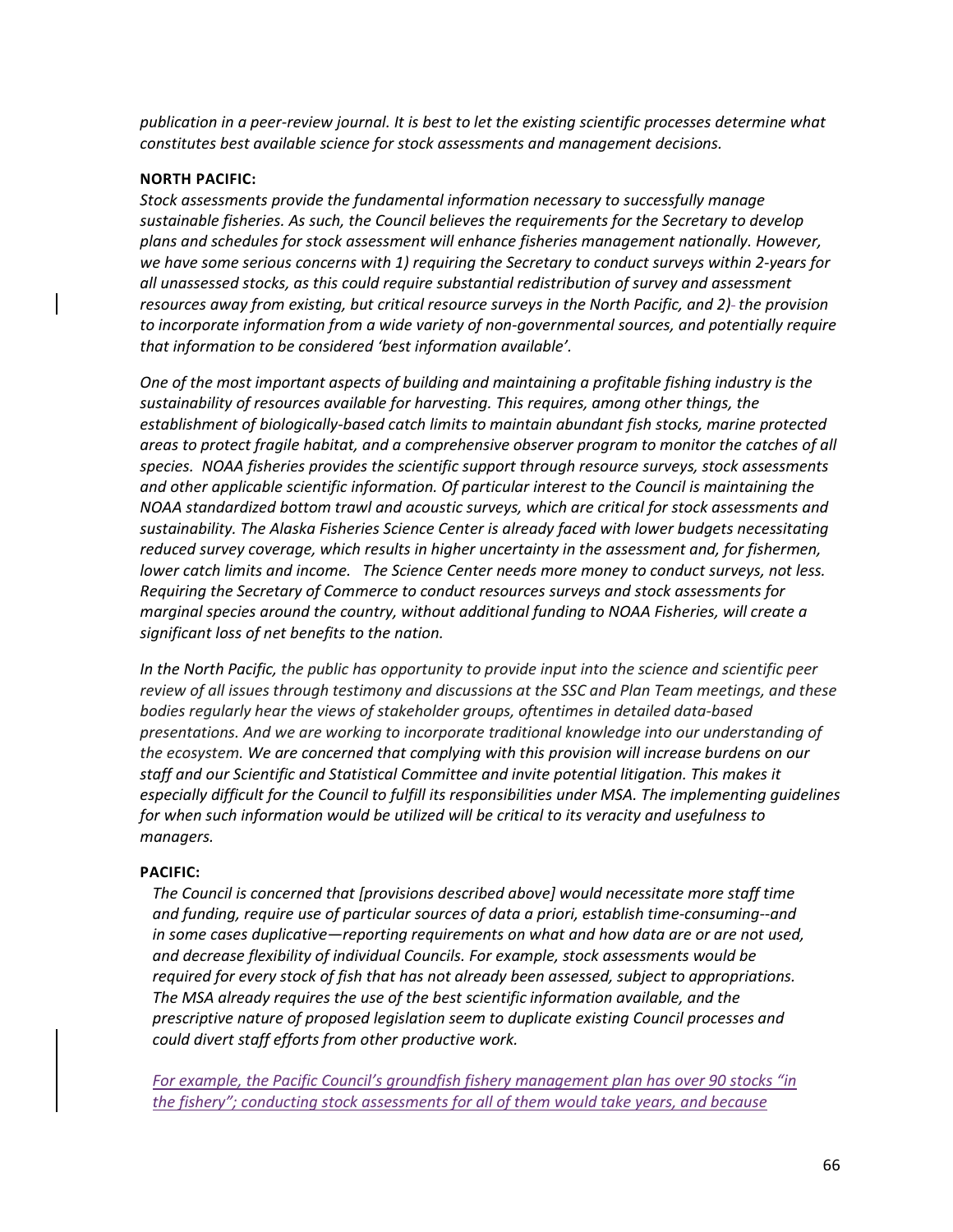*many stocks are caught infrequently, caught in low numbers, or have core distributions outside the Pacific Council's jurisdiction, assessments are likely to be data limited and have little utility to fishery management. The Pacific Council already has a process developed in cooperation with NMFS to prioritize assessments for most of those species, and which allows the Pacific Council to set final priorities based on needs identified through the Pacific Council's open process. The Pacific Council conducts this process every two years to coincide with its biennial management process, so requiring it to be conducted on the same schedule as the strategic plan, every three years, would be counterproductive and problematic.* 

*Requiring identification of data and analysis to reduce uncertainty, etc., is duplicative of the purpose of the strategic research plan. Finally, 404(f)(3) allows a waiver, which potentially renders the requirements under (1) and (2) moot for many stocks, some of which would be deserving, and others perhaps not, but nevertheless requires justification in the Federal Register. Going through that process would impact Council resources, and time that could be better spent on conducting the stock assessments that are a high priority. This provision seems to be directed at identifying and providing assessments for data poor stocks in other regions. For regions that have regular and timely stock assessments and a process to prioritize them, this provision could result in less regular and timely stock assessments for priority stocks and result in less informed management decisions.*

#### **WESTERN PACIFIC:**

*The Council does not believe that all available information would necessarily constitute the Best Scientific Information Available (BSIA). Available information (ranging from anecdotal evidence, to unpublished data, to gray literature, and to peer-reviewed articles) from various sources are at different levels of credibility. Published information from non-government sources may be considered credible but should be considered in the process of generating the stock assessments and incorporated in the analysis for evaluating management recommendation. The incorporation of such information from non-government sources should be done by the science provider generating the stock assessments rather than burdening the SSC with the responsibility of determining whether each piece of information constitutes Best Scientific Information Available. The Western Pacific region developed its regional peer-review process called the Western Pacific Stock Assessment Review (WPSAR). This process guides the review of stock assessment-based and non-stock assessment scientific information used for fishery management. The regional peer-review process is a very tedious and involved process. Additional requirements to review information that is readily available will reduce the efficiency of the WPSAR process. While the Council supports the concept of improving the effectiveness of fisheries management, adding this layer on the National Standard 2 definition of Best Scientific Information Available is problematic.*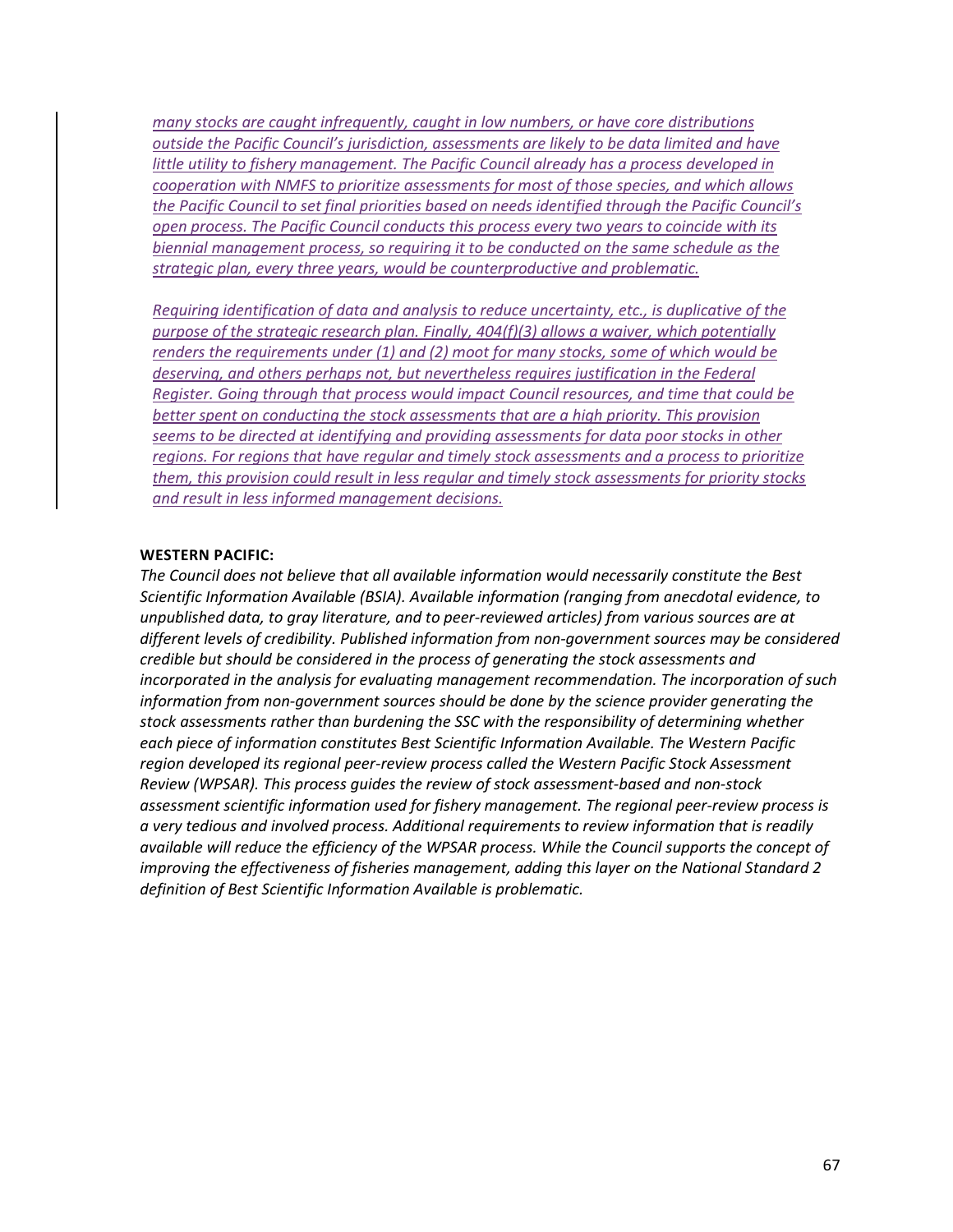# 15. DEEMING/TRANSMITTAL PROCESS

# Background

The Councils/Regions use different processes to complete an FMP/Amendment and handle the transmittal process from the Council to NMFS for formal review. The MSA provides the following language:

SEC. 303. CONTENTS OF FISHERY MANAGEMENT PLANS (16 U.S.C. 1853)

(c) PROPOSED REGULATIONS. —Proposed regulations which the Council deems necessary or appropriate for the purposes of—

(1) implementing a fishery management plan or plan amendment shall be submitted to the Secretary simultaneously with the plan or amendment under section 304; and

(2) making modifications to regulations implementing a fishery management plan or plan amendment may be submitted to the Secretary at any time after the plan or amendment is approved under section 304.

SEC. 304. ACTION BY THE SECRETARY 16 U.S.C. 1854 (portions related to timing included below) 104-297

(a) REVIEW OF PLANS.—

(1) Upon transmittal by the Council to the Secretary of a fishery management plan or plan amendment, the Secretary shall—

(A) immediately commence a review of the plan or amendment to determine whether it is consistent with the national standards, the other provisions of this Act, and any other applicable law; and

(B) immediately publish in the Federal Register a notice stating that the plan or amendment is available and that written information, views, or comments of interested persons on the plan or amendment may be submitted to the Secretary during the 60-day period beginning on the date the notice is published.

(3) The Secretary shall approve, disapprove, or partially approve a plan or amendment within 30 days of the end of the comment period under paragraph (1) by written notice to the Council. A notice of disapproval or partial approval shall specify—

(A) the applicable law with which the plan or amendment is inconsistent;

(B) the nature of such inconsistencies; and

(C) recommendations concerning the actions that could be taken by the Council to conform such plan or amendment to the requirements of applicable law. If the Secretary does not notify a Council within 30 days of the end of the comment period of the approval, disapproval, or partial approval of a plan or amendment, then such plan or amendment shall take effect as if approved.

(5) For purposes of this subsection and subsection (b), the term "immediately" means on or before the 5th day after the day on which a Council transmits to the Secretary a fishery management plan, plan amendment, or proposed regulation that the Council characterizes as final.

# Consensus Position

The CCC developed the following consensus position:

*"The CCC believes that extensive delays in approving Council plans/amendments and implementing regulations can result in confusion and direct economic losses to our recreational and commercial constituents. The MSA is rightfully so a measured and participatory process whereby the public get to see and participate in the development of plans/amendments/regulations. After this thorough*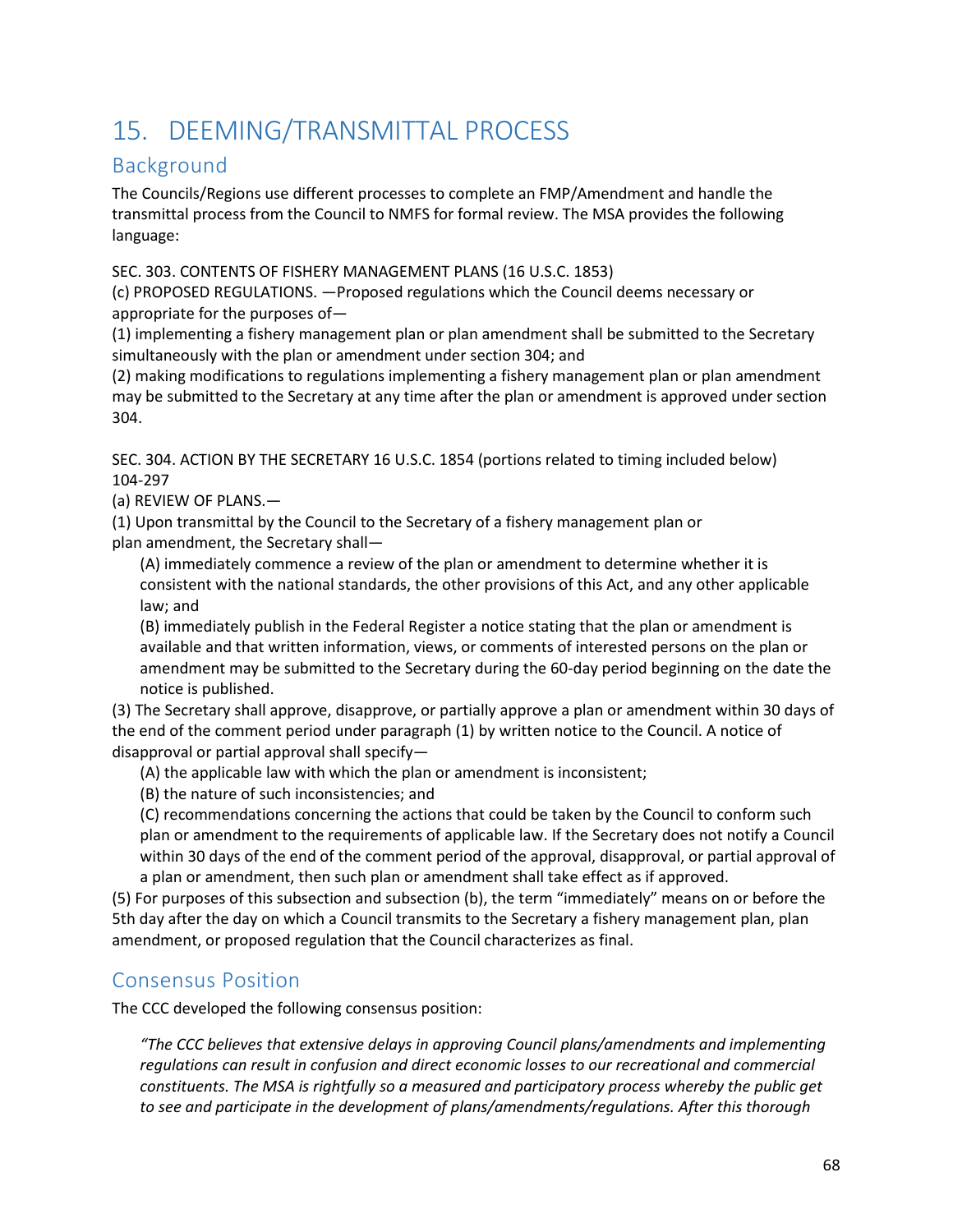*process, the review and implementation process should conform to the timelines specified in the MSA. The CCC recognizes that resources are limited and that this often results in delays during the NMFS/NOAA GC review process; however, such delays should be minimized for the public's sake and to preserve the integrity of the process."*

# Regional Perspectives

#### **NEW ENGLAND:**

*Drafting regulatory text is a complex art that often requires legal advice. For that reason, in New England the initial drafting of regulations is the responsibility of the Regional Office. Council staff assists in the effort prior to the Council deeming the regulations consistent with Council intent. In addition, after the Council takes action on an amendment or framework, we work closely with the Regional Office to make sure that the document is complete before it is formally transmitted to the Secretary. While this can take time, we believe this is worthwhile in order to prepare the best possible document for the Secretary's review. While we always would like our documents to be implemented more quickly, we believe delays can best be addressed through regional coordination rather than a legislative fix.*

#### **SOUTH ATLANTIC:**

*The Regional Office staff draft the codified text for the regulations for review by the Committee and Council to ensure they track the Council's intent. In general, the Council approves all actions at one Council meeting and then Council staff finalizes the document for pre-review by the Regional Office staff and NOAA GC. At the next Council meeting, the pre-reviewed document is presented to the Council for final review and approval for formal review by the Secretary. The Council also approves the codified text for the proposed rule and gives the Council chair authority to approve editorial changes to the final document and codified text. Council staff, Regional Office staff, and NOAA GC give the document and codified text one additional pre-review after the Council's final approval. The Council's goal is to send a document with the codified text to the Secretary of Commerce/NMFS prior to the following Council meeting. The goal of the extensive pre-review opportunities is that once a document is received for formal review, the process can begin immediately. Timely implementation is critical to meeting the need to take action and for the public to see the results of their input to the Council.*

*The MSA specifies a statutory deadline for reviewing plans/amendments: immediately commence review and immediately publish a Notice of Availability with a 60-day comment period from the day published. The Secretary shall approve, disapprove, or partially approve a plan or amendment within 30 days of the end of the comment period. Total time equals 90 days. The MSA defines "immediately" - means on or before the 5th day after the day on which a Council transmits to the Secretary a FMP, Amendment, or proposed regulation.*

*For Regulations - immediately initiate an evaluation to determine if they are consistent with the FMP, amendment, MSA, and other applicable law within 15 days:*

*If yes publish for 15-60 day comment period. If no, notify Council in writing of inconsistencies and provide recommendations to fix. Final regulations published within 30 days after the end of the comment period.*

*There is no statutory deadline for review of Regulatory Amendments; however, the statutory deadline for regulations above applies.*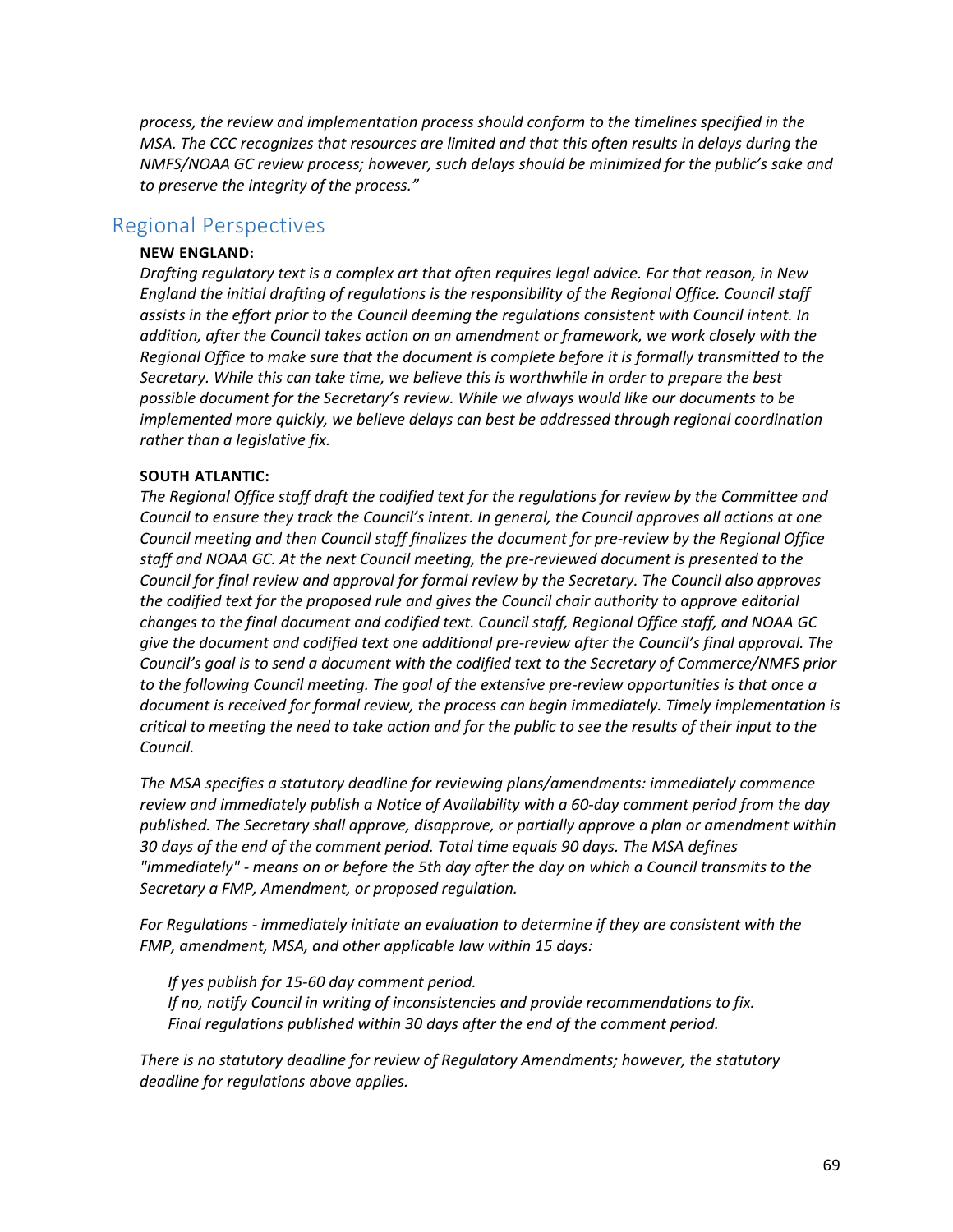## *Example 1)*

• *Snowy Grouper: Snapper Grouper Regulatory Amendment 20 implemented fishing levels based on SEDAR 36 that showed snowy grouper was no longer undergoing overfishing and catches could be increased. The commercial annual catch limit (ACL) went from 82,900 lbs gutted weight (gw) to 115,451 pounds gutted weight (lbs gw) and the recreational ACL went from 523 fish to 4,152 fish. The commercial trip limit was increased from 100 lbs gw to 200 lbs gw. Additionally, a recreational fishing season was established for snowy grouper from May through August of each year. Snapper Grouper Regulatory Amendment 20 was sent to NMFS on December 2, 2014, and the proposed rule implementing the amendment was published on April 8, 2015 with public comments due by May 8, 2015. The final rule was published on July 21, 2015 and became effective on August 20, 2015. It took 261 days from the date the document was sent to NMFS for the regulations to be implemented.*

*Commercial harvest of snowy grouper closed on June 30, 2015 and recreational harvest of snowy grouper closed on July 6, 2015 due to projections indicating that the sector ACLs would be met. Commercial harvest reopened on August 20, 2015 with the implementation of the amendment and the sector was able to fully utilize the increased ACL. Recreational harvest re-opened on August 20, 2015 as well but closed on September 1, 2015, per the new annual recreational season established in the amendment. As a result, the recreational sector was not able to fully utilize its increased ACL. Had Amendment 20 been in place earlier in the year, the recreational sector would have potentially been able to remain open for a longer period of time and more fully utilized the remainder of its uncaught ACL in 2015 of 2,531 fish[1](#page-69-0) which had an estimated economic value of approximately \$264,000[2](#page-69-1) (2015 dollars). Based on recreational landings the following year, it is likely that this*  increase in catch and value would have been fully realized if the mid-summer closure could have *been minimized or avoided.*

# *Example 2)*

• *Dolphin: Amendment 8 to the Dolphin Wahoo Fishery Management Plan adjusted sector allocations of the total ACL in the dolphin fishery to provide a larger portion of the ACL to the commercial sector. The commercial allocation changed from 7.54% to 10% of the total ACL which equated to an increase in the sector ACL from 1,157,001 pounds whole weight (lbs ww) to 1,534,485 lbs ww. Amendment 8 was sent to NMFS on February 25, 2015, the Notice of Availability published on July 15, 2015, the amendment was approved on October 14, 2015, and the proposed rule implementing the amendment was published on September 29, 2015 with public comments due by October 29, 2015. The final rule was published on January 22, 2016 and became effective on February 22, 2016. It took 362 days from the date the document was sent to NMFS for the regulations to be implemented.*

In the meantime, the commercial dolphin fishery experienced above average landings in 2015 and *commercial harvest was closed in all Atlantic waters when the commercial ACL was projected to be met on June 30th, 2015. This commercial harvest closure remained in effect through the end of the year. Traditionally, the longline gear sector lands the majority of their catch between late April and* 

<span id="page-69-0"></span> $1$  Difference between recreational landings and the recreational ACL as provided on the SERO ACL Monitoring Website accessed on July 28, 2016.

[http://sero.nmfs.noaa.gov/sustainable\\_fisheries/acl\\_monitoring/recreational\\_historical/sa\\_recreational\\_historical](http://sero.nmfs.noaa.gov/sustainable_fisheries/acl_monitoring/recreational_historical/sa_recreational_historical/2015/index.html) [/2015/index.html](http://sero.nmfs.noaa.gov/sustainable_fisheries/acl_monitoring/recreational_historical/sa_recreational_historical/2015/index.html)

<span id="page-69-1"></span><sup>&</sup>lt;sup>2</sup> Based on a willingness to pay of \$102 (2013 dollars) per grouper as provided in the EIS for Snapper Grouper Regulatory Amendment 20 and adjusted for inflation.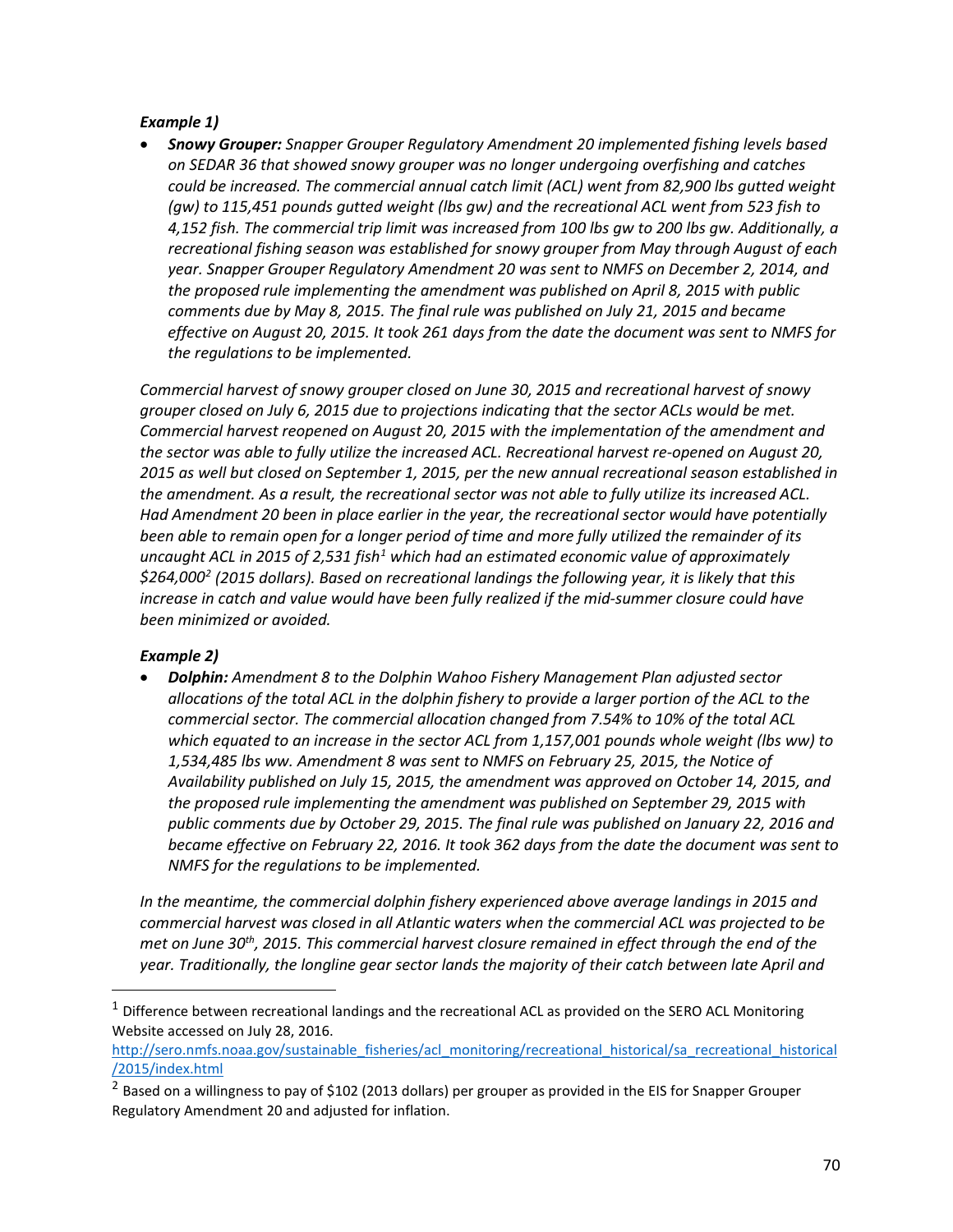*early July. The hook-and-line gear sector typically continues to land dolphin throughout the year. In 2015, the hook-and-line gear sector was not able to fish as they had historically. If the regulatory changes in Amendment 8 had been in place, the commercial sector, particularly the hook-and-line gear sector, would have been able to harvest dolphin over a longer period of time and likely would not have experienced a harvest closure. Also, the commercial sector could have harvested up to an additional 377,484 lbs ww of dolphin that year with an estimated dockside value of approximately \$1.1 million[3](#page-70-0) (2015 dollars), although the increase in observed harvest may not have fully reached this level based on historic commercial landings.* 

# *Example 3)*

• *Black Sea Bass: Snapper Grouper Regulatory Amendment 16 adjusted the seasonal prohibition on the use of black sea bass pots annually from November 1 through April 30. The amendment retained the November 1 through April 30 prohibition on the use of pots but reduced the size of the prohibited area and added enhanced gear marking requirements, with the goal being to minimize adverse socio-economic impacts to black sea bass pot endorsement holders while maintaining protection to whales listed under the Endangered Species Act in the South Atlantic Region.*

*Snapper Grouper Regulatory Amendment 16 was sent to NMFS on March 4, 2016, the NOA of the draft EIS was published on October 23, 2015, and the NOA of the final EIS was published on July 1, 2016. The proposed rule implementing the amendment was published on August 11, 2016 with public comments due by September 12, 2016. The final rule was published on December 29, 2016 and became effective on the same date. The 32 vessels in the South Atlantic region with black sea bass pot endorsements were not allowed to fish pots in November and December 2016 because Regulatory Amendment 16 was not yet implemented. Based on the economic analysis in the amendment, not allowing the fishing of black sea bass pots over these two months may have led to forgone economic benefits of approximately \$14,700 to \$15,700[4](#page-70-1) (2016 dollars) in dockside value due to decreased commercial landings. It took 300 days from the date the document was sent to NMFS for the regulations to be implemented.*

### **GULF OF MEXICO:**

*It is important that past delays in implementation of transmitted actions not continue as delays can have substantial impacts on the fishing public. For instance, a delay in implementation of a king mackerel quota increase prevented the commercial fishery from harvesting available quota for an upcoming fishing year.*

<span id="page-70-0"></span><sup>&</sup>lt;sup>3</sup> Based on the average annual dockside price per pound (whole weight) for dolphin in 2015 of \$2.79 (2015 dollars) as provided by the Atlantic Coast Cooperative Statistics Program dataset.

<span id="page-70-1"></span><sup>&</sup>lt;sup>4</sup> Based on the range of economic benefits provided in the EIS for Snapper Grouper Regulatory Amendment 16 converted into a monthly rate over the time period (November through April) and adjusted for inflation (\$7,257 to \$7,759 per month in 2014 dollars).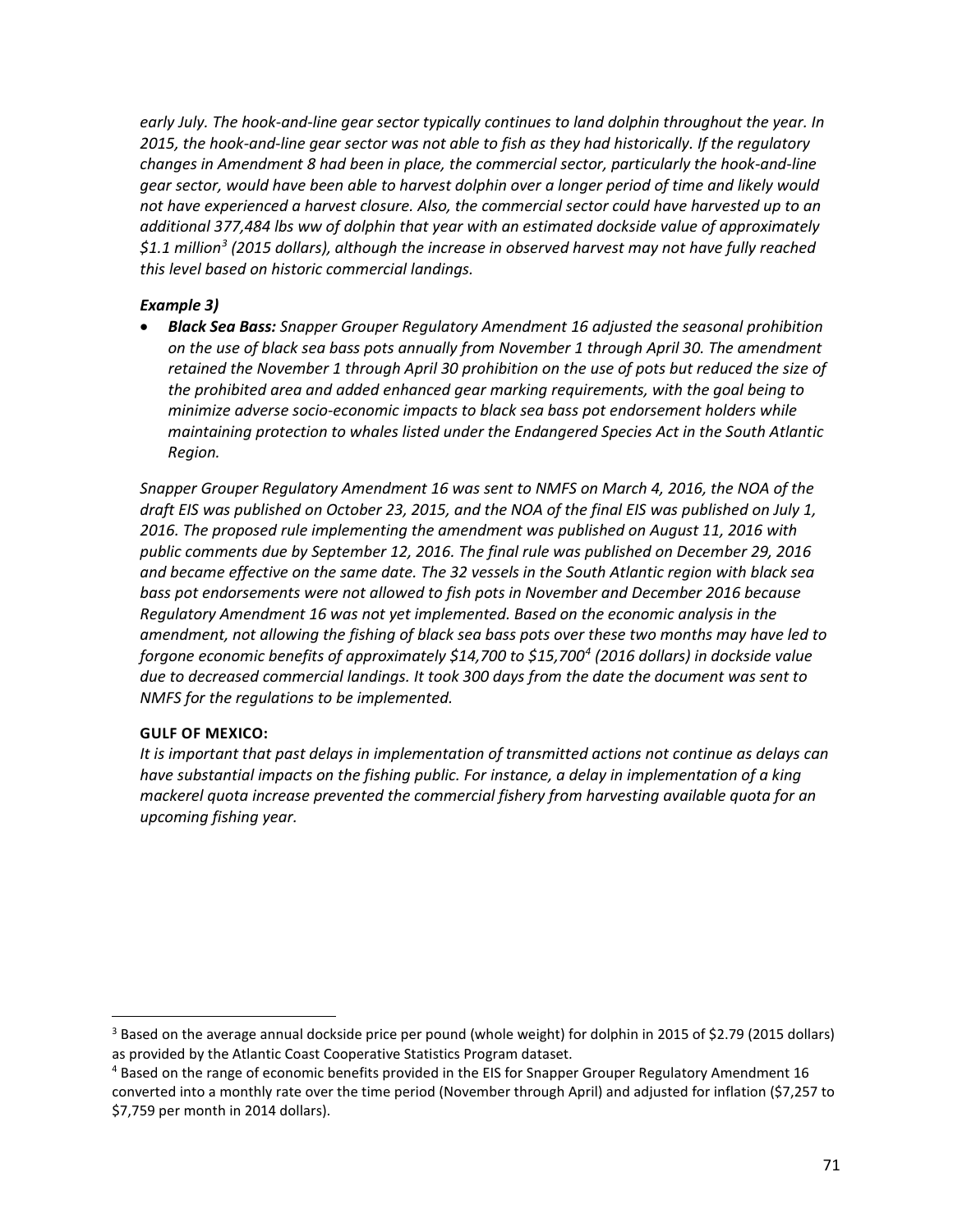### **PACIFIC:**

*From the Pacific Council's Operating Procedure 1:*

*FISHERY REGULATION DEEMING PROCESS [Procedure for Implementing MSA Section 303(c)]*

*In taking final action on Pacific Fishery Management Council (Council) recommendations to adopt a fishery management plan (FMP) or FMP amendment, or to revise regulations implementing an FMP, the Council is deeming that regulations implementing the recommendations are necessary or appropriate in accordance with Section 303(c) of the Magnuson-Stevens Fishery Conservation and Management Act (MSA). In so doing, the Council implicitly requests the appropriate National Marine Fisheries Service (NMFS) Region complete regulatory language to implement the Council's final action. Unless otherwise explicitly directed by the Council, after NMFS has prepared the regulatory language, the Council authorizes the Executive Director to review the regulations to verify that they are consistent with the Council action before submitting them, along with his determination, to the Secretary on behalf of the Council.*

*The Executive Director is authorized to withhold submission of the Council action and/or proposed regulations and take the action back to the Council if, in his determination, the proposed regulations are not consistent with the Council action. 1*

*<sup>1</sup> In cases where the consistency is in question, the Executive Director is expected to work with NMFS to resolve the issues. Returning the regulations to the Council would be a last resort when questions cannot be resolved without involving the whole Council.*

*From the Operating Agreement Among the Pacific Fishery Management Council; NOAA Fisheries Service West Coast Regional Office; NOAA Fisheries Service Northwest Fisheries Science Center; NOAA Fisheries Service Southwest Fisheries Science Center; NOAA Fisheries Service Office of Law Enforcement, West Coast Division; NOAA General Counsel, Northwest Section; and NOAA General Counsel, Southwest Section:*

*Pacific Council staff will be responsible for reviewing proposed implementing regulations for Pacific Council-developed actions, and for making a recommendation to the Executive Director (and if appropriate, the Pacific Council) that regulations are deemed consistent with Pacific Council intent before transmitting the deeming decision and associated materials to NMFS.*

*WCR will assist the Pacific Council in the development of fishery management actions, by:*

- *Providing advice, guidance, and information on fishery management policy issues and requirements as appropriate, including considerations of administrative costs and complexity, enforceability, timing of the development and implementation of an action, potential obstacles to the approvability of an action in advance of the Secretarial review phase, and regulatory simplification (i.e., how to keep measures and regulations as simple and clear as possible).*
- *Drafting proposed and final rules to implement approved measures, with the accompanying regulatory language, consistent with the Pacific Council's action and intent; providing such rules and regulations to Pacific Council staff in a timely manner to allow for the Pacific Council's regulatory deeming process.*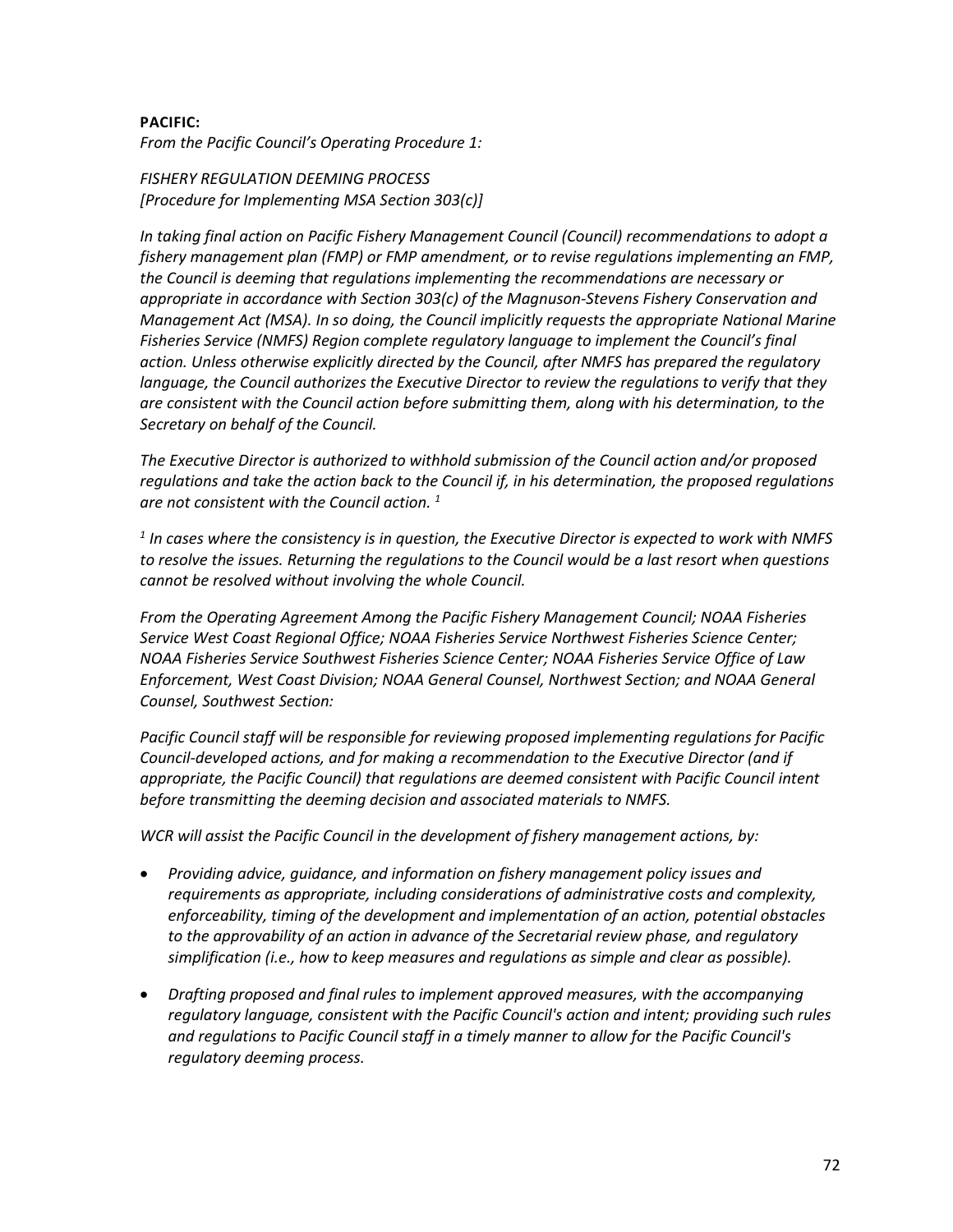• *Notification to Pacific Council staff concerning the timing for formal transmittal of Pacific Council action and associated documentation for FMP amendments and other major actions of the Pacific Council.*

### **WESTERN PACIFIC:**

*The WPRFMC uses a Regional Operating Agreement (ROA) with NMFS to develop and transmit a FEP/Amendment prior to formal review to hopefully address concerns prior to transmittal.*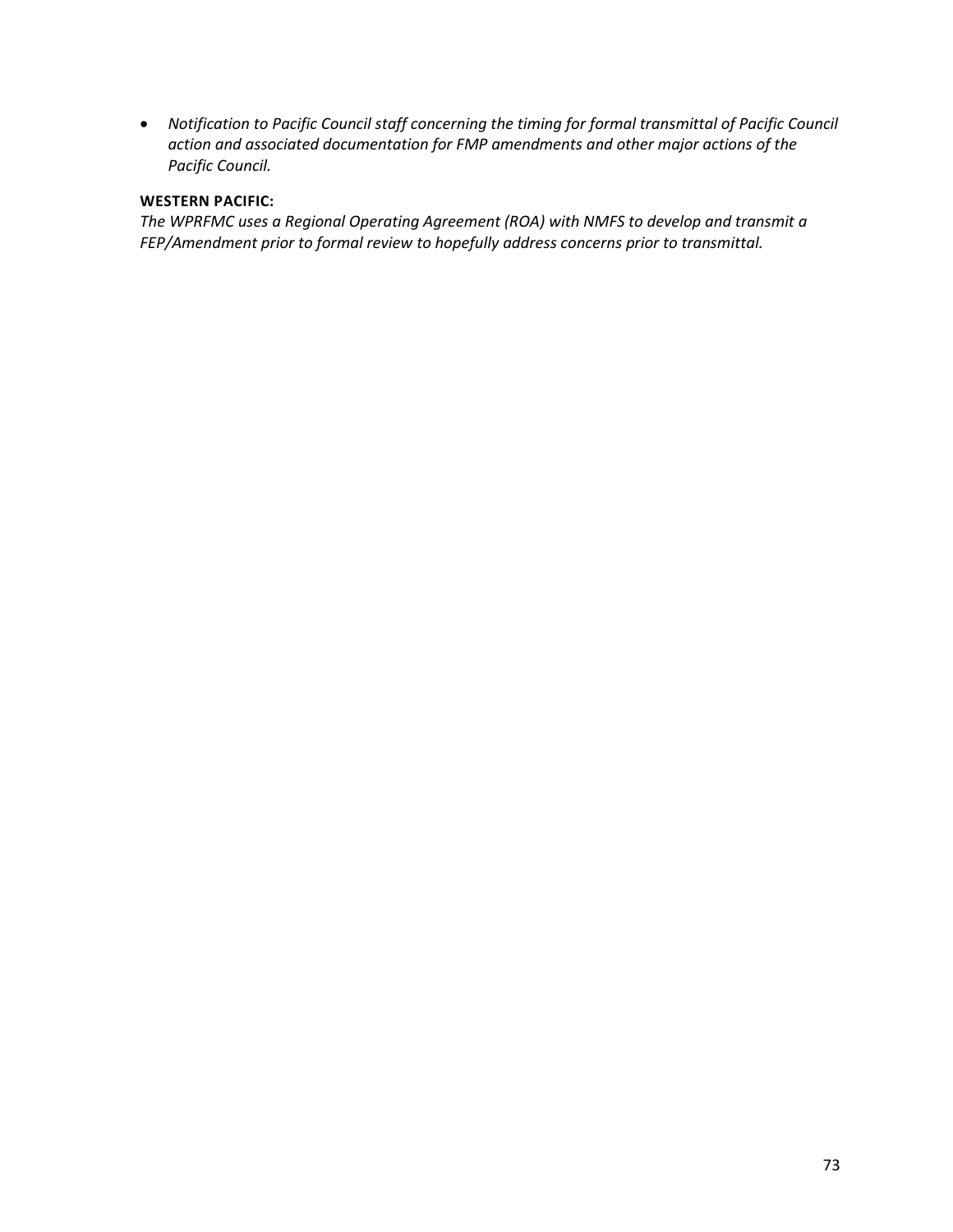# 16. COOPERATIVE RESEARCH

## Background

Draft legislation would require that within 1 year after enactment, and after consultation with the Councils, the Secretary of Commerce shall publish a plan for implementing and conducting the identified research. The plan shall identify and describe critical regional fishery management and research needs, possible projects that may address those needs, and estimated costs for such projects. The plan shall be revised and updated every 5 years, and update plans shall include a brief description of projects that were funded in the prior 5-year period and the research and management needs that were addressed by those projects. Proposed changes would also add: (a) the use of fishing vessels or acoustic or other marine technology, (b) expanding the use of electronic catch reporting programs and technology, and (c) improving monitoring and observer coverage through the expanded use of electronic monitoring devices.

### Consensus Position

The CCC developed the following consensus position:

*"While some regions already have effective cooperative research programs, the CCC believes that an explicit national plan for conducting and implementing cooperative research could benefit both science and the management. Such a plan would promote buy-in for management actions. One example of a potential cooperative research application would be development of electronic reporting programs. However, because there are differences in regional needs, such plans should not be mandatory."*

### Regional Perspectives

#### **SOUTH ATLANTIC:**

*Requiring a written plan for implementing and conducting research to meet the Councils' management needs would greatly improve the South Atlantic Council's ability to manage South Atlantic fisheries. Specifying an update every 5 years with a brief description of projects that were funded in the prior 5-year period and the research and management needs that were addressed by those projects would inject accountability and improve the chances needed research would be conducted. The South Atlantic Council believes partnering with stakeholders to use fishing vessels to*  deploy acoustic or other marine technology, expanding the use of electronic catch reporting *programs and technology, and improving monitoring and observer coverage through the expanded use of electronic monitoring devices, excluding VMS, would be very helpful. The South Atlantic Council required federally-permitted snapper grouper commercial and for-hire vessels use video monitoring if selected since 2008 (Snapper Grouper Amendment 15B); however, to date, none have been selected. The South Atlantic Council has worked with partners to develop applications for charter vessel reporting and private recreational permitting/reporting application. The South Atlantic Council believes that working with stakeholders and using innovative technologies is essential to address current and anticipated data needs.*

#### **GULF OF MEXICO:**

*A plan to conduct cooperative research would be a benefit to the Councils. A cooperative research plan update every 5 years seems to be an appropriate schedule. Priority to development and*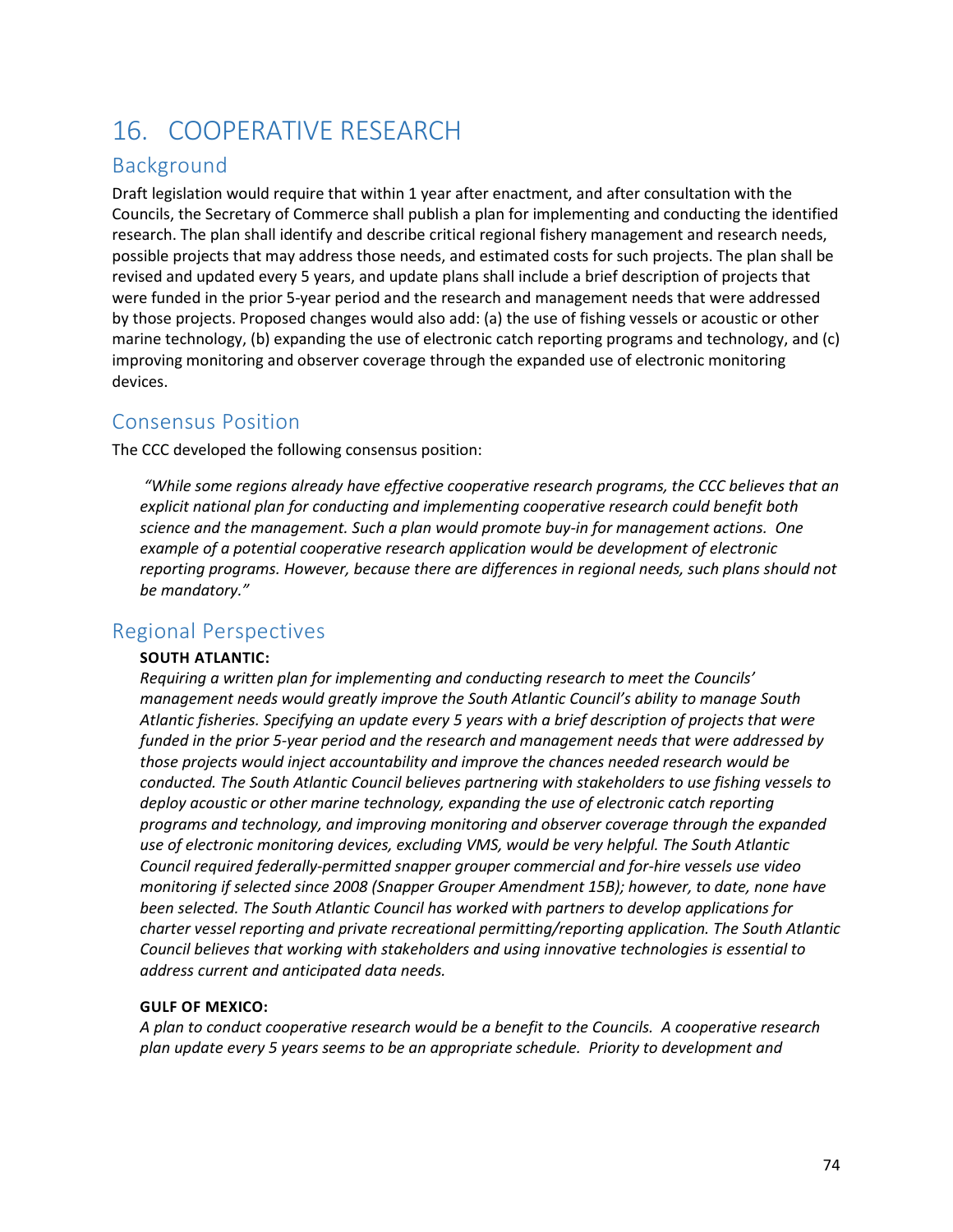*expansion of electronic reporting systems is a critical need to meet current and future management demands relative to harvest monitoring systems.*

#### **NORTH PACIFIC:**

*The North Pacific Council believes that an explicit plan for cooperative research will benefit both the*  industry and the management process in more effectively managing our fisheries. In the current *budget climate, with reduced stock assessment surveys already being planned by NMFS, such cooperative research will be even more critical. We also note that prioritization of the expanded use of electronic monitoring (EM) is consistent with efforts already well underway in the North Pacific and identifying this priority may provide the Council with additional information for management and monitoring of the fisheries.*

#### **PACIFIC:**

*Developing an implementation plan for cooperative research is a logical step. Funding is an important aspect to consider; to the extent that cooperative research and management information is readily available, the Pacific Council would be able to effectively contribute to developing the plan. However, if information is not readily available, a one-year completion horizon is likely to be too short. Given the possibilities of Federal budgeting delays, the Pacific Council has concerns about a one year plan development requirement.* 

*Electronic Monitoring (§305). The Pacific Council supports improving monitoring and observer coverage through electronic monitoring devices. The Pacific Council notes that there is a possibility of the opposite effect on human observer coverage resulting from EM use. The advent of electronic monitoring systems was intended to make monitoring requirements less expensive and provide more flexibility to fishermen, but it may also make human observer coverage more expensive and less flexible. While the Pacific Council supports, and has led, development of regulatory programs for electronic monitoring systems, some fisheries (such as the bottom trawl sector in our groundfish catch share fishery) may not be able to take full advantage of these systems while still having 100% monitoring requirements. We are already seeing small ports having difficulty with observer availability, and if electronic monitoring reduces the demand for observers in those ports, observer provider companies are likely to reduce staff and have remaining staff cover a larger geographic area. This leads to loss of flexibility for fishermen and processors to plan trips, and to avoid bad weather windows. The cooperative research plan should investigate ways to keep human observer options available to meet the needs of small ports and fishermen for whom electronic monitoring is not feasible. The Pacific Council notes that MSA §313(a-e) allows the North Pacific Fishery Management Council to establish a fee program to fund observer coverage, including electronic monitoring. The Pacific Council is interested in exploring the potential for a similar, dedicated funding mechanism to offset the cost of video review under the Pacific Council's third party review model or to solve other cost-prohibitive funding issues under the new electronic monitoring program. Currently, the groundfish trawl catch share program electronic monitoring regulations require that after year 2020, individual fishermen using electronic monitoring will be responsible for employing a certified video review provider; this additional cost could prohibit or discourage participation in the new program. The fund could also potentially be used to augment human observer coverage as needed. Consideration of expanding this authority beyond the North Pacific Council could be beneficial to dealing with the use of evolving technologies such as electronic monitoring and the associated costs.*

#### **WESTERN PACIFIC:**

*The Western Pacific Fishery Management Council develops and monitors its Five-Year Research Priorities as required by MSA§302(h) along with Cooperative Research Priorities. The Western Pacific*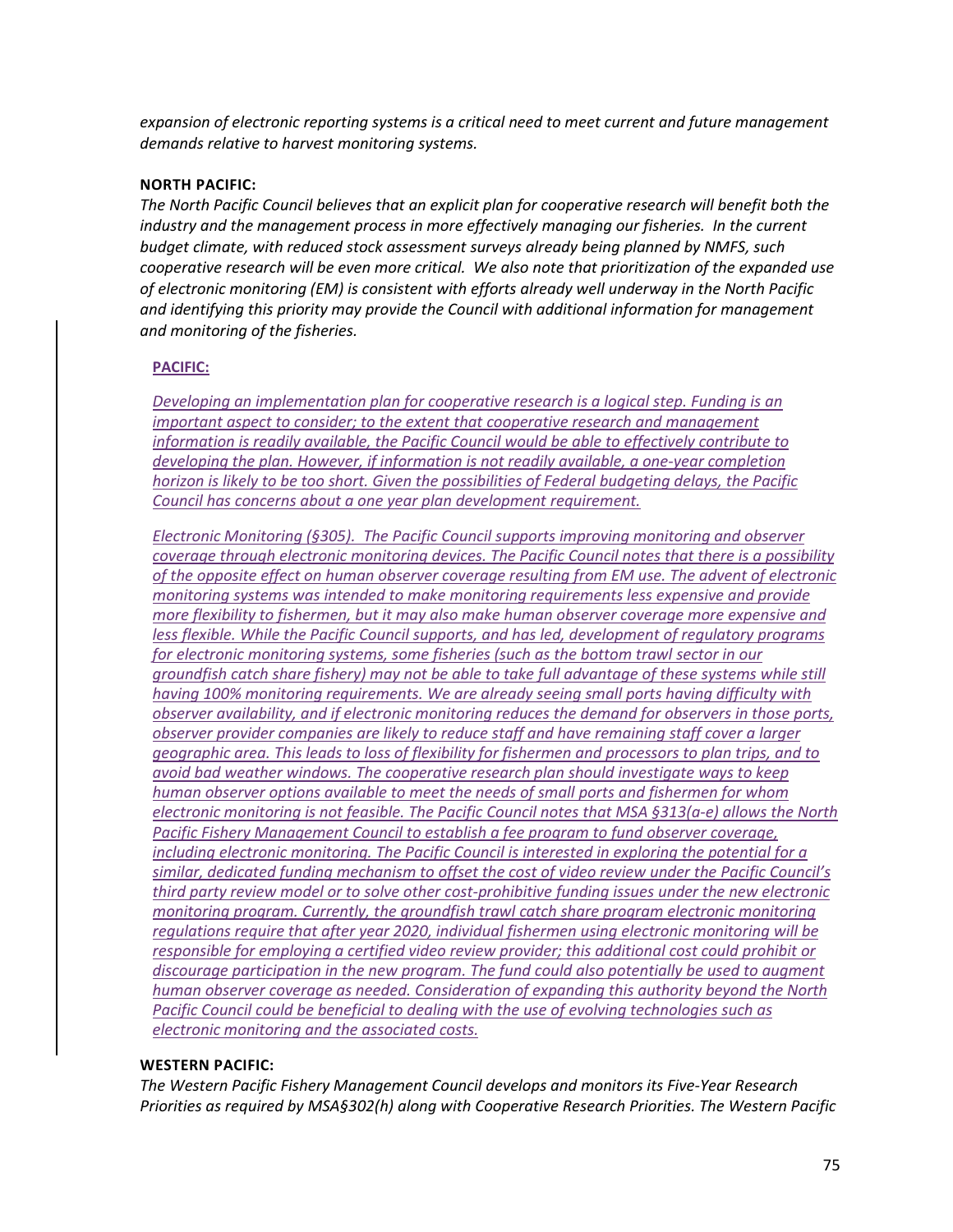*Council submits this document annually to the NMFS Pacific Islands Fisheries Science Center for their consideration when developing their Annual Guidance Memorandum. NMFS should be required to track their accomplishments against the council's management research needs and report back to the council. There is no process or plan in place for the council to be notified – if, when, if not- on the status of the council's 5-year research priorities. A process or plan would assure accountability and transparency on the part of both the NMFS and the Council.*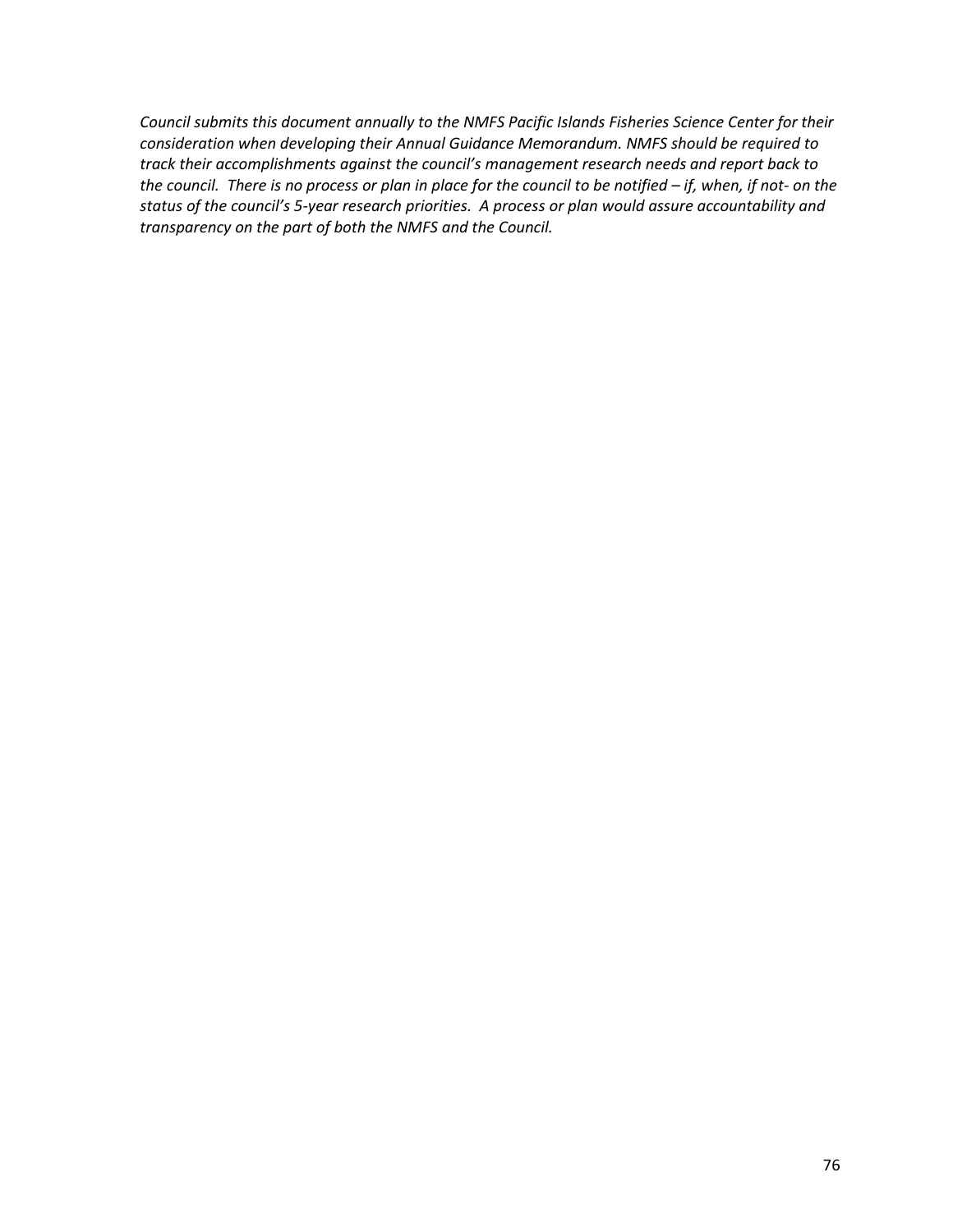# 17. COOPERATIVE DATA COLLECTION

## Background

Draft legislation (e.g., H.R. 200 as amended, Section 207) would require that not later than 1 year after enactment, the Secretary shall develop, in consultation with the scientific and statistical committees of the Councils and the Marine Fishery Commissions, and submit to the Committee on Commerce, Science, and Transportation of the Senate and the Committee on Natural Resources of the House of Representatives a report on facilitating greater incorporation of data, analysis, stock assessments, and surveys from State agencies and non-governmental sources into fisheries management decisions. The Secretary shall take into consideration and, to the extent feasible, implement the recommendation of the National Academy of Sciences in the report entitled "Review of the Marine Recreational Information Program (2017), including (1) prioritizing the evaluation of electronic data collection, including smartphone applications, electronic diaries for prospective data collection, and an internet website option for panel members or for the public; (2) evaluating whether the design of the MRIP program for the purposes of stock assessments and the determination of stock management reference points is compatible with the needs of in-season management of annual catch limits; and (3) if the MRIP program is incompatible with the needs of in-season management of annual catch limits, determining an alternative method for in-season management.

## Consensus Position

The CCC developed the following consensus position:

*"There has been some discussion of establishing guidelines to facilitate incorporation of data from non-governmental sources in fishery management decisions. There are existing legal requirements that govern data collection and quality (e.g., Data Quality Act) that dictate what NMFS is required to use for stock assessments. Data from fishermen, the states, and universities are already considered and evaluated for inclusion in stock assessments, as appropriate for the methodology and use of the data collected. These data sources are reviewed by the assessment analysts and through the peer review process that usually includes the Councils' scientific and statistical committees. The CCC believes prescriptive requirements for use of any data source are not appropriate. The implementing guidelines for when such information should be utilized will be critical to its veracity and usefulness to assessment authors and managers."*

### Regional Perspectives

### **SOUTH ATLANTIC:**

*The South Atlantic Council is concerned that some of the proposed legislative provisions would be extremely time-consuming and burdensome for both the Scientific and Statistical Committee (SSC) and staff and appear to duplicate existing avenues of review for information from non-governmental sources. For example, the existing Southeast Data, Assessment, and Review (SEDAR) process already allows for any entity – governmental or otherwise – to submit data via working papers for review during the data and assessment workshop components of the process. Likewise, scientific analyses*  and conclusions produced by non-governmental entities that have already undergone an external *peer-review process (e.g., independent scientific journals) are routinely used during the SEDAR assessments. The Council's SSC has also established a process for conduct of third party (e.g., academics, private consultants) stock assessments, and regularly reviews scientific information for use in management that has been collected by academic scientists independently or in cooperation with fishermen. However, the Council believes that data used in management decisions should be*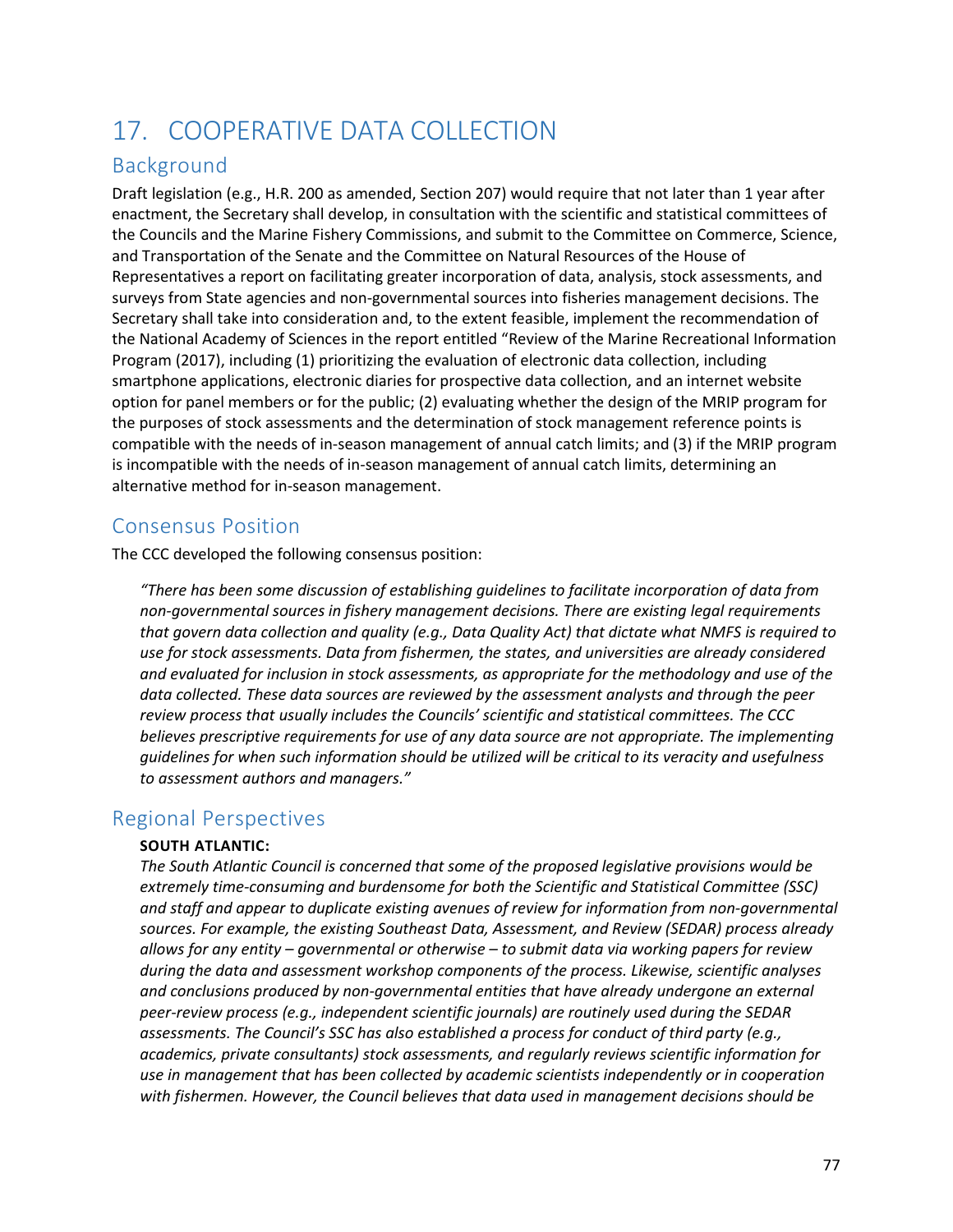*collected in accordance with standards appropriate to the type of information collected and its intended use, and that are designed to minimize associated uncertainty.*

#### **GULF OF MEXICO:**

*Agrees with the CCC consensus statement and SAFMC analysis provided above.*

#### **NORTH PACIFIC:**

*The North Pacific Council notes that although cooperative data collection can be very valuable to our management process and scientific understanding (e.g., the expanded Bering Sea crab surveys done by industry several years ago), the studies and results need to have adequate peer review. The concern isn't specifically with other non-government data sources per se, it is the notion that they won't be adequately peer reviewed or vetted to fulfill Best Scientific Information Available (BSIA) requirements of MSA and hold up to public and legal review. The Council had suggested that in developing the report, the Secretary also identify a process for ensuring adequate scientific peer review of the data and analysis. Basing management decisions on poorly designed studies and questionable information can be highly detrimental to the conservation of our stocks and management of the fisheries.*

#### PACIFIC

*A report on cooperative data collection as described could be useful in assisting states, tribes, and nongovernmental organizations in directing their sampling and analytical efforts to benefit Council needs, and in prioritizing Federal funds to accomplish those efforts. We also note that much of what is being requested under HR 200 §404(e)(3)(B) is, or should be, included in the periodic strategic plan for fisheries research as required under MSA §404(b).*

#### **WESTERN PACIFIC:**

*The Western Pacific Fishery Management Council is concerned that this proposed provision would impose additional unnecessary burdens on the Scientific and Statistical Committee (SSC) and staff. The SSC and staff will be forced to act as gate keepers of information received by anyone, any agency, and any organization. Peer review processes are in place. These processes include assuring that all necessary and relevant information are included in reviews of stock assessments developed for management action by the councils.* 

*The Western Pacific Council utilizes the Western Pacific Stock Assessment Review (WPSAR) process for incorporating data into, as well as approving, stock assessments. The WPSAR process includes the Council, NMFS PIRO, and NMFS PIFSC and provides an existing avenue for reviewing and incorporating useful data into stock assessments. This process should form the basis of facilitating incorporation of additional data, when and if available.* 

*This provision requires the development of a report that facilitates greater incorporation of data, analysis, stock assessments, and surveys from State agencies and non-governmental sources into fisheries management decision. In the Western Pacific region, data from the State and Territories are the only source of fishery dependent data used in stock assessments that feed into fisheries management. These data and survey information and assessments are all documented in the region's Annual Stock Assessment and Fisheries Evaluation report. Requiring the development of another report of similar nature would be duplicative.*

*Electronic data collection will need greater support/funding since the inherent biases in this type of system (i.e., zero catch, lack of validation, etc.) will need to be accounted for. MRIP in the Western*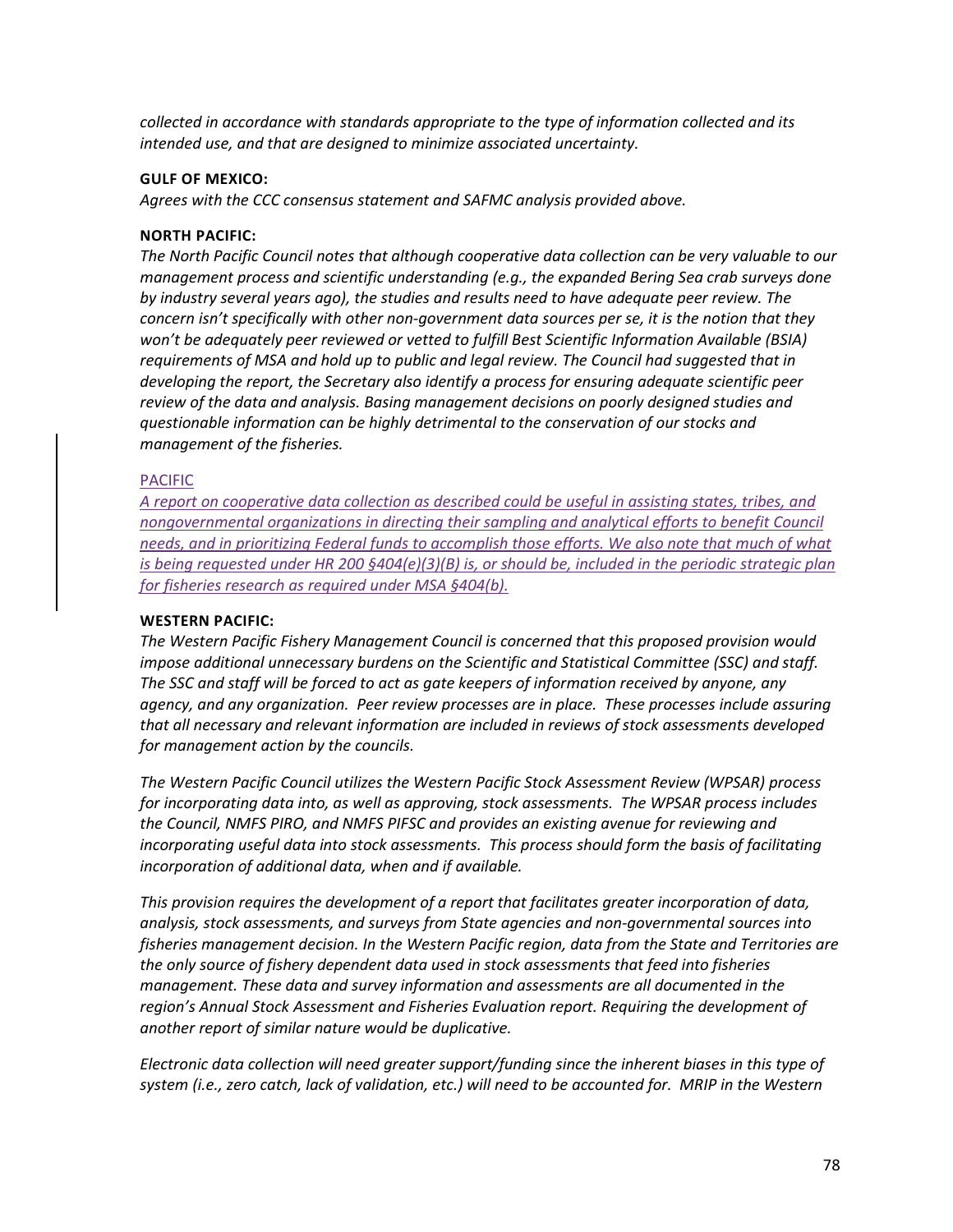*Pacific only exists for the State of Hawaii and is not useful for stock assessment, reference point, or in-season management.*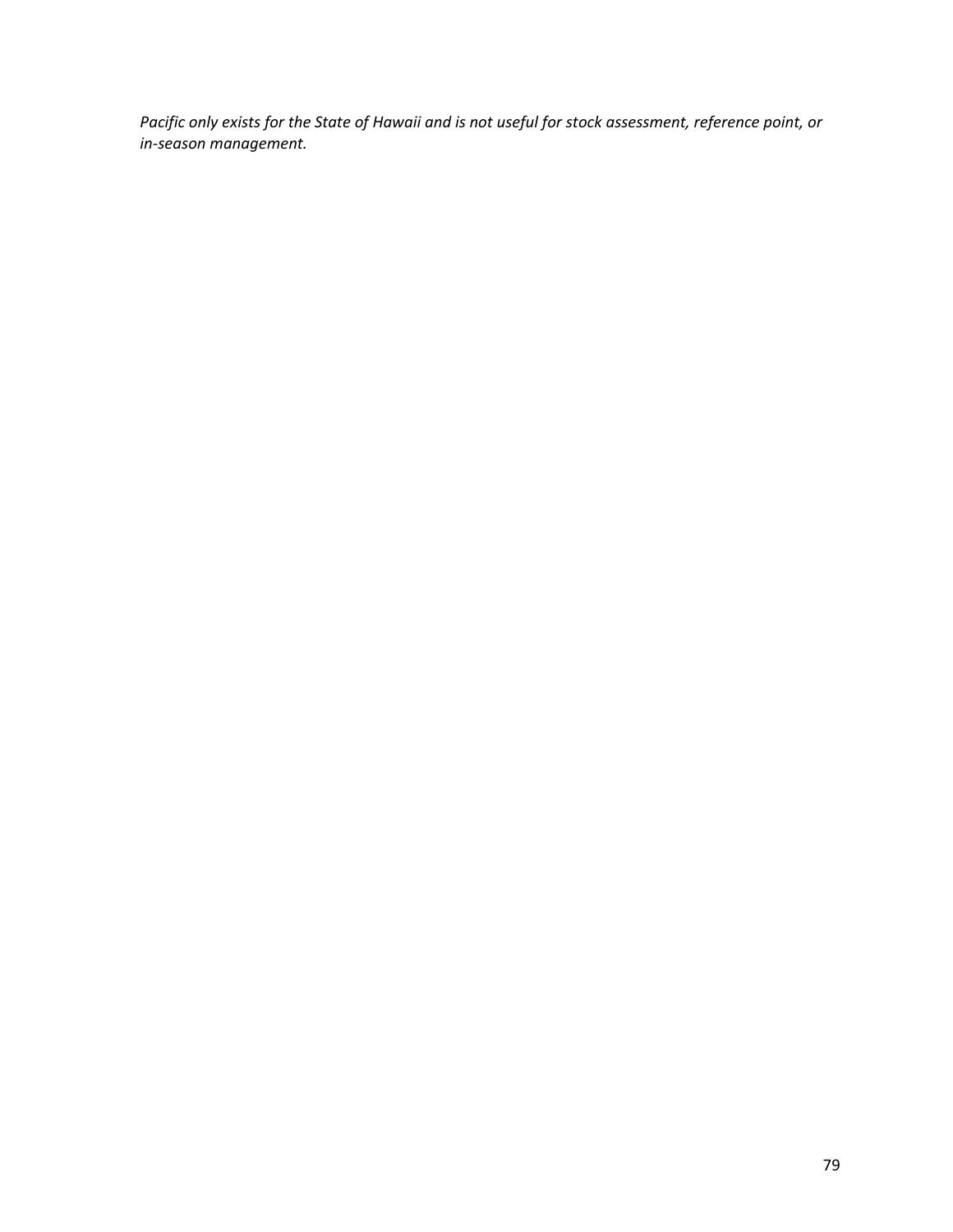# 18. MIXED USE LAPP MORATORIUM

## Background

Draft legislation (e.g., H.R. 200 as amended, Section 206) would require that not later than 1 year after enactment, the Secretary of Commerce shall seek to enter into an agreement under which the Ocean Studies Board of the National Academies of Sciences, Engineering, and Medicine shall study the use of limited access privilege programs in mixed-use fisheries (mixed-use means a Federal fishery in which two or more of the following occur: (A) recreational fishing, (B) charter fishing, and (C) commercial fishing.). Proposed language would also establish a moratorium on the submission and approval of a limited access privilege program for a mixed-use fishery until the date that the report is submitted except if such program was part of a pending fishery management plan or plan amendment before the date of enactment of this legislation. A program under this exception shall be reviewed and revised as necessary to be consistent with the recommendations of the report. None of the proposed changes would affect limited access privilege programs approved by the Secretary of Commerce before enactment of this legislation.

## Consensus Position

The CCC developed the following consensus position:

*"The CCC believes that Councils should maintain the maximum flexibility possible to develop effective management tools, including limited access privilege programs. Temporary moratorium is likely to increase the administrative burden for some Councils and may reduce the Councils' ability to implement the appropriate management program for their fisheries that could include modification of existing LAPP measures or new LAPP measures.*

*Limited access privilege programs are a management tool that should be available to the Councils, but the design, timing, and development should be left to individual Councils if they choose to use this tool for a specific fishery."*

### Regional Perspectives

### **SOUTH ATLANTIC:**

*The South Atlantic Council has one long-standing IFQ program in the region (wreckfish) that was established in 1992. [Note: LAPPs and IFQs are all types of catch share programs.] Since that time, the Council has considered the use of catch shares in the snapper grouper mixed-use fishery (2007- 2008) and the golden crab fishery (100% commercial) (2012) but did not move forward with programs for either fishery. The topic of catch shares has lately been controversial in the South Atlantic and the Council is not currently considering additional catch share programs. The South Atlantic Council is concerned about the potential impact on existing data collection/research programs if NMFS funds have to be diverted to fund a National Academy of Sciences study of LAPP programs in mixed-use fisheries.* 

### **GULF OF MEXICO:**

*Agrees with the CCC consensus position stated above. The congressional mandate to implement annual catch limits has made limited access privilege programs (LAPPs) an essential management*  tool in certain circumstances. LAPPs have proven to be an effective tool for preventing overfishing *and to improve the economic efficiency of the commercial fisheries sector. Exploratory studies in the Gulf of Mexico have also documented potential benefits for the for-hire charter and headboat*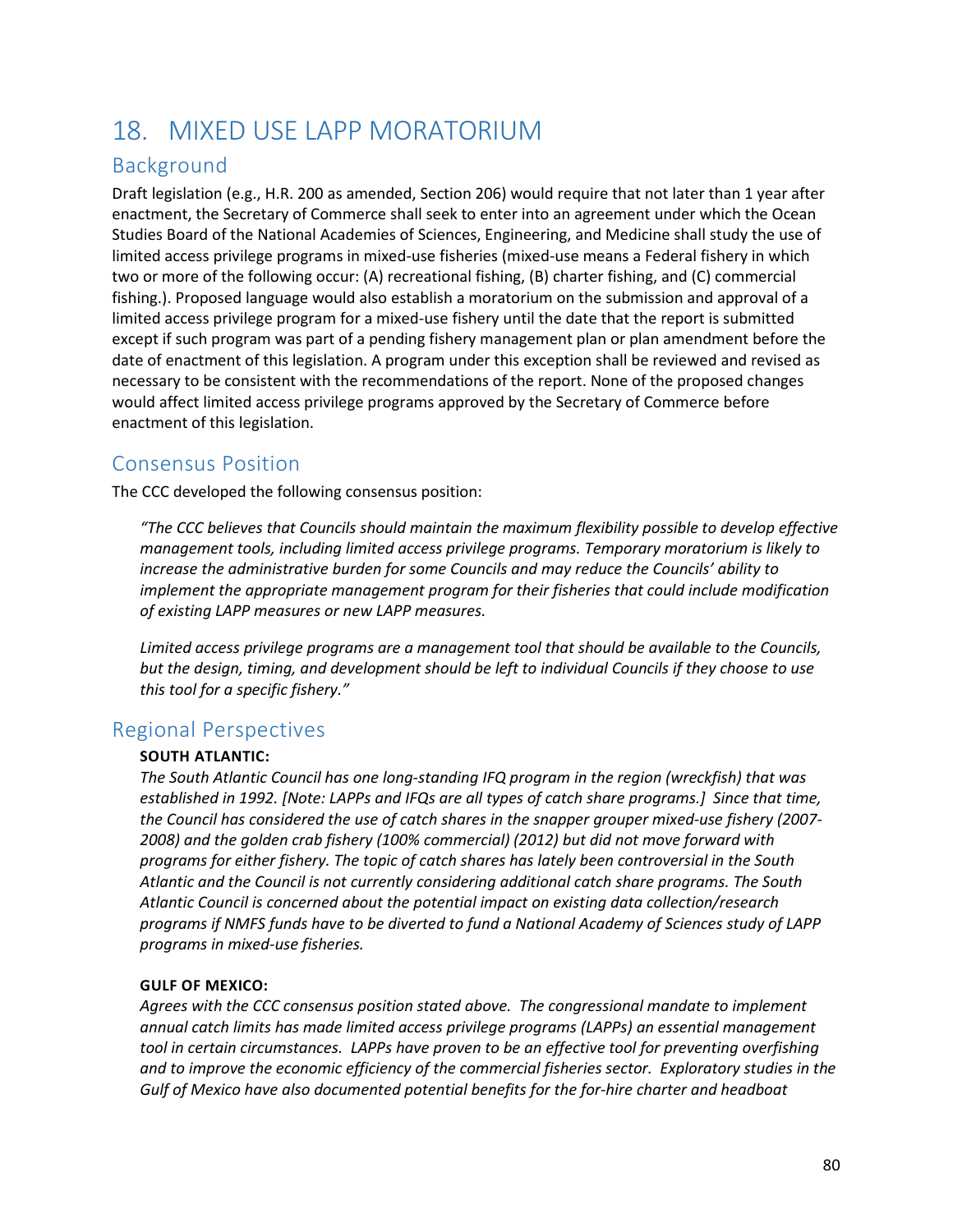*components of the recreational sector. It should be noted that, like the rest of our management tools, LAPPs are not necessary in every fisheries context.*

#### **NORTH PACIFIC:**

*The North Pacific Council notes that NAS studies incur costs to the agency (typically ~ \$1 million) that in turn, affect the Councils by reducing funding for NMFS scientific and management support. Additionally, prescribing a national moratorium on LAPPs limits the ability of Councils to use proven management tools based on regional needs and determinations, to fulfill their conservation and management responsibilities.*

#### **WESTERN PACIFIC:**

*The Western Pacific Council does not currently use Limited Access Privilege Programs (LAPPs). However, the term "mixed-use fishery" needs to be better defined to ensure that should the Western Pacific Council choose to use LAPPs in the future, it isn't constricted by a term specifically written for other areas. The legislation should also ensure that should the study not be completed in one year, the moratorium would be lifted.*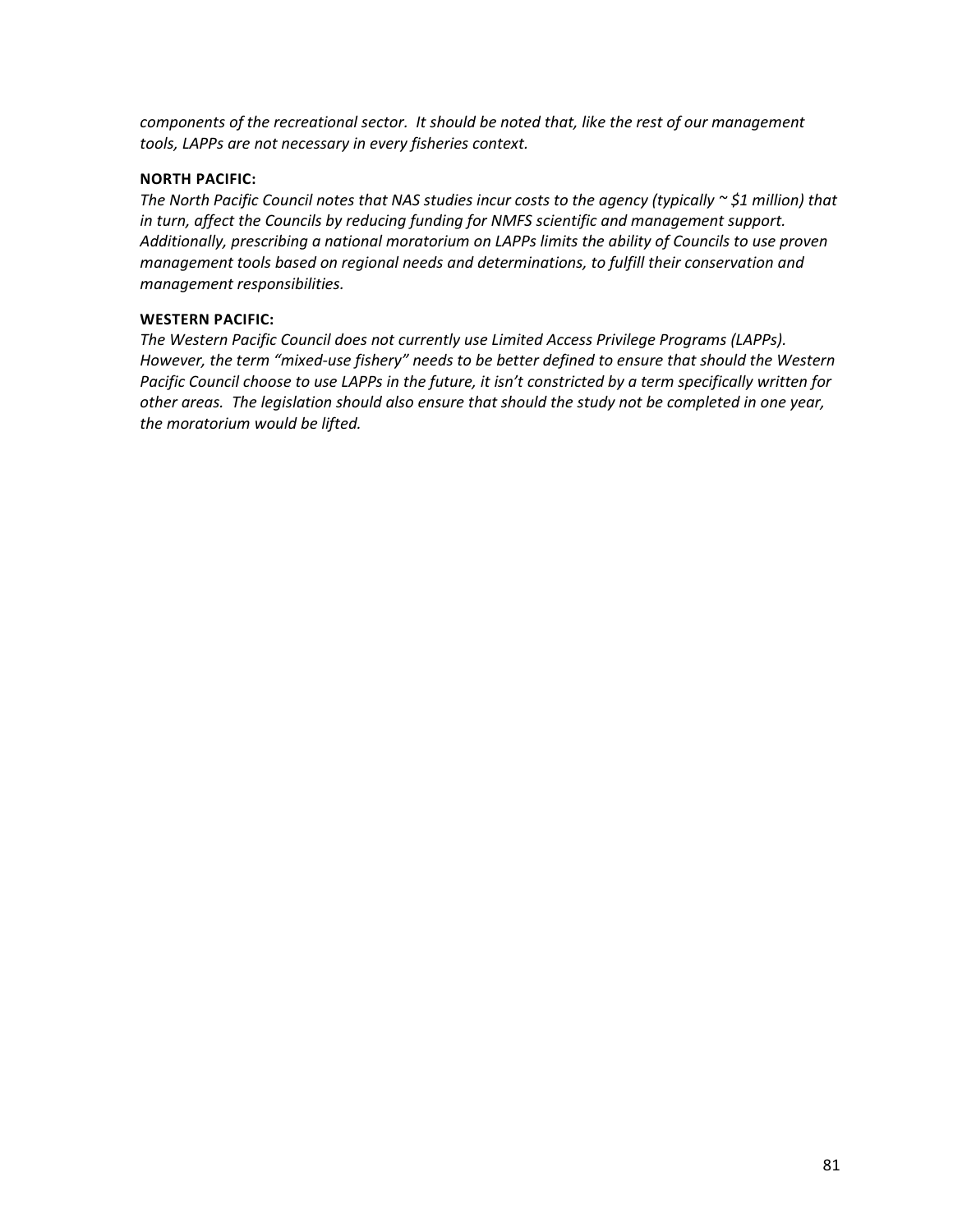# 19. AQUACULTURE

## Background

Aquaculture is being promoted as a way to reduce the seafood import/export deficit. The Magnuson-Stevens Act (MSA) treats aquaculture as fishing based on a legal opinion by NOAA General Counsel that landings or possession of fish in the exclusive economic zone from commercial marine aquaculture production of species managed under fishery management plans constitutes "fishing" as defined in the MSFCMA [Sec. 3(16)]. Fishing includes activities and operations related to the taking, catching, or harvesting of fish.

In 1994, the South Atlantic and Gulf of Mexico Councils established a live rock aquaculture permitting system for state and federal waters off the coast of Florida under Amendment 2 to the Coral FMP. Live rock is defined as living marine organisms or an assemblage thereof attached to a hard, calcareous substrate, including dead coral or rock. Live rock is used in the marine aquarium trade. This permitting system allows deposition and harvest of material for purposes of live rock aquaculture while maximizing protection of bottom habitat, EFH, and HAPC in federal waters of the South Atlantic Council.

The Gulf of Mexico Council approved an Aquaculture FMP in January 2009. There is a lawsuit underway challenging provision of the FMP.

### Consensus Position

The CCC developed the following consensus position:

*"The CCC believes that Regional Fishery Management Councils have existing authority under the Magnuson-Stevens Act (MSA) to develop fishery management plans for aquaculture/mariculture, which is consistent with NMFS' longstanding interpretation. This authority allows the Councils to address in a public and transparent manner, major topics like permitting process and duration, approval of systems and siting, species that may be cultured, and record keeping and reporting.*  However, conflicting court decisions have caused confusion and specific mention of *aquaculture/mariculture in the MSA would affirm the Councils' authority to manage such activities that impact existing fishery management plans."*

### Regional Perspectives

### **SOUTH ATLANTIC:**

*The South Atlantic Council believes that aquaculture should be included in the MSA to take advantage of the transparent, public Council process to address major issues such as siting, species to be cultivated, potential law enforcement impacts of a cultures species and wild catches of the same species, and permit review, including potential for leasing permits and financial guarantees for decommissioning a facility. The States are an important partner and most aquaculture currently occurs in State waters. Expansion of aquaculture should explicitly recognize State jurisdiction and provide additional funding for State capacity to participate in the process. Any Council without an Aquaculture FMP should be provided additional funding to develop an Aquaculture FMP to address major issues while leaving the details and implementation to our Federal and State partners.*

*The South Atlantic Council recognizes that there are several types of environmental risks associates with marine aquaculture. Federal, state, and local regulatory agencies should evaluate these risks as they develop and implement permitting and monitoring processes for the aquaculture industry. The*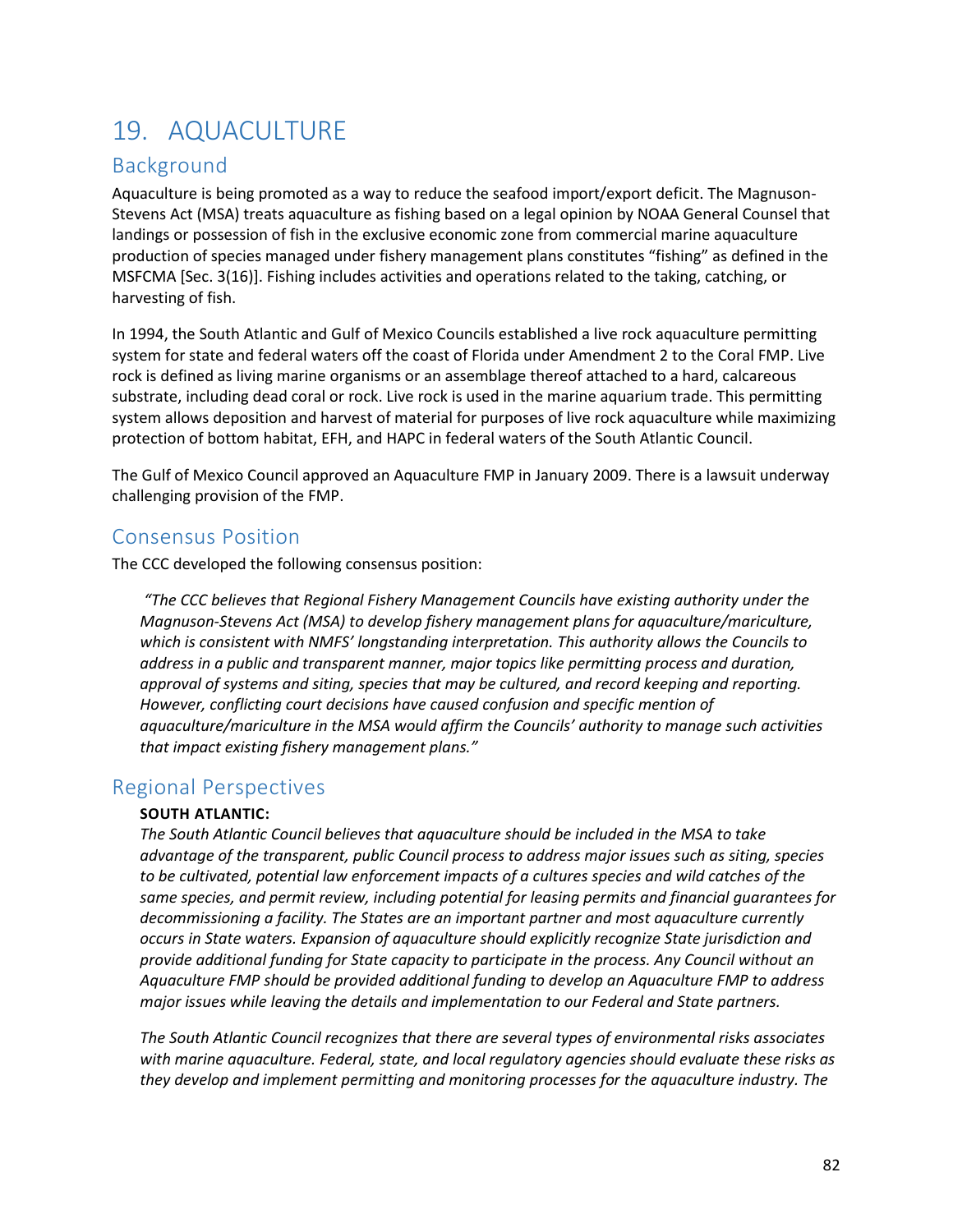*Council specifically recognizes the following potential interactions between marine aquaculture and essential fish habitat (EFH):*

- *1. Escapement*
- *2. Disease in aquaculture*
- *3. Use of drugs, biologics, and other chemicals*
- *4. Water quality impacts*
- *5. Benthic sediment and community impacts*

*The South Atlantic Council supports the establishment and enforcement of the following general requirements for marine aquaculture projects authorized under the Magnuson-Steven Fishery Conservation Act (MSA) or other federal authorities, to clarify and augment the general policies already adopted in the Habitat Plan and Comprehensive Habitat Amendment (SAFMC 1998a; SAFMC 1998b):* 

*1. Marine aquaculture activities in federal waters of the South Atlantic require thorough public review and effective regulation under MSA and other applicable federal statutes.* 

*2. Aquaculture permits should be for at least a 10-year duration (or the maximum allowed if the applicable law or regulation sets a maximum less than 10 years) with annual reporting requirements (activity reports). Permits of 10 years or more should undergo a 5-year comprehensive operational review with the option for revocation at any time in the event there is no prolonged activity or there are documented adverse impacts that pose a substantial threat to marine resources. SAFMC Marine Aquaculture Policy June 2014* 

*3. Only drugs, biologics, and other chemicals approved for aquaculture by the FDA, EPA, or USDA should be used, in compliance with applicable laws and regulations (see Appendix for current list of approvals).* 

*4. Only native (populations) species should be used for aquaculture in federal waters of the South Atlantic.* 

*5. Genetically modified organisms should only be used for aquaculture in federal waters of the South Atlantic, pending FDA and/or other Federal approval, following a rigorous and documented biological assessment which concludes there is no reasonable possibility for genetic exchange with natural organisms or other irreversible form of ecological impact. Further, aquaculture of genetically modified organisms should be prohibited in federal waters of the South Atlantic when there exists a reasonable opportunity for escapement and dispersal into waters of any state in which their culture and/or commerce are prohibited by state rule or policy.* 

*6. Given the critical nature of proper siting, the permitting agency should require the applicant to provide all information necessary to thoroughly evaluate the suitability of potential aquaculture sites. If sufficient information is not provided in the time allotted by existing application review processes, the permitting agency should either deny the permit or hold the permit in abeyance until the required information is available.* 

*7. Environmental monitoring plans for projects authorized under MSA should be developed by the applicant/permit holder and approved by NOAA Fisheries with input from the Council.*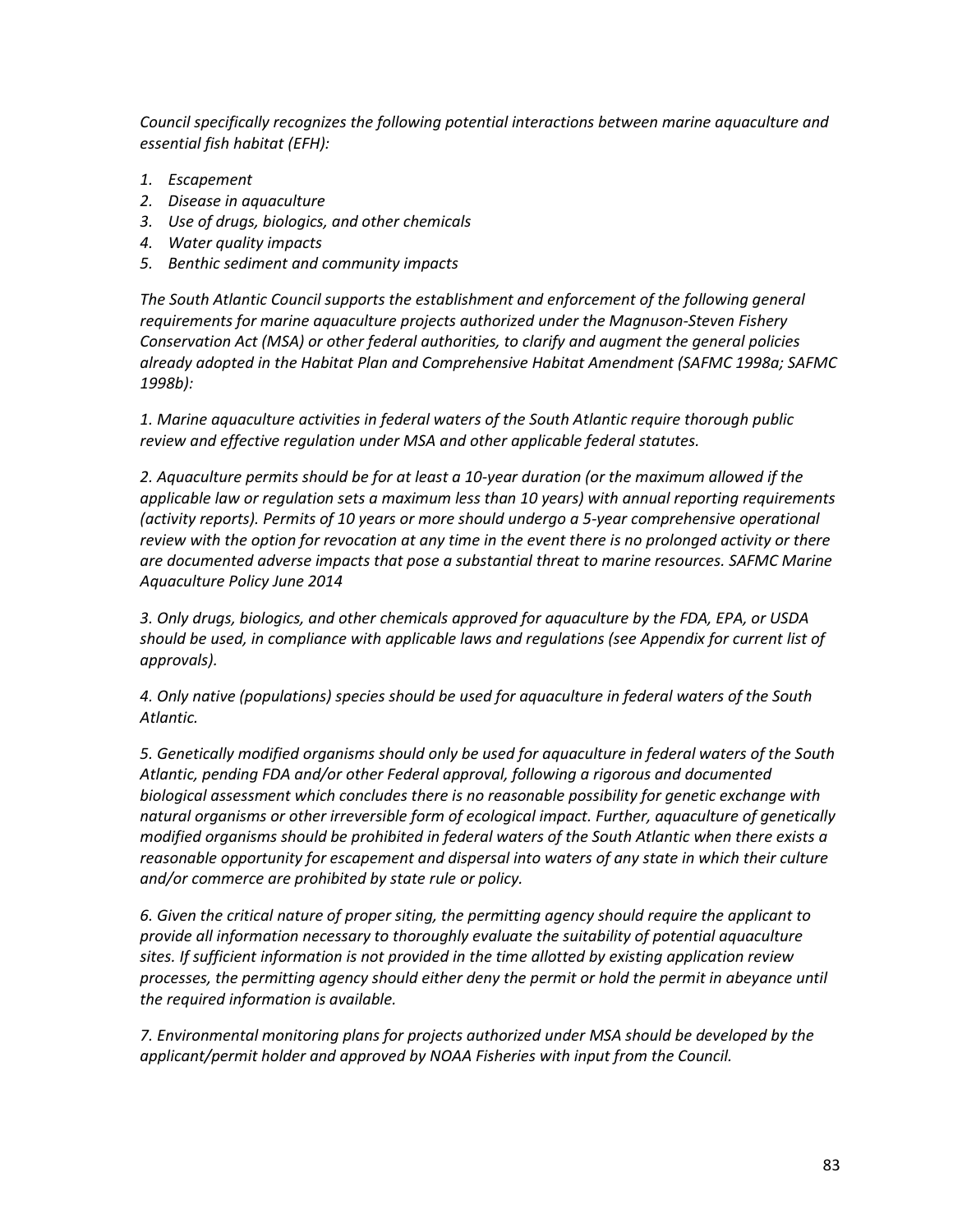*8. Fishery management plans for aquaculture should require permittees to have adequate funds (e.g., assurance bond) committed to ensure removal of organisms and decommissioning of facilities that are abandoned, obsolete, or storm-damaged or have had their permit revoked. The plans should also require that the amount of these funds be determined by NOAA Fisheries with input from the Council and that the funds be held in trust.* 

*9. When issuing permits for aquaculture in federal waters, NOAA Fisheries should specify conditions of use and outline the process to repeal permits in order to prevent negative impacts to EFH. NOAA should take the appropriate steps to modify or revoke permits using its authority if permit conditions are not being met.*

#### **GULF OF MEXICO:**

*The Gulf of Mexico is the only Council to have an implemented plan for aquaculture and echoes many of the sentiments expressed by the South Atlantic, above. Many of the items addressed in the Wicker Aquaculture bill are already included in the GMFMC's fishery management plan (FMP) for aquaculture and by extension are in the final rule establishing the Gulf Aquaculture Permit. There are major differences in the climate and needs of each region; thus, an overarching federal management body (as outlined in Section 4(c)) would lack the regionalized expertise necessary to fully evaluate concerns of each region. Regionalized subcommittees addressing aquaculture would be more appropriate, as should a formalized consultation process with regional management councils.* 

*In Section 2 (b) (4) of the bill, the purpose identifies rationale regarding support for existing jobs, including "watermen, processors, and other traditional fishing industry partners" that would be consistent with incorporating aquaculture-specific language into the MSA. Additionally, it is not clearly delineated if existing management plans, such as the GMFMC's Aquaculture FMP, would supersede this bill. The bill needs to clearly identify if existing management plans for aquaculture by regional councils would cease to be how aquaculture is managed.* 

*Section 5. Administration Section 5(a) and 5(b) of the bill have many elements that have already been addressed and codified based in the GMFMC's Aquaculture FMP. Section 5(e) does not specifically address how veterinary health will be addressed. The GMFMC agrees with the SAFMC that only drugs, biologics, and other chemicals approved for aquaculture by the FDA, EPA, or USDA should be used, in compliance with applicable laws and regulations (as has been identified in the GMFMC Aquaculture plan). Aquaculture facilities are not "closed loop" facilities, and administration of drugs, biologics, and other chemicals can have resounding effects on surrounding marine communities.* 

*Most permitting issues addressed in the bill have already been clearly defined in the Gulf in the GMFMC's Aquaculture FMP and Gulf Aquaculture Permit. The GMFMC is especially concerned with Section 6(b)(2)(B & C) and does not support culture of non-native species. The term "naturalized" is not defined and could be interpreted to include species that are not native to a region but have invaded. Propagation of these invasive species could have major unintended consequences on the surrounding marine environment. Additionally, sterility is not a guaranteed state, and non-native stocks should never be cultured. The GMFMC recommends the culture of only native, non-genetically modified, non-transgenic species with progeny cultured from wild caught brood stock. Lastly, the GMFMC Aquaculture FMP and Gulf Aquaculture Permit strictly prohibit culture of shrimp and corals. Each regional fishery management council should determine which species should not be cultured if appropriate rationale is provided.*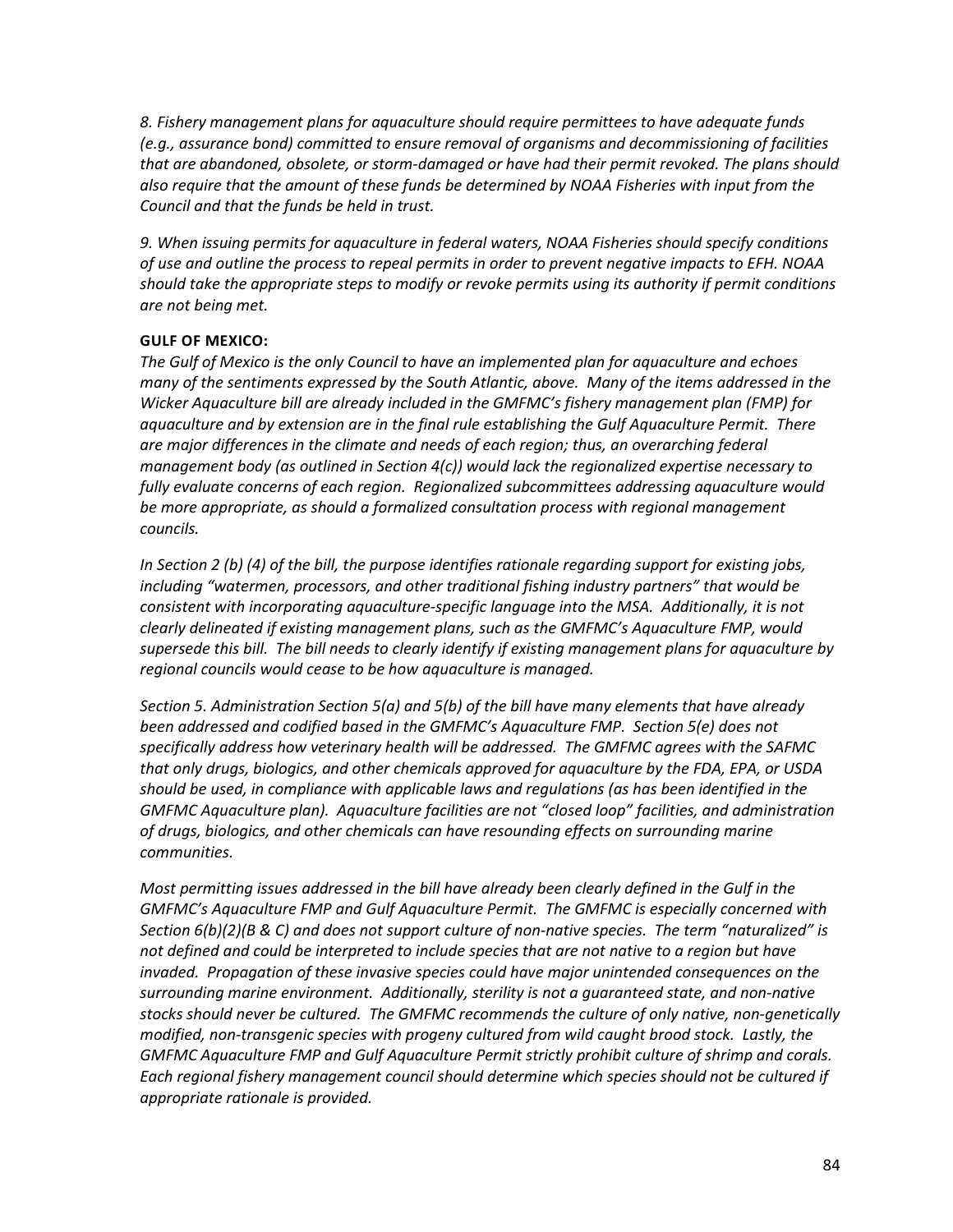*Permitting procedures in Section 6(c) are already addressed in the final rule establishing the Gulf Aquaculture Permit. Additionally, through the FMP, permit procedures can be modified (through a plan amendment) should the necessity arise; this bill would require an act of Congress to modify permitting procedures. In the current process, before a permit is approved, the Regional Administrator of NMFS should consult with the GMFMC on a permit, allowing for the GMFMC to provide comments prior to approval. The process outlined in Section 6 does not require a consultation with the regional council which should be rectified.* 

*Permit duration should not exceed 10 years, with the ability to renew in 5-year increments; a 25-year increment is much too long. Additionally, three years to remove all equipment is too lenient as aquaculture facilities can continue to have biofouling, act as vectors for invasive species and disease, and hinder fishing and marine traffic in the vicinity of the facility, among others. A facility should be completely decommissioned within one year of permit expiration.* 

*There should be financial guarantees associated with escapement events to discourage repeat offenses and encourage best practices in the face of catastrophic weather events. It is likely that these event will occur and will require federal agency involvement to mitigate.* 

*One tradeoff for removing aquaculture authority from the MSA would be the elimination of the need for MSY or OY measures. However, establishing an MSY for all cultured species (with the ability to increase or decrease this cap) allows managers to assess whether the practice of aquaculture in a region is having cascading effects on the surrounding environment, thus modifying this measure as appropriate. By not having such a measure on production poundage, there could be unintended consequences for wild stocks from overutilization of marine resources dedicated to aquaculture.* 

*Section 7 indicates that there are two different types of aquaculture permits, those from Section 6, and those under the MSA. Permitting requirements may not be consistent between the two which could create confusion and inconsistencies in application. This should be addressed.*

*Also, all aspects of Section 8 in the bill are outlined in the Gulf Aquaculture Permit and GMFMC's Aquaculture FMP.*

*In Section 10 (b)(3), more explicit language is needed regarding intent. It is recommended that only the culture of native, non-genetically engineered, non-transgenic species be used for research, and that this be explicitly outlined in the bill.*

#### **WESTERN PACIFIC:**

*The Western Pacific Council recognizes that aquaculture is a rapidly developing industry and that aquaculture presents both potential benefits and potential negative impacts to the environment and society. The Western Pacific Council has had an aquaculture policy in place since 2007 that includes guidelines on cultured species; habitat; research, location, design, and operation; water quality; health management and disease control; indigenous people's rights and access; permitting and reporting; enforcement; protected species; and social and economic considerations. The Western Pacific Council is also working with NMFS on developing a programmatic Environmental Impact Statement (EIS) for aquaculture and in the process of amending its Fishery Ecosystem Plans to include an aquaculture management framework that includes permitting and reporting. The Western Pacific Council recognizes the push for aquaculture and is working to ensure that aquaculture is treated as a fishery in the Western Pacific and minimizes or eliminates impacts on other fisheries and the environment.*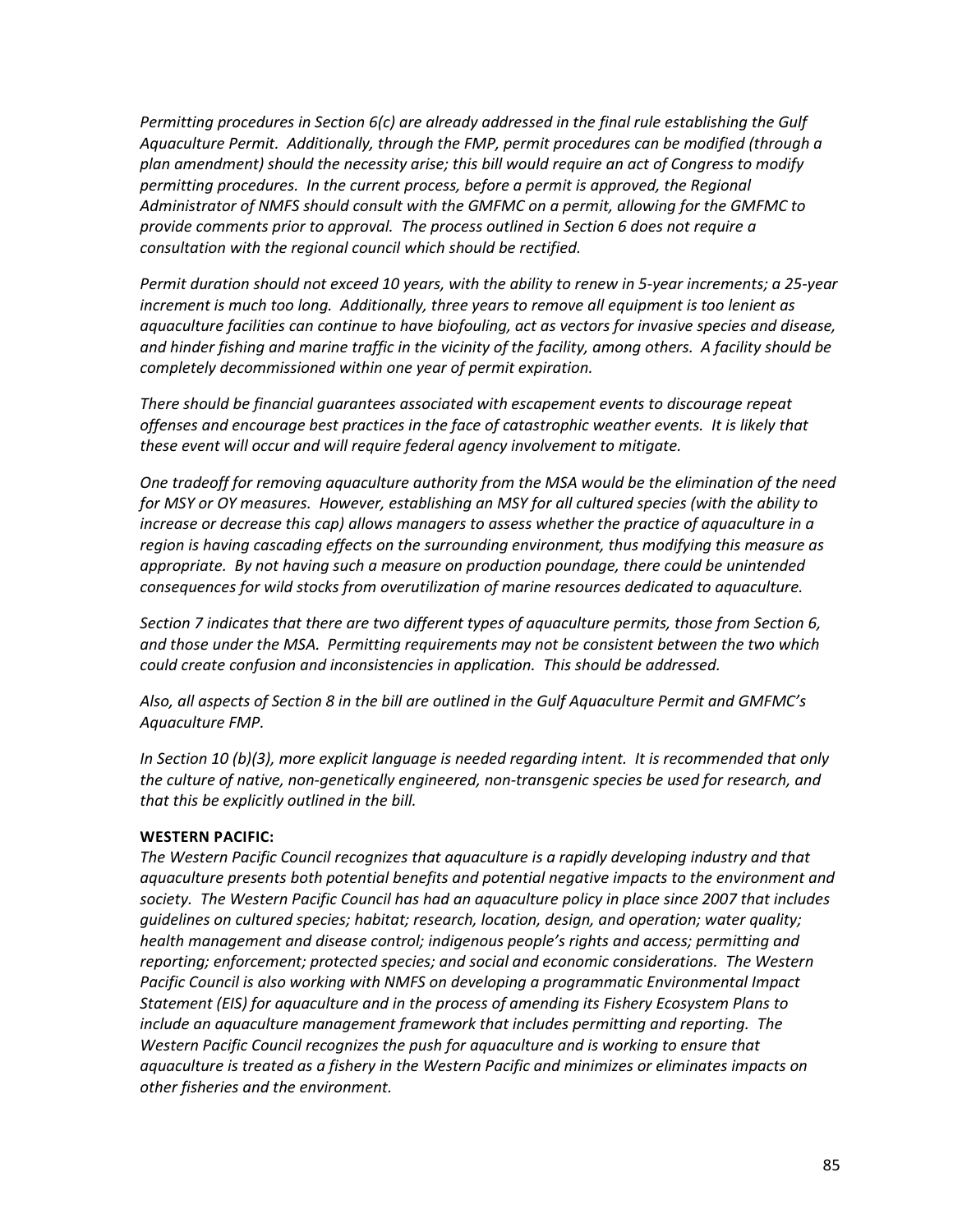#### **NORTH PACIFIC:**

*Currently, there are no offshore aquaculture facilities off Alaska, and to date, none have been proposed. Aquaculture facilities are currently all located in state waters, raising mainly shellfish (e.g., oysters and mussels), although there has been recent interest in developing kelp farming. The state also authorizes salmon hatcheries to enhance wild salmon production.*

*Although the North Pacific Council does not have an aquaculture FMP, the Council believes that it would be important for the Council to directly regulate aquaculture in the EEZ, so that major economic and conservation issues and concerns can be comprehensively addressed through a transparent, public process. Wild fisheries off Alaska are managed for sustainability and profitability, and the Council believes that a consultative only role for the Councils would be insufficient to adequately address potential adverse impacts. There will likely be major overlap of offshore aquaculture facilities with Council-managed fisheries, and we believe that offshore aquaculture could potentially impact the Council's ability to fulfill its responsibilities under the MSA and affect the Council's ability to conserve and manage marine resources and resource users based on the best scientific information available. For example, the Council would be very concerned about the location of aquaculture facilities in terms of pre-empting important fishing grounds, as well as potential adverse impacts on habitat (e.g., via waste production), fish stocks (e.g., transmittal of diseases and parasites), and fishing communities (competition reducing ex-vessel values).* 

*The Council notes that the science regarding potential impacts of aquaculture in waters under the Council's jurisdiction may not be complete enough to accurately assess potential risk and harm to fish habitat and wild stocks in the ecosystems that we manage. The Council believes it would be prudent to base decisions on siting, size, and type of offshore aquaculture facilities on scientific assessments of risk and recommends implementing a precautionary approach to aquaculture development for that reason.*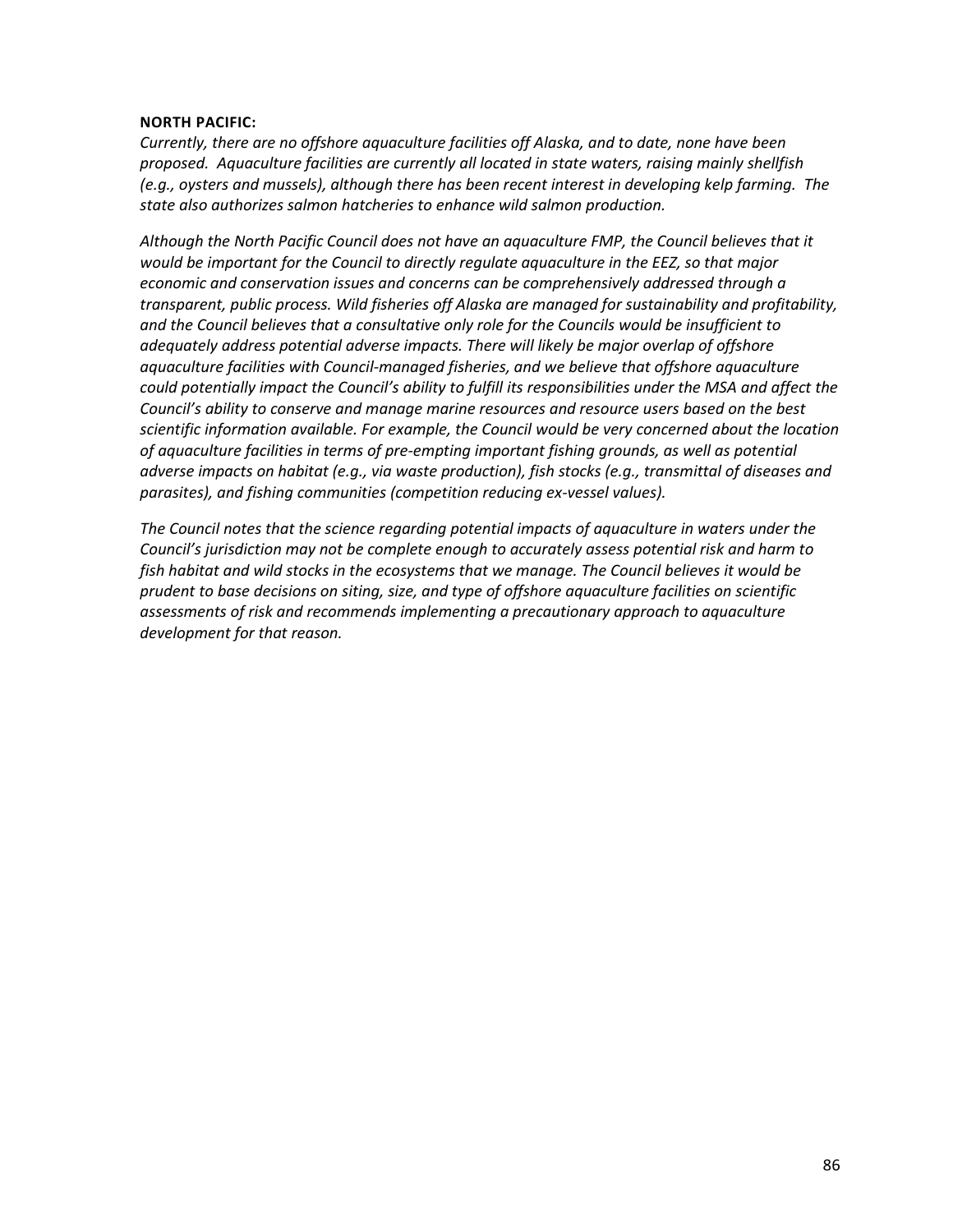# 20. RESOURCES & DOCUMENTS

Copies of past letters and other materials are available on the Regional Council website on the MSA Reauthorization page: [http://www.fisherycouncils.org/msa-reauthorization/.](http://www.fisherycouncils.org/msa-reauthorization/)

### Comment Letters

- [North Pacific Council Comments on HR 2236,](https://www.npfmc.org/wp-content/PDFdocuments/CM/2019/062819/062819_ForageFishCommentLtr.pdf) July 2019
- [Pacific Council Comments on HR 2236,](https://www.pcouncil.org/wp-content/uploads/2019/07/CantwellForageFishLtr71119.pdf) July 2019
- [North Pacific Council Comments on Senate Working Draft,](http://www.npfmc.org/wp-content/PDFdocuments/CM/2019/031219/022519_NPFMCadditionalCommentMSA.pdf) February 25, 2019
- [North Pacific Council Comments on Senate Working Draft,](http://www.npfmc.org/wp-content/PDFdocuments/CM/2019/010219/NPFMC_MSA.pdf) December 28, 2018
- [CCC Comments on H.R. 200,](http://www.fisherycouncils.org/s/060818_CCC_CongressmanYoung.pdf) June 8, 2018
- [South Atlantic Comments on S 1520,](http://www.fisherycouncils.org/s/L-CP-SenatorSWcott043018withAttachments.pdf) April 2018
- [North Pacific Comments on S. 1520, S. 1322, S. 1323 H.R. 200,](https://www.npfmc.org/wp-content/PDFdocuments/CM/2017/101817/10Oct_SullivanLegislativeLtr.pdf) October 2017
- North Pacific Council Comments on H.R. 200 and H.R. 2079, April 2, 2018
- [Pacific Council Comments on HR 200](https://www.pcouncil.org/wp-content/uploads/2018/02/Shrader-HR-200-ANS-Comments-020218.pdf) , February 2, 2018
- [Pacific Council Comments on HR 200,](http://www.fisherycouncils.org/s/2017-04-Pacific-Council-Comments-on-HR200.pdf) April 2017
- [New England Council Comments on HR 200,](http://www.fisherycouncils.org/s/170929_NEFMC-toThe-Honorable-Seth-Moulton_Reply.pdf) September 2017
- [North Pacific Council Comments on HR 1335,](http://www.fisherycouncils.org/s/NPFMCLetter042115.pdf) April 2015
- [Pacific Council Comments on HR 1335,](http://www.fisherycouncils.org/s/PFMCLetter032515.pdf) March 2015
- [CCC Comments on MSA Reauthorization,](http://www.fisherycouncils.org/s/CCC-MSA-Letter-June2014.pdf) June 2014
- [Mid-Atlantic Council Leadership Comments on Senate Staff Discussion Draft,](http://www.fisherycouncils.org/s/MAFMC-Comments-Senate-Discussion-Draft-May2014.pdf) May 2014
- [Mid-Atlantic Council Comments on House Discussion Draft,](http://www.fisherycouncils.org/s/MAFMC-Comments-HR-Discussion-Draft.pdf) May 2014
- [North Pacific Council Comments on House Discussion Draft,](http://www.fisherycouncils.org/s/NPFMC-Comments-HR-Discussion-Draft.pdf) April 2014
- [Pacific Council Comments on House Discussion Draft,](http://www.fisherycouncils.org/s/PFMC-Comments-HR-Discussion-Draft.pdf) March 2014
- [New England Council Comments on House Discussion Draft,](http://www.fisherycouncils.org/s/NEFMC-Comments-HR-Discussion-Draft.pdf) February 2014
- Western [Pacific Council Comments on House Discussion Draft,](http://www.fisherycouncils.org/s/WPFMC-Comments-HR-Discussion-Draft.pdf) January 2014
- [Council Coordination Committee Statement,](http://www.fisherycouncils.org/s/CCC-MSA-Letter-Nov2013.pdf) November 2013

### Congressional Hearings

*Click on the links below for additional information about each hearing, including background documents, complete witness lists, written testimonies, and archived video webcasts.*

[Executive Session on S. 1520, February 28, 2018](https://www.commerce.senate.gov/public/index.cfm/hearings?ID=1E118037-6F65-48A7-A815-4AF889BB4052)

*U.S. Senate Committee on Commerce, Science, and Transportation*

[Full Committee Markup on 15 Bills \(including H.R. 200\), December 12, 2017](https://naturalresources.house.gov/calendar/eventsingle.aspx?EventID=403568)

*U.S. House of Representatives, Natural Resources Committee*

[Reauthorization of the Magnuson-Stevens Fishery Conservation and Management Act: Fisheries](https://www.commerce.senate.gov/public/index.cfm/2017/10/reauthorization-of-the-magnuson-stevens-fishery-conservation-and-management-act-fisheries-science)  [Science,](https://www.commerce.senate.gov/public/index.cfm/2017/10/reauthorization-of-the-magnuson-stevens-fishery-conservation-and-management-act-fisheries-science) October 24, 2017

*U.S. Senate Committee on Commerce, Science, and Transportation, Subcommittee on Oceans, Atmosphere, Fisheries, and Coast Guard*

[Legislative Hearing on 4 Fishery Bills,](https://naturalresources.house.gov/calendar/eventsingle.aspx?EventID=402850) September 26, 2017

*U.S. House of Representatives, Natural Resources Committee, Subcommittee on Water, Power and Oceans*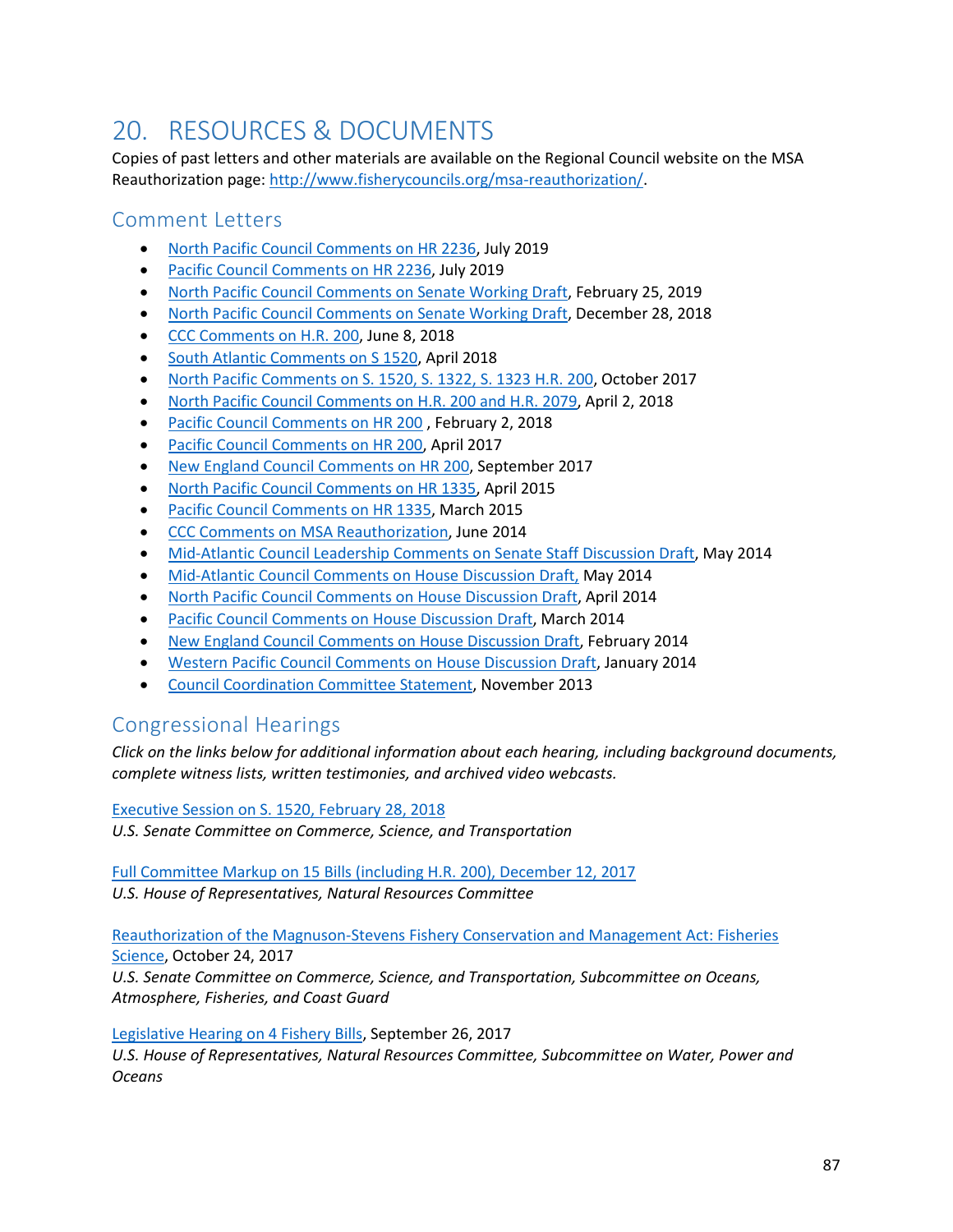[Reauthorization of the Magnuson-Stevens Fishery Conservation and Management Act: Oversight of](https://www.commerce.senate.gov/public/index.cfm/hearings?ID=FA788A8C-2F71-4B09-AFC6-1FE2B120B828)  [Fisheries Management Successes and Challenges,](https://www.commerce.senate.gov/public/index.cfm/hearings?ID=FA788A8C-2F71-4B09-AFC6-1FE2B120B828) September 12, 2017

*U.S. Senate Committee on Commerce, Science, and Transportation, Subcommittee on Oceans, Atmosphere, Fisheries, and Coast Guard*

[Reauthorization of the Magnuson-Stevens Fishery](https://www.commerce.senate.gov/public/index.cfm/2017/8/reauthorization-of-the-magnuson-stevens-fishery-conservation-and-management-act-oversight-of-fisheries-management-successes-and-challenges) Conservation and Management Act: Oversight of [Fisheries Management Successes and Challenges,](https://www.commerce.senate.gov/public/index.cfm/2017/8/reauthorization-of-the-magnuson-stevens-fishery-conservation-and-management-act-oversight-of-fisheries-management-successes-and-challenges) August 23, 2017

*U.S. Senate Committee on Commerce, Science, and Transportation, Subcommittee on Oceans, Atmosphere, Fisheries, and Coast Guard*

• [Testimony of Mr. Dan Hull,](https://www.commerce.senate.gov/public/_cache/files/b1fc0b16-23f4-4acd-bb25-26448b6b2b1e/6AF307FBA48375D860DEDBD117C1B38C.8.23.17---hull-testimony.pdf) Chairman of the North Pacific Fishery Management Council

[Reauthorization of the Magnuson-Stevens Fishery Conservation and Management Act: NOAA and](https://www.commerce.senate.gov/public/index.cfm/hearings?ID=E9AFCF43-4EFC-4F3E-8110-1C3EACCED887)  [Council Perspectives,](https://www.commerce.senate.gov/public/index.cfm/hearings?ID=E9AFCF43-4EFC-4F3E-8110-1C3EACCED887) August 1, 2017

*U.S. Senate Committee on Commerce, Science, and Transportation, Subcommittee on Oceans, Atmosphere, Fisheries, and Coast Guard*

• [Testimony of Dr. John Quinn,](https://www.commerce.senate.gov/public/_cache/files/e64e6dc9-2dfb-4f1c-8e60-424c39307102/981FC50D42378FB2FD3FCFFF08D3EE59.8.01.17-quinn-testimony.pdf) Chairman of the New England Fishery Management Council

[Oversight Hearing "Exploring the Successes and Challenges of the Magnuson-Stevens Act",](https://naturalresources.house.gov/calendar/eventsingle.aspx?EventID=402475) July 19, 2017 *U.S. House of Representatives, Natural Resources Committee, Subcommittee on Water, Power and Oceans*

[Oversight Hearing on Examining the Creation and Management of Marine Monuments and Sanctuaries](http://naturalresources.house.gov/calendar/eventsingle.aspx?EventID=401648)*,*  March 15, 2017

*U.S. House of Representatives, Natural Resources Committee, Subcommittee on Water, Power and Oceans*

[Magnuson-Stevens Act at 40: Successes, Challenges and the Path Forward,](https://www.commerce.senate.gov/public/index.cfm/hearings?ID=6A78AA91-F806-4C75-A0A3-DAC399CEE96B) February 23, 2016 *U.S. Senate Committee on Commerce, Science, and Transportation, Subcommittee on Oceans, Atmosphere, Fisheries, and Coast Guard*

Improvements and [Innovations in Fishery Management and Data Collection,](http://www.commerce.senate.gov/public/index.cfm?p=Hearings&ContentRecord_id=0d31f7df-1cb0-476a-9d64-a848b874b1a7&ContentType_id=14f995b9-dfa5-407a-9d35-56cc7152a7ed&Group_id=b06c39af-e033-4cba-9221-de668ca1978a) May 20, 2015 *Senate Commerce Subcommittee on Oceans, Atmosphere, Fisheries, and Coast Guard*

[North Pacific Perspectives on Magnuson-Stevens Act Reauthorization,](http://www.commerce.senate.gov/public/index.cfm?p=Hearings&ContentRecord_id=8d9327f0-4290-4f29-91d1-4548896cb2a2) February 27, 2014 *U.S. Senate Committee on Commerce, Science, and Transportation, Subcommittee on Oceans, Atmosphere, Fisheries, and Coast Guard*

• [Statement of Mr. Chris Oliver,](http://www.commerce.senate.gov/public/?a=Files.Serve&File_id=be52af53-1a3e-4d5f-8d18-c378cfb8aced) Executive Director of the North Pacific Fishery Management Council

Legislative Hearing on H.R. \_\_\_\_ [\(Hastings of WA\), "Strengthening Fishing Communities and Increasing](http://naturalresources.house.gov/calendar/eventsingle.aspx?EventID=367382)  [Flexibility in Fisheries Management Act"](http://naturalresources.house.gov/calendar/eventsingle.aspx?EventID=367382) , February 4 and February 28, 2014 *U.S. House of Representatives, Natural Resources Committee*

- [Testimony of Mr. Richard B. Robins, Jr.,](http://naturalresources.house.gov/UploadedFiles/RobinsTestimony2-4-14correct.pdf) Chairman, Mid-Atlantic Fishery Management Council
- [Testimony of Ms. Dorothy Lowman,](http://naturalresources.house.gov/uploadedfiles/lowmantestimony2-28-14.pdf) Chairman, Pacific Fishery Management Council

[West Coast and Western Pacific Perspectives on Magnuson-Stevens Act Reauthorization,](http://www.commerce.senate.gov/public/index.cfm?p=Hearings&ContentRecord_id=69e27fe0-6ec9-4cee-91b5-3ed8919f9e46&ContentType_id=14f995b9-dfa5-407a-9d35-56cc7152a7ed&Group_id=b06c39af-e033-4cba-9221-de668ca1978a&MonthDisplay=1&YearDisplay=2014) January 30, 2014

*U.S. Senate Committee on Commerce, Science, and Transportation, Subcommittee on Oceans, Atmosphere, Fisheries, and Coast Guard*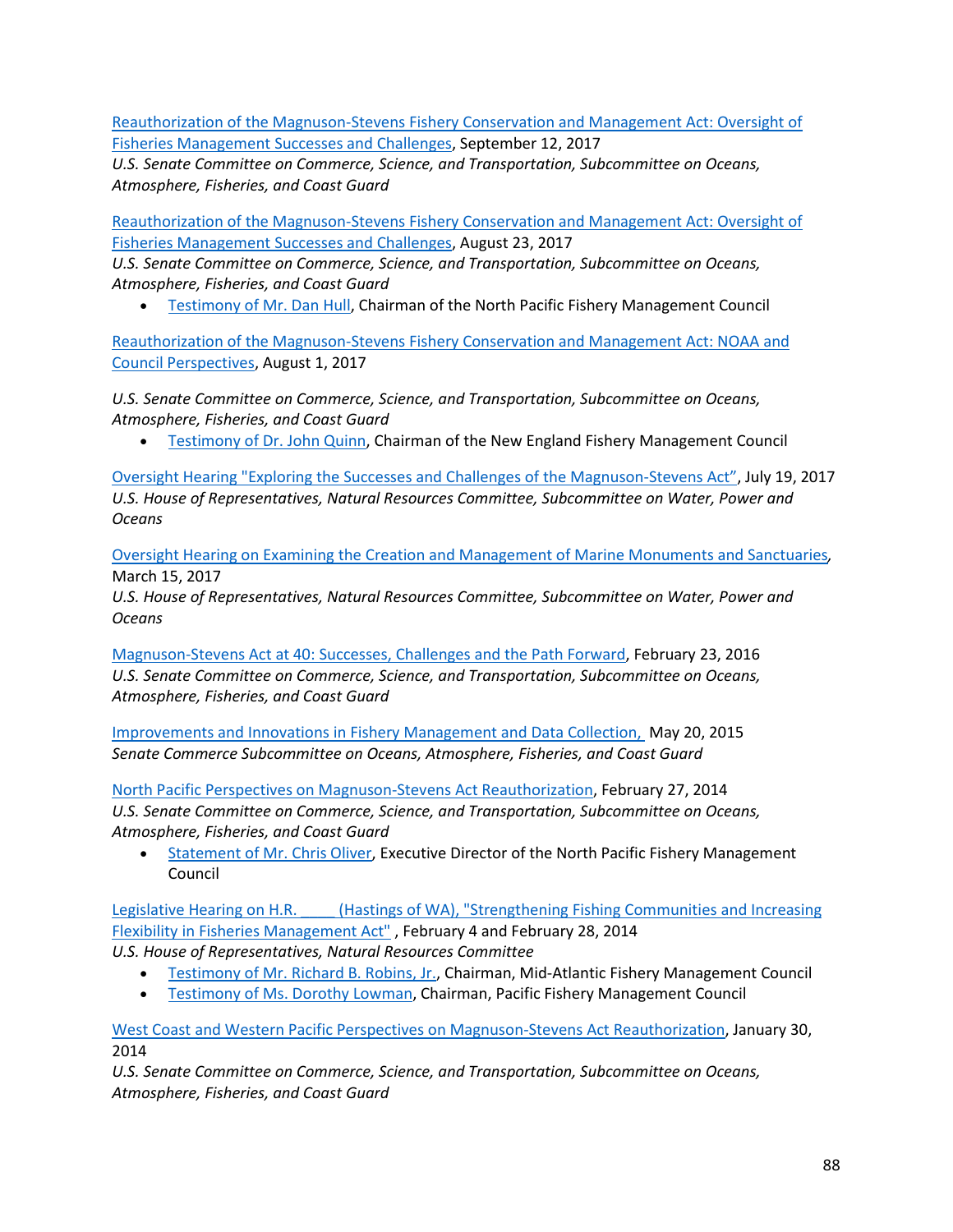- [Testimony of Dr. Donald McIssac,](http://www.commerce.senate.gov/public/?a=Files.Serve&File_id=53dce034-32d3-499b-a4a4-d8758aa678db) Executive Director, Pacific Fishery Management Council
- [Testimony of Mr. Arnold Palacios,](http://www.commerce.senate.gov/public/?a=Files.Serve&File_id=b7160e32-f752-4a2f-923a-58f0b43d1827) Chairman, Western Pacific Fishery Management Council

[Senate Hearing on Southeast Regional Perspectives on MSA Reauthorization,](http://www.commerce.senate.gov/public/index.cfm?p=Hearings&ContentRecord_id=91a44c2f-c224-4a0f-8778-92938b108f47&ContentType_id=14f995b9-dfa5-407a-9d35-56cc7152a7ed&Group_id=b06c39af-e033-4cba-9221-de668ca1978a&MonthDisplay=11&YearDisplay=2013) November 14, 2013 *U.S. Senate Committee on Commerce, Science and Transportation*

- [Testimony of Mr. Douglass W. Boyd,](http://www.commerce.senate.gov/public/?a=Files.Serve&File_id=b32e09e6-0290-46f6-a88b-8ca6d721eb51) Chairman, Gulf of Mexico Fishery Management Council
- [Testimony of Mr. Ben C. Hartig,](http://www.commerce.senate.gov/public/?a=Files.Serve&File_id=a9aa3d89-fad9-4c31-ad8a-bfcc41854b7d) Chairman, South Atlantic Fishery Management Council
- [Testimony of Mr. Carlos Farchette,](http://www.commerce.senate.gov/public/?a=Files.Serve&File_id=b09b0877-001a-4560-846d-eb3fa8c1cd1e) Chairman, Caribbean Fishery Management Council

[Oversight Hearing on "Reauthorization of the Magnuson-Stevens Fishery Conservation and Management](http://naturalresources.house.gov/calendar/EventSingle.aspx?EventID=347456)  [Act",](http://naturalresources.house.gov/calendar/EventSingle.aspx?EventID=347456) Sep 11, 2013

*U.S. House of Representatives, Natural Resources Committee*

• [Testimony of Mr. Richard B. Robins, Jr.,](http://naturalresources.house.gov/UploadedFiles/RobinsTestimony09-11-13.pdf) Chairman, Mid-Atlantic Fishery Management Council

Senate Hearing on Magnuson-Stevens Act – [Northeast and Mid-Atlantic Regional Perspectives,](http://www.commerce.senate.gov/public/index.cfm?p=Hearings&ContentRecord_id=469966ce-2769-4041-a551-91de733f73e4&ContentType_id=14f995b9-dfa5-407a-9d35-56cc7152a7ed&Group_id=b06c39af-e033-4cba-9221-de668ca1978a&MonthDisplay=7&YearDisplay=2013) July 23, 2013

*U.S. Senate Committee on Commerce, Science, and Transportation, Subcommittee on Oceans, Atmosphere, Fisheries, and Coast Guard*

- [Testimony of Mr. Richard B. Robins,](https://www.commerce.senate.gov/public/?a=Files.Serve&File_id=EC166286-9639-4593-B1BC-07EC1D268ED5) Chairman, Mid-Atlantic Fishery Management Council
- [Testimony of Mr. John Boreman,](https://www.commerce.senate.gov/public/?a=Files.Serve&File_id=595750AD-6B2F-4028-BFF3-3D1929692839) Scientific and Statistical Committee Chairman, Mid-Atlantic Fishery Management Council
- [Testimony of Mr. C.M. "Rip" Cunningham Jr.,](http://naturalresources.house.gov/calendar/eventsingle.aspx?EventID=367382) Chairman, New England Fishery Management Council

[Oversight Hearing on "The Management of Red Snapper in the Gulf of Mexico under the Magnuson-](http://naturalresources.house.gov/calendar/EventSingle.aspx?EventID=339707)[Stevens Fishery Conservation and Management Act",](http://naturalresources.house.gov/calendar/EventSingle.aspx?EventID=339707) July 27, 2013

*U.S. House of Representatives, Natural Resources Committee*

• [Testimony of Mr. Kevin Anson,](http://naturalresources.house.gov/UploadedFiles/AnsonTestimony06-27-13.pdf) Vice-Chairman, Gulf of Mexico Fishery Management Council

[Oversight Hearing on "Data collection issues in relation to the reauthorization of the Magnuson-Stevens](http://naturalresources.house.gov/calendar/EventSingle.aspx?EventID=333644)  [Fishery Conservation and Management Act",](http://naturalresources.house.gov/calendar/EventSingle.aspx?EventID=333644) May 21, 2013

*U.S. House of Representatives, Natural Resources Committee. Subcommittee on Fisheries, Wildlife, Oceans and Insular Affairs*

[Oversight Hearing on "The reauthorization of the Magnuson-Stevens Fishery Conservation and](http://naturalresources.house.gov/calendar/EventSingle.aspx?EventID=322259)  [Management Act",](http://naturalresources.house.gov/calendar/EventSingle.aspx?EventID=322259) March 13, 2013 *U.S. House of Representatives, Natural Resources Committee*

Oversight Field Hearing on "Fishing = Jobs: How [Strengthening America's Fisheries Strengthens Our](http://naturalresources.house.gov/calendar/EventSingle.aspx?EventID=306035)  [Economy",](http://naturalresources.house.gov/calendar/EventSingle.aspx?EventID=306035) August 25, 2012

*U.S. House of Representatives, Natural Resources Committee*

[Oversight Hearing on "Empty Hooks: The National Ocean Policy is the Latest Threat to Access for](http://naturalresources.house.gov/calendar/EventSingle.aspx?EventID=284846)  [Recreational and Commercial Fishermen",](http://naturalresources.house.gov/calendar/EventSingle.aspx?EventID=284846) March 22, 2012

*U.S. House of Representatives, Natural Resources Committee, Subcommittee on Fisheries, Wildlife, Oceans and Insular Affairs*

[Legislative Hearing on H.R. 594, H.R. 1013, H.R. 1646, H.R. 2304, H.R. 2610, H.R. 2753, H.R. 2772, and](http://naturalresources.house.gov/calendar/EventSingle.aspx?EventID=270186)  [H.R. 3061,](http://naturalresources.house.gov/calendar/EventSingle.aspx?EventID=270186) December 1, 2011

*U.S. House of Representatives, Natural Resources Committee*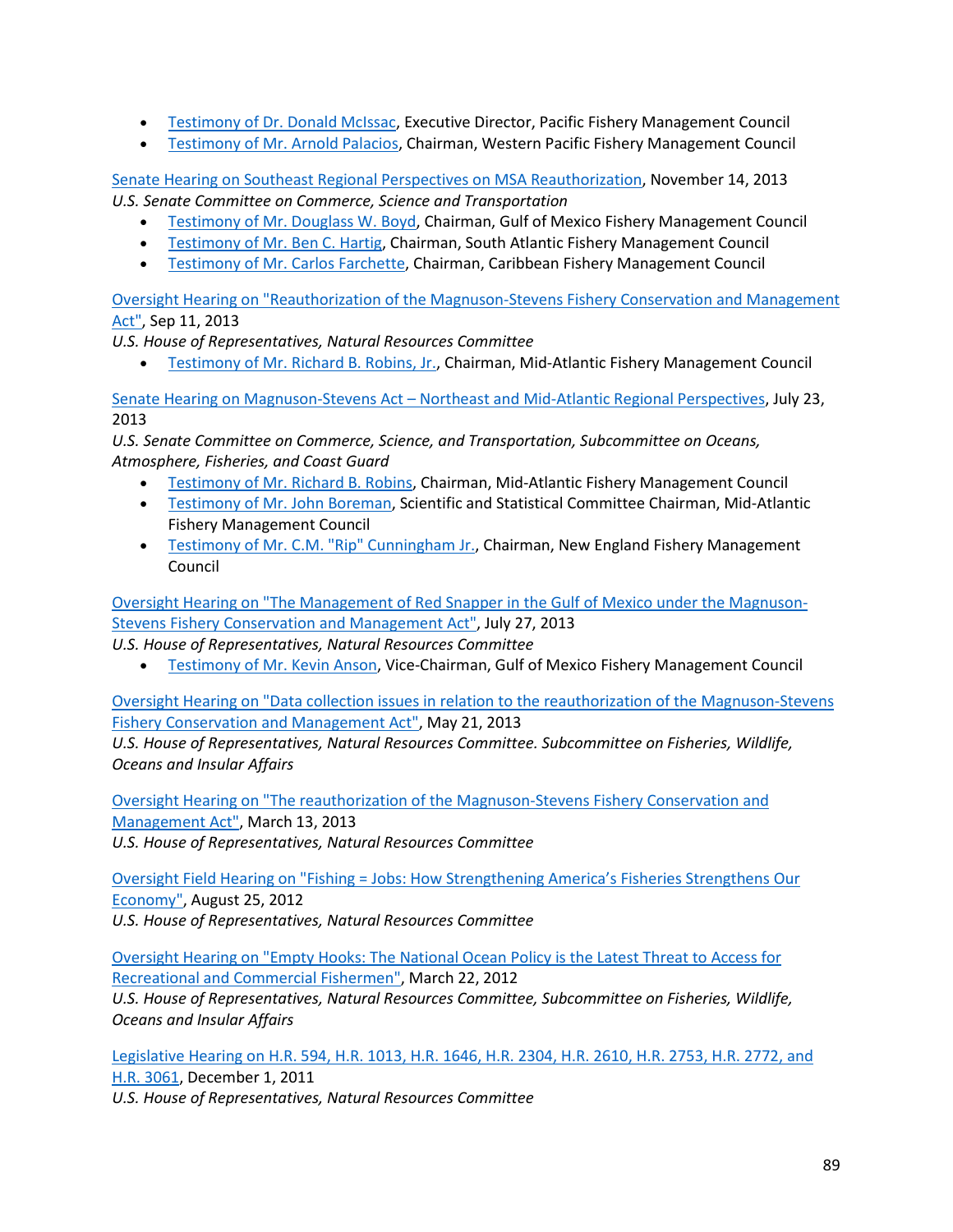[Oversight Hearing on "NOAA's Fishery Science: Is the Lack of Basic Science Costing Jobs?",](http://naturalresources.house.gov/calendar/EventSingle.aspx?EventID=252461) July 26, 2011 *U.S. House of Representatives, Natural Resources Committee, Subcommittee on Fisheries, Wildlife, Oceans and Insular Affairs*

# Acronyms

| <b>ABC</b>              | Acceptable Biological Catch                                                                       |
|-------------------------|---------------------------------------------------------------------------------------------------|
| <b>ACCSP</b>            | Atlantic Coastal Cooperative Statistics Program                                                   |
| <b>ACL</b>              | <b>Annual Catch Limits</b>                                                                        |
| <b>ACLIM</b>            | Alaska Climate Integrated Modeling Project                                                        |
| <b>AM</b>               | <b>Accountability Measures</b>                                                                    |
| <b>B</b> <sub>MSY</sub> | The stock biomass expected to exist under equilibrium conditions when fishing at F <sub>MSY</sub> |
| <b>BSIA</b>             | <b>Best Scientific Information Available</b>                                                      |
| <b>CCC</b>              | <b>Council Coordination Committee</b>                                                             |
| <b>CCE</b>              | California Current Ecosystem                                                                      |
| <b>CPS</b>              | <b>Coastal Pelagic Species</b>                                                                    |
| <b>DBSRA</b>            | <b>Depletion-Based Stock Reduction Analysis</b>                                                   |
| <b>DCAC</b>             | Depletion-Corrected Average Catch Analysis                                                        |
| EA                      | <b>Environmental Assessment</b>                                                                   |
| <b>EEZ</b>              | <b>Exclusive Economic Zone</b>                                                                    |
| <b>EFH</b>              | <b>Essential Fish Habitat</b>                                                                     |
| EFP                     | <b>Exempted or Experimental Fishing Permit</b>                                                    |
| EIS                     | <b>Environmental Impact Statement</b>                                                             |
| <b>ESA</b>              | <b>Endangered Species Act</b>                                                                     |
| F                       | <b>Fishing Mortality Rate</b>                                                                     |
| <b>FEP</b>              | Fishery Ecosystem Plan                                                                            |
| <b>FMP</b>              | <b>Fishery Management Plan</b>                                                                    |
| F <sub>MSY</sub>        | The rate of fishing mortality expected to achieve MSY under equilibrium conditions and a          |
|                         | corresponding biomass of B <sub>MSY</sub>                                                         |
| GC                      | <b>General Consul</b>                                                                             |
| <b>HMS</b>              | <b>Highly Migratory Species</b>                                                                   |
| <b>IFQ</b>              | Individual Fishing Quota                                                                          |
| <b>ITQ</b>              | Individual Transferrable Quota                                                                    |
| <b>LMRs</b>             | <b>Living Marine Resources</b>                                                                    |
| <b>MARMAP</b>           | Marine Resources Monitoring, Assessment, and Prediction                                           |
| <b>MMPA</b>             | <b>Marine Mammal Protection Act</b>                                                               |
| <b>MRFSS</b>            | Marine Recreational Fisheries Statistics Survey                                                   |
| <b>MRIP</b>             | Marine Recreational Information Program                                                           |
| <b>MSA</b> or           |                                                                                                   |
| <b>MSFCMA</b>           | Magnuson-Stevens Fishery Conservation and Management Act                                          |
| <b>MSY</b>              | Maximum Sustainable Yield                                                                         |
| <b>NEFSC</b>            | Northeast Fishery Science Center                                                                  |
| <b>NEPA</b>             | National Environmental Policy Act                                                                 |
| <b>NMFS</b>             | <b>National Marine Fisheries Service</b>                                                          |
| <b>NOAA</b>             | National Oceanic and Atmospheric Administration                                                   |
| <b>NPFMC</b>            | North Pacific Fishery Management Council                                                          |
| <b>NS1</b>              | National Standard 1                                                                               |